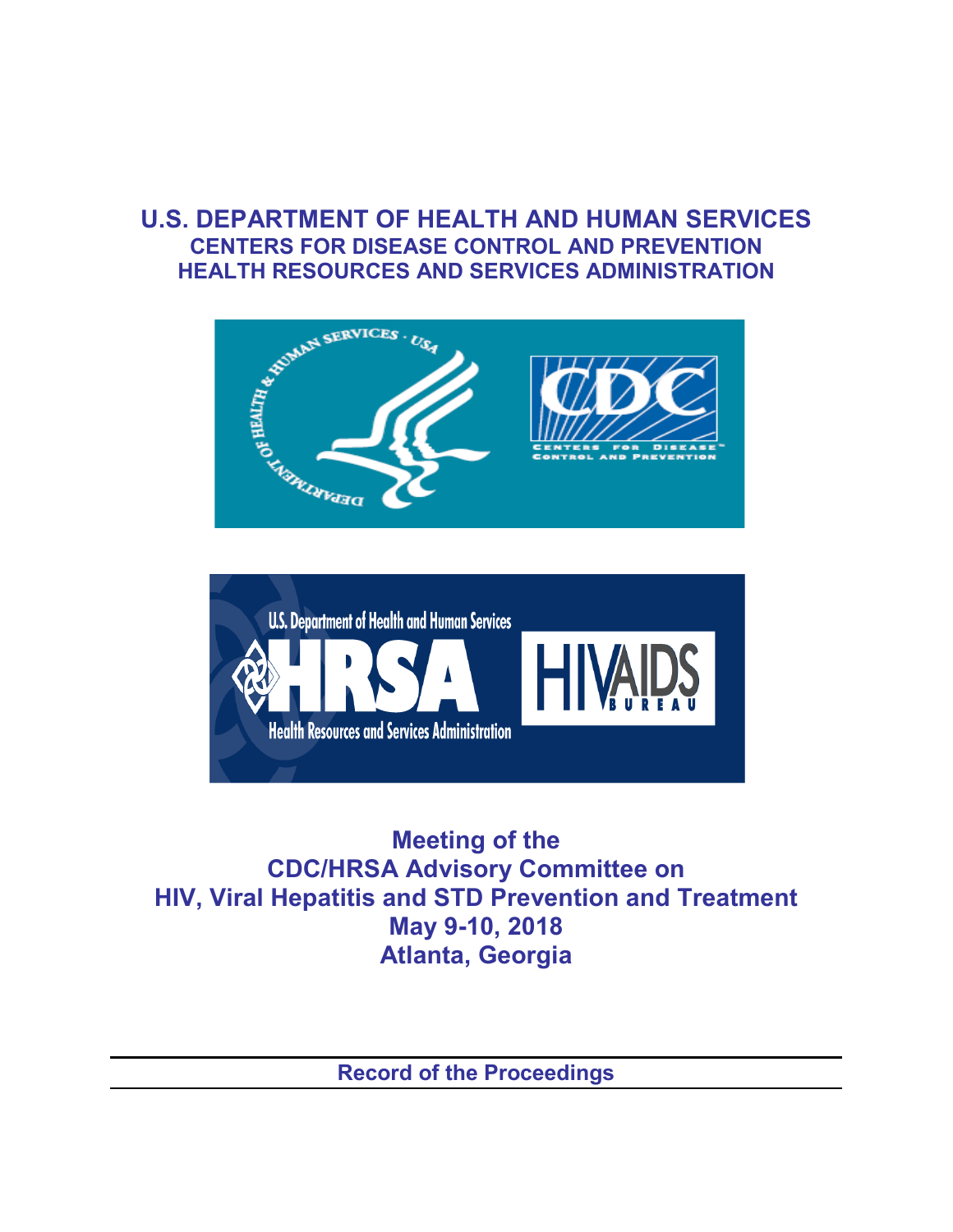# **TABLE OF CONTENTS**

## Page

| HIV, Viral Hepatitis, and STD Consequences of the Opioid Crisis 17            |  |
|-------------------------------------------------------------------------------|--|
|                                                                               |  |
|                                                                               |  |
| Panel Presentation: Syringe Services Programs Perspectives and Experiences 36 |  |
|                                                                               |  |
|                                                                               |  |
|                                                                               |  |
|                                                                               |  |
| Panel Presentation: HIV Transmission Risk in the                              |  |
| CDC Message Testing for High-Impact Prevention: Viral Suppression and TasP47  |  |
|                                                                               |  |
|                                                                               |  |
|                                                                               |  |
|                                                                               |  |
|                                                                               |  |
|                                                                               |  |
|                                                                               |  |
|                                                                               |  |
|                                                                               |  |
|                                                                               |  |
| Panel Presentation: Sexual and Gender Minority (SGM) Youth Health 69          |  |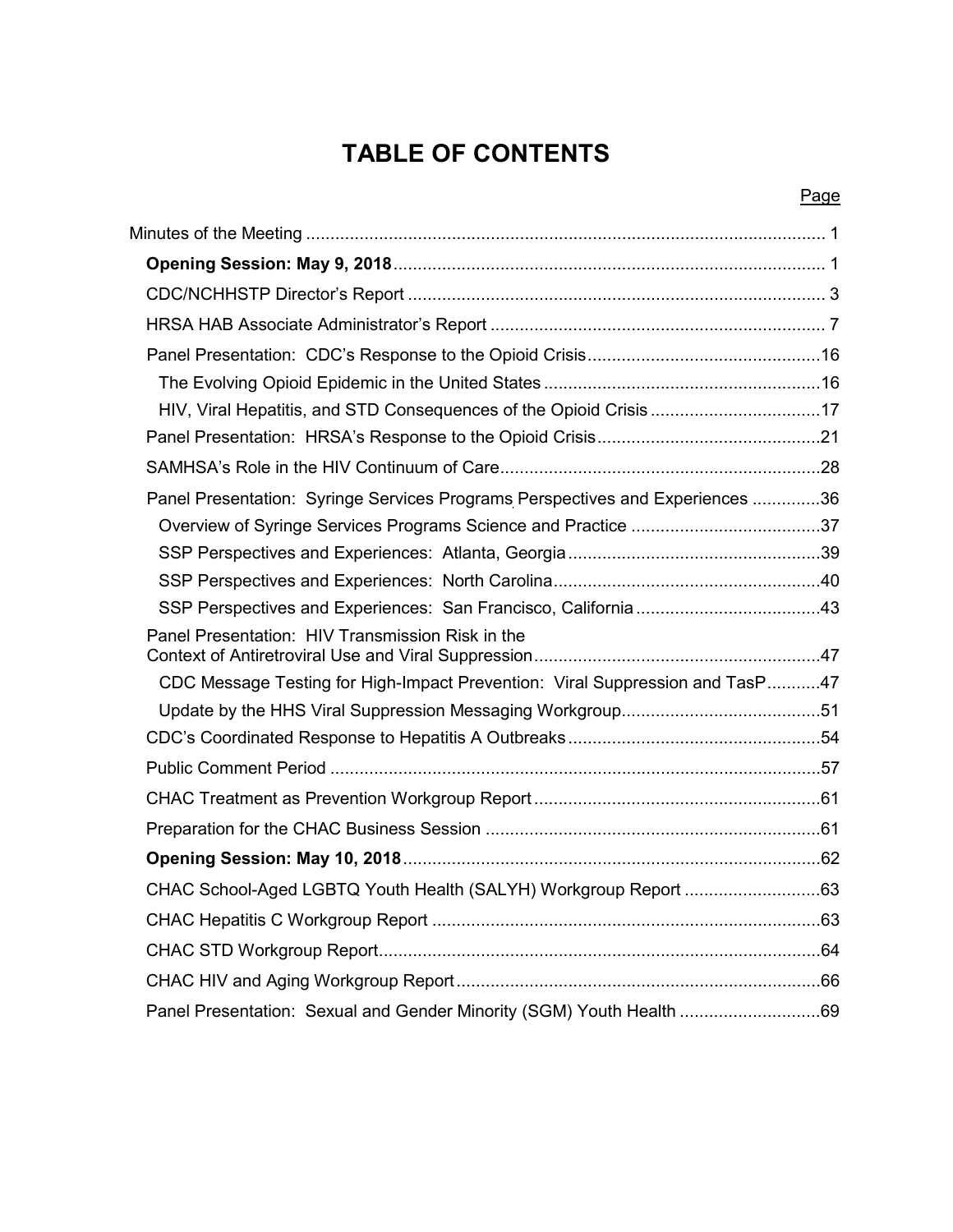# **TABLE OF CONTENTS [continued]**

Page

| Business Item 4: Presidential Advisory Council on HIV/AIDS (PACHA)77 |  |
|----------------------------------------------------------------------|--|
|                                                                      |  |
|                                                                      |  |
|                                                                      |  |
|                                                                      |  |
|                                                                      |  |
|                                                                      |  |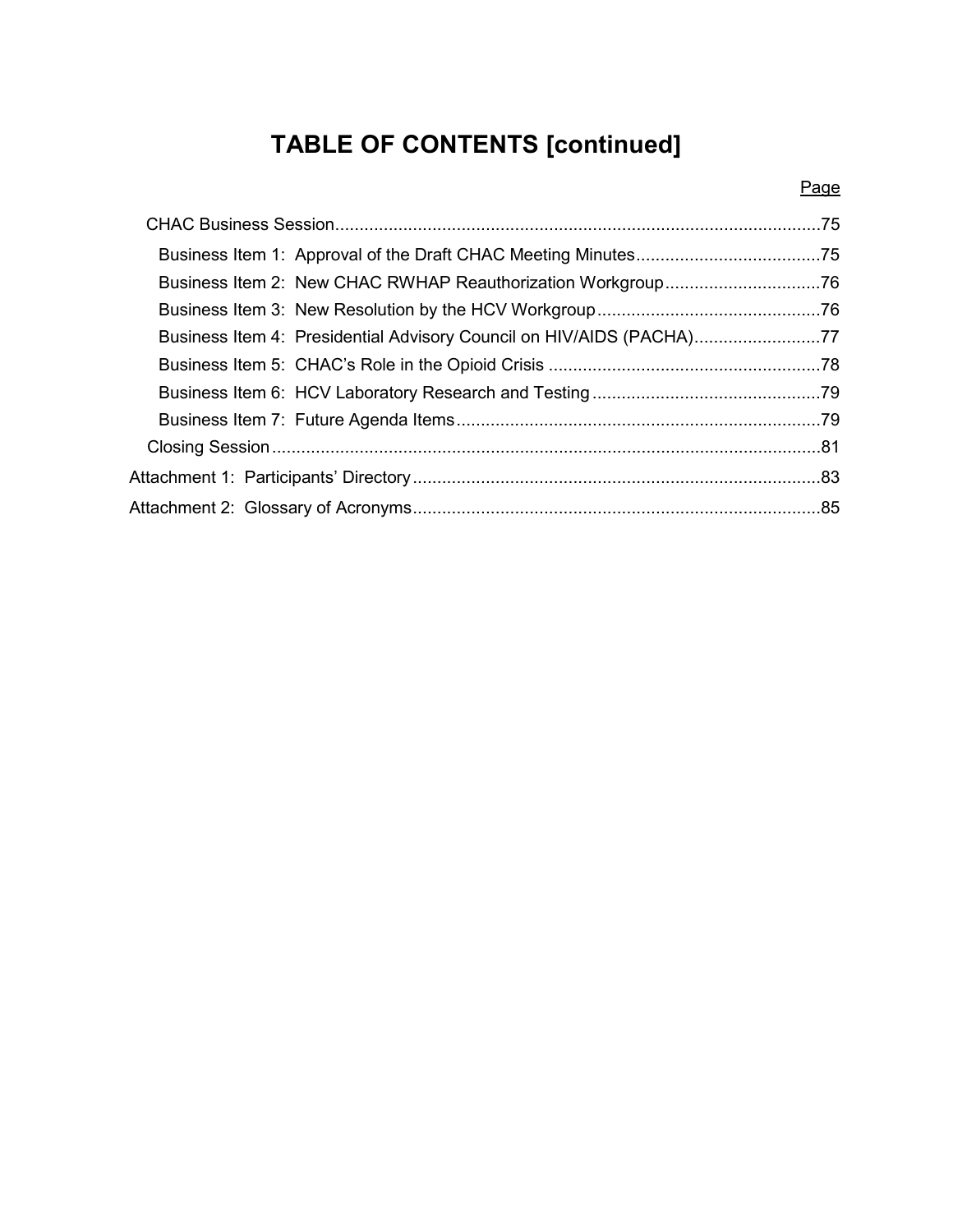



## **U.S. DEPARTMENT OF HEALTH AND HUMAN SERVICES CENTERS FOR DISEASE CONTROL AND PREVENTION HEALTH RESOURCES AND SERVICES ADMINISTRATION**

## **CDC/HRSA ADVISORY COMMITTEE ON HIV, VIRAL HEPATITIS AND STD PREVENTION AND TREATMENT May 9-10, 2018 Atlanta, Georgia**

## **Minutes of the Meeting**

<span id="page-3-0"></span>The U.S. Department of Health and Human Services (HHS), the Centers for Disease Control and Prevention (CDC) National Center for HIV/AIDS, Viral Hepatitis, STD and TB Prevention (NCHHSTP), and the Health Resources and Services Administration (HRSA) HIV/AIDS Bureau (HAB) convened a meeting of the CDC/HRSA Advisory Committee on HIV, Viral Hepatitis and STD Prevention and Treatment (CHAC). The proceedings were held on May 9-10, 2018 at the CDC Corporate Square Campus, Building 8, Conference Room 1-A/B/C, Atlanta, Georgia.

CHAC is formally chartered under the Federal Advisory Committee Act (FACA) to advise the Secretary of HHS, Director of CDC, and Administrator of HRSA on state-of-the-art approaches, objectives, strategies, policies, and priorities for HIV, viral hepatitis, and sexually transmitted disease (STD) prevention and treatment efforts for the nation.

Information for the public to attend the CHAC meeting in person or participate remotely via teleconference was published in the *Federal Register* in accordance with FACA rules and regulations. All sessions of the meeting were open to the public (*Attachment 1: Participants' Directory*).

## **Opening Session: May 9, 2018**

#### <span id="page-3-1"></span>**RADM Jonathan Mermin, MD, MPH**

Director, National Center for HIV/AIDS, Viral Hepatitis, STD and TB Prevention Centers for Disease Control and Prevention CHAC Designated Federal Officer (DFO), CDC

Dr. Mermin conducted a roll call to determine the CHAC voting members and *ex-officio* members who were in attendance. He announced that CHAC meetings are open to the public and all comments made during the proceedings are a matter of public record. He reminded the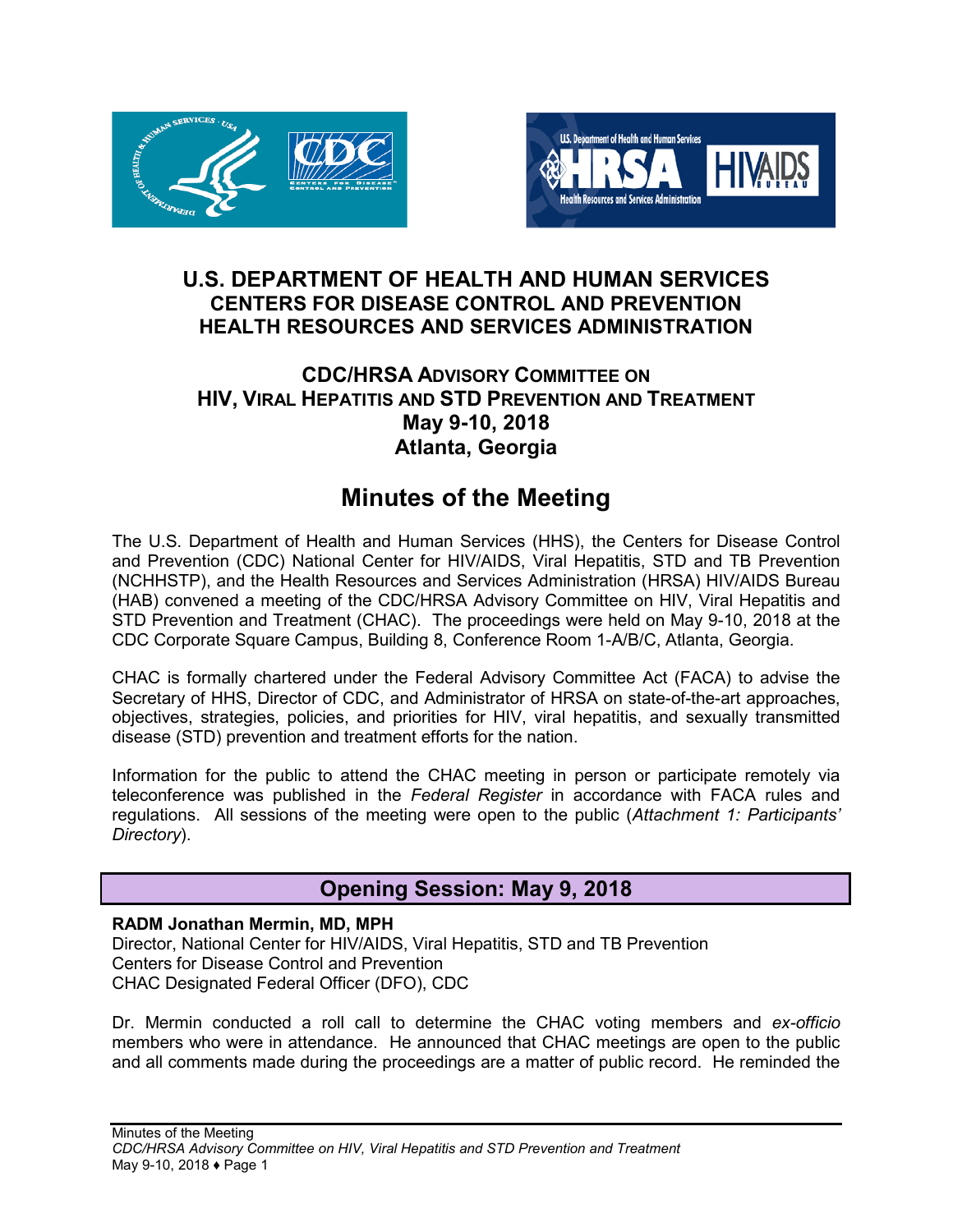CHAC voting members of their responsibility to disclose any potential individual and/or institutional conflicts of interest for the public record and recuse themselves from voting or participating in these matters.

| <b>CHAC Voting Member</b><br>(Institution/Organization)                                                                | <b>Potential Conflict of Interest</b>                                                                                                                                           |
|------------------------------------------------------------------------------------------------------------------------|---------------------------------------------------------------------------------------------------------------------------------------------------------------------------------|
| Richard Aleshire, MSW, ACSW<br>(Washington State Department of Health)                                                 | Recipient of CDC funding and a Ryan White HIV/<br>AIDS Program (RWHAP) Part B grant from HRSA                                                                                   |
| Jean Anderson, MD<br>(Johns Hopkins Medical Institutions)                                                              | Recipient of an RWHAP grant from HRSA and<br>funding from the National Institutes of Health<br>(NIH); shareholder of pharmaceutical stock with<br><b>Gilead Sciences</b>        |
| Marvin Belzer, MD, FACP, FSAM<br>(Children's Hospital Los Angeles)                                                     | Recipient of funding from CDC, HRSA, NIH, and<br>the Substance Abuse and Mental Health Services<br>Administration (SAMHSA)                                                      |
| Peter Byrd<br>(Peer Educator/Advocate)                                                                                 | No conflicts disclosed                                                                                                                                                          |
| Dawn Fukuda, ScM<br>(Massachusetts Department of Public<br>Health)                                                     | Recipient of CDC and HRSA funding                                                                                                                                               |
| Peter Havens, MD, MS<br>(Children's Hospital of Wisconsin)                                                             | Recipient of HRSA and NIH funding                                                                                                                                               |
| Devin Hursey<br>(U.S. People Living with HIV Caucus)                                                                   | Recipient of CDC and HRSA funding                                                                                                                                               |
| Amy Leonard, MPH<br>(Legacy Community Health Services)                                                                 | Recipient of CDC and HRSA funding                                                                                                                                               |
| Jorge Mera, MD<br>(W.W. Hastings Indian Hospital)                                                                      | Recipient of CDC and HRSA funding; recipient of<br>a hepatitis C virus (HCV) elimination grant from<br>the Gilead Foundation; recipient of speaker fees<br>from Gilead Sciences |
| Michael Saag, MD<br>(University of Alabama at Birmingham (UAB)<br>School of Medicine, UAB Center for AIDS<br>Research) | Recipient of CDC, HRSA, and NIH funding;<br>consultant to Merck, Gilead Sciences, and VIVE                                                                                      |
| Bradley Stoner, MD, PhD<br>(Washington University School of Medicine)                                                  | Recipient of CDC, HRSA, and NIH funding                                                                                                                                         |
| Lynn Taylor, MD, FACP<br>(The Warren Alpert Medical School of Brown<br>University)                                     | Recipient of an RWHAP Part B grant from HRSA                                                                                                                                    |

#### **CONFLICT OF INTEREST DISCLOSURES**

Dr. Mermin confirmed that the 17 voting members and *ex-officio* members in attendance (or their alternates) constituted a quorum for CHAC to conduct its business on May 9, 2018. He called the proceedings to order at 8:46 a.m. and welcomed the participants to the first day of the CHAC meeting.

Dr. Mermin announced the changes in CHAC's membership that have occurred since the previous meeting.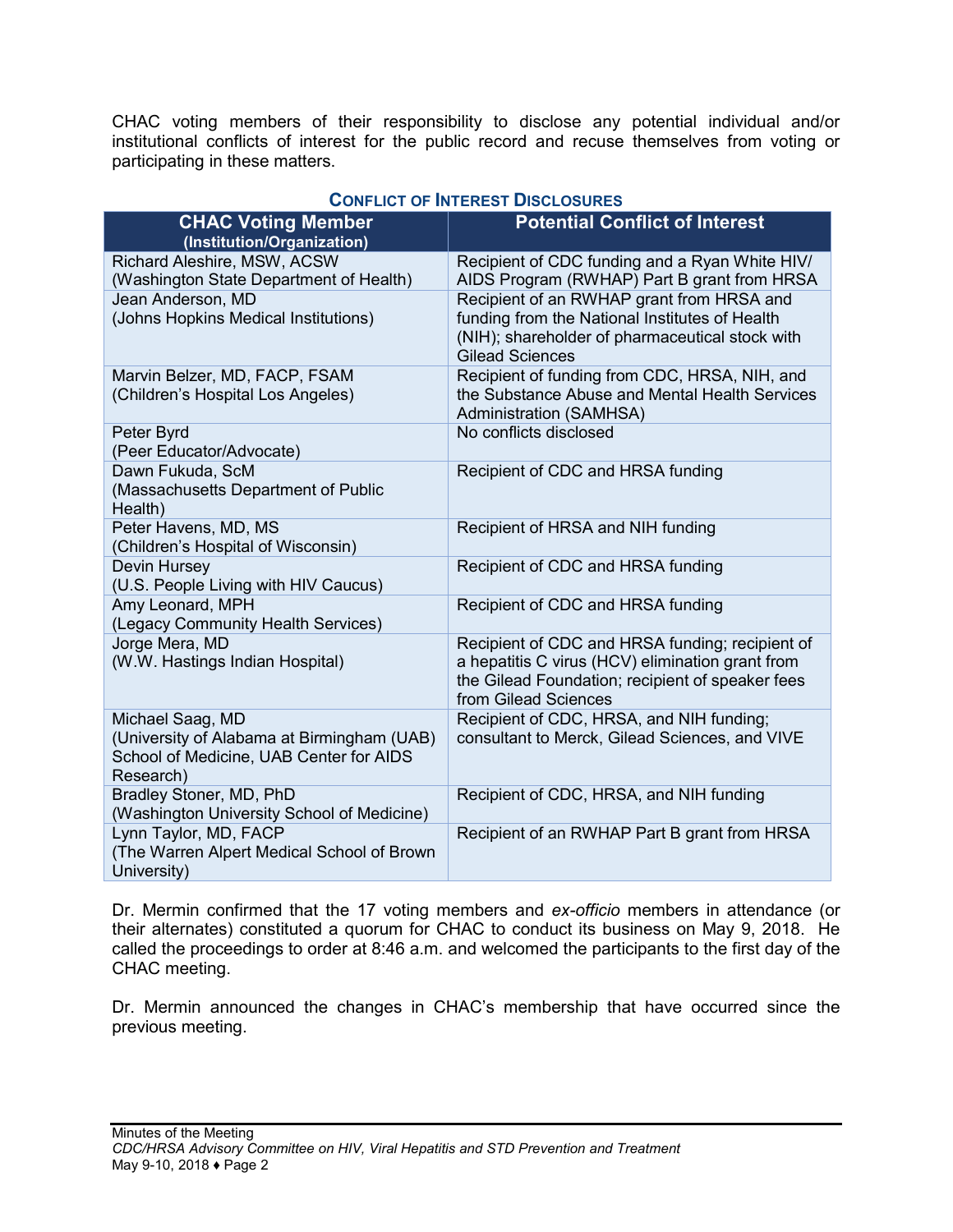- The terms of three CHAC members will expire on November 30, 2018: Ms. Dawn Fukuda, Ms. Amy Leonard, and Dr. Jorge Mera. Certificates of appreciation will be presented to the three outgoing members in recognition of their service to CHAC, CDC, HRSA, and HHS.
- Dr. Steven Daviss replaced Dr. Melinda Campopiano as the *ex-officio* member for SAMHSA. Dr. Daviss is the Senior Medical Advisor in the Office of the Chief Medical Officer at the SAMHSA Center for Substance Abuse Treatment (CSAT). The participants joined Dr. Mermin in welcoming Dr. Daviss to his first CHAC meeting.
- Dr. Andrey Ostrovsky left his position with the Centers for Medicare & Medicaid Services (CMS) in December 2017. CDC sent a letter to CMS on January 5, 2018, with a request to identify a new *ex-officio* member to replace Dr. Ostrovsky. Dr. Richard Wild is continuing to serve as the alternate *ex-officio* member for CMS.

#### **Dawn Fukuda, ScM, CHAC Co-chair**

Director, Office of HIV/AIDS Massachusetts Department of Public Health

Ms. Fukuda also welcomed the participants to the first day of the CHAC meeting. She announced that Mr. Peter Byrd, the CHAC Co-chair, currently is out of the country. He will attempt to participate remotely at certain times throughout the meeting.

Ms. Fukuda highlighted the agenda items for the first day of the May 2018 CHAC meeting. CHAC primarily will address the impact of the national opioid epidemic on the transmission of HIV, viral hepatitis, and STDs. These agenda items will include two panel presentations: (1) the federal response to the opioid crisis by CDC, HRSA, and SAMHSA and (2) experiences and perspectives by multiple syringe services programs (SSPs) across the country.

CHAC will continue its discussion on the substantial progress that has been made on treatment as prevention (TasP). To guide this discussion, a panel presentation by CDC and the HHS Office of HIV/AIDS and Infectious Disease Policy (OHAIDP) will focus on HIV transmission risk in the context of antiretroviral therapy (ART) use and viral suppression.

## **CDC/NCHHSTP Director's Report**

<span id="page-5-0"></span>**Jonathan Mermin, MD, MPH (RADM, USPHS)**

Director, National Center for HIV/AIDS, Viral Hepatitis, STD and TB Prevention Centers for Disease Control and Prevention CHAC DFO, CDC

#### **Advice Requested from CHAC by CDC/NCHHSTP:**

- 1. What actions can be taken to increase implementation of routine HIV, viral hepatitis, STD, and latent tuberculosis infection (LTBI) screening in healthcare settings, including correctional facilities?
- 2. What would be the most effective policy-level changes to increase access to HCV treatment?
- 3. What are the most effective strategies to support overdose prevention while preventing increases in drug use-associated infectious diseases?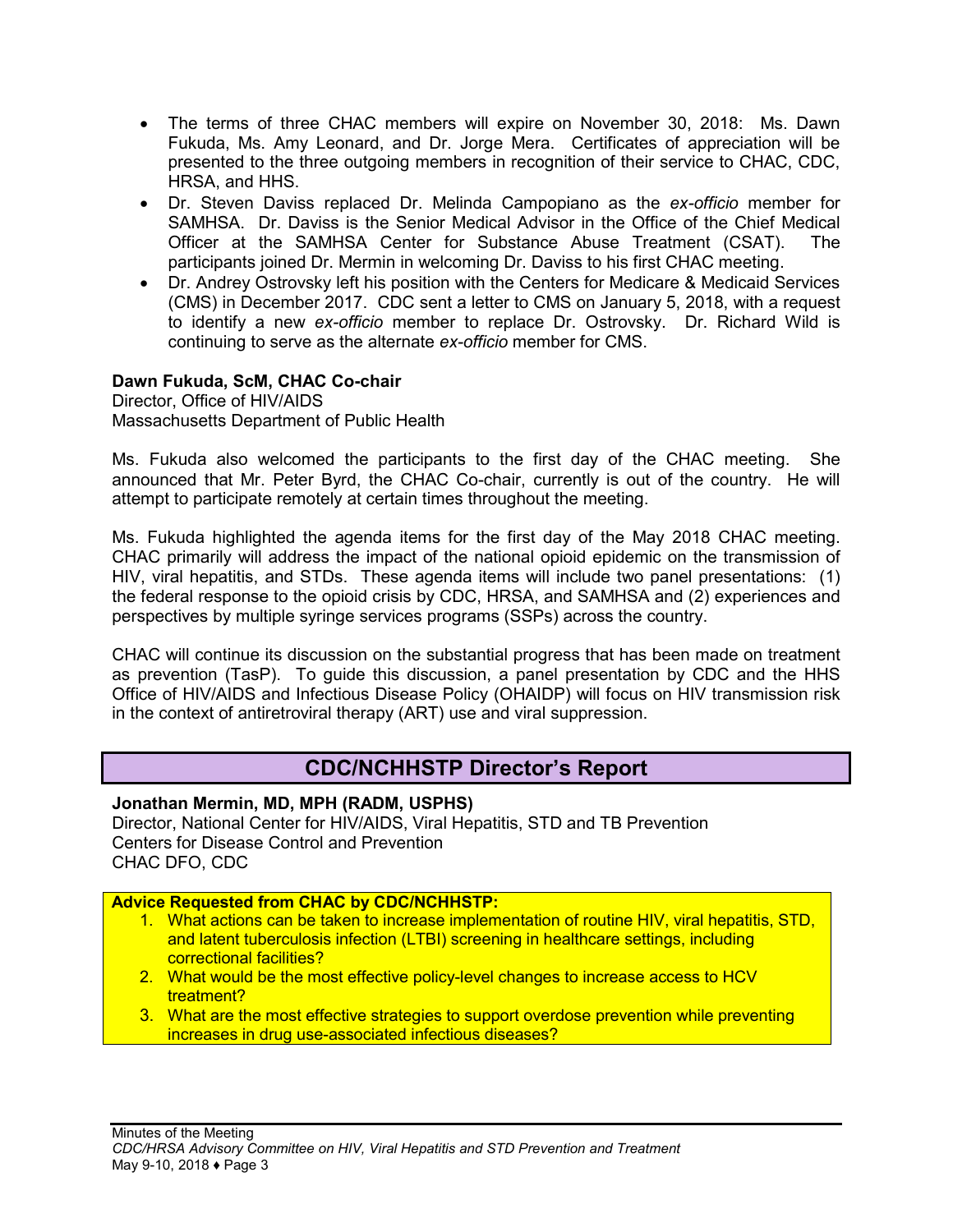Dr. Mermin covered several topics in the CDC/NCHHSTP Director's report to CHAC. At the agency level, Dr. Robert Redfield was appointed as the new CDC Director in March 2018. Dr. Mermin highlighted the key milestones in Dr. Redfield's distinguished background and career in clinical medicine research and public health, particularly in both domestic and global HIV treatment and research. Dr. Redfield's most frequent quote to CDC staff is "never underestimate the possible."

CDC provided support to the National Governors Association to host a learning laboratory for states on March 15-16, 2018 in Louisville, Kentucky. This event was convened for high-level officials in eight states to explore approaches to decrease the transmission of infectious diseases among people who inject drugs (PWID), including opioids, develop plans, and share successful policies and practices. The eight participating states included teams from Alabama, Arkansas, Delaware, Kentucky, Michigan, Utah, Virginia, and Washington.

At the CDC center level, NCHHSTP recently announced Dr. John Ward's new position with the Task Force for Global Health after serving as the Director of the Division of Viral Hepatitis (DVH) for 13 years. He is still a CDC employee, but his new position will allow him to expand his activities with global virus hepatitis programs. Dr. Mermin asked the participants to join him in recognizing Dr. Ward for his outstanding leadership and contributions to improve domestic and international viral hepatitis efforts during his tenure as the DVH Director. Dr. Paul Weidle will serve as the Acting DVH Director until Dr. Ward's permanent replacement is appointed.

The NCHHSTP Office of Health Equity updated the CDC [Correctional Health website](https://www.cdc.gov/correctionalhealth/default.htm) with several helpful resources, including recommendations and guidance, scientific reports on correctional health, and a map of state Departments of Corrections and public health departments. The updated website now serves as a "one-stop" resource for correctional staff throughout the country.

NCHHSTP is planning to launch the updated [AtlasPlus webpage](https://www.cdc.gov/nchhstp/atlas/index.htm) by the end of May 2018. The key features of the webpage are described below.

- *New Social Determinants of Health (SDOH) Indicators*
	- o Uninsured
	- o Less than a high school education
	- o Rural, suburban, or urban residence
	- o Below the Federal Poverty Level (FPL)
	- o Vacant housing
- *New HIV Indicators*
	- o Linkage to care
	- o Receipt of HIV care
	- o Viral suppression
	- o Estimated HIV incidence
	- o Estimated HIV prevalence (diagnosed and undiagnosed)
	- o Percent of people with diagnosed HIV infections among all people living with HIV (PLWH) infection

NCHHSTP awarded approximately \$3.8 million to support year 1 of a CoAg, "Accelerating the Prevention and Control of HIV, Viral Hepatitis, STDs, and TB in the U.S.-Affiliated Pacific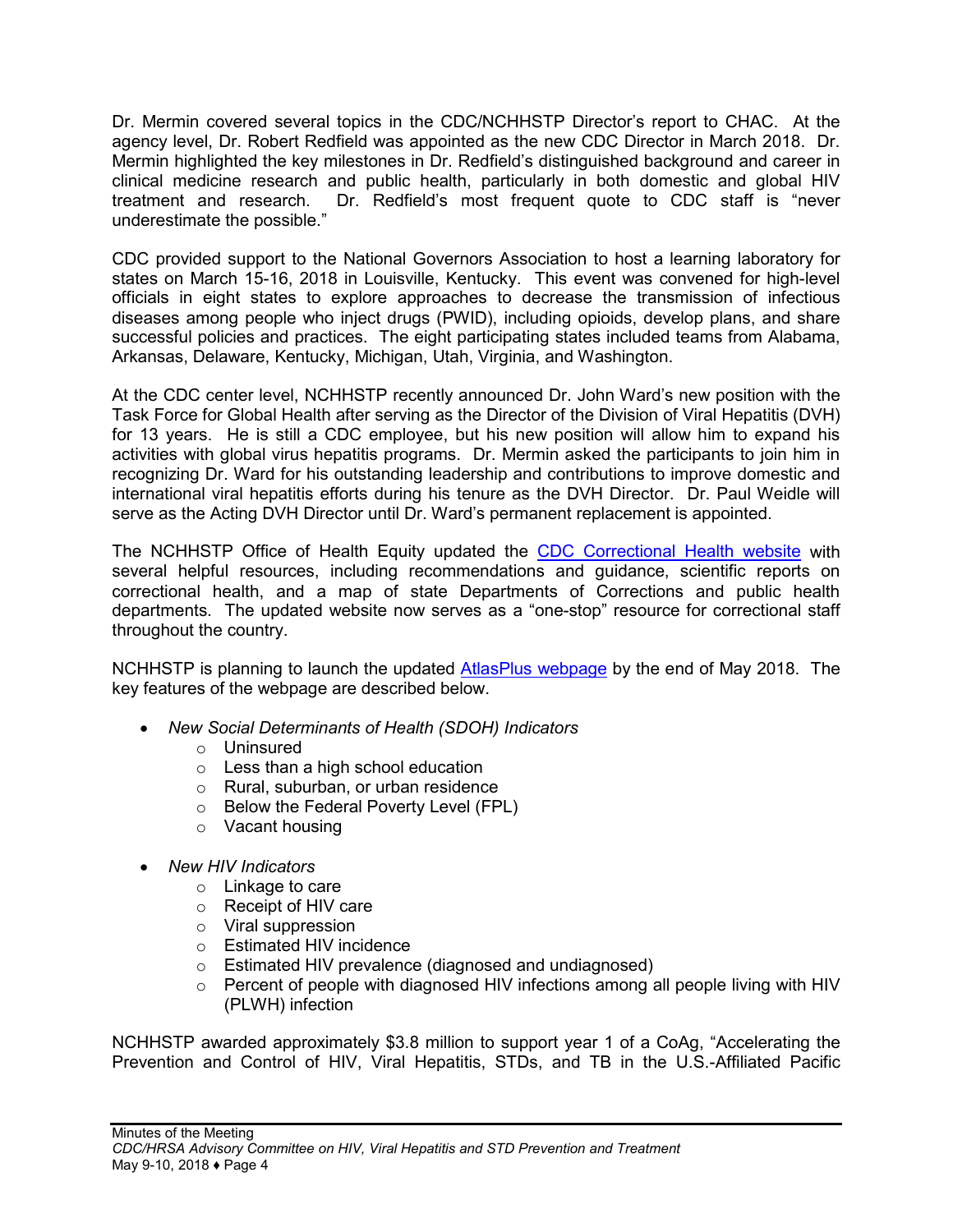Islands." The grant recipients include American Samoa, Northern Mariana Islands, Federated States of Micronesia, Guam, Marshall Islands, and Palau.

NCHHSTP created a map to illustrate the vulnerable counties and jurisdictions that are experiencing or are at risk of HCV or HIV outbreaks. NCHHSTP combined two of its datasets to develop the map. First, the September 2015 dataset described the top 220 counties in 26 states that are most vulnerable to rapid dissemination of HCV or HIV outbreaks among PWID. Second, the February 2018 dataset described the jurisdictions that are determined to be experiencing or at risk of significant increases in HCV infections or HIV outbreaks due to injection drug use (IDU). States that fall in the second category have applied to CDC for a determination of need that will allow federal funds to be used to support SSPs. The two datasets in the map showed that areas in 44 states and Puerto Rico are experiencing or are at risk for HCV/HIV increases or outbreaks.

At the division level, DVH published the *[Viral Hepatitis Surveillance Report-2016](https://www.cdc.gov/hepatitis/statistics/2016surveillance/index.htm)* in April 2018. The data showed that the number of reported hepatitis A virus (HAV) cases increased by 44 percent due to two large outbreaks associated with foods. Moreover, the number of reported HCV cases increased by 22 percent from the previous year. However, the number of reported hepatitis B virus (HBV) cases decreased by five percent from 2015. DVH acknowledges that the national opioid epidemic is the primary driver of the increases in viral hepatitis cases.

DVH has been providing assistance to health departments in Kentucky, Michigan, California, Indiana, and Utah since March 2017 to combat the spread of HAV outbreaks. Homeless people, close contacts, PWID, and people who use non-injection drugs accounted for the vast majority of the outbreaks. To date, more than 2,100 cases and 49 deaths have been reported by the five states. DVH's assistance to the health departments includes providing epidemiology and laboratory support, testing more than 1,000 specimens, and supporting vaccine policy development and supply.

DVH published an article in the January 12, 2018, edition of the *Morbidity and Mortality Weekly Report* (*MMWR*), ["Prevention of Hepatitis B Virus Infection in the United States:](https://www.cdc.gov/mmwr/volumes/67/rr/rr6701a1.htm)  [Recommendations of the Advisory Committee on Immunization Practices.](https://www.cdc.gov/mmwr/volumes/67/rr/rr6701a1.htm)" The guidelines recommend universal HBV vaccination within 24 hours of birth for stable infants; further testing of hepatitis B surface antigen-positive pregnant women; and vaccination of people with chronic liver disease. A new two-dose HBV vaccine also is recommended in the guidelines.

DVH published the Zibbell, *et al.* study in January 2018 that reported an association between increased HCV infections and increased admissions for opioid injections. The study analyzed CDC's hepatitis surveillance data and data collected by SAMHSA on admissions to substance use disorder (SUD) treatment facilities. The CDC and SAMHSA data showed that during the dramatic rise of HCV and opioid injections among White Americans from 2004-2014, HCV rates increased by 300 percent and admissions to treatment facilities for opioid injections increased by 134 percent.

The Division of HIV/AIDS Prevention (DHAP) published the 2018 Singh, *et al.* study that reported a decline in the estimated HIV incidence in the United States from 2008-2015. The decrease from 45,200 HIV infections in 2008 to 38,500 HIV infections in 2015 represented an overall reduction of 14.8 percent. With the exception of men who have sex with men (MSM), decreases were reported for all transmission groups from 2008-2015: heterosexual contact (6.3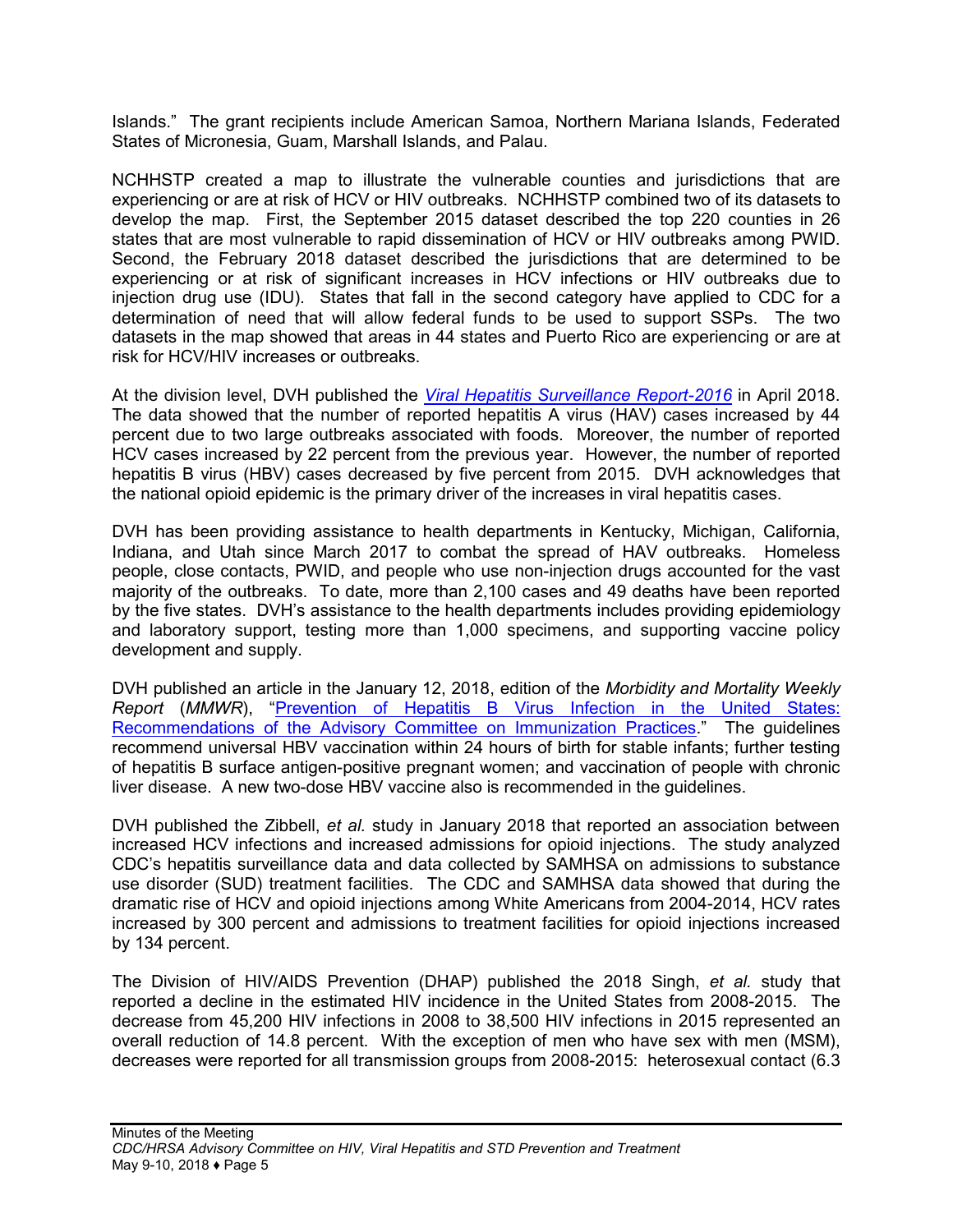percent decline per year); IDU (10.7 percent decline per year); and male-to-male sexual contact and IDU (4.3 percent decline per year).

The HIV incidence among MSM was relatively stable (from 26,700 infections in 2008 and 26,200 infections in 2015). The 2.7 percent decline per year among White MSM accounted for the relatively stable rates from 2008-2015. However, the HIV incidence increased 3.1 percent per year among Latino MSM (from 6,300 infections in 2008 to 7,900 infections in 2015). The overall HIV incidence among Black MSM (BMSM) was stable at approximately 10,000 infections per year, but young BMSM under 25 years of age were the most disproportionately affected group. DHAP has awarded new CDC funding and is partnering with community-based organizations (CBOs) to decrease HIV infection rates nationally in young BMSM, BMSM in the 25-34 age group, and Latino MSM.

DHAP updated its "HIV Treatment as Prevention" webpage with a technical fact sheet and the latest data on HIV transmission. The [TasP webpage](https://www.cdc.gov/hiv/risk/art/index.html) presents evidence to demonstrate the effectiveness of ART and viral suppression in preventing the sexual transmission of HIV.

DHAP awarded \$400 million in January 2018 to state, local, and territorial health departments to conduct integrated HIV surveillance and prevention activities. The cooperative agreement (CoAg), "Integrated HIV Surveillance and Prevention Programs for Health Departments," is intended to promote more efficient, coordinated, and data-driven prevention efforts. Over the five-year project period, the recipients will be expected to focus on the following priority areas of the CoAg: knowledge of HIV status, viral suppression, pre-exposure prophylaxis (PrEP), cluster investigations, community-level prevention, and outbreak response.

DHAP presented the 2018 Smith paper during the March 2018 Conference on Retroviruses and Opportunistic Infections (CROI) to demonstrate the benefits of PrEP to Americans. The paper reported that an estimated 1.1 million Americans potentially could benefit from PrEP due to their high HIV risk, but commercial pharmacies have filled only 90,000 PrEP prescriptions to date. The paper also documented racial disparities in the uptake of PrEP in two key populations. For example, PrEP potentially could benefit 44 percent of African Americans (approximately 500,000 people) and 25 percent of Latinos (nearly 300,000 people). To date, however, PrEP has been prescribed for only 1 percent of African Americans (7,000 people) and only 3 percent of Latinos (7,600) people.

DHAP collaborated with DVH to release a new publication in March 2018, *[Managing HIV and](https://www.cdc.gov/hiv/pdf/programresources/guidance/cluster-outbreak/cdc-hiv-hcv-pwid-guide.pdf)  [Hepatitis C Outbreaks Among People Who Inject Drugs: A Guide for State and Local Health](https://www.cdc.gov/hiv/pdf/programresources/guidance/cluster-outbreak/cdc-hiv-hcv-pwid-guide.pdf)  [Departments](https://www.cdc.gov/hiv/pdf/programresources/guidance/cluster-outbreak/cdc-hiv-hcv-pwid-guide.pdf)*. The guide is intended to assist health departments in responding to HIV and/or HCV outbreaks among PWID.

The Division of STD Prevention (DSTDP) celebrated STD Awareness Month in April 2018 to increase STD prevention, diagnoses, and linkages to treatment. The theme of the 2018 event, "Treat Me Right," focused on strengthening the patient/provider relationship. Patients were encouraged to ask questions, present for testing, access treatment, and take control of their sexual health. Providers were encouraged to build trust with their patients, take a thorough sexual history, and reassure their patients of the confidentiality of all information that is provided. The messages and other prevention resources that DSTDP developed for STD Awareness Month are available on [CDC's STD Awareness Month website.](https://www.cdc.gov/std/sam/index.htm)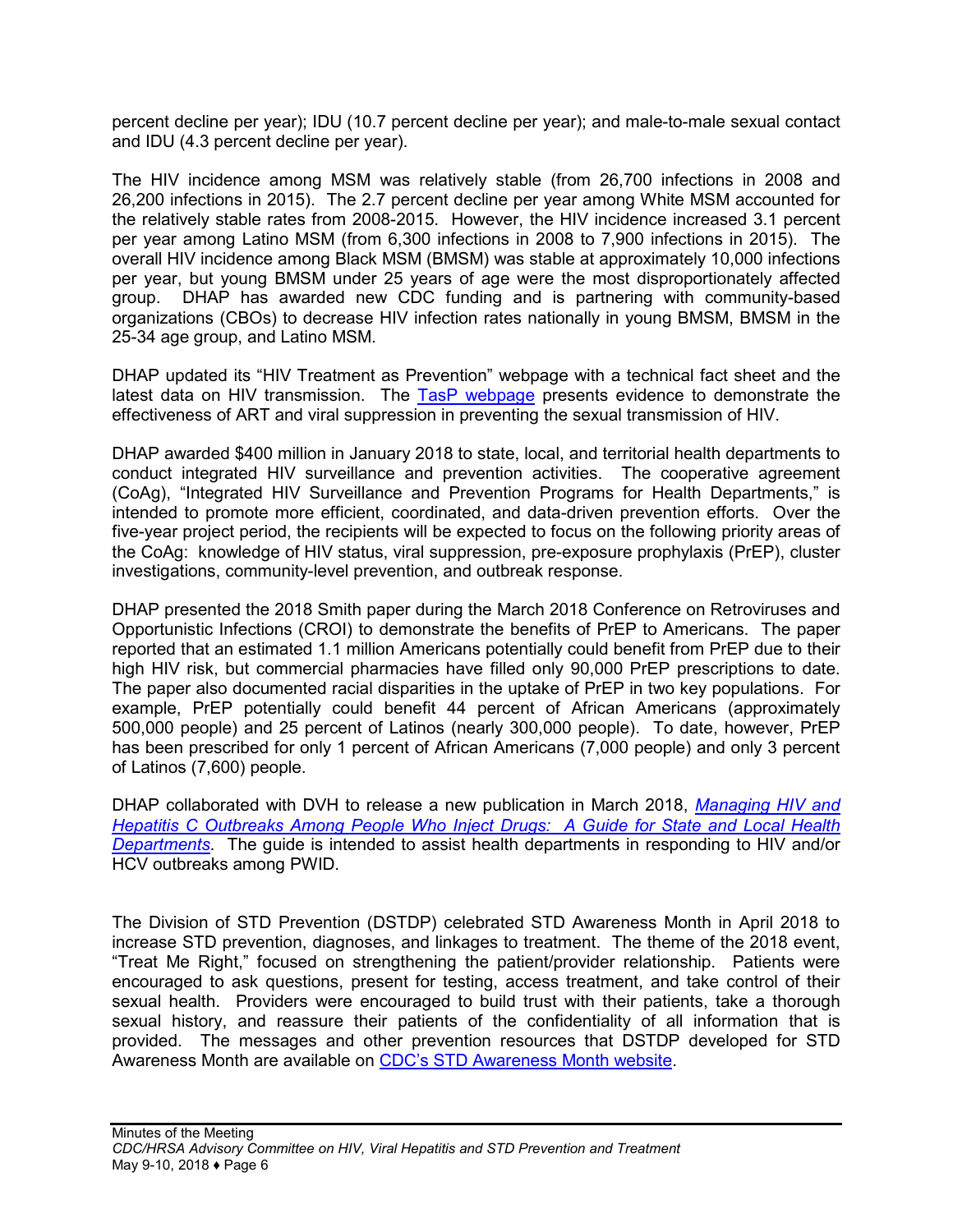DSTDP recently released an updated version of *[Syphilis: A Provider's Guide to Treatment and](https://www.targethiv.org/news/cdc-publishes-pocket-guide-syphilis-treatment-and-prevention)  [Prevention](https://www.cdc.gov/std/syphilis/SyphilisPocket-Guide-FINAL-508.pdf)*. The purpose of the pocket guide is to disseminate information to physicians and other healthcare providers on the diagnosis, treatment, and prevention of syphilis. New syphilis infections in heterosexual men and women as well as new cases of congenital syphilis are increasingly being reported to CDC.

The Division of Adolescent and School Health (DASH) announced a new Notice of Funding Opportunity (NOFO), "Promoting Adolescent Health Through School-Based HIV Prevention," that will award approximately \$17 million per year over the five-year project period. The funding will be targeted to education agencies at state, local, and territorial levels as well as tribal governments. The recipients will be expected to conduct activities in several areas to improve adolescent health: school-based surveillance, HIV and STD prevention, capacity building, and technical assistance (TA).

The Division of Tuberculosis Elimination (DTBE) published an article in the March 23, 2018 edition of the *MMWR* that showed the number of reported tuberculosis (TB) cases in the United States from 1982-2017. Based on DTBE's provisional TB surveillance data, the slight decline to 9,093 cases in 2017 represents the lowest TB case count on record. Despite this progress, however, interim targets have not been achieved to meet the national TB elimination goal.

DTBE is conducting economic analyses and increasing the dissemination of information to advance progress toward reaching TB elimination. Most notably, CDC's updated guidelines on the 3HP regimen (i.e., a once-weekly dose of Isoniazid/Rifapentine for three months) will soon be released. The guidelines will recommend the use of 3HP by self-administered therapy. The use of new modalities will be promoted to administer TB treatment, such as electronic directly observed therapy via video calls with patients or other electronic methods. The shift from the use of tuberculin skin tests to interferon gamma release assays for TB testing and diagnosis is being encouraged. Efforts are underway at DTBE and in health departments to decrease the time of LTBI treatment and further reduce the toxicity associated with therapy.

## **HRSA HAB Associate Administrator's Report**

<span id="page-9-0"></span>**Laura Cheever, MD, ScM** Associate Administrator, HRSA HIV/AIDS Bureau CHAC DFO, HRSA

#### **Advice Requested from CHAC by HRSA HAB:**

- 1. What are the tools or other resources that jurisdictions need from HAB to advance toward ending the HIV epidemic?
- 2. What are the best practices or changes that HAB should consider to further reduce the burden in the AIDS Drug Assistance Program (ADAP) six-month recertification (i.e., client eligibility) process?

Dr. Cheever covered several topics in the HRSA HAB Associate Administrator's report to CHAC. The vision of HAB is "optimal HIV/AIDS care and treatment for all." The mission of HAB is to "provide leadership and resources to assure access to and retention in high quality, integrated care, and treatment services for vulnerable people living with HIV/AIDS and their families."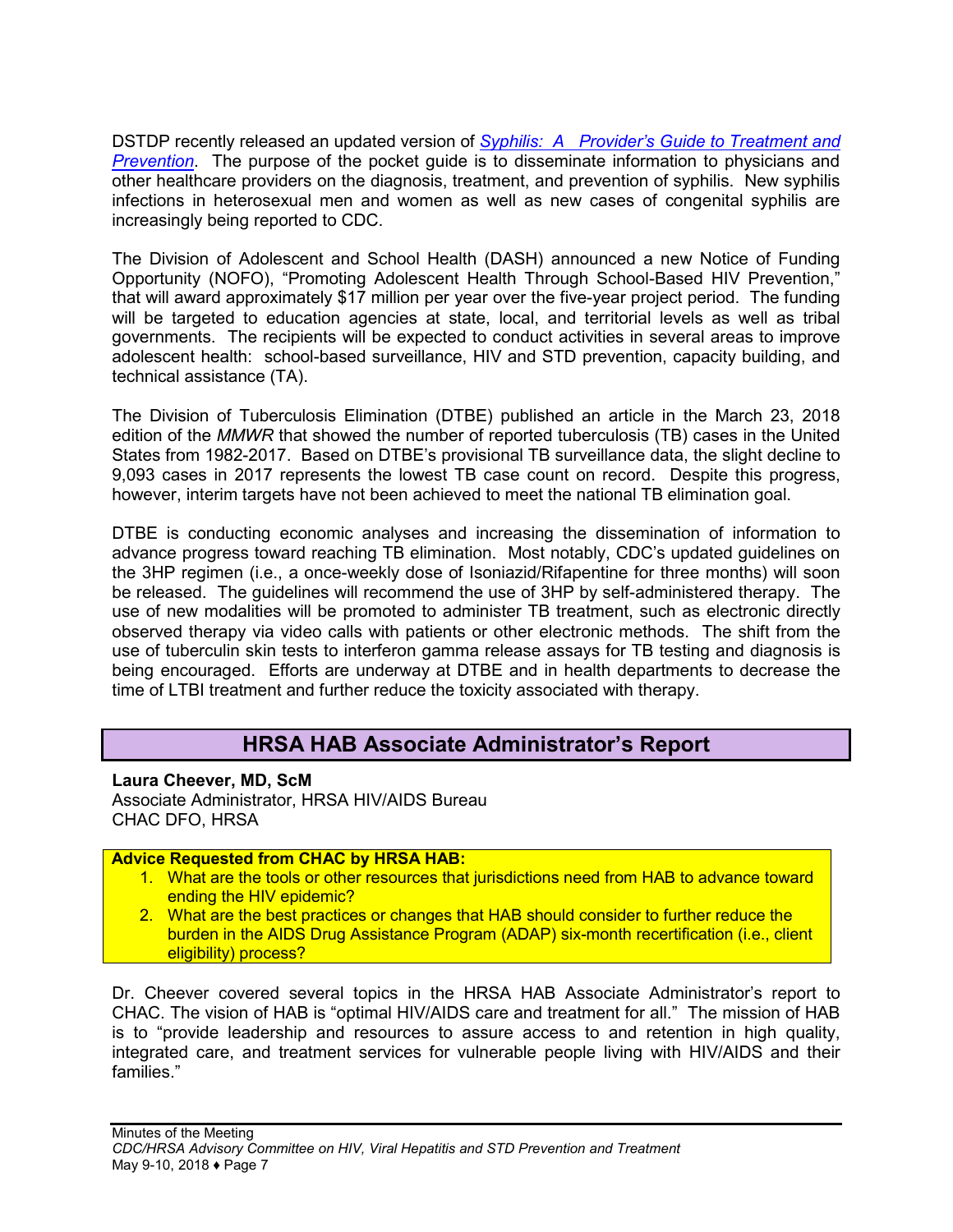HAB is continuing to conduct activities to support jurisdictions in their efforts to end the HIV epidemic. Tools are currently available to achieve this goal, but HAB acknowledges the need to refocus existing resources. HAB's ongoing activities and recent accomplishments to advance toward ending the HIV epidemic are highlighted below.

HAB will host the 2018 National Ryan White Conference (NRWC) on HIV Care and Treatment from December 11-14, 2018, at the Gaylord National Harbor Hotel and Convention Center in Oxon Hill, Maryland. The theme of the event is "Catalyzing Success: Advancing Innovation. Leveraging Data. Ending the HIV Epidemic." The 2018 NRWC will include six tracks:

- Increasing Access, Engagement, and Retention in HIV Care and Treatment
- Data Utilization
- Leveraging Innovative Practices to Improve Outcomes and Address Emerging Priorities
- Clinical Quality Management and Quality Improvement
- RWHAP Planning and Resource Allocation: Collaborative Partnerships and Community **Engagement**
- RWHAP Fiscal and Grant Management Boot Camp

The NRWC 2018 Clinical Conference will be held from December 9-11, 2018. Because accommodations for the 2018 NRWC will be expanded, the participants will include RWHAP Parts A, B, C, D, and F recipients and subrecipients as well as PLWH who serve on Planning Councils. The 2018 [NRWC website](https://ryanwhite2018.hrsa.gov/) is open at this time for people to complete the online registration process and/or submit an abstract.

HAB collaborated with the HRSA Office of Federal Assistance Management and a contractor to establish a five-year project period for RWHAP Part B recipients. HAB initiated this change in fiscal year (FY) 2015 based on requests by the recipients. The current five-year project period replaces the one-year competing cycle that HAB had implemented for the past 27 years.

The five-year project period significantly reduces the application burden for state health departments. Most notably, HAB eliminated the 100-page annual application and reduced the information that recipients are required to submit. Instead of completing 12 key components in the full application, recipients are now required to complete seven key components in the noncompeting application in years 2-5.

In addition to conducting its burden reduction activities at the bureau level, HAB also is supporting HRSA's agency-wide commitment to reduce the burden on recipients and patients. A request for information regarding potential areas for burden reduction has been issued. HAB has asked for input on changes to HRSA to reduce the burden in three RWHAP components: the Core Medical Services Waiver, Ryan White HIV/AIDS Program Services Report data, and the ADAP six-month recertification process to validate the eligibility of clients. Responses to HRSA's request for input can be submitted at the [HRSA website.](https://www.hrsa.gov/about/news)

HAB created the RWHAP Part C funding methodology to facilitate a rational distribution of limited funding, including "right-sizing" funding based on the number of clients served. The funding methodology resulted in 10 new service areas, more than 50 percent in the South, expanding the delivery of RWHAP services to these new areas. The proportions of the funding methodology are based on the following objective factors: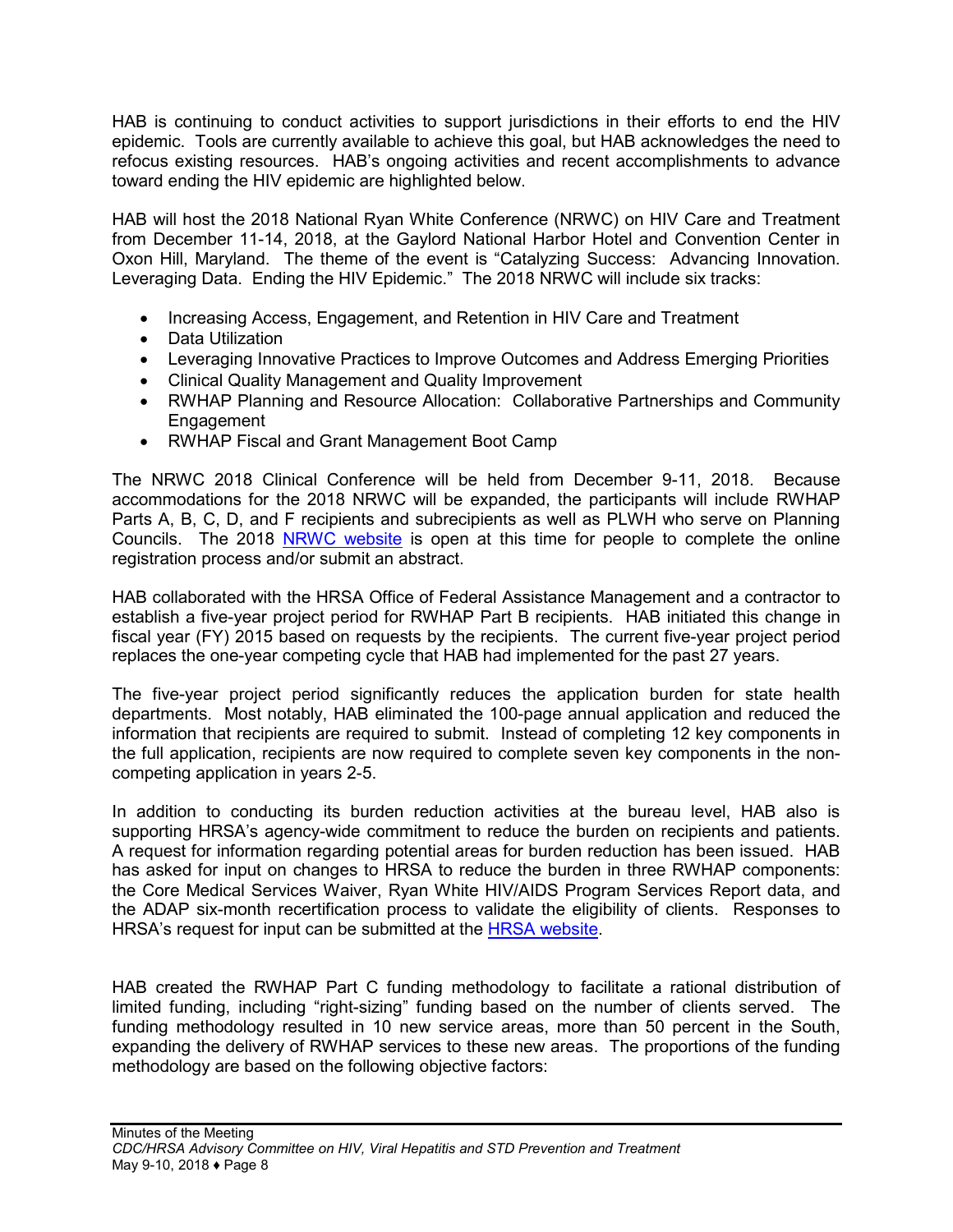- 70 percent of funding (Base Funding): This proportion of funding reflects the minimum baseline amount per service area and is augmented by the number of clients served.
- 30 percent of funding (Demographics): This proportion of funding reflects the percentage of a population in a service area that is disproportionately impacted by the HIV epidemic resulting in significant disparities in health outcomes and uninsured populations.
- Additional funding (-Presence of RWHAP Part A Resources): RWHAP Part C service areas outside of RHWAP Part A jurisdictions will receive additional funding.

HAB implemented the RWHAP Part C funding methodology for the first time in FY2018 with specific caveats. The service areas will receive no more than a 25 percent increase or a 10 percent decrease.

Dr. George Sigounas, the Administrator of HRSA, encouraged all HRSA bureaus to more widely promote their programs. HAB responded to this request by publishing the following papers in peer-reviewed journals in 2017.

- "For Many Served by the Ryan White HIV/AIDS Program, Disparities in Viral Suppression Decreased, 2010-2014." *Health Affairs* (2017)
- "Using Systems of Care and a Public Health Approach to Achieve Zero Perinatal HIV Transmissions." *JAMA Pediatrics* (2017)
- "Implementation of an Integrated Approach to the National HIV/AIDS Strategy for Improving Human Immunodeficiency Virus Care for Youths." *JAMA Pediatrics* (2017)
- "The Transgender Women of Color Initiative: Implementing and Evaluating Innovative Interventions to Enhance Engagement and Retention in HIV Care." *American Journal of Public Health* (February 2017)

HAB is continuing to focus on and invest in advancing data utilization to improve health outcomes for RWHAP clients. To support this effort, HAB currently is assessing the implementation of two new resources. First, internal and external data dashboards will be developed for HAB project officers, RWHAP recipients, and stakeholders to more easily access, use, and measure RWHAP client, service, and outcome data. Second, a benchmarking methodology will be developed to enable comparisons of client outcome data.

HAB's future plans to further improve data utilization include consideration of awarding a small amount of funding based on "quality bonus points" accumulated by RWHAP recipients. This would require a legislative change to implement in Parts A and B. The HRSA Bureau of Primary Health Care (BPHC) has successfully implemented this incentive for its high-performing recipients as well as those that have made significant improvements.

HAB is continuing to collaborate with its federal partners on messaging around decreased transmission risk in the setting of an undetectable viral load (known in the HIV advocacy community as the U=U campaign (i.e., "Undetectable equals Untransmittable"). OHAIDP is providing leadership for this effort at HHS. CDC issued the following message to clearly explain the meaning of an undetectable viral load (UVL): "People living with HIV who take HIV medications daily as prescribed and achieve and then maintain an undetectable viral load for at least six months have **effectively no risk** of sexually transmitting the virus to an HIV-negative partner."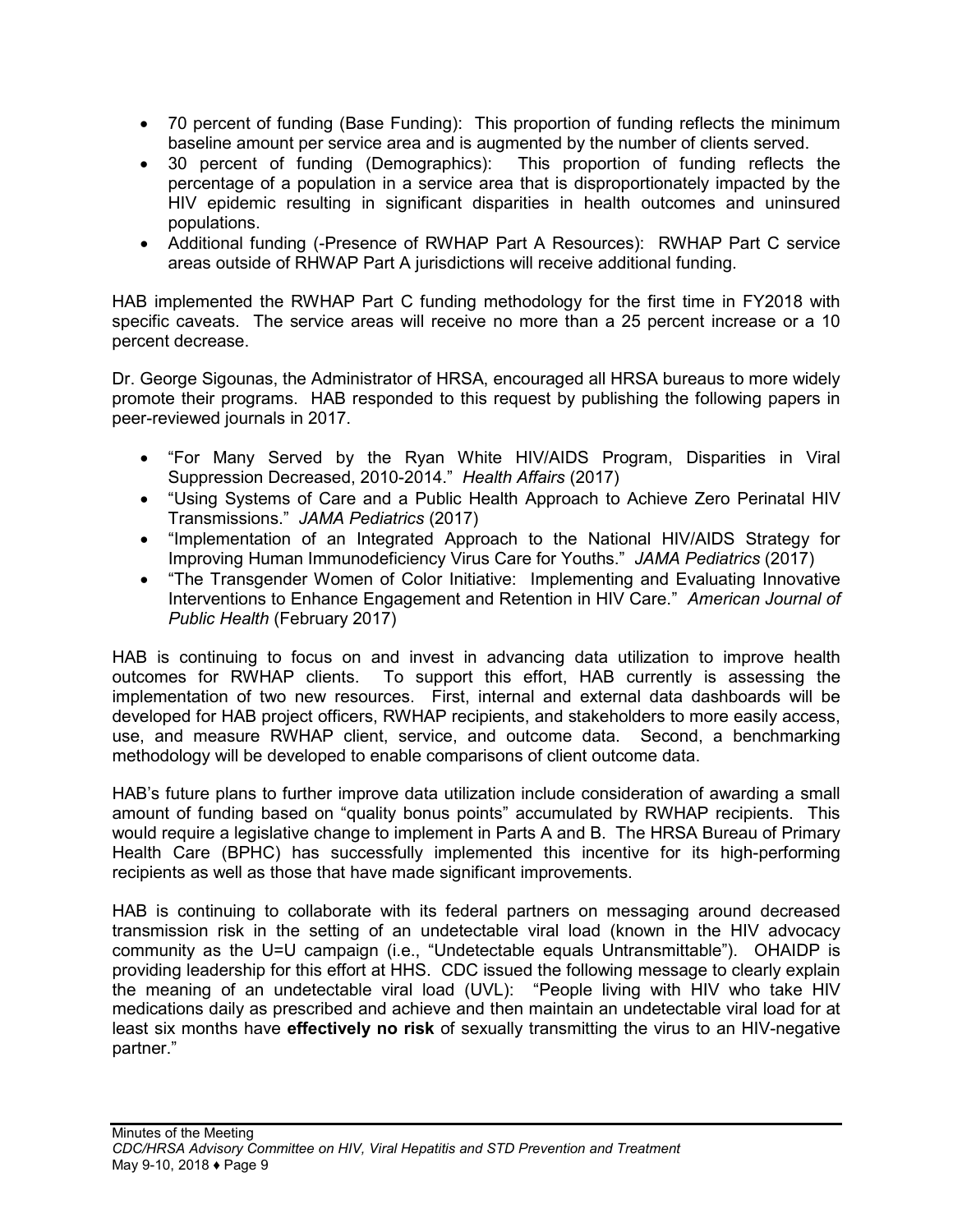HAB is aware that CDC's language represents a paradigm shift because the messaging could have an immensely positive impact on the self-stigma of PLWH, their dignity, and selfactualization across the lifespan. The messaging also could have a positive impact on PLWH in terms of their linkage to care, retention in care, and ultimately, HIV viral suppression. However, HAB's current interest is in the delivery of consistent and uniform messaging among the HHS agencies. To inform this effort in the context of RWHAP, clinicians at the RWHAP clinical Conference in 2017 were polled. The polling showed that 82 percent of providers are routinely educating their patients with UVLs for a prolonged period about negligible risk to transmit HIV infection.

HRSA's full-year appropriation for RWHAP in FY2018 is approximately \$2.3 billion. Compared to the RWHAP appropriations in FY2016 and FY2017, the FY2018 appropriation reflects maintained funding. The bulk of the FY2018 RWHAP appropriation (85 percent) is allocated to Part A (approximately \$656 million or 28 percent to heavily impacted cities with more than 70 percent of HIV cases); Part B-Base (approximately \$1.3 million to states); and Part B-ADAP (\$900 million for medication).

The RWHAP appropriations history from FY1991-FY2018 demonstrates fairly level funding over a significant period of time. The maintained funding in the setting of health care inflation poses challenges over time.

There are two notable additions to the RWHAP-specific section of the FY2019 Congressional Justification. First, HAB expressed strong support for collaborating with Congressional staff on RWHAP reauthorization. As a part of this process, HHS recommends (1) shifting the distribution of RWHAP Parts A and B supplemental resources to a data-driven methodology and (2) simplifying, modernizing, and standardizing certain statutory requirements and definitions for consistency across the program. Second, HHS acknowledged a commitment for CDC and HRSA to continue to work together to accelerate the elimination of perinatal HIV transmission in the United States.

HAB posted a call for nominations of four new HRSA-appointed CHAC members in a recent *Federal Register* notice. The seated CHAC members were asked to view and share the notice and follow the instructions to submit the names of appropriate candidates.

**ANNOUNCEMENT:** HRSA is seeking four qualified candidates to be considered for CHAC membership!

#### **Please spread the word to those you feel would be qualified.**

By May 30, interested parties must submit the following to [CHACAdvisoryComm@](mailto:CHACAdvisoryComm@hrsa.gov) [hrsa.gov:](mailto:CHACAdvisoryComm@hrsa.gov) 1) nominee's name and affiliation, basis for nomination (experience, education, positions, etc.), and confirmation of interest in membership; 2) nominee's address, telephone number, and email; and 3) current CV.

Visit the [Federal Register website](https://www.federalregister.gov/documents/2018/02/26/2018-03853/request-for-nominations) for additional details.

Those with questions may email [CHACAdvisoryComm@hrsa.gov](mailto:CHACAdvisoryComm@hrsa.gov) or call CDR Holly Berilla at 301-443- 9965.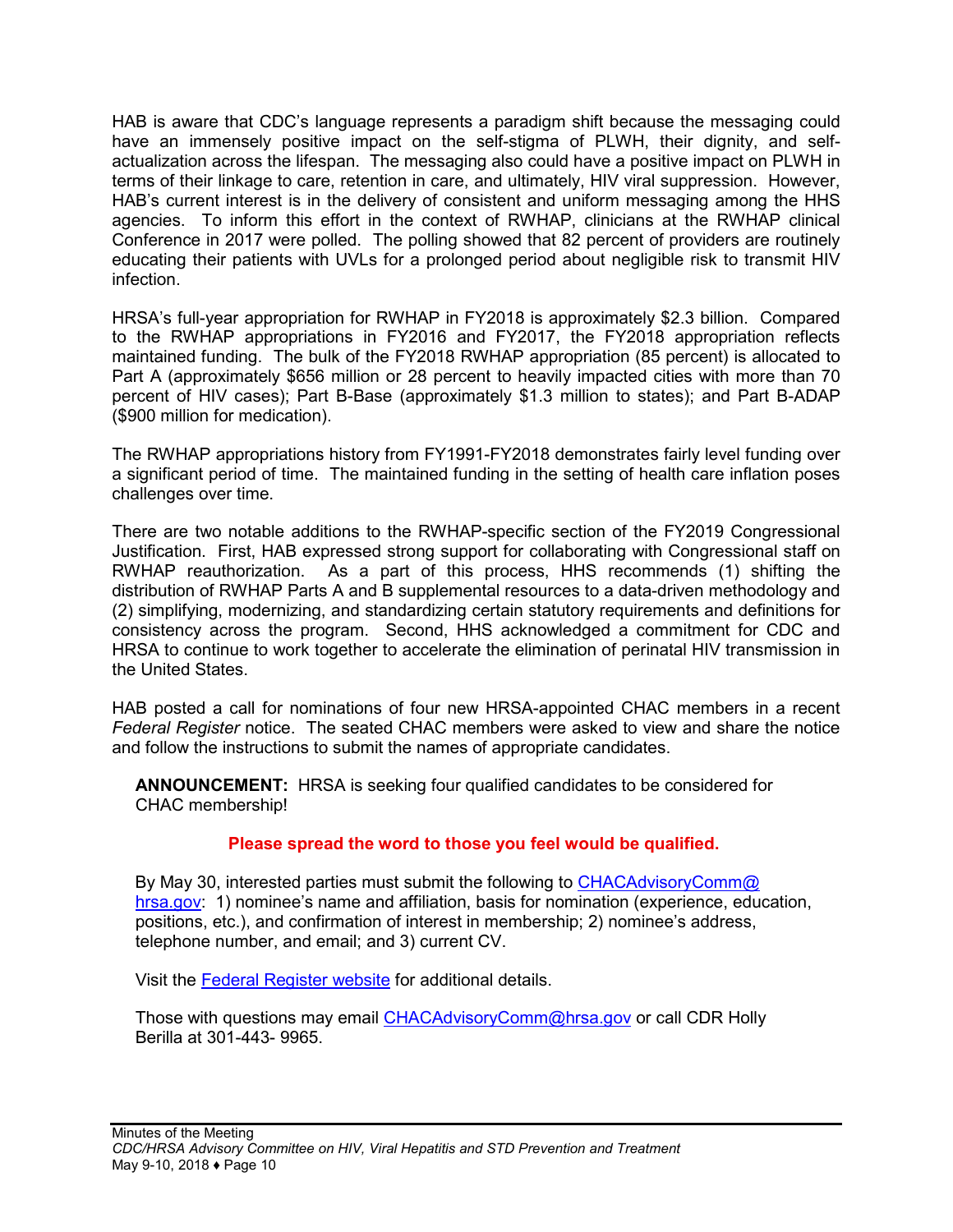#### **CHAC DISCUSSION: CDC/NCHHSTP DIRECTOR AND HRSA HAB ASSOCIATE ADMINISTRATOR REPORTS**

Dr. Cheever provided additional details on the following topic in response to a specific question by the CHAC members. CHAC asked HRSA HAB how staff can engage with Congress during a reauthorization. Dr. Cheever noted that HRSA HAB can provide technical assistance to Congress if requested.

#### **CHAC GUIDANCE**

The CHAC members provided extensive input in response to the CDC and HRSA updates, including some of the specific questions posed by Drs. Mermin and Cheever.

#### *NCHHSTP Question 1: Increased Routine Screening*

- Drs. Saag and Stoner pointed out that providers have the ability to link newly diagnosed HIV cases to systems of care through RWHAP. However, an "RWHAP-like" model is not available for providers in STD clinics or other settings to facilitate linkages to treatment and care for newly diagnosed HCV cases. Australia's commitment to address HCV as a public health issue rather than a medical issue potentially could be replicated in the United States to increase the implementation of routine HIV, viral hepatitis, and STD screening. Most notably, the Australian government paid approximately \$800 million to a pharmaceutical company to ensure that HCV patients had access to medications for a period of three to four years. This initiative motivated providers to perform screening, facilitate linkages to treatment, and cure HCV infections with no out-of-pocket medication costs to patients. CDC should explore potential strategies to replicate the Australian model in the United States to increase HCV screening in healthcare settings and correctional facilities. For example, CDC's first step should be to partner with states to create an "RWHAP-like" fund, develop a feasible approach, and collaborate with pharmaceutical companies to deliver HCV medications to patients. Moreover, the successful promotion, adoption, and implementation of HIV TasP could help to widely publicize "HCV treatment as cure."
- Dr. Mera announced that the Cherokee Nation implemented "laboratory-triggered" screening for any test ordered for a patient. The decision to exclude an opt-out component played a critical role in increasing the screening rates of patients by 300 percent. The Cherokee Nation's position is that the ability of patients to opt-out of screening should be eliminated to make meaningful progress in the diagnosis and treatment of HIV and HCV. To date, none of the Cherokee Nation patients who were unaware of laboratory-triggered screening and informed of a positive test result voiced opposition at the time of their diagnosis. He advised CDC to review the Cherokee Nation's laboratory-triggered screening model for potential replication and implementation nationally.
- Dr. Mera encouraged CDC and its federal partners to resolve two key issues to increase routine screening in healthcare settings and correctional facilities.
	- $\circ$  The national opioid crisis has led to increased HCV rates in young people, but Medicaid reimbursement for HCV screening based on age rather than risk is a major barrier to testing this population. For example, Medicaid reimburses HCV screening costs for "baby boomers" (i.e., people in the 1945-1965 birth cohort who account for a significant proportion of HCV cases). However, Medicaid does not reimburse HCV screening costs for people who meet certain risk factors that are identified by their providers, but are younger than the 1945-1965 birth cohort.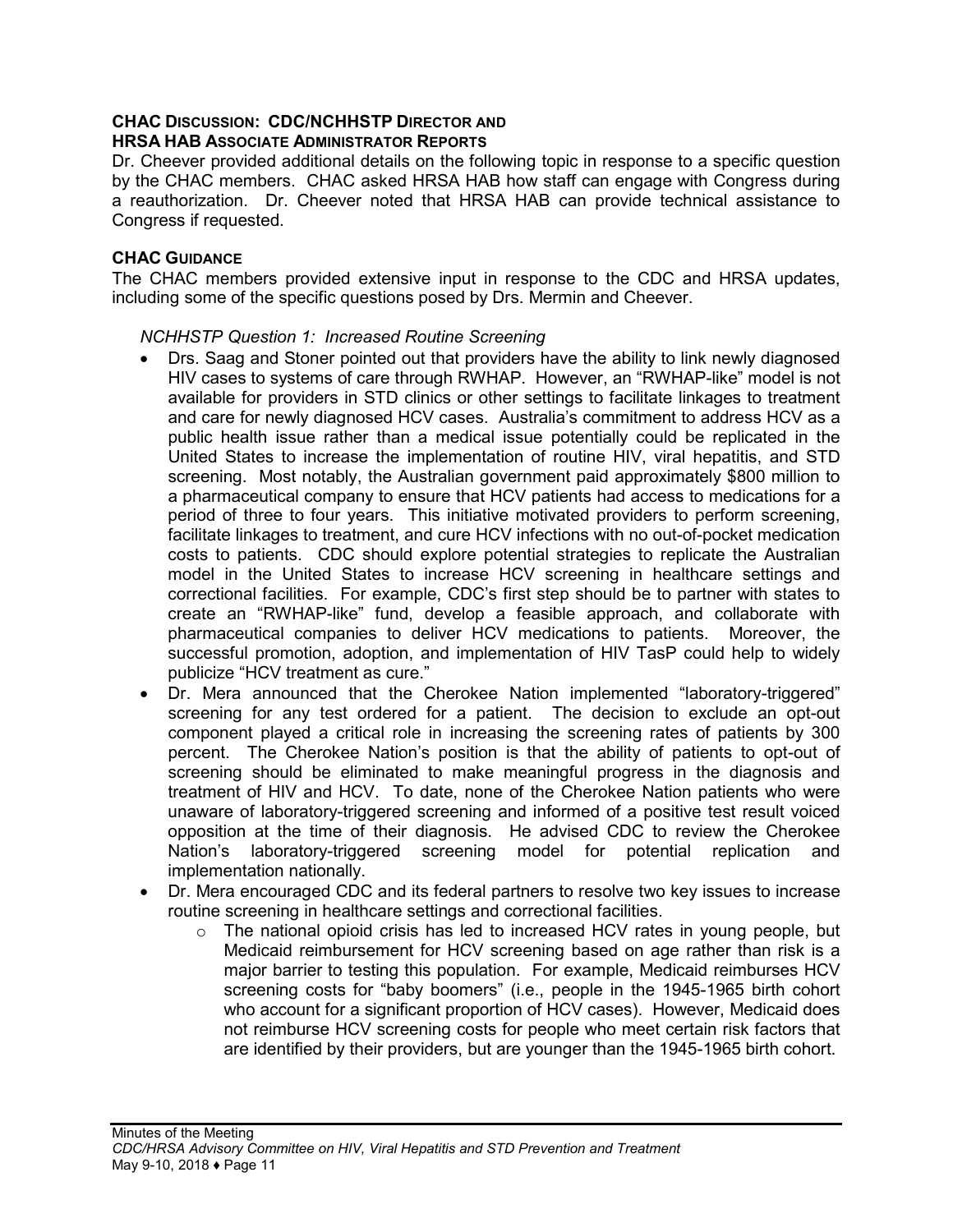- $\circ$  Electronic health record (EHR) reminders have played an important role in the past in terms of increasing screening rates. However, newer technologies that are more innovative and smarter should be standardized for national implementation.
- Dr. Anderson highlighted two key opportunities for CDC to increase routine infectious disease screening. First, pregnant women in care are tested for various infections and conditions. CDC should leverage this opportunity to establish new collaborations and ensure that pregnant women in these settings are routinely screened for HIV, viral hepatitis, and STDs. Second, women of reproductive age who are at risk for infections and are screened might have negative test results. However, CDC should leverage this opportunity to promote routine screening of the sexual partners of these women and facilitate linkages to care and treatment for partners with positive test results.

#### *NCHHSTP Question 2: Increased Access to HCV Treatment*

• Dr. Mera reported that the Cherokee Nation has found telehealth to be an excellent option to expand HCV treatment options in its communities. For example, Project ECHO (Extension for Community Healthcare Outcomes) has allowed providers to treat a much larger population of HCV patients. Moreover, local pharmacies are using PrEP to successfully treat HCV patients in Cherokee Nation communities.

#### *HAB Question 2: ADAP Six-Month Recertification Process*

• Dr. Havens urged HAB to eliminate the six-month recertification process that is used to validate the eligibility of RWHAP clients for ADAP. During the 2018 NRWC in December 2018, HAB should convene a session for states with successful ADAP recertification models to describe their best practices, experiences, and lessons learned that potentially could be adopted by other states.

#### *RWHAP Reauthorization*

- Dr. Saag expressed strong support for CHAC to form a new workgroup that would be charged with proposing language on RWHAP reauthorization to submit to HRSA/HAB for consideration.
- Dr. Havens encouraged HAB to propose an expansion of RWHAP in the reauthorization language to also address HCV care and treatment.
- Dr. Anderson noted the high rate of comorbidities in RWHAP clients, such as depression, violence, or other trauma. However, screening of these factors in the RWHAP client population has been poor and inconsistent to date. She advised HAB to address trauma-informed care in its proposed language on RWHAP reauthorization.
- Mr. Aleshire commended Dr. Cheever for her leadership at HAB in reducing the burden on RWHAP recipients, particularly the replacement of the previous one-year competing cycle with the current five-year project period. He encouraged HAB to continue its efforts to eliminate other restrictions or requirements to increase opportunities for recipients to provide care and treatment to their clients. He pointed out that RWHAP currently reaches 90 percent of PLWH, but additional barriers will need to be removed for recipients to have more freedom to allocate their funds and reach the remaining 10 percent of the PLWH population.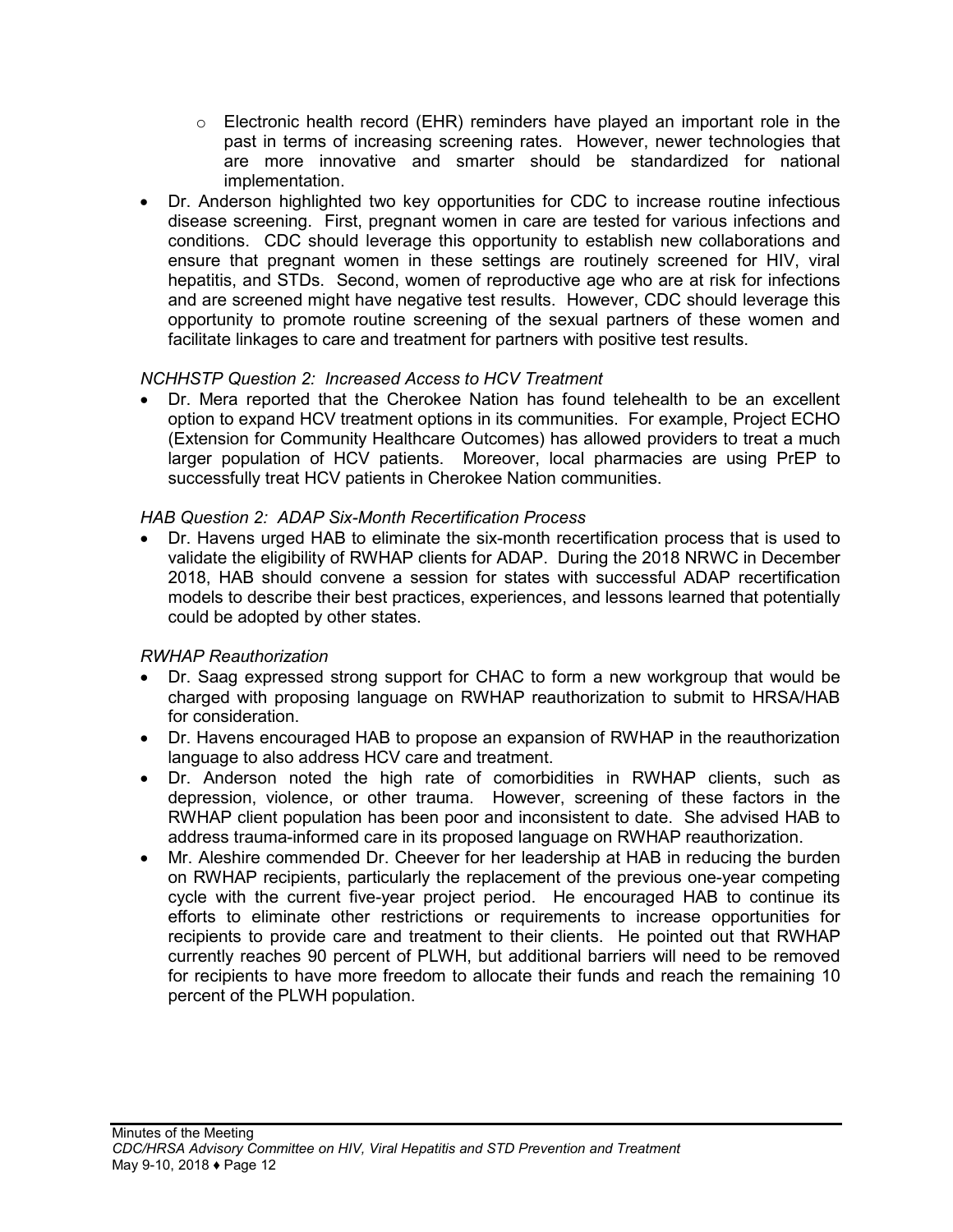*Other CHAC Guidance*

- Dr. Stoner found CDC's U=U messaging to be "perfect" for HIV, but he emphasized the important need to maintain the focus on addressing the increased rates of other STDs, particularly syphilis.
- Dr. Taylor made several comments and suggestions for CDC and HRSA to consider in their ongoing prevention and treatment efforts.
	- $\circ$  HAB should broadly promote HIV care in the context of basic, fundamental primary health care, particularly in the aging HIV population. She asked HAB to consider the possibility of adding HIV in primary care as a funding requirement for recipients.
	- $\circ$  Some IDU-related HIV outbreaks that are occurring in jurisdictions across the country are not being captured in surveillance systems. CDC should take a proactive rather than a reactive approach in this regard by prioritizing the integration of HIV prevention and surveillance and specifically targeting PWID.
	- $\circ$  CDC funding is awarded to recipients (e.g., health departments, correctional systems, and needle exchange programs) based on the number of HCV antibody tests performed. However, CDC's data consistently show that more than 50 percent of HCV reactive antibody tests in the United States are never followed up with a confirmatory diagnostic test. She asked CDC to consider the possibility of linking funding to the performance of recipients in conducting reflexive confirmatory viral load testing for HCV. For example, recipients that continue to conduct HCV antibody testing only would have funding implications.
	- o CDC should widely promote the use of point-of-care fingerstick testing for HCV to close diagnostic gaps. Efforts are underway in several states and multiple countries to approve a standardized, inexpensive platform to diagnose HCV with fingerstick testing. This platform will play a significant role in improving the HCV cascade from diagnosis to cure.
- Dr. Belzer returned to CDC's data that showed increased HIV infection rates in young Black and Latino MSM. To improve outreach to and interactions with young populations with low rates of engagement in care, he advised CDC and HRSA to make better use of telehealth technology. For example, cell phones would be an effective mechanism to send text message reminders regarding upcoming testing appointments and/or prescription refills.
- Dr. Mera agreed with Dr. Taylor's comments regarding the need to improve the HCV cascade from diagnosis to cure. He encouraged CDC and HRSA to consider replicating the Cherokee Nation's HCV model program for national scale-up. He emphasized that the Cherokee Nation has achieved a great deal of success in improving HCV outcomes in its patient population: screening rates of nearly 90 percent, engagement in care rates of 75 percent, and cure rates of 90 percent. The Cherokee Nation's HCV model program includes key staff positions to address all stages in the HCV cascade:
	- $\circ$  Nurses rather than physicians to order HCV screening that is prompted by EHR reminders;
	- $\circ$  Dedicated staff (i.e., navigators) to quide patients with a positive HCV test result through diagnosis and follow-up;
	- o Case managers to procure medications and monitor patients during HCV care and treatment, particularly those with IDU and/or mental health comorbidities; and
	- o Community health workers (CHWs) to evaluate and validate the treatment outcomes of patients, including those who are homeless.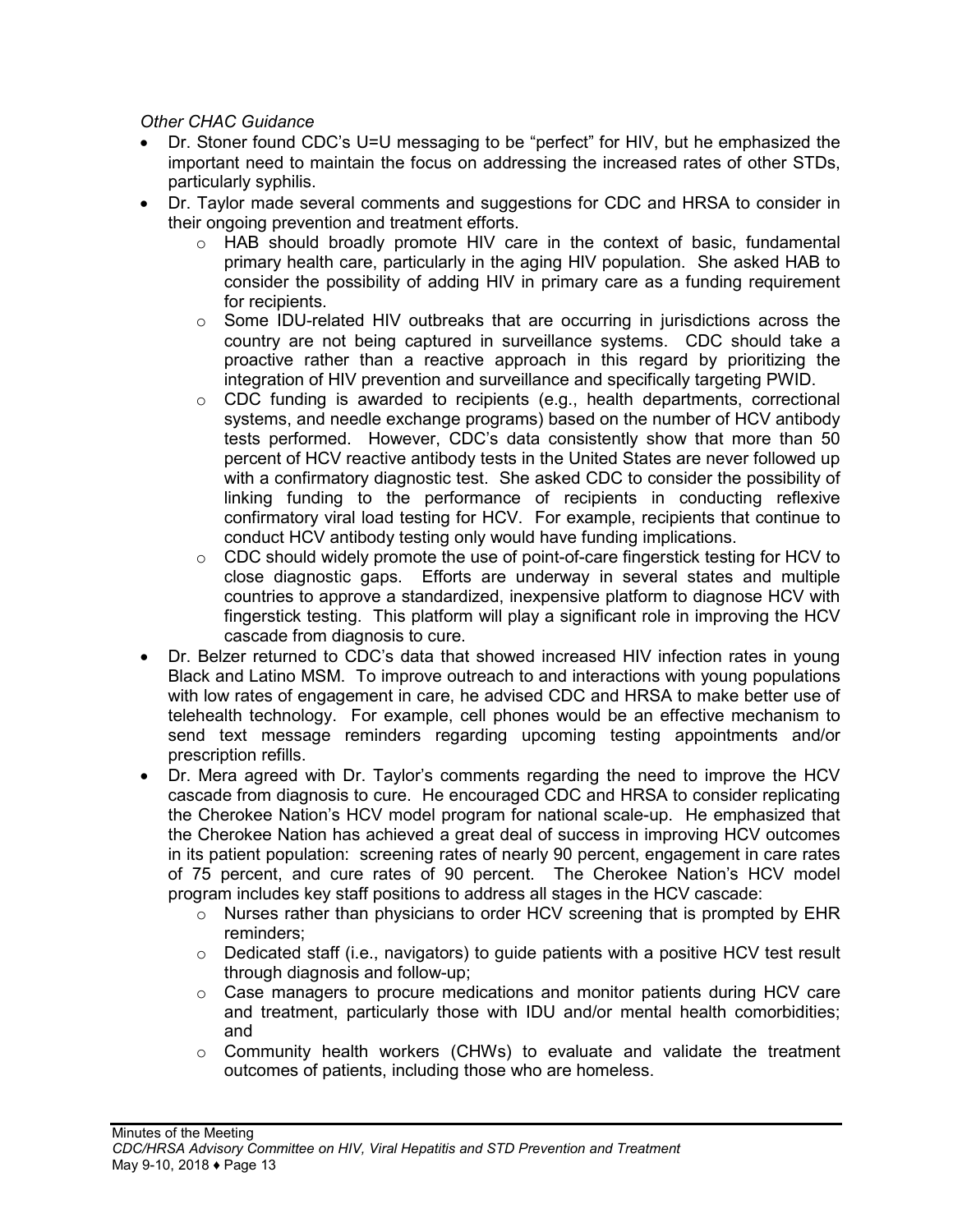• Mr. Hursey asked CDC to reframe its viral suppression messaging to more strongly focus on harm reduction, such as improved access to HIV screening and PrEP.

CDC/NCHHSTP and HRSA/HAB leadership made several remarks in follow-up to CHAC's discussion.

- In response to the comments by Drs. Saag and Stoner, Dr. Mermin clarified that CDC would be unable to "partner with states" to replicate the Australian model in the United States by creating an "RWHAP-like" fund. However, he confirmed that CDC potentially could facilitate linkages between interested states and HCV experts in the field.
- Dr. Mermin responded to Dr. Taylor's comments regarding the inability of surveillance systems to capture IDU-related HIV outbreaks in all jurisdictions of the country. He explained that after the large IDU-related HIV outbreak in Scott County, Indiana in 2015, CDC and health departments across the country thoroughly analyzed epidemiologic data to identify HIV outbreaks among PWID in other jurisdictions. These analyses found no other large HIV outbreaks, but CDC currently is investigating a small cluster of HIV cases related to IDU in one state. CDC has made improvements in surveillance to ensure that its outbreak detection and response capacity is as robust as possible. Most notably, DHAP is now awarding funds to all of its HIV prevention recipients to report pulse sequences to the CDC National HIV Surveillance System in addition to viral loads and CD4 counts. The ability of pulse sequences to detect drug resistance prior to the initiation of ART or changes in ART is enhancing CDC's capacity to identify and rapidly respond to clusters of HIV cases.
- Dr. Mermin responded to Dr. Taylor's comments regarding CDC's funding awards to recipients based on the number of HCV antibody tests performed. He clarified that in addition to the number of tests performed, DVH's current performance measures for its recipients also include indicators for the number of people diagnosed and the outcomes of newly diagnosed viral hepatitis cases.
- Dr. Mermin responded to Dr. Taylor's comments regarding the need to close gaps between testing and diagnosis. CDC acknowledges that the inability to widely implement routine screening has served as a barrier to diagnosing NCHHSTP's infections of interest. CDC is now considering innovative methods to address this issue. For example, EHR systems could be preprogrammed to automatically screen for HIV, viral hepatitis, and LTBI when an "at-risk" patient's blood is drawn to screen for cholesterol, diabetes, hypertension, or other chronic conditions. EHR systems can play an important role in promoting widespread diagnoses by eliminating the need for individual clinicians to make screening decisions.
- In response to Dr. Belzer's comments, Dr. Cheever confirmed that HAB has launched several telehealth initiatives. For example, AIDS Education and Training Centers (AETCs) have utilized the Project ECHO model to amplify its HIV expertise in jurisdictions with limited access to care. Moreover, all of the AETCs have incorporated telehealth components into their activities to build the capacity and expertise of clinicians in underserved areas. Dr. Cheever asked the CHAC members to provide input to HAB to inform its ongoing efforts to further support and utilize telehealth.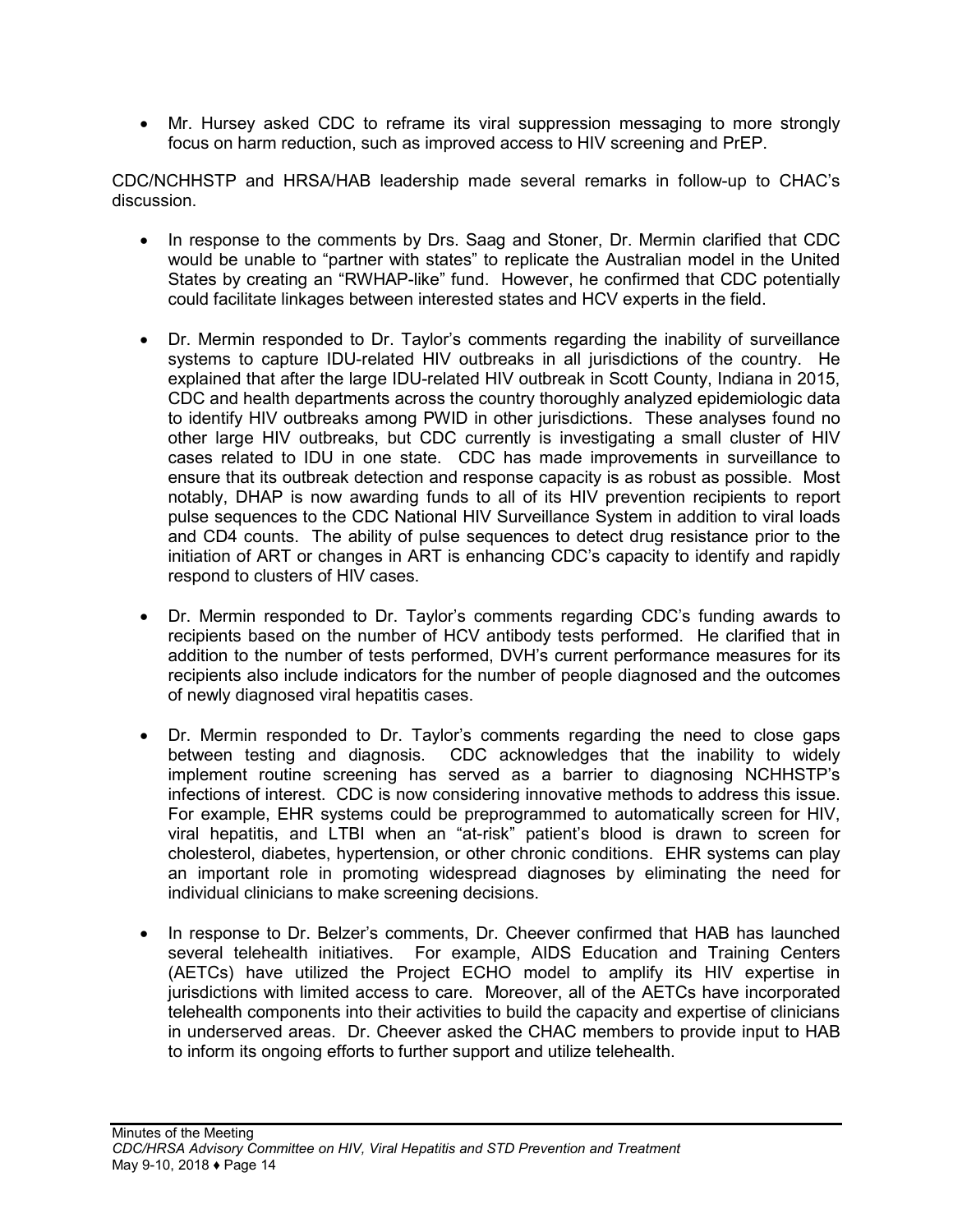- In response to the comments by Dr. Havens, Dr. Cheever noted that the Trust for America's Health and other policy experts have extensively analyzed the possibility of expanding RWHAP to include culturally competent care and treatment for HBV and HCV, particularly in immigrant populations. However, it would require statutory changes to allow such activity.
- In response to Dr. Anderson's comments, Dr. Cheever confirmed that HAB has a strong interest in implementing evidence-based and evidence-informed interventions to deliver trauma-informed care to PLWH. To support this effort, HAB is collaborating with the NIH National Institute of Mental Health to address post-traumatic stress disorder, avoidance coping mechanisms, and other factors that impact HIV care. HAB also is reviewing the existing literature on the role of trauma-informed care in improving substance abuse treatment outcomes. However, no evidence-based or evidence-informed interventions have been published to date on the delivery of trauma-informed care in the context of HIV specific medical care. To fill this data gap, HAB is funding a pilot project for a sample of RWHAP clinics to determine whether the implementation of trauma-informed care interventions with the strongest evidence can improve health outcomes in PLWH.
- <span id="page-17-0"></span>• Dr. Daviss described potential collaborative opportunities for the federal partners to address the third CDC/NCHHSTP question related to drug use-associated infectious disease prevention.
	- o Medication-assisted treatment (MAT) (e.g., buprenorphine, long-acting naltrexone, or methadone) is the most effective strategy to prevent increases in drug use-associated infectious diseases, reduce IDU, and save lives from overdose deaths. The federal partners should provide national leadership in ensuring that Naloxone is widely available in and easily accessible to communities across the country. For example, SAMHSA and HRSA leadership recently met to discuss the need for RWHAP providers to obtain buprenorphine waivers to prescribe this drug. However, RWHAP providers are not required to obtain waivers to prescribe naltrexone. SAMHSA is continuing its analysis to identify and target outreach to RWHAP providers and clinics that do not have buprenorphine waivers.
	- $\circ$  SAMHSA data show that 10 percent of people who survive drug overdoses in emergency departments (EDs) are likely to die from a subsequent overdose within one year. To advance the collection of drug use-associated morbidity data for surveillance systems, routine screening of HIV and HCV should be performed for people who survive drug overdoses in EDs. CDC should develop and disseminate clear guidance for ED physicians to screen for infectious diseases in drug overdose cases and make referrals to treatment and care for patients with positive test results. To advance the collection of drug use-associated mortality data for surveillance systems, CDC should develop and disseminate guidance for medical examiners and coroners to perform HIV and HCV testing on patients who died from drug overdoses during the autopsy or death investigation.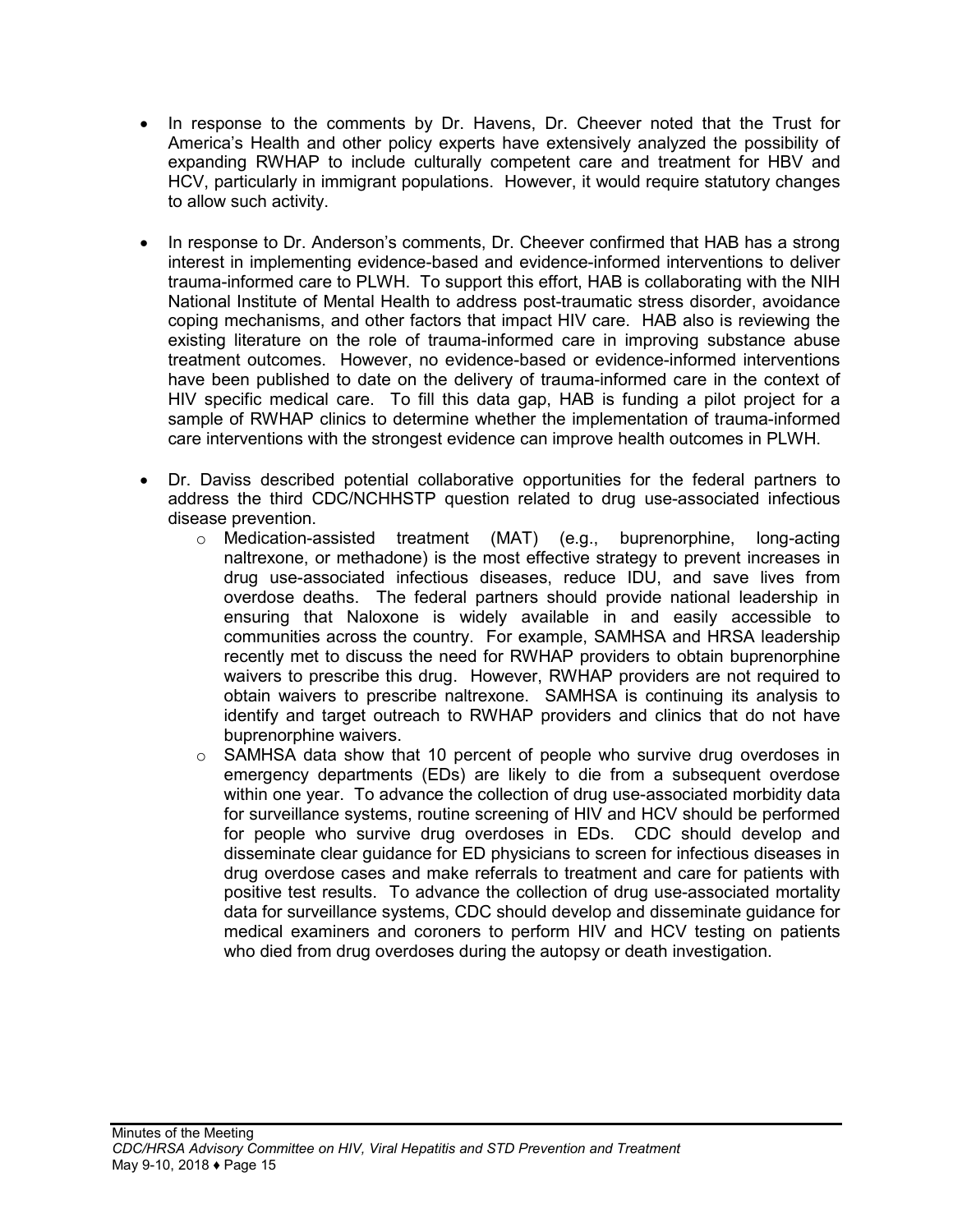## **Panel Presentation: CDC's Response to the Opioid Crisis**

#### **CAPT Paul Weidle, PharmD**

Acting Director, Division of Viral Hepatitis Centers for Disease Control and Prevention

Dr. Weidle moderated a panel presentation for a series of speakers to highlight CDC's response to the opioid crisis. He introduced the panel of CDC speakers and opened the floor for their presentations.

#### **The Evolving Opioid Epidemic in the United States**

#### <span id="page-18-0"></span>**Grant Baldwin, PhD, MPH**

Director, Division of Unintentional Injury Prevention (DUIP) Centers for Disease Control and Prevention

**Advice Requested from CHAC by CDC/DUIP:** 

- 1. How can individuals who have experienced an opioid overdose be connected with HIV and viral hepatitis programs in addition to substance use treatment?
- 2. What are some HIV/viral hepatitis linkage to care models that would also be effective in the SUD space?

Dr. Baldwin presented an overview of the evolving opioid epidemic in the United States from a public health perspective. All states have reported increases in their county-level drug overdose mortality rates from 2000-2016, but Appalachian and Southwestern states have had a disproportionate impact. The 2017 Dowell, *et al.* study reported that opioid-involved poisoning has decreased U.S. life expectancy by over two months from 2000-2015. Based on these data, all infants who are born in the United States in 2015 will live 800,000 fewer years of life. If the trend of opioid-related deaths continues for infants who were born in 2017, a decrease in U.S. life expectancy for three consecutive years will occur for the first time in the United States since the 1918 influenza pandemic.

Recent data show that six key factors have caused the U.S. opioid epidemic: (1) the designation of "pain" as the fifth vital sign; (2) an underappreciation of the addictive potential of prescription opioids; (3) aggressive marketing of prescription opioids to clinicians; (4) clinicians who operated "pill mills" and profited from overprescribing; (5) sophisticated actions of drug traffickers to open new heroin markets; and (6) the potency and ease of making, trafficking, and profiting from illicit fentanyl and its analogs.

Since 1999, over 350,000 people in the United States have died from overdoses from either prescription or illicit drugs. The opioid epidemic involves three waves that are overlapping and entangled, but distinct. First, prescription opioids (e.g., natural/semi-synthetic opioids and methadone) have caused overdose deaths in nearly 200,000 people since 1999. Second, illicit opioids (e.g., heroin) have resulted in a four-fold increase in the overdose death rate since 2010 and caused 15,000 deaths in 2016 alone. Third, other opioids (e.g., illicit fentanyl and synthetic opioids, excluding methadone) have resulted in a 6.5-fold increase in the overdose death rate since 2013 and caused nearly 20,000 deaths in 2016 alone.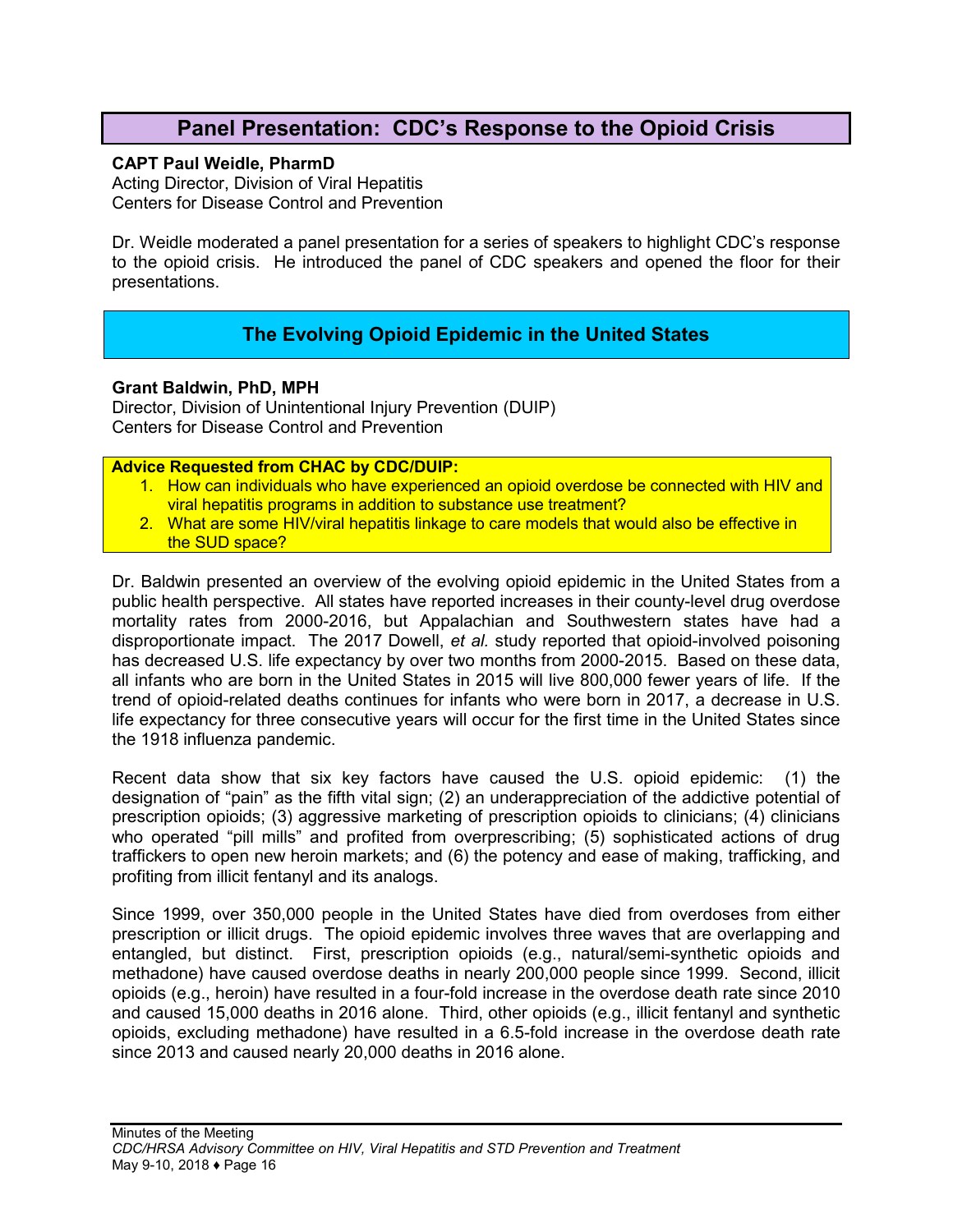DUIP published an *MMWR* article in March 2018, "Overdose Deaths Involving Opioids, Cocaine, and Psychostimulants: United States 2015-2016." The article reported that in one year, cocaine-related mortality increased by 52 percent and psychostimulant-related mortality increased by 33 percent. Compared to 9,700 deaths related to cocaine or psychostimulants in 2014, these drugs caused nearly 18,000 deaths in 2016.

CDC's surveillance data showed variations across states in the trend of fatal drug overdoses from 2010-2016. A total of 47 states reported increases in their drug overdose mortality rate over this six-year time period. West Virginia had the highest absolute rate in both 2010 and 2016. The District of Columbia and New Hampshire had the largest absolute rate increases (over 25 deaths per 100,000 people). Connecticut, Maine, Maryland, Massachusetts, New Hampshire, New Jersey, and Vermont moved up over 20 spots in the ranking of states for fatal drug overdoses.

DUIP published a CDC *VitalSigns*TM report in the *MMWR* in March 2018 that showed increases in ED visits related to opioid overdoses in all regions and most states for both males and females in nearly all age groups. EDs in 52 areas across 45 states reported a 30 percent increase in opioid overdoses from July 2016 through September 2017. Over this same time period, EDs in the Midwestern region reported a 70 percent increase in opioid overdoses. Compared to EDs in rural areas, the 54 percent increase in opioid overdoses was much larger in EDs in urban areas/ large cities.

SAMHSA data showed that 11.8 million Americans (or 4.4 percent of the total U.S. population over 12 years of age) misused opioids in 2016: 11.5 million misusers of prescription opioids, 948,000 misusers of heroin, and 640,000 misusers of both prescription opioids and heroin. Of 2.1 million Americans who had opioid use disorder (OUD) in 2016, only 1 in 5 received specialty addiction treatment. Of this group, only 37 percent received MAT.

The 2017 Guy, *et al.* study reported that the amount of opioids prescribed increased three-fold (from 180 morphine milligram equivalents (MME) per person in 1999 to 640 MME per person in 2015) and varied six-fold across U.S. counties in 2015. However, these data represent a decline in the amount of opioids prescribed from the peak of 782 MME per person in 2010.

## **HIV, Viral Hepatitis, and STD Consequences of the Opioid Crisis**

#### <span id="page-19-0"></span>**John Brooks, MD**

Senior Medical Advisor, DHAP Centers for Disease Control and Prevention

#### **Advice Requested from CHAC by CDC/NCHHSTP:**

1. What are CHAC's recommendations on different actions that NCHHSTP should take to control the further resurgence of HIV and ongoing spread of HCV and HBV among PWID?

Dr. Brooks described DHAP's response to the opioid crisis in the context of HIV. The Peters, *et al.* study reported the HIV outbreak among PWID that occurred in Scott County, Indiana in 2015. A single strain of HIV rapidly spread within a dense network of PWID who were injecting OPANA® ER. The U.S. Food and Drug Administration (FDA) removed this prescription opioid from the U.S. market in 2017 due to its public health risk. As of April 1, 2018, 225 HIV infections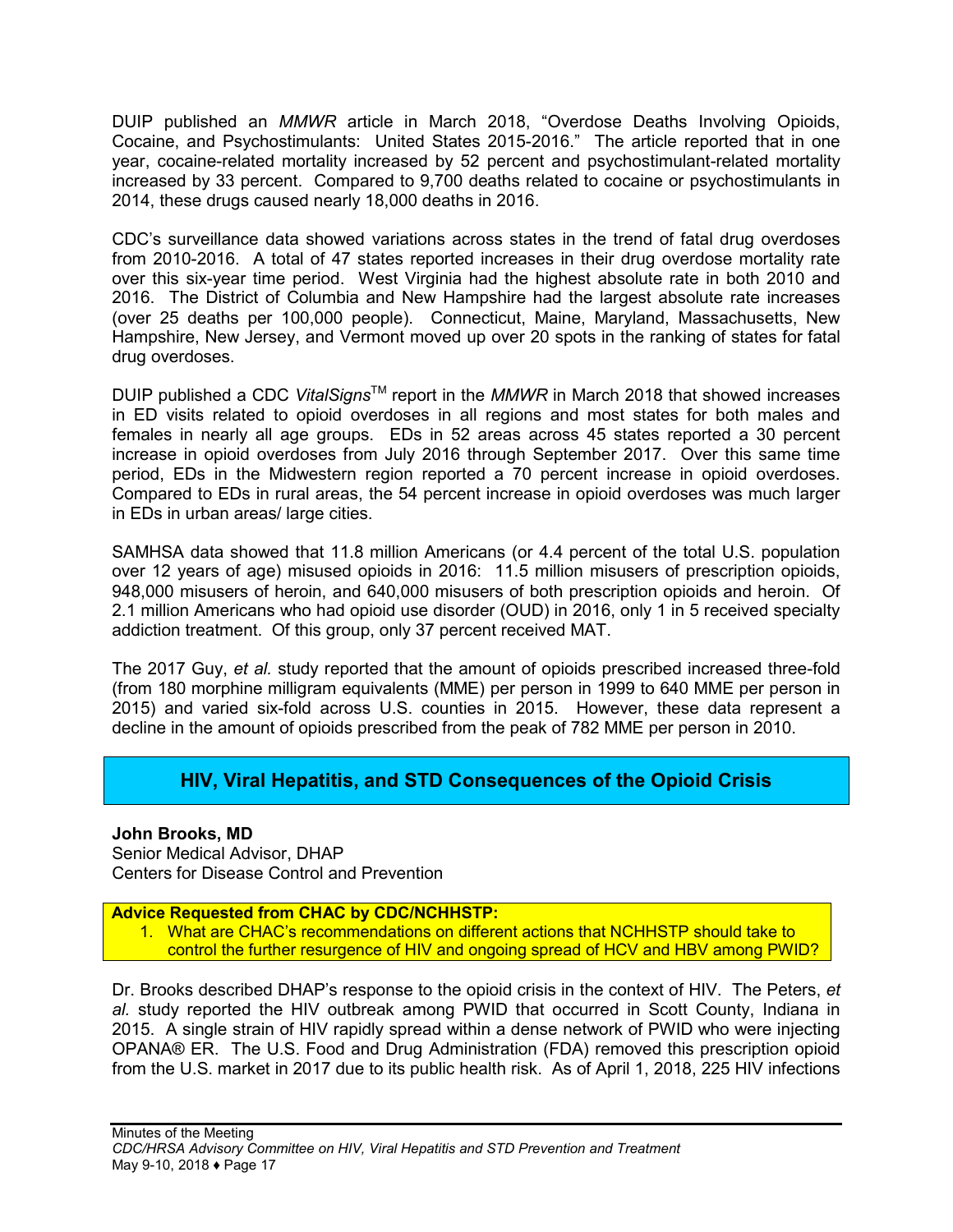have been diagnosed in Scott County. Scott County is ranked 92<sup>nd</sup> in several health and social indicators among all 92 counties in the state of Indiana.

CDC and health departments across the country thoroughly analyzed epidemiologic data to identify HIV outbreaks among PWID in other jurisdictions. The 2016 van Handel study published the CDC analysis and included a map to illustrate the top 220 counties in the United States that are highly vulnerable to new HIV or viral hepatitis infections due to unsafe IDU. The study showed that the infectious disease risks are the same as the factors driving opioid overdoses in these vulnerable counties.

CDC used the 2016 van Handel study as an opportunity to encourage all states to perform local vulnerability assessments with their most complete and up-to-date datasets. For example, Kentucky's presentation of its vulnerability assessment to state and local policymakers played a role in leveraging funding and resources to significantly increase the number of SSPs in the state from 15 in 2016 to 54 in 2018. The 54 SSPs in Kentucky are located in counties that are most vulnerable to rapid HIV outbreaks among PWID.

The 2017 Rickles, *et al.* study reported that Tennessee's vulnerability assessment addressed local needs by including additional variables, such as opioid and heroin overdoses and MME prescribing based on Prescription Drug Monitoring Program data. Both the Kentucky and the Tennessee vulnerability assessments required public health officials to reach out to and build new partnerships with other entities that have an interest in protecting the safety of the populations in their respective states, such as pharmacy boards, public safety, law enforcement, and emergency medical services (EMS). A multidisciplinary, multisectoral partnership will be necessary for states to launch an emergency response to future IDU-related HIV outbreaks.

CDC encouraged states to perform evaluations with novel data sources that were not available in national data sets. The state-level public safety data included drug overdose deaths, particularly from opioids; calls to poison control centers for drug overdoses; administration of Naloxone; arrests for drug possession or sales; and other drug-related crimes. The state-level healthcare system data included treatment for drug overdoses, calls to EMS for drug overdoses, toxicology records from medical examiners, and bacterial infections related to IDU. The statelevel SUD service data included admissions to rehabilitation centers and the administration of MAT (e.g., methadone, buprenorphine, and naltrexone).

The 2018 Lyss abstract was presented at the 2018 CROI and showed that the number of IDUattributed HIV infections decreased from 3,428 in 2010 to 2,249 in 2016. New HIV diagnoses among PWID declined by 34 percent from 2010-2016, but these reductions were not uniform over time and have slowed or stalled. Analyses of these data by demographics show that the focus is placed on Whites (by race), people 13-34 years of age (by age), and outside large central metropolitan areas (by geographic location).

A change in the law in 2016 now permits the use of federal funds to support SSPs, but per federal law, local, county, or state health departments must first consult with CDC to demonstrate a need for SSPs and receive concurrence from CDC that a need exists. Dr. Brooks presented a map to show the jurisdictions where CDC has concurred with local health departments that a need for SSPs exists based on an increased occurrence or risk of viral hepatitis infections or HIV outbreaks reasonably attributable to non-sterile injection of drugs. As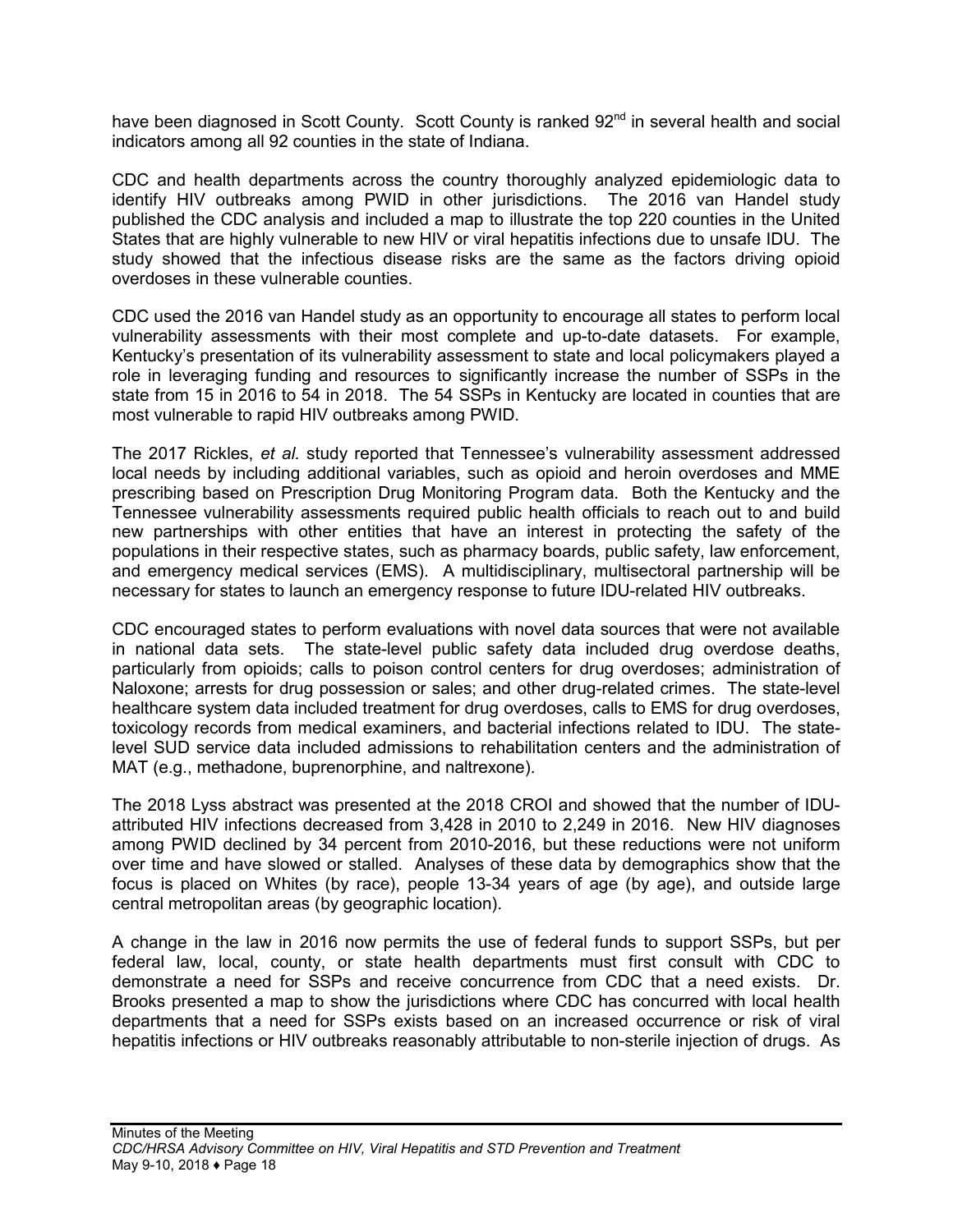of February 2018, CDC has concurred with 33 states/territories and 7 counties on their determination of need applications.

CDC's commitment to expanding the use of molecular surveillance includes its recent investment in molecular HIV surveillance and cluster/outbreak detection and response. The funding will strengthen state capacity to identify and respond to HIV transmission clusters that serve as a barrier to achieving the national goal of "no new infections." CDC and state/local health departments also will be able to better target resources and prevention activities to stop the further transmission of HIV.

The state recipients will be required to conduct several key activities. First, HIV molecular sequences will be collected and submitted to CDC. Second, analytic tools will be developed for use at national and state levels as well as in the field. Third, data on phylogenetic virus patterns, epidemiology, and recency testing will be linked.

CDC and its partners have developed and disseminated a variety of resources to assist the state recipients over the course of the project period. Planning, detection, and response documents are designed to provide information to a broad range of consumers, communities, and audiences, including surveillance staff and public health professionals. Plans, checklists, planning tools, exercises, and other project materials emphasize the importance of establishing strategic relationships. Extensive TA in cluster detection, prioritization, and response is being offered to health departments. Direct support to the state recipients include the development of rosters with staff responses and TA in the field to Kentucky, Massachusetts, Ohio, Texas, and West Virginia.

#### **Eyasu Teshale, MD**

Acting Branch Chief, DVH Epidemiology and Surveillance Branch Centers for Disease Control and Prevention

Dr. Teshale described DVH's response to the opioid crisis in the context of viral hepatitis. CDC received reports of nearly 3,000 acute HCV cases in 2016. Based on these reports, CDC estimated the actual number of acute HCV cases to be nearly 41,200. The number of reported acute HCV cases increased by 3.5-fold from 2010-2016.

By gender, both males and females accounted for the increase in acute HCV cases. By age, people in the 20-29 and 30-39 age groups accounted for the largest increases in the rate of acute HCV from 2010-2016. People in the 20-29 age group had the highest rate of acute HCV in 2016. In addition to an increased incidence of acute HCV in women of reproductive age, the number of infants who were born to women with HCV infections also increased. CDC estimated that 1,700 new HCV infections occurred in newborns in 2015.

By risk factor, 82 percent of people younger than 30 years of age with acute HCV in 2016 reported IDU. By geographic location, states with counties that were most vulnerable to HCV or HIV transmission accounted for the highest incidence of acute HCV. Rural areas of the country still have a disproportionate increase in the incidence of acute HCV, but the urban/rural gap is gradually narrowing.

CDC awarded funds to the University of New Mexico to conduct the "Hepatitis-Treatment and Integrated Prevention Services" (H-TIPS) Study in rural New Mexico over a two-year project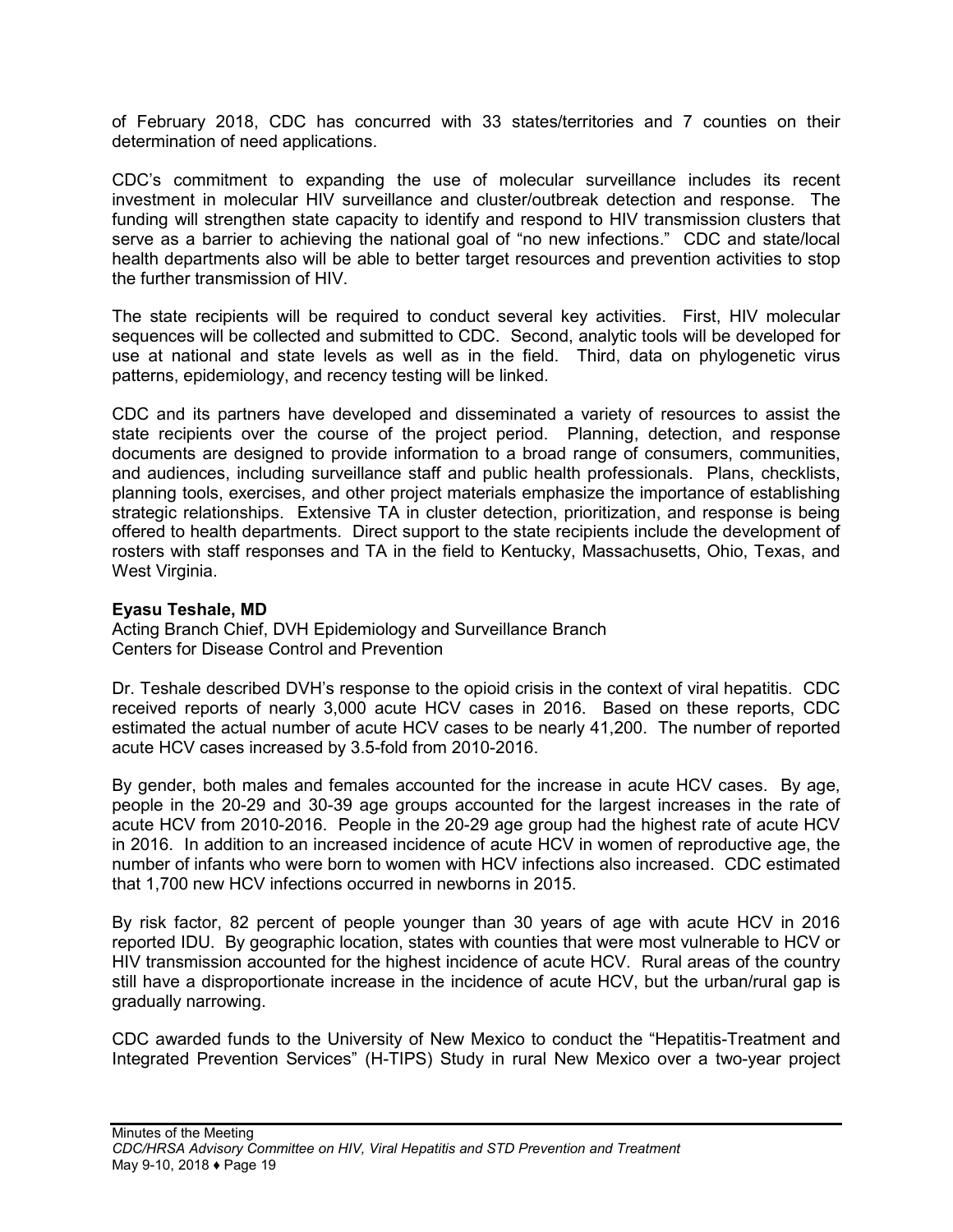period from 2014-2016. The purpose of H-TIPS was for the recipients to develop and implement an integrated approach for the detection, prevention, care, and treatment of HCV infection among young, non-urban PWID. The key characteristics of 166 adults who participated in the study are summarized as follows. Overall, 58.2 percent were exposed to HCV, of which 68 percent have chronic HCV infection and 32 percent have cleared HCV infection.

The number of reported acute HBV cases declined from 2001-2013, but increased by 20.7 percent from 2014-2015. Moreover, HBV outbreaks due to IDU are continuing to occur. For example, Pasco County, Florida reported 275 acute HBV cases from 2011-2016. CDC currently is providing support to a health department that has identified 23 acute HBV cases among PWID since January 2017.

States voluntarily report their viral hepatis cases to CDC through the National Notifiable Diseases Surveillance System. Due to the recent increase in IDU, however, CDC awarded funds to 14 states in 2017 to strengthen surveillance of viral hepatitis based on the incidence of acute HBV or HCV. CDC also funded seven states to conduct non-traditional surveillance in venues where PWID receive services, such as correctional facilities and linkage to care and treatment centers. The CDC National HIV Behavioral Surveillance System (NHBS) currently collects data on behavioral risk factors for HIV from 22 metropolitan statistical areas (MSAs). CDC recently awarded funding to 10 MSAs to also conduct HCV testing and referral to prevention services, care, and treatment.

CDC, SAMHSA, and the Appalachian Regional Commission co-funded a CoAg, "HIV, HCV, and Related Comorbidities in Rural Communities Affected by Opioid Injection Drug Epidemics in the United States: Building Systems for Prevention, Treatment and Control." The recipients include eight project sites and a next-generation HCV laboratory. The two-stage, multi-method research project aims to achieve two major objectives. First, community responses to the epidemic will be informed through a policy and epidemiology review and mixed-method data collection to fill gaps. Second, community development, testing, and implementation of interventions will be facilitated to prevent and treat the consequences of opioid injection, including overdose, SUD, HIV, HBV, HCV, and other STDs.

CDC investigated HAV outbreaks in multiple states among PWID and homeless people. The consequences of the outbreaks included hospitalization and death. The protracted nature of the outbreaks was due to difficulties in reaching affected communities with prevention services. The CDC Global Hepatitis Outbreak and Surveillance Technology (GHOST) is a cloud-based system that allows users, regardless of their computational expertise, to analyze and visualize transmission clusters in an independent, accurate, and reproducible manner. The CDC Viral Hepatitis Laboratory trained 22 states in the use of GHOST in 2016 and piloted implementation of the system in eight states.

CDC has identified six major areas to target efforts and resources to reach the national 2020 goal of reducing the incidence of acute HCV to 0.25 cases per 100,000 people.

- Support public health surveillance to detect jurisdictions where HCV transmission is occurring
- Apply advanced molecular and computational information technology to strengthen laboratory capacity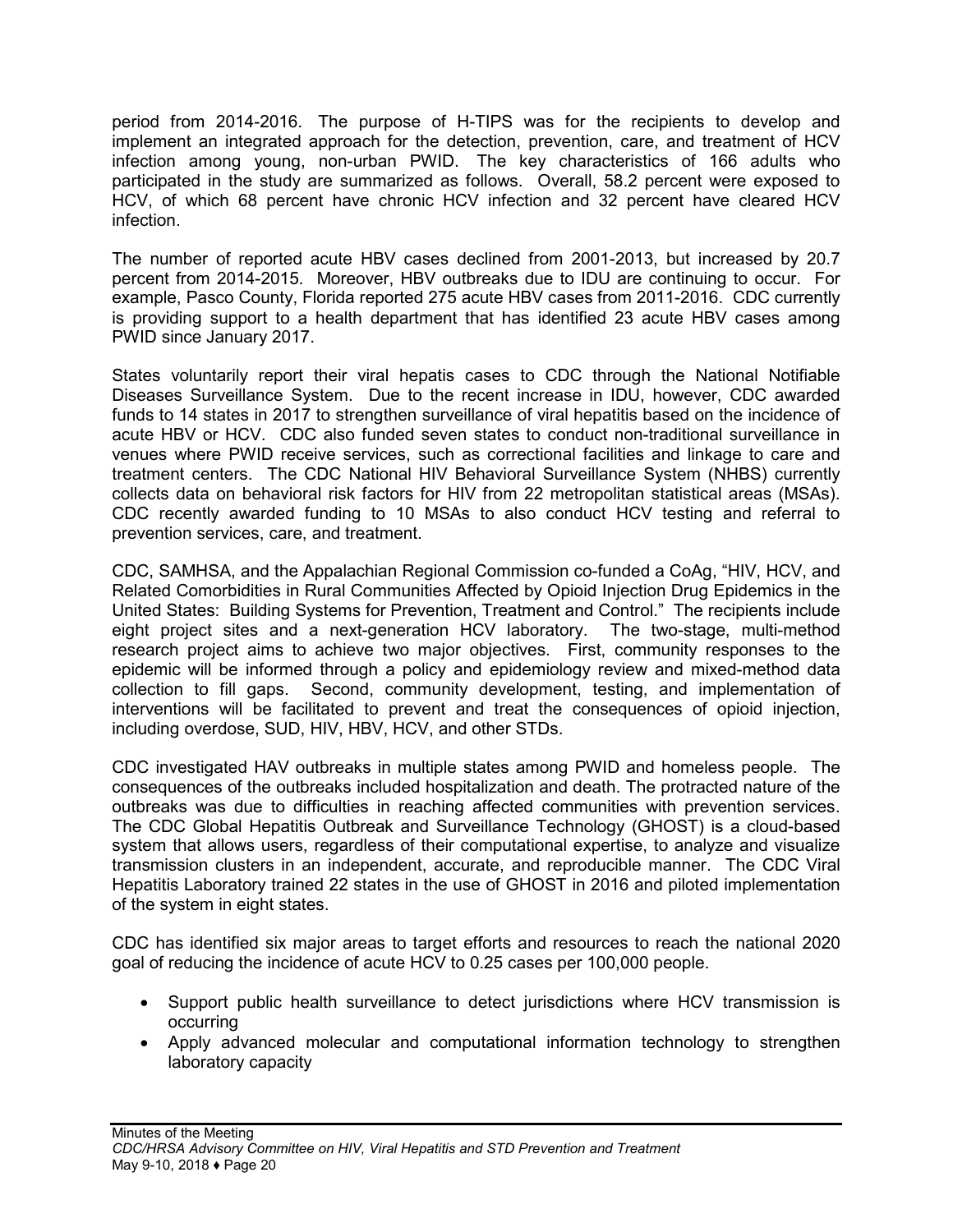- Provide HCV testing, care, and treatment for people with HCV infections
- Support the implementation of comprehensive community-level programs for PWID
- Conduct prevention research to improve the effectiveness of HCV prevention
- Build partnerships to promote prevention strategies in settings that are associated with increased HCV transmission

## **Panel Presentation: HRSA's Response to the Opioid Crisis**

#### <span id="page-23-0"></span>**Antigone Dempsey, MEd**

Director, HRSA HAB/Division of Policy and Data

#### **Advice Requested from CHAC by HRSA:**

- 1. What are CHAC's recommended strategies to engage stakeholders in consortiums that will apply for funding under the Rural Community Opioids Initiative?
- 2. What steps should HRSA programs take to apply best practices in integrating specialized services into primary care settings? Is further research needed in this regard?

Ms. Dempsey moderated a two-part panel presentation for a series of speakers to highlight HRSA's response to the opioid crisis. She introduced the panel of HRSA speakers.

#### **Israil Ali, MPA**

Director, Division of National Health Service Corps (NHSC) HRSA Bureau of Health Workforce (BHW)

#### **Natalie Brevard Perry, MN, MPH, FNP-BC**

Deputy Regional Administrator HRSA Office of Regional Operations (ORO) Atlanta Regional Office

#### **Aaron Lopata, MD**

Chief Medical Officer HRSA Maternal and Child Health Bureau (MCHB)

#### **Kristin Martinsen, MPM**

Director, Hospital State Division HRSA Federal Office of Rural Health Policy (FORHP)

#### **CDR Antoine Smith, MPH**

Deputy Director, Division of Nursing and Public Health (DNPH) HRSA BHW

#### **Judith Steinberg, MD, MPH**

Chief Medical Officer HRSA BPHC

For part 1 of the panel presentation, Ms. Dempsey asked the HRSA presenters to describe opioid-related issues that are affecting their individual programs, key stakeholders, and vulnerable populations. The overviews by the HRSA speakers for part 1 of the panel presentation are outlined below.

#### **HRSA BPHC**

Dr. Steinberg reported that the HRSA Health Center Program is on the front line of the epidemic by directly serving populations with high rates of opioid use. HRSA allocates funds to BPHC to support Health Centers in implementing the patient-centered medical home (PCMH) model as the foundation of the delivery of care. The PCMH model is based on the delivery of comprehensive care by a multidisciplinary team that focuses on the entire individual, including their medical, social, and behavioral health needs. The PCMH model particularly emphasizes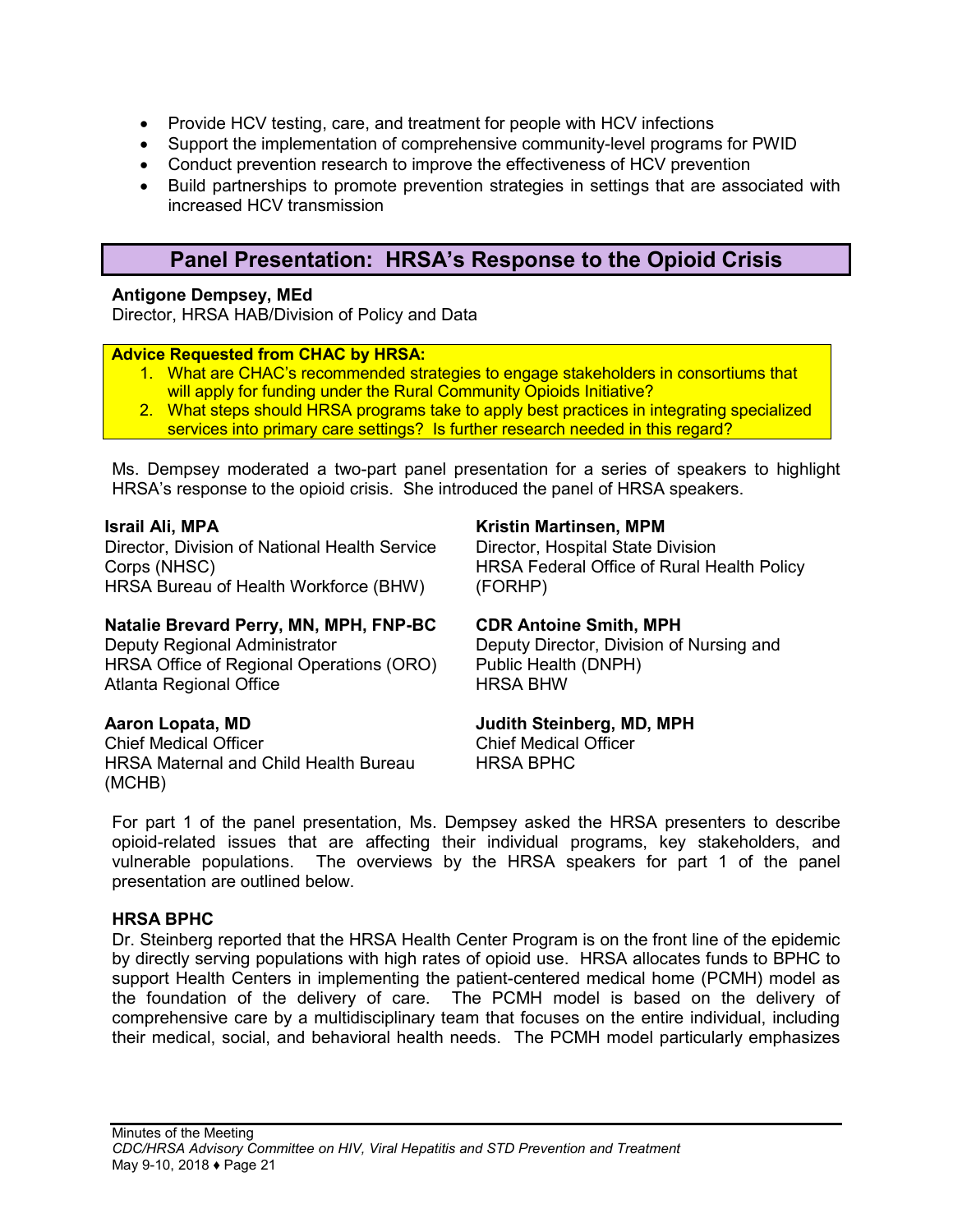the integration of behavioral health, including mental health and SUD services, into primary care.

As of 2016, 70 percent of HRSA Health Centers are recognized as PCMHs by accrediting bodies. BPHC's annual data collection and analysis process has consistently shown that PCMH-recognized Health Centers have better performance in their quality measures than those without this recognition. Health Centers increasingly are including SUD services in the integrated PCMH model and utilizing a multidisciplinary team as an effective approach. However, Health Centers are continuing to address challenges related to recruiting and retaining staff and receiving reimbursement for the services of certain multidisciplinary team members.

In addition to supporting the implementation of the PCMH model, BPHC also is using its HRSA funds to support Health Centers in advancing the provision and integration of SUD services into primary care as well as HIV and HCV treatment and care. BPHC closely collaborates with HAB in this effort because over 50 percent of RWHAP clinics are HRSA Health Centers. The remaining Health Centers that do not receive RWHAP funding also are increasingly including HIV and HCV treatment and care in their services. During the week of May 14, 2018, for example, BPHC will host webinars to provide guidance and present models on the successful integration of HIV and HCV treatment and care in HRSA Health Centers.

In addition to awarding funding to health centers for mental health and SUD service expansion and quality improvement activities BPHC is supporting health centers as they address the opioid epidemic in their communities in the following ways:

- Training and TA are being provided for service expansion and quality improvement activities in Health Centers. Examples are the Opioid Addiction Treatment ECHO and substance abuse warmlines.
- Telehealth is being promoted as a modality to expand access to care in Health Centers. This effort includes additional one funding for telehealth services, technical assistance and training and review of existing policies that serve as barriers to the implementation of telehealth in Health Centers.
- Collaborations are underway with HRSA BHW colleagues to enhance the behavioral health workforce by assisting Health Centers in recruiting and retaining multidisciplinary team members. Most notably, BHW trainees are given opportunities to serve on Health Center multidisciplinary teams during their training.
- HRSA is establishing collaborations with federal partners to ensure that research agendas include studies that are relevant to the provision of primary care-based SUD services and to more fully engage Health Centers in the design and implementation of research.

#### **HRSA FORHP**

Ms. Martinsen reported that FORHP does not directly fund clinics, but a wide range of noncategorical grant opportunities are available to states and communities in rural areas of the country. Rural communities can identify their specific needs and apply for funding over a oneor three-year project period. Because non-categorical funding is more flexible than other grant mechanisms, FORHP has funded grant applications submitted by rural communities in the past to address SUD and HIV.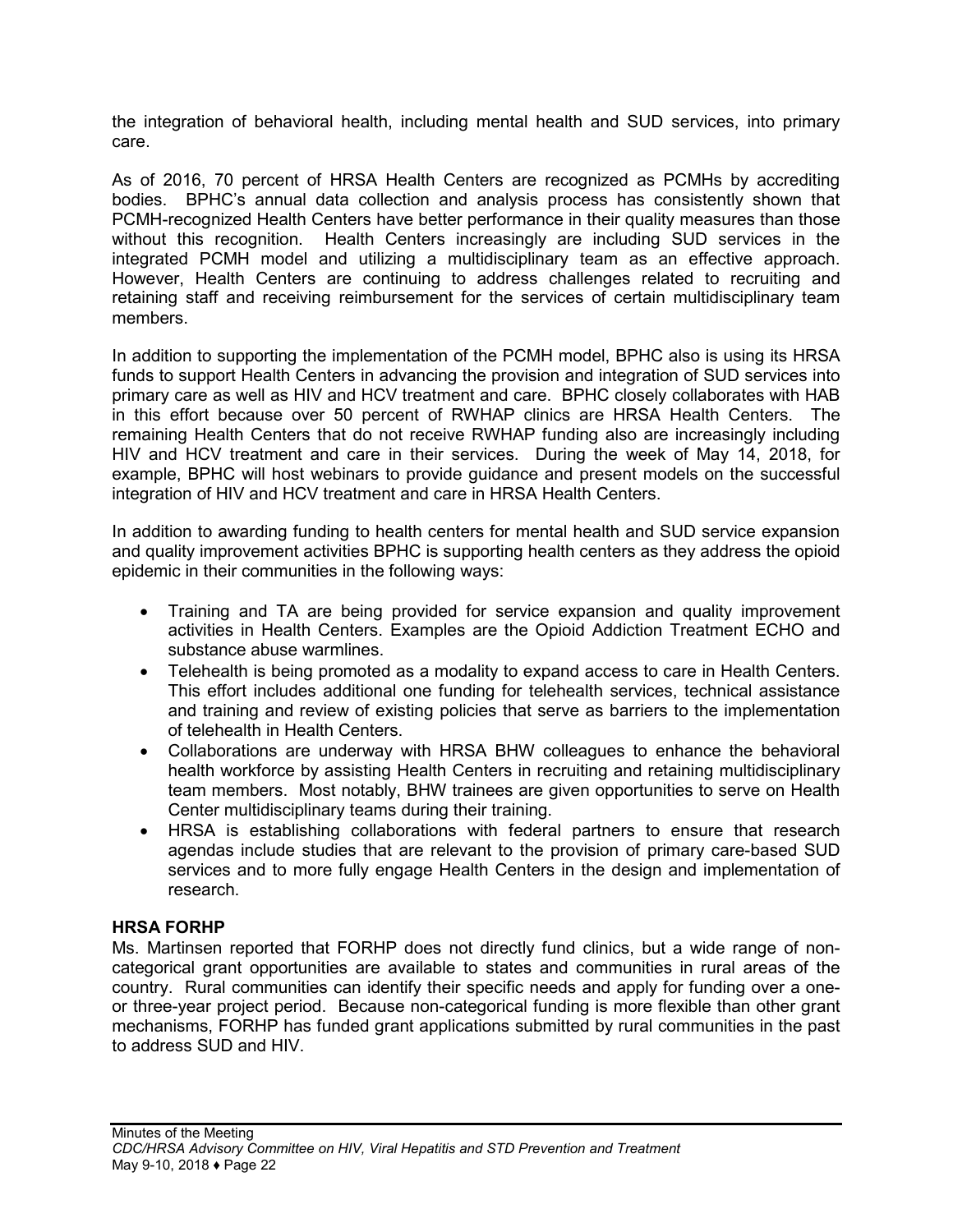FORHP funded a small grant program in 2015 that specifically focused on OUD. The recipients included 10 rural communities that demonstrated their capacity to collaborate with local partners to address OUD, such as law enforcement, healthcare providers, and other stakeholders. FORHP compiled the major findings from this initiative to develop a list of OUD best practices for other rural communities to potentially replicate, adopt, and implement.

FORHP also disseminated the list of OUD best practices to a broader group of rural stakeholders. For example, the administration of Naloxone was a key feature of the grant program. Communities and stakeholders were encouraged to obtain a clear understanding of "Good Samaritan" laws and other policies in their states regarding the use of Naloxone. Project ECHO was promoted as a model for rural communities with limited access to specialists and treatment options. The expansion of prescriptive authorities to allow physician assistants and nurse practitioners to prescribe buprenorphine has been extremely beneficial to rural communities.

FORHP's list of OUD best practices addressed the key advantages and disadvantages of rural communities. On the one hand, many interventions that have been effective in urban/large metropolitan areas cannot be successfully implemented in rural communities due to unique geographic factors, such as smaller populations, a limited number of specialists and providers, and a lack of available resources. On the other hand, the ability to establish new local partnerships is much easier in small rural communities than in large urban communities.

FORHP will release a NOFO by the end of May 2018 to announce the availability of \$100 million in new funding to support rural communities with high rates of OUD. FORHP's funding will target areas of need, including those from CDC's data on the top 220 counties in the United States that are most vulnerable to rapid dissemination of HCV or HIV outbreaks among PWID. FORHP will award up to \$200,000 per year to the recipients to implement OUD prevention, treatment, and recovery interventions in collaboration with at least three partners at the local or regional level.

FORHP's OUD NOFO will be open to all public and non-profit/for-profit private entities in the United States. Non-rural entities are eligible to apply, but all services that are supported by FORHP funding must be targeted to rural communities. FORHP will award the funds to support the first cycle of planning grants (year 1) and the second cycle of planning grants as well as implementation grants (year 2).

#### **HRSA BHW/NHSC**

Mr. Ali reported that as a part of HRSA/BHW, NHSC is dedicated to improving the education, training, and service of highly qualified providers. NHSC examines issues that impact the supply, demand, distribution, and preparation of the nation's health workforce to inform program planning and development in policy decision-making. NHSC, HRSA's Title VII programs for the health professional workforce, and HRSA's Title VIII programs for the nursing workforce award funding to increase the number of primary care providers who are committed to serving areas in the nation that have the highest need. At this time, over 10,000 NHSC clinicians serve nearly 11 million people in multiple service delivery areas, including the top 220 counties in the United States that are most vulnerable to rapid dissemination of HCV or HIV outbreaks among PWID.

NHSC was awarded new funding of \$105 million in FY2018 to include and expand access to quality OUD and SUD treatment in rural and underserved areas nationwide. The breakdown of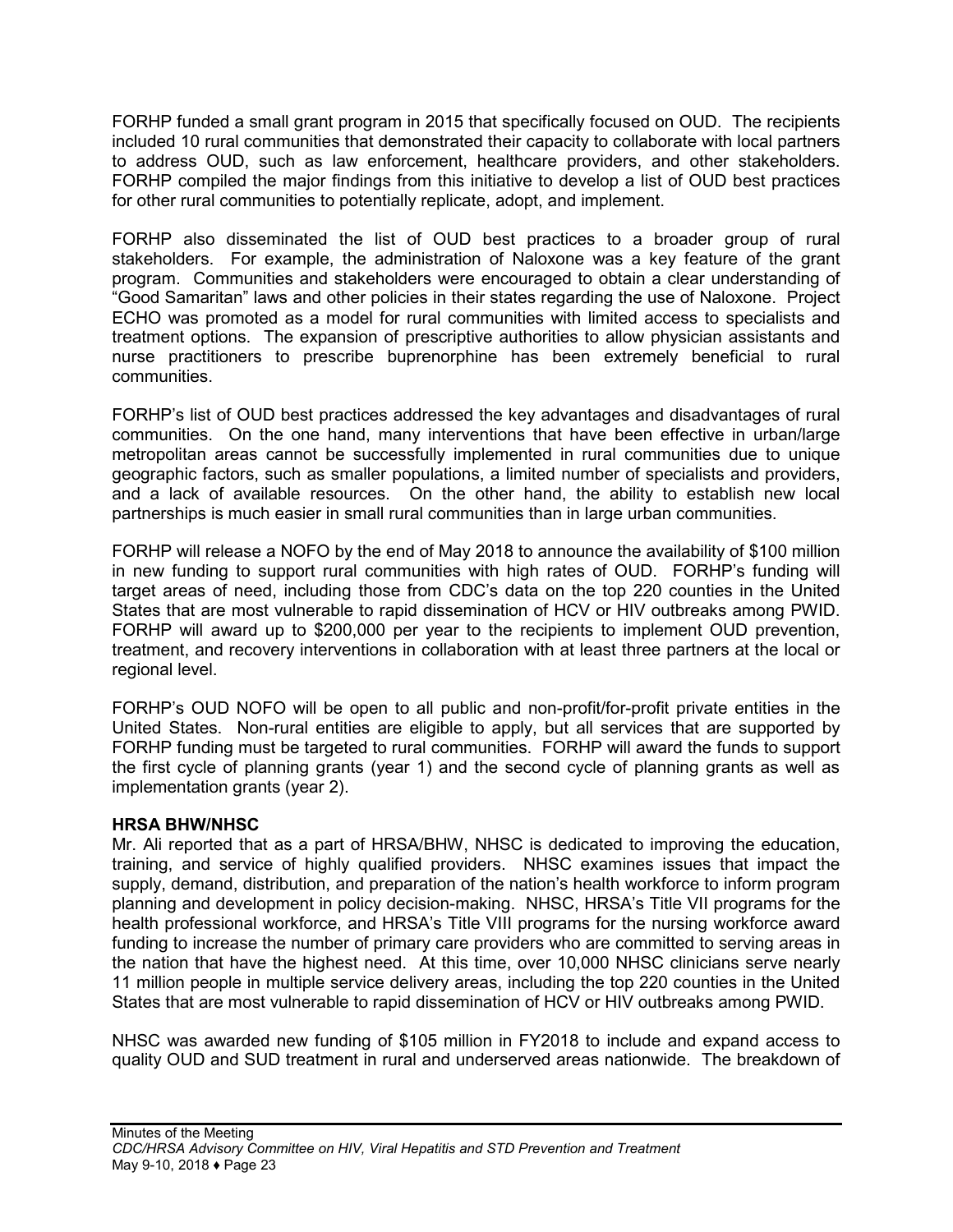NHSC's new funding award includes \$30 million to support FORHP's new rural community opioid response and \$75 million to expand the national opioid response in collaboration with partners.

NHSC previously only funded sites that provided comprehensive primary care, but the new funding will allow services to be expanded to include opioid-related care and treatment. At this time, over 33 percent of NHSC providers focus on mental and behavioral health care, but the new funding also will support new substance abuse counselor positions. NHSC will initiate a thorough review of its programs to identify existing evidence-based models and ensure funding awards are well aligned with the sites that have the greatest need.

#### **HRSA BHW/DNPH**

CDR Smith reported that within HRSA BHW, DNPH administers Title VII programs for health professions education and Title VIII programs for nursing development. Both programs received increased funding to specifically address the opioid epidemic. DNPH will use this funding to expand and enhance the mental health and substance abuse workforce for multiple disciplines that are under the purview of HRSA's Title VII and Title VIII programs: social workers, counselors, psychiatrists, psychologists, marriage and family therapists, occupational therapists, psychology doctoral interns, behavioral health professionals, and advanced-level nurses (e.g., psychiatric nurse practitioners).

DNPH's allocations of its new opioid-related funding to support Title VII programs and activities for health professions education are highlighted below.

- The Title VII Graduate Psychology Education Program (GPEP) is designed to achieve two major objectives. First, doctoral-level psychologists are prepared to deliver mental health and behavioral health services, including substance abuse prevention and treatment services, in settings that provide integrated primary care and behavioral health services to underserved and/or rural populations. Second, behavioral health and primary care are integrated into clinical practice. The GPEP recipients will use their new opioid-related funding awards from DNPH to develop OUD curricula and provide innovative leadership for all disciplines.
- The Title VII Behavioral Health Workforce Education and Training (BHWET) Program is designed to achieve four major objectives. First, behavioral health internships and field placement programs are expanded. Second, interdisciplinary training is offered to students and interns, faculty, and field supervisors to provide quality behavioral health services to communities in need. Third, efforts are made to increase the number of professionals and para-professionals who are trained to deliver behavioral health and primary care services through integrated professional teams, particularly in HRSAsupported Health Centers. Fourth, the existing behavioral health workforce is expanded to serve people throughout their lifespans in rural and medically underserved areas. The BHWET recipients will use their new opioid-related funding awards from DNPH to target initiatives that focus on MAT and SUD.
- All Title VII programs will expand the OUD workforce by providing support to professionals and para-professionals. This effort will include training to behavioral health students, interns, and post-doctoral residents to deliver integrated and interdisciplinary services in areas with the greatest need and/or demand. DNPH will use its new opioid-related funding for professional trainees to specifically focus on substance use prevention and treatment services, including OUD. Community-based experiential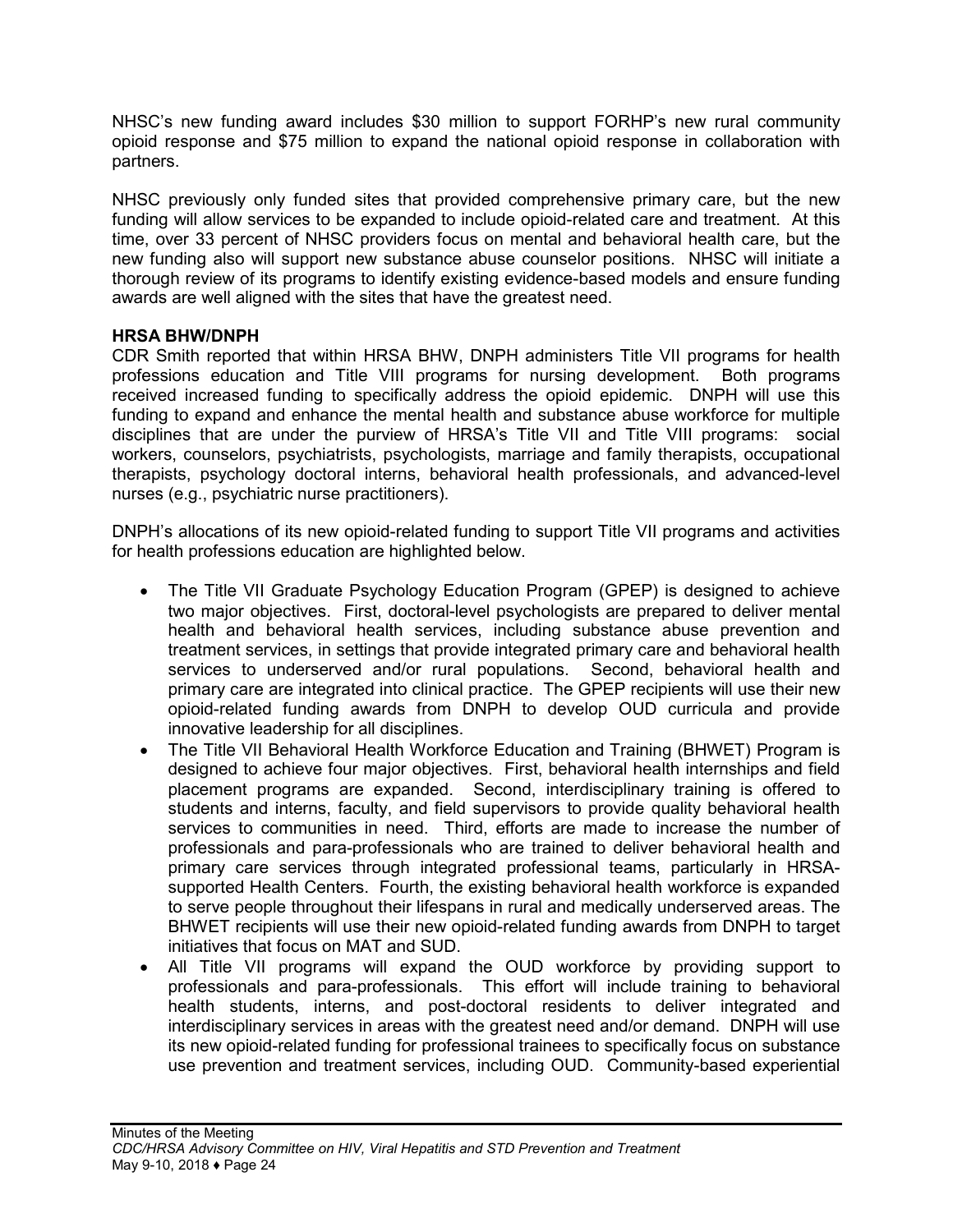training on OUD will be enhanced for students who are preparing to become behavioral health para-professionals. DNPH also will use its new opioid-related funding to target OUD experiential training to community-based trainees, including CHWs, counselors, addiction specialists, and other relevant para-professionals.

- Rigorous surveillance and evaluation activities will be conducted in all Title VII programs to achieve the following outcomes:
	- $\circ$  Contribute to and strengthen the existing evidence-based literature on effective OUD prevention strategies, interventions, treatment, research and development of curricula, and training (e.g., train-the-trainer models);
	- o Identify innovative, state-of-the-art technologies to support OUD treatment;
	- o Disseminate products, results, and best practices to HRSA's internal and external stakeholders; and
	- o Assure accountability and measure the impact of DNPH's opioid-related activities.

DNPH's allocations of its new opioid-related funding to support Title VIII programs and activities for nursing development are highlighted below.

- Innovative academic practice partnerships will be supported to prepare advanced-level primary care nursing students to practice in rural and underserved areas.
- Trainee curricula will be developed and expanded to address key health issues, including the national opioid epidemic.
- The number of advanced-level nurses who are trained to care for opioid-affected populations will be increased.
- Support will be targeted to nursing institutions and organizations that focus on mental health and SUD treatment, proper pain management with appropriate prescribing of opioids, health outcome values, and utilization of telehealth/telemedicine models.
- Support will be targeted to nurse anesthetist trainee programs to ensure alignment with the HHS clinical priority of providing training and education to professionals related to pain management, opioid abuse, and treatment.

#### **HRSA MCHB**

Dr. Lopata reported that the mission of MCHB is to improve the overall health, treatment and care, and health outcomes of women, children, and their families. MCHB recipients are funded to develop and implement programs to assist communities in building systems of care, particularly linkage to and retention in care initiatives for pregnant women and children.

MCHB is addressing opioid use in terms of the impact of the epidemic on pregnant women and their newborns. For example, MCHB data showed a nearly five-fold increase in maternal antepartum opioid use from 2000-2009. MCHB data also showed that the rising prevalence in opioid use among pregnant women has led to a sharp increase in neonatal abstinence syndrome (NAS) of nearly 300 percent from 1999-2013. To respond to the national opioid crisis, MCHB is allocating funds to its recipients to support underserved populations and communities that are at higher risk for OUD.

• The MCHB Maternal, Infant, and Early Childhood Home Visiting (MIECHV) Program plays a significant role in the community-based system. Most notably, pregnant women are screened for risk factors and comorbidities (e.g., OUD, HIV, and HCV) and are linked to prenatal care. The ability of the MIECHV Program to provide case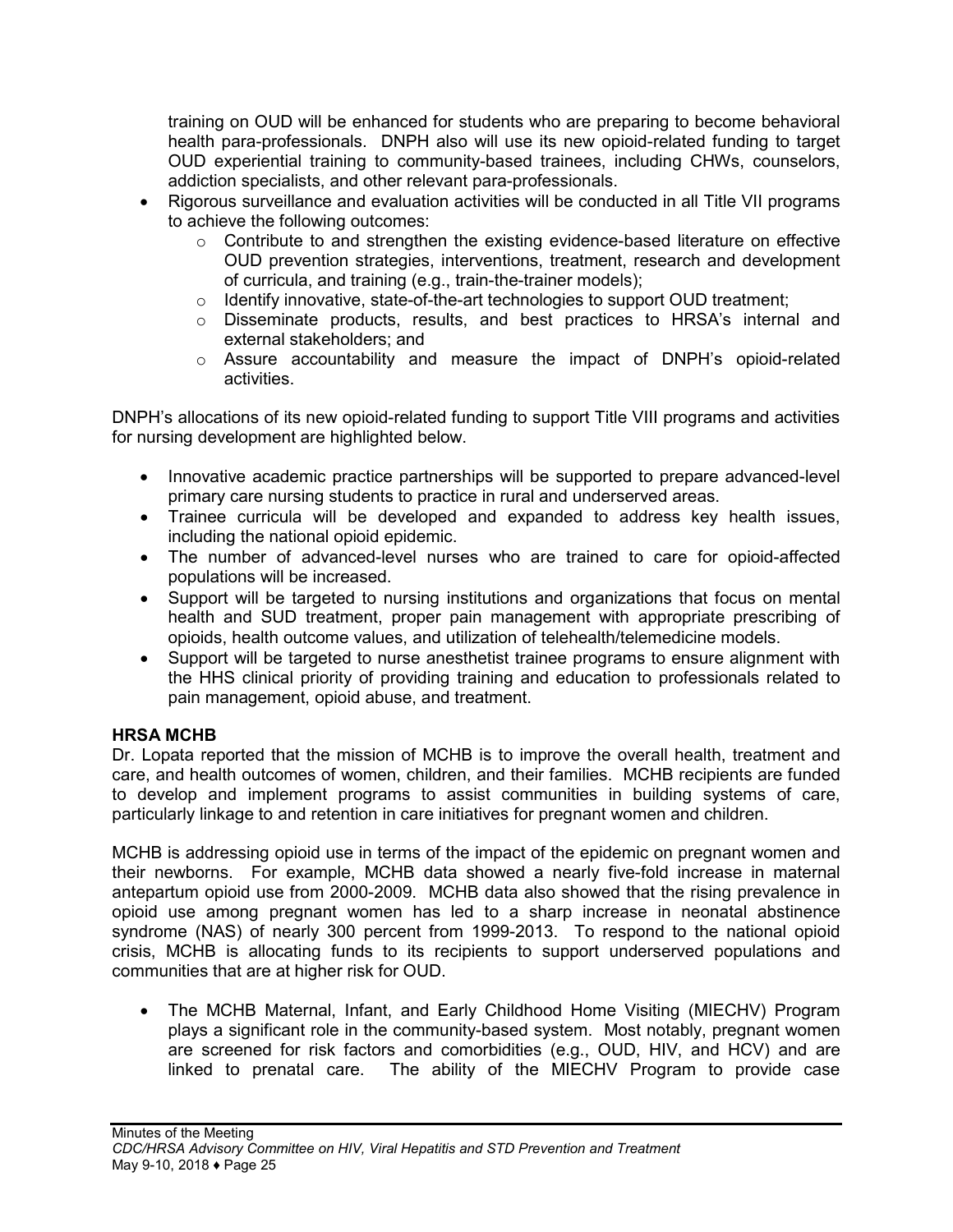management and linkage to critical care services in the homes of pregnant women has been extremely important in improving health outcomes in this population. MCHB funds recipients in all 50 states, 25 tribal entities, and five territories to implement the MIECHV Program. MCHB hopes to collaborate with federal partners to expand the funding and reach of the MIECHV Program in additional communities.

- The MCHB Healthy Tomorrows Partnership for Children's Program (HTPCP) supports innovative community-based projects to improve access to care, particularly in vulnerable and underserved populations. Of all 40 HTPCP recipients, six currently are conducting developmental screening and assessments of substance abuse-exposed children with or without a history of NAS. At the community level, an HTPCP recipient in Tennessee partnered with a local substance abuse treatment center to pilot support groups for mothers and infants with NAS and/or drug exposure. The collaboration in Tennessee resulted in the partners initiating treatment for mothers and providing critical support while their infants were in newborn intensive care units.
- The MCHB Alliance for Innovation on Maternal Health (AIM) was launched in 2014 as a four-year CoAg with a diverse group of partners, including federal and state public health agencies, consumer groups, and other stakeholders. AIM established these relationships to assist state-based teams in implementing evidence-based maternal safety bundles, including a patient safety bundle for the obstetric care of women with OUD. The patient safety bundles have been found to be extremely effective in improving the safety and health outcomes of pregnant women with OUD.

#### **HRSA ORO**

Ms. Brevard Perry reported that ORO represents HRSA in all 10 HHS regions of the country. The primary role of ORO is to provide regional leadership, contribute expertise, and serve as a resource for building external cross-sector partnerships, including CDC and CHAC. ORO also serves as an internal liaison to all HRSA bureaus and offices. HRSA Regional Offices are available to assist federal, state, and local partners in developing strategies to address the opioid crisis and/or creating plans to respond to an outbreak.

Examples of activities that are underway in the HRSA Regional Offices to respond to the opioid crisis are highlighted below.

- At the federal level, all 10 HRSA Regional Offices serve on a Federal Opioid Task Force or Council that is led by the HRSA Regional Director or Regional Health Administrator.
- At the regional level, the HRSA Regional Office in Philadelphia (Region III) established the Mid-Atlantic Training Collaboration with 55 training sites to refocus and align their existing curricula, decrease duplication, and maximize their region-wide approach to the opioid crisis. Region III will be a recipient of an HHS Honor Award in May 2018 to recognize its success in convening the 55 training sites.
- The HRSA Regional Office in New York City (Region II) formed the Interagency Federal Partners Council that has been replicated in other regions throughout the country. Region II also established a Health Collaborative with 20 CBOs to assist communities in developing opioid-related preparedness plans.

For part 2 of the panel presentation, Ms. Dempsey asked the HRSA speakers to describe effective interventions that their programs are implementing at this time to respond to the opioid crisis. The overviews by the HRSA speakers for part 2 of the panel presentation are outlined below.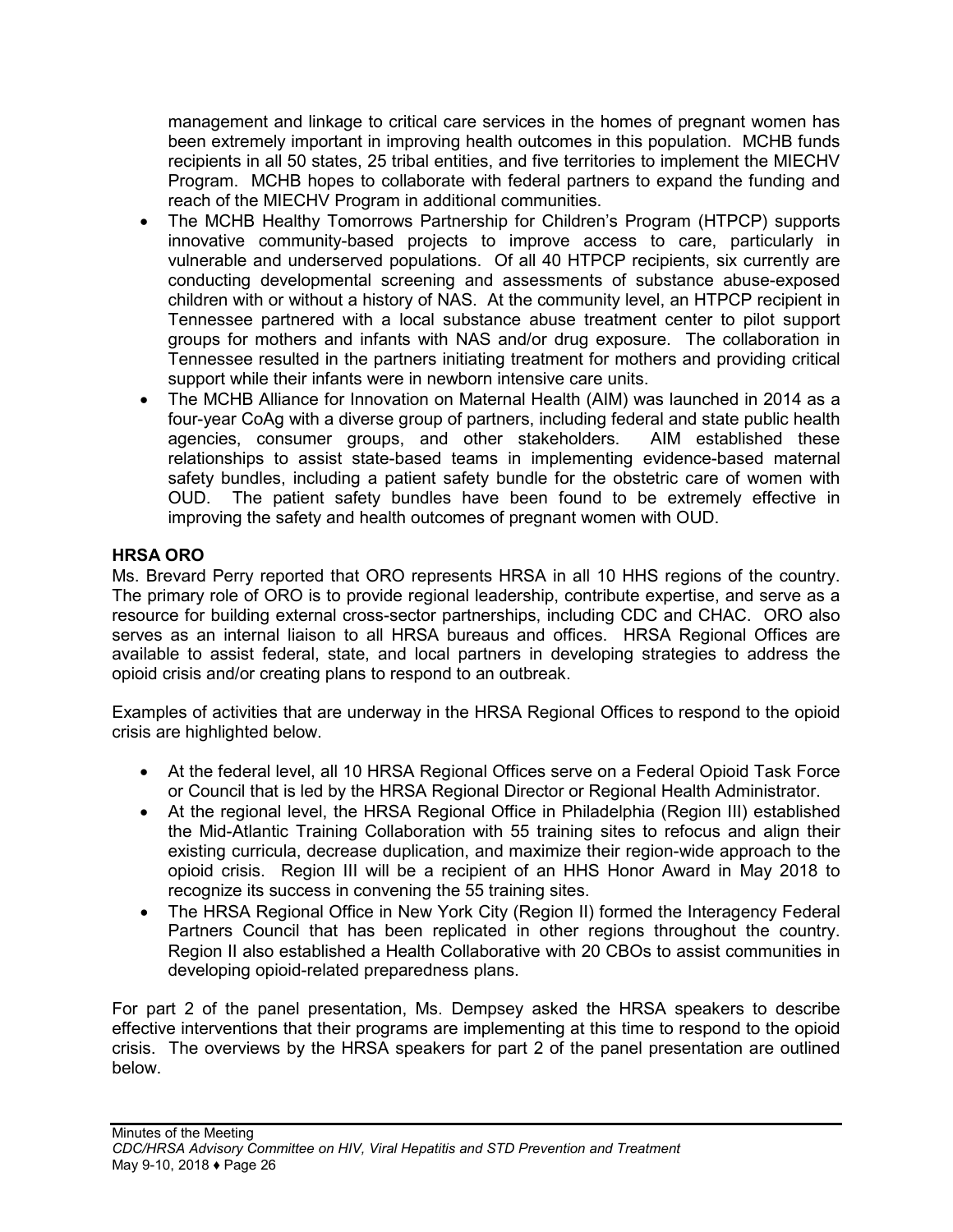#### **HRSA BPHC**

Dr. Steinberg reported that HRSA has awarded funds over the past two years to expand mental health and SUD services, including medication assisted treatment, in HRSA Health Centers. The funding greatly enhanced the capacity of Health Centers to provide integrated mental health and SUD services.

The Health Centers used their service expansion funds in FY2016 and FY2017 to launch innovative programs, interventions, and other activities to respond to the opioid crisis. Several examples of these initiatives are highlighted below.

- Health Centers throughout the country are implementing various models of care in their communities to respond to the opioid crisis. A special edition of the HRSA Health Center Program's weekly newsletter, *[Primary Health Care Digest](https://content.govdelivery.com/accounts/USHHSHRSA/bulletins/1e8d493)*, featured 10 of these promising practices. The newsletter was released on April 11, 2018 to specifically focus on the opioid epidemic.
- The Massachusetts Nurse Care Manager Model is based on a multidisciplinary team approach that includes a nurse care manager who helps coordinate the complex care needs of patients who receive medication assisted treatment. Providers who have the DATA 2000 waiver to prescribe buprenorphine are more apt to prescribe when they are supported by a multidisciplinary team.
- The PCC Community Wellness Center in Illinois has fully integrated a team approach that includes a behavioral health clinician, primary care physicians, and a psychiatric nurse practitioner who is either onsite or available via telemedicine. This Health Center also implemented a chemical dependency clinic that serves as a hub for the assessment of patients for SUD services and the provision of intensive behavioral health services. The clinic initiates MAT for patients, stabilizes patients, and maintains patients on MAT.
- Community Care of West Virginia launched a centralized, onsite pain management clinic due to prescriptions of high-dose opioids to treat chronic pain in the community. The multidisciplinary clinic includes behavioral health services.
- The Opioid Addiction Treatment ECHO was established to transfer knowledge from specialists to primary care physicians to provide patients with expanded access to expert treatment and care. The OAT ECHO includes virtual didactic training and provider to provider case consultations. At this time, 150 Health Centers are participating in the ECHO Project.
- "Substance abuse warm lines" are now available for providers to contact an expert at nearly the point of care to obtain guidance on dosing, management of drug withdrawal, and other issues related to opioid treatment and care.

Dr. Steinberg confirmed that HRSA will continue to support the Health Centers in their efforts to further expand the integration of mental health and substance abuse services. Most notably, the enactment of the Bipartisan Budget Act of 2018 will allow HRSA to allocate ongoing and one-time funding to the Health Centers for the implementation of evidence-based quality improvement models and service expansion.

Dr. Steinberg concluded her remarks by announcing the rollout of **HRSA's new opioid webpage**. The webpage includes detailed information on opioid-related TA and resources that are available to recipients.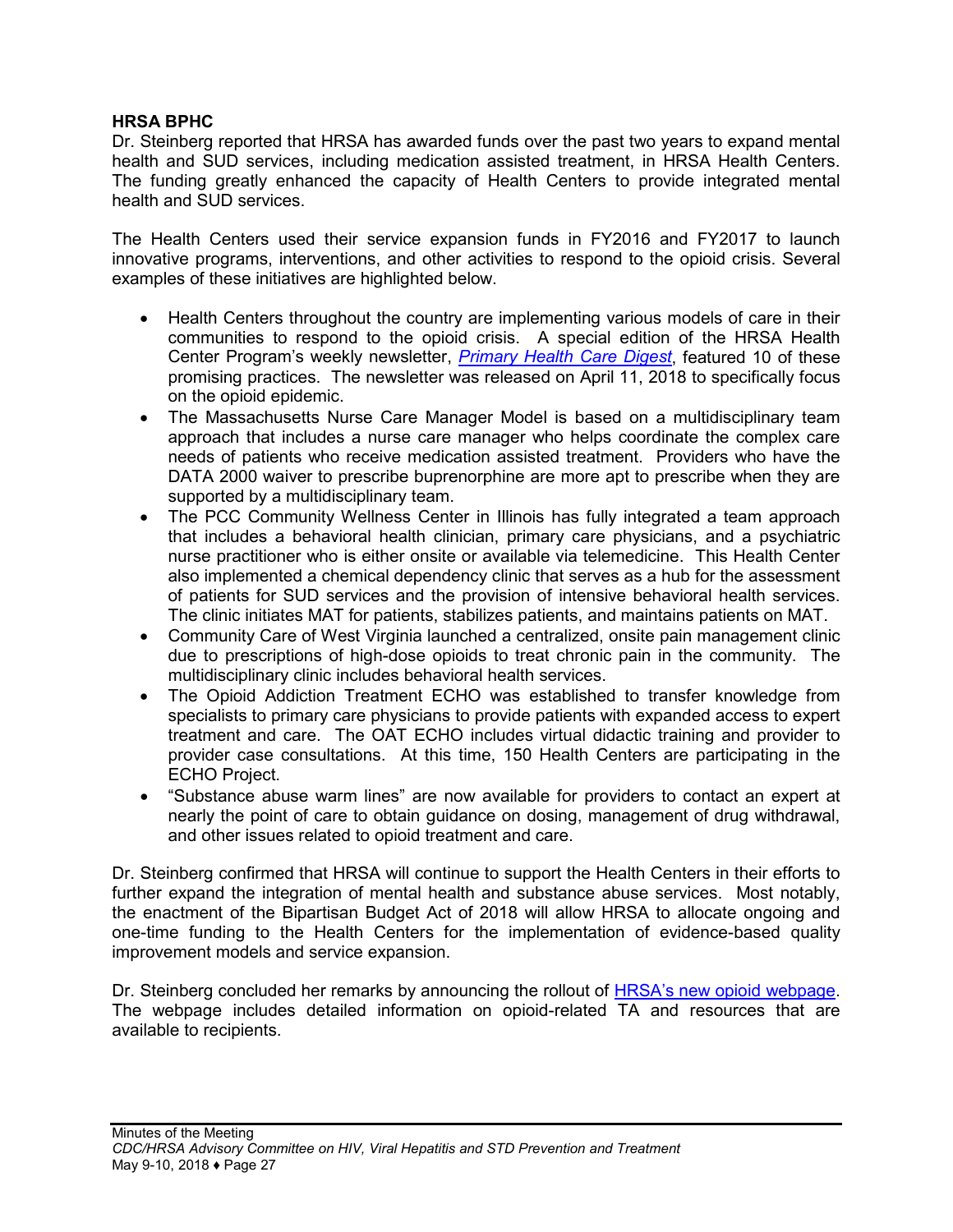#### **HRSA ORO**

Ms. Brevard Perry reported that the clinical field strength of the HRSA Regional Offices can be leveraged to increase awareness of the national opioid crisis among providers and the general public. Regional offices also facilitate cross-sector collaboration to develop region-specific strategies to address the crisis. Most notably, nearly 40 percent of ORO staff in the 10 HHS regions are clinical providers. Professions include physicians, nurses, psychologists, licensed clinical social workers, marriage/family counselors, a pharmacist and a physical therapist.

Ms. Brevard Perry conveyed that the National Viral Hepatitis Action Plan identified low awareness of viral hepatitis among providers and the general public as a major barrier to reversing the trend of increased cases. The significant role of the HRSA Regional Offices in increasing national awareness of viral hepatitis can now be applied to address the national opioid crisis.

Ms. Brevard Perry encouraged the federal, state, and local partners to visit the [ORO website](https://www.hrsa.gov/about/organization/bureaus/oro/index.html) as the first step in establishing a strong relationship with the HRSA Regional Offices.

## **SAMHSA's Role in the HIV Continuum of Care**

#### <span id="page-30-0"></span>**Gerlinda Somerville, MPH**

Health Systems Branch Chief, Center for Substance Abuse Treatment Substance Abuse and Mental Health Services Administration

#### **Advice Requested from CHAC by HHS/SAMHSA:**

- 1. What actions should be taken to enhance bi-directional collaboration among the recipients of different HHS agencies, e.g.:
	- $\triangleright$  Improve client recruitment and retention?
	- Provide access to HIV and hepatitis primary care and behavioral health services?
	- Establish partnerships to support the co-location and integration of services?
- 2. What collaborative efforts should be launched in the training units of HHS agencies to strengthen bi-directional learning between recipients and project officers, e.g.:
	- Enhance knowledge of HIV, viral hepatitis, SUD, OUD, co-occurring disorders, and mental health?
	- **EX** Convene joint recipient meetings across agencies?
- 3. What steps should be taken to increase data sharing among the HHS agencies?

Ms. Somerville presented an overview of SAMHSA's role in the HIV care continuum. SAMHSA is one of 11 of HHS's operating divisions. The mission of SAMHSA is "to reduce the impact of substance abuse and mental illness on America's communities." The enactment of the 21st Century Cures Act in December 2016 elevated SAMHSA's leadership to the level of the HHS Assistant Secretary.

SAMHSA's organizational structure is highlighted as follows. The National Mental Health and Substance Use Policy Laboratory plays a key role in reshaping SAMHSA's efforts to incorporate more science into evidence-based practices through the use of prevention, treatment, and support services that are offered by behavioral health practitioners and clinicians. The laboratory includes a new model that provides funding to recipients to secure TA from external sources. Funding also is being allocated to the SAMHSA centers at this time to establish their individual Addiction Technology Transfer Centers (ATTCs). A SAMHSA Regional Administrator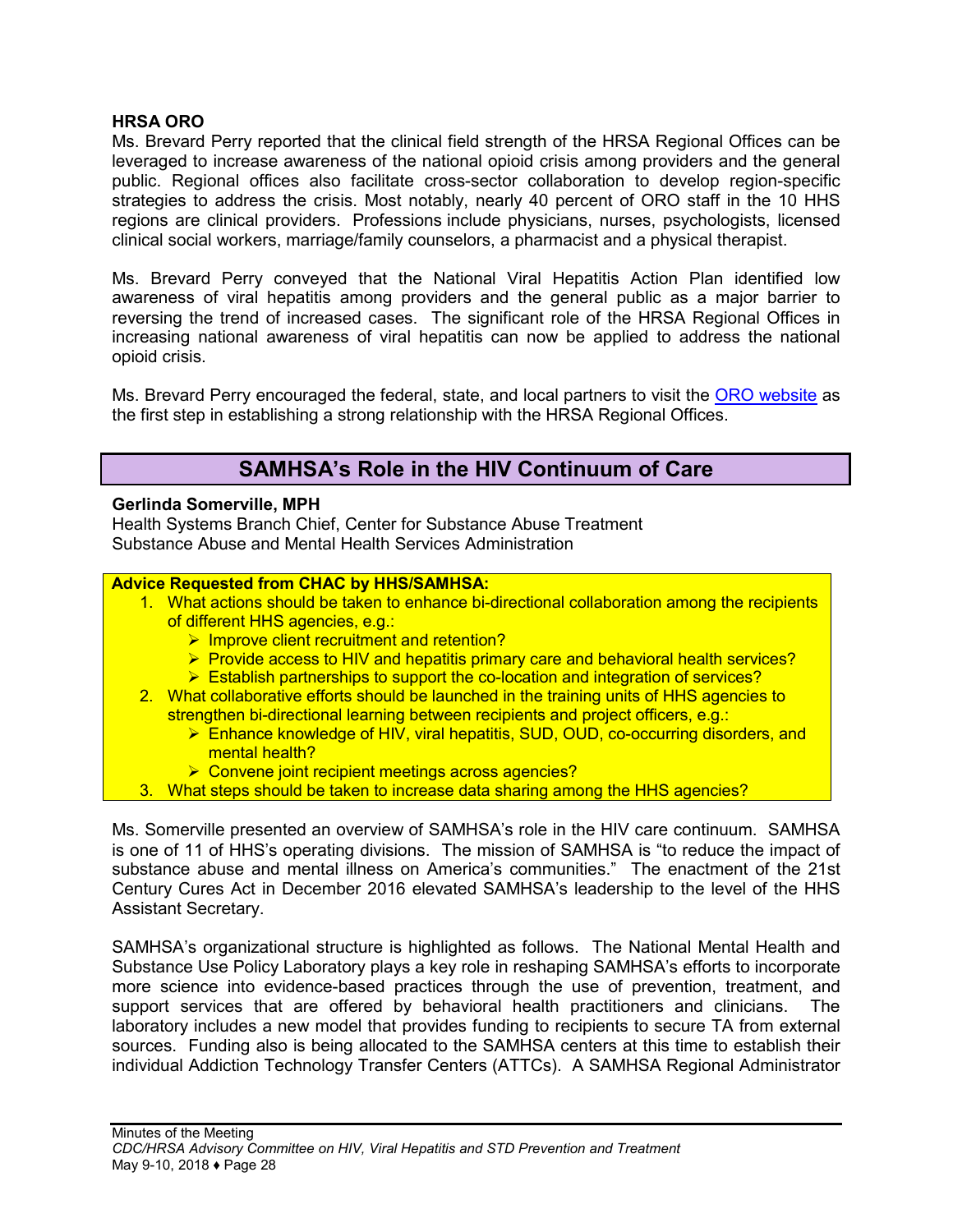is housed in each of the 10 HHS regions to collaborate with federal, state, and local partners in the field.

SAMHSA's impact on the HIV care continuum is described as follows. All SAMHSA recipients who are SUD treatment providers are required to perform HIV testing and rigorous case management, including linkage to care services. Clients who are engaged in SUD care are more likely to be on ART. SAMHSA's HIV activities are aligned with the goals of the National HIV/AIDS Strategy (NHAS).

- For NHAS Goal 1, "reduce new HIV infections," SAMHSA is focusing on reducing HIV risk behaviors among young gay and bisexual males.
- For NHAS Goal 2, "improve health outcomes for PLWH," SAMHSA is focusing on reducing homelessness.
- For NHAS Goal 3, "reduce HIV-related disparities," SAMHSA is focusing on gay/bisexual men, young Black gay/bisexual men, transgender individuals, women, and people living in the South.

SAMHSA conducts and/or co-funds several external HIV initiatives in close collaboration with its HHS partners, including OHAIDP, HRSA, CDC, and NIH. SAMHSA's internal HIV initiatives are conducted by multiple centers across the agency. For example, CSAT administers the Substance Abuse Block Grant that includes an HIV set-aside for states and jurisdictions with a rate of 10 or more HIV cases per 100,000 people. These "designated" states are required to obligate and spend 2 to 5 percent of their block grant funds on early HIV intervention services.

CSAT administers three "Targeted Capacity Expansion: Substance Use Disorder Treatment for Racial/Ethnic Minority Populations at High-Risk for HIV/AIDS" (TCE-HIV) programs. Ms. Somerville presented a map to illustrate the overlap between the TCE-HIV recipients and the HIV burden in FY2018. SAMHSA hopes that the TCE-HIV programs can serve as linkage to care sites for RWHAP clients who need SUD treatment.

CSAT launched the TCE-HIV program for high-risk populations in FY2015. The 24 recipients were awarded \$500,000 on average. CSAT launched the TCE-HIV program for racial/ethnic minority women in FY2016. The 26 recipients were awarded \$500,000 on average. CSAT launched the TCE-HIV program for young BMSM and other high-risk populations in FY2016, but this program also addressed hepatitis infection. The 59 recipients were awarded \$500,000 on average. The NOFO language for all three TCE-HIV programs allows the recipients to use up to 5 percent of their annual funding awards to pay for FDA-approved medications for the treatment of SUD and make referrals to MAT providers.

CSAT established internal collaborations with other SAMHSA centers and formed an external partnership with CDC to implement the TCE-HIV programs. The Minority AIDS Initiative (MAI) Continuum of Care pilot was launched to integrate HIV prevention and medical care into mental health and substance abuse treatment programs for TCE-HIV racial/ethnic minority populations. The Secretary's Minority AIDS Initiative Fund (SMAIF) is being used to achieve specific project outcomes, such as establishing new or enhancing existing linkages to SSPs; introducing testing and referral to treatment for viral hepatitis into CSAT's opioid treatment programs; and using peer navigators to provide opioid prevention education.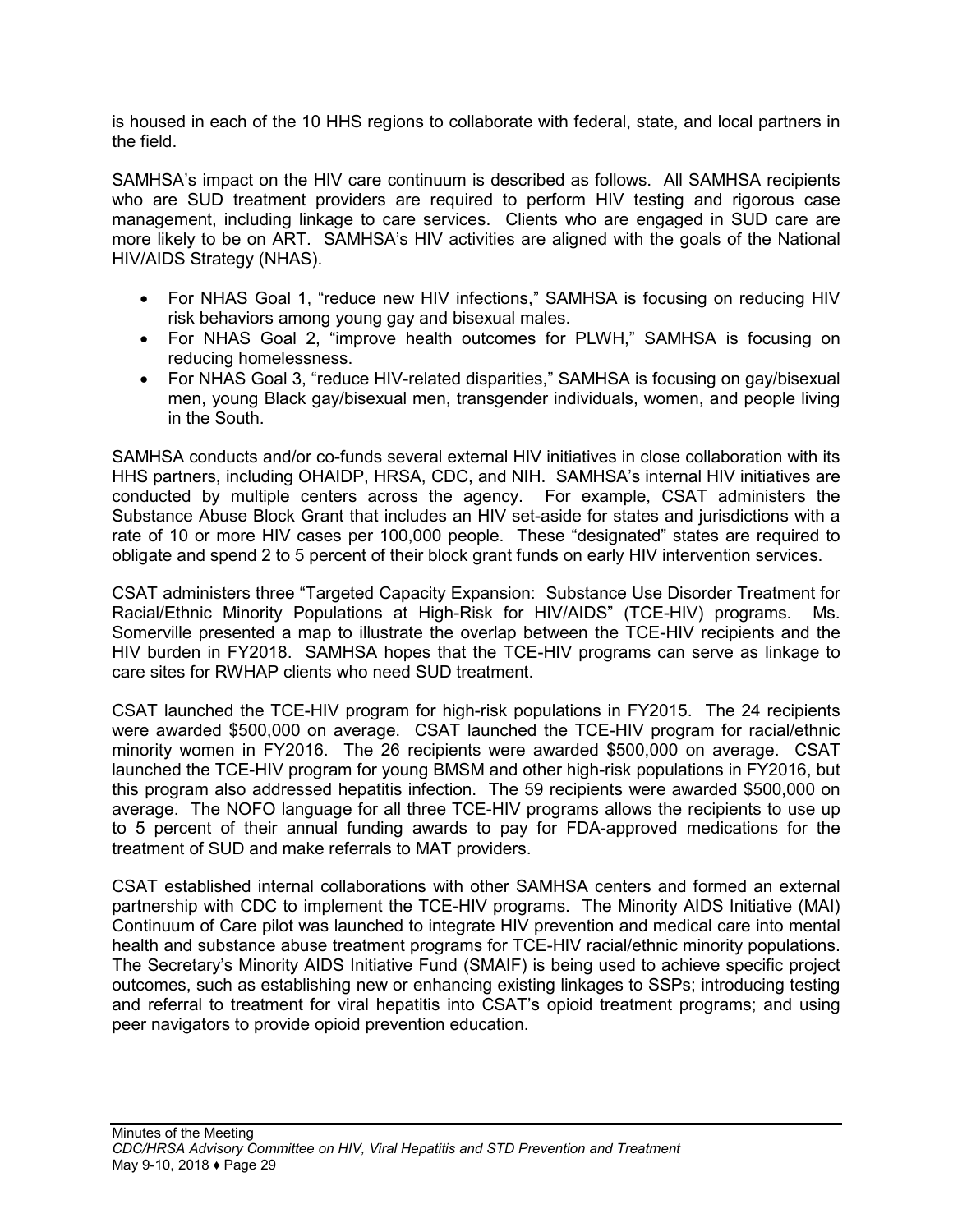The "Targeted Expansion: MAT-Prescription Drug and Opioid Addiction" project is being implemented to expand and enhance access to MAT services for people with OUD. The funding was awarded to states with the highest rates per capita of primary treatment admissions for heroin and opioid misuse. Priority was given to states with the most dramatic increases in heroin and opioid misuse based on data reported to the SAMHSA Treatment Episode Data Set (TEDS). The funding was awarded over three fiscal years: \$1 million to each of the 11 states in the FY2015 cohort; \$1 million to each of the 11 states in the FY2016 cohort; and \$2 million to each of the six states in the FY2017 cohort. The FY2018 NOFO for this project is currently undergoing the SAMHSA clearance process.

"State Targeted Response (STR) to the Opioid Crisis" grants were awarded to address the opioid crisis by increasing access to treatment, reducing unmet treatment needs, and decreasing opioid overdose-related deaths. A funding formula was used to award the STR grants to 59 states and territories based on their unmet needs for OUD treatment and drug poisoning deaths. However, the funding formula did not fully respond to the opioid crisis in three states. As a result, these states were awarded one-year supplemental funding of \$333,333. The recipients are using their STR grants to conduct prevention, treatment, and recovery activities for OUD. A total of \$1 billion was awarded to the recipients in FY2017 and FY2018.

SAMHSA collected data by gender, race, age, and ethnicity to determine the demographics of 16,524 clients who were enrolled in TCE-HIV programs from FY2013-FY2017. The largest proportions of clients who received TCE-HIV program services over this time period were males (57 percent), African Americans (51.5 percent), people in the 25-34 age group (31.7 percent), and non-Hispanics (70.3 percent). At intake, the coverage rates of TCE-HIV programs in FY2013 and FY2017 were the same at approximately 94 percent. However, declines at intake were observed in FY2014-FY2016. At the six-month follow-up, the coverage rates of TCE-HIV programs slightly declined from 66.5 percent in FY2013 to 63.6 percent in FY2017. However, increases were observed in FY2015-FY2016.

Ms. Somerville presented a series of tables to illustrate the monthly consolidated evaluation reports that SAMHSA produces on the TCE-HIV programs. These reports reflect data that SAMHSA collects from all of the TCE-HIV program recipients on HIV positivity, linkages to HIV medical care, viral hepatitis testing, the status of viral hepatitis cases and the provision of services, and viral hepatitis vaccination.

SAMHSA's HIV/SUD programs are designed to expand SUD treatment, behavioral health services, and viral hepatitis services for high-risk populations in U.S. counties with the highest HIV prevalence rates. SAMHSA has identified four key outcomes for its HIV/SUD programs: (1) reduce the risk of HIV; (2) reduce new HIV and viral hepatitis infections by increasing HIV and viral hepatitis testing and diagnosis; (3) increase the provision of linkage to HIV care, including ART; and (4) provide information on PrEP and postexposure prophylaxis (PEP) through HIV.gov resources, webinars, and peer-to-peer interactions.

SAMHSA targets its HIV/SUD programs to African American, Latino, and other racial/ethnic minority men and women to ensure their access to and receipt of appropriate behavioral health services. SAMHSA recipients conduct the following activities to comply with the HIV/SUD program requirements.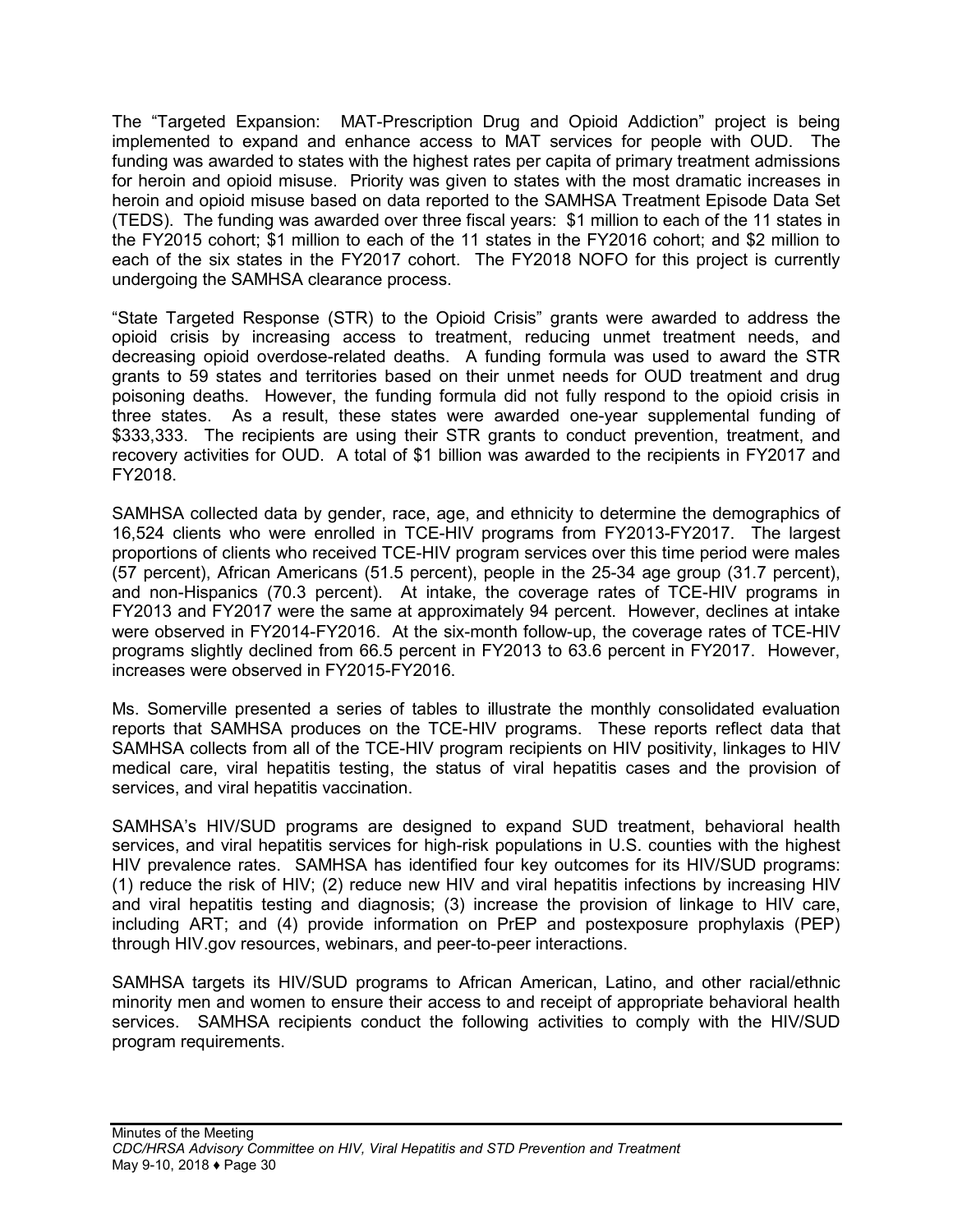- For "HIV testing and case management," SAMHSA recipients perform preliminary HIV rapid antibody testing at the client's enrollment, including rapid fourth-generation HIV diagnostic testing. Linkages are made to confirmatory HIV testing and follow-up is performed on the client's HIV status. A case management plan is developed that includes a comprehensive assessment of the client's needs. An individualized service plan also is created within 30 days for clients who have positive preliminary and confirmatory HIV test results. The service plan includes referrals, linkages to follow-up care and treatment, and the identification of stable housing.
- For "behavioral health outcomes and treatment/recovery services for SUD and cooccurring disorders," SAMHSA recipients reduce the negative impact of behavioral health problems. Access to and retention in treatment for behavioral health conditions are increased. HIV test kits and counseling sessions that are purchased with SAMHSA funds, data on rapid HIV and confirmatory test results, and risk behaviors are reported to the Rapid Testing Data Collection System. National outcome measures are reported, including employment/education, stability in housing, involvement with the criminal justice system, social connectedness, and abstinence from drugs/alcohol at the sixmonth follow-up. HIV core indicators, such as HIV/hepatitis positivity and housing, also are reported.
- For "viral hepatitis testing and referral to treatment," SAMHSA recipients perform HBV and HCV testing for all clients at risk. The recipients also use 5 percent of their funding awards for HBV/HCV antibody and confirmatory testing, HAV/HBV vaccination, testing kits and supplies, and staff training on viral hepatitis testing.

Ms. Somerville presented a series of maps with data from the National Survey of Substance Abuse Treatment Services to illustrate the number of facilities that screen for TB, STDs, HCV, and HIV. She also highlighted the success stories of two SAMHSA recipients.

- "Village Virgin Islands Partners in Recovery: Susanna's Place" uses its TCE-HIV funding to provide a safe and secure refuge for women in the U.S. Virgin Islands. For example, this organization completely changed the life and future of a woman with an HIV/SUD comorbidity who previously was homeless, victimized, and traumatized. A care navigator played a pivotal role in guiding the client to HIV/SUD care and treatment services, counseling, public housing, employment training, and other important wraparound services.
- "Volunteers of America of Los Angeles" uses its MAI funding to integrate HIV prevention, substance use, and mental disorder services into permanent health care. These activities are particularly targeted to PLWH who are at high risk of behavioral disorders. The target populations include racial/ethnic minorities, ex-offenders, homeless people, and people who are lesbian, gay, bisexual, transgender, or questioning (LGBTQ). For example, this organization obtained a Section 8 voucher to provide permanent housing to a senior who is living with HIV, had been homeless for the past 12 years, and is in recovery for alcohol and behavioral disorders.

SAMHSA is continuing to address several major challenges in its HIV care continuum programs. Most notably, recruitment and retention efforts are lacking for both SAMHSA recipients and program clients. For example, workforce development activities need improvement to specifically leverage expertise in behavioral health and SUD/co-occurring disorders. SAMHSA intends to partner with HRSA to specifically address this issue.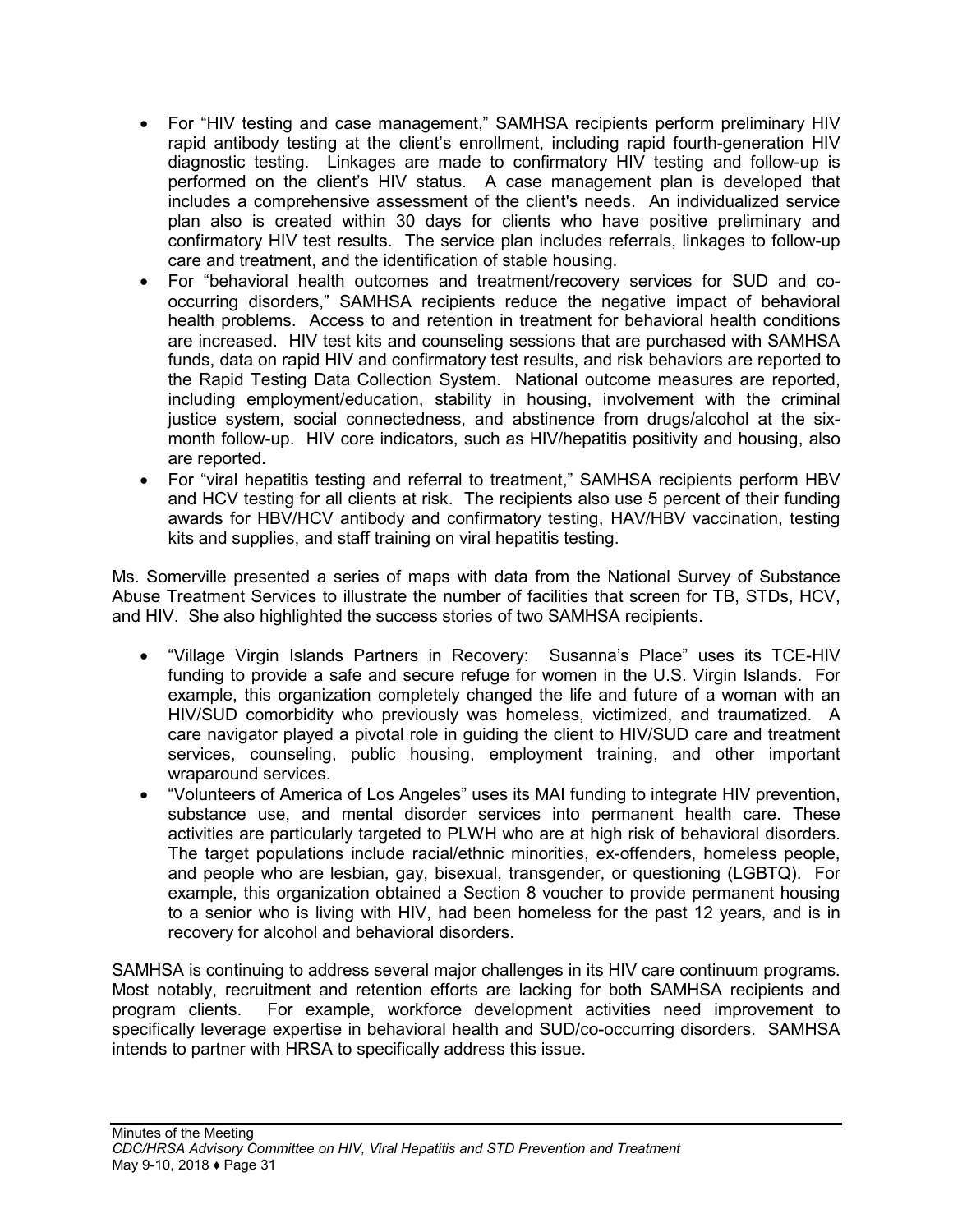A large proportion of clients who are enrolled in SUD treatment services are not retained at the six-month follow-up. Moreover, cultural competency has not been fully integrated into services for racial/ethnic minority populations and the LGBTQ community. Several SAMHSA recipients are not achieving two critical performance measures: (1) the integration of primary care and behavioral health services and (2) the collection and analysis of data to assess the effectiveness of their programs.

Ms. Somerville concluded her presentation by presenting a list of resources for SAMHSA's TCE-HIV programs that will be helpful to diverse audiences, including clinicians, the general public, and families of people living with OUD.

- [Grant announcements and awards](http://www.samhsa.gov/grants/grant-announcements)
- [Recovery-oriented care and recovery support systems for people with mental disorders](https://www.samhsa.gov/recovery)  [and/or SUD](https://www.samhsa.gov/recovery)
- [Rapid Testing Data Collection System](https://rhht.samhsa.gov/auth/login)
- [SAMHSA's TIP 63: Medications for Opioid Use Disorder](https://store.samhsa.gov/product/SMA18-5063FULLDOC)
- *[Surgeon General's Report on Alcohol, Drugs, and Health](https://addiction.surgeongeneral.gov/sites/default/files/surgeon-generals-report.pdf)*
- [Opioid-related training materials from SAMHSA](http://attcnetwork.org/projects/opioid.aspx) ATTCs
- ["Reduce Your Risk: Substance Use/Abuse from HIV.gov"](https://www.hiv.gov/hiv-basics/hiv-prevention/reducing-risk-from-alcohol-and-druguse/alcohol-and-drug-use-and-hiv-risk)
- "Taking Care [of Yourself: Mental Health from HIV.gov"](https://www.hiv.gov/hiv-basics/staying-in-hiv-care/other-related-healthissues/mental-health)

#### **CHAC DISCUSSION: FEDERAL RESPONSE TO THE OPIOID CRISIS**

The CDC, HRSA, and SAMHSA speakers provided additional details on the following topics in response to specific questions by the CHAC members.

- Efforts by CDC/DUIP to collect data to identify a correlation between the ability of jurisdictions to reduce prescription opioid rates and successfully decrease the number of opioid overdoses.
- Efforts by SAMHSA to collect data on the proportion of clients who are being screened for HIV and viral hepatitis and linked to care among all clients who are enrolled in SAMHSA-funded programs.
- Efforts by CDC to collect robust surveillance data to document the linkage between opioid use and other STDs, particularly syphilis and gonorrhea.
- The proportion of HRSA-funded Health Centers that are providing SUD and mental health services in primary care settings in the top 220 counties with the greatest vulnerability to HIV or HCV outbreaks among PWID.

#### **CHAC GUIDANCE**

CHAC applauded CDC, HRSA, and SAMHSA for launching a vigorous federal response to the national opioid crisis. Several CHAC members noted that the federal agencies are investing a significant level of funding and other resources; providing outstanding support to their recipients to implement innovative and integrated projects nationwide; and leverage the expertise and capacity of key partners. The CHAC members provided extensive input on the federal response to the opioid crisis.

• Dr. Taylor provided feedback in response to the two questions posed by CDC/DUIP.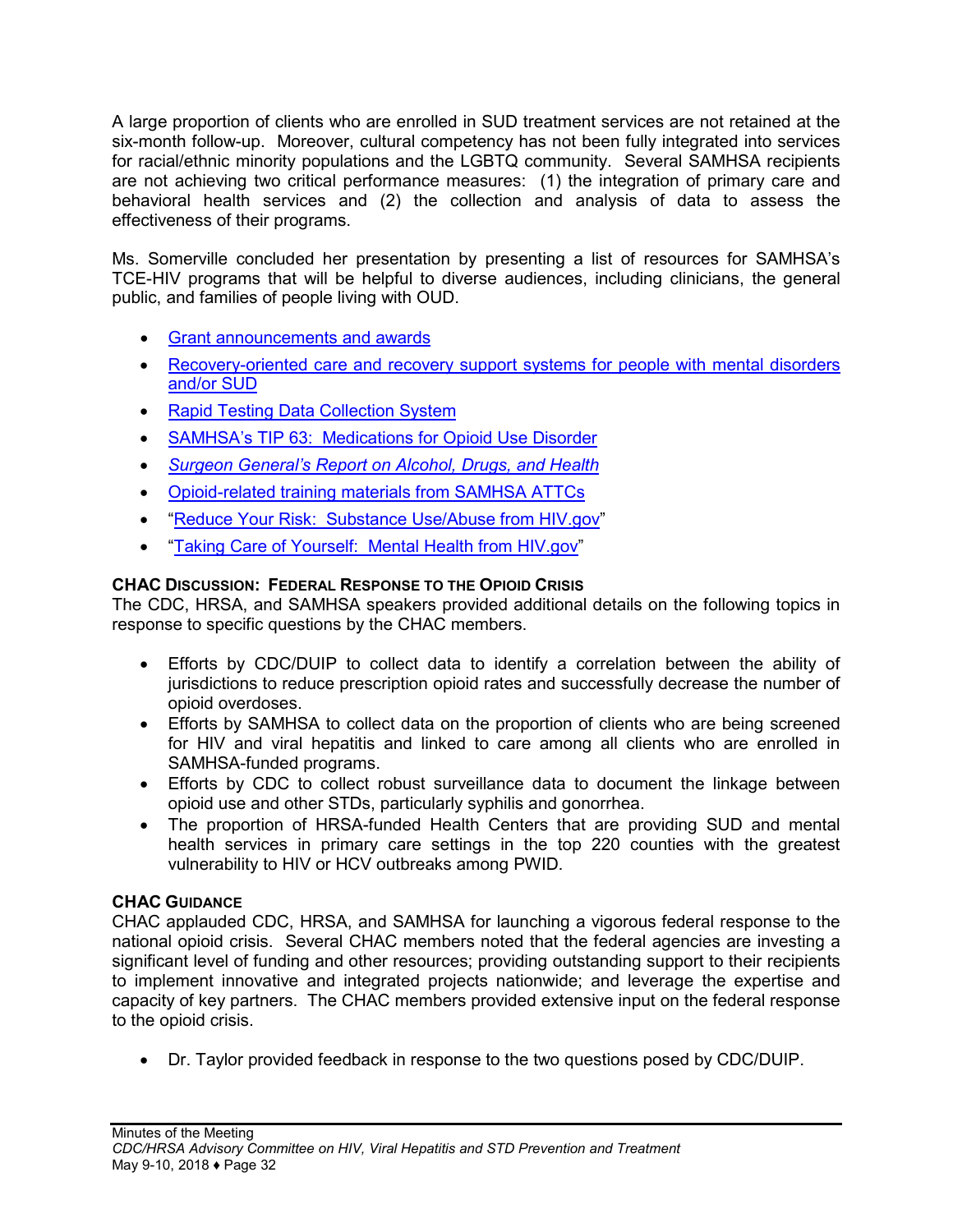- o *Question 1: How can individuals who have experienced an opioid overdose be connected with HIV and viral hepatitis programs in addition to substance use treatment?* The federal agencies should offer incentives to HIV and viral hepatitis providers who prescribe buprenorphine in communities. An "RWHAPlike" metric should be developed to quantify and validate the care that HIV and viral hepatitis clinicians provide to patients who are on MAT.
- o *Question 2: What are some HIV/viral hepatitis linkage to care models that would also be effective in the SUD space?* Most jurisdictions in the country have no funding to apply existing linkage to care models to OUD/SUD treatment settings. Most notably, RWHAP provides linkages to care for HIV, but pharmaceutical funding is the only mechanism to support linkages to care for viral hepatitis. The recipients of the federal agencies are implementing innovative models to deliver co-located, integrated care at a physical location or through virtual telehealth technology. The federal agencies should scale-up and allocate funding to support the implementation of the most successful telehealth models. The broad dissemination and funding of telehealth best practices will be particularly helpful to jurisdictions that have no access to Project ECHO.
- Dr. Saag and other CHAC members provided their perspectives on the role of the federal agencies in the opioid crisis.
	- $\circ$  Methadone treatment historically has been restricted to certain clinical sites and medical licenses. For example, opioid prescribers can only write methadone prescriptions for pain. The federal agencies should reexamine these restrictions to remove as many barriers as possible to the expansion of addiction treatment services in the ongoing opioid crisis.
	- o Federal agency recipients, CBOs, and other groups have demonstrated tremendous compassion, dedication, and commitment to address the opioid crisis in communities across the country. However, the significant level of federal investments will not be sufficient to combat the opioid crisis. Most notably, a trained and experienced workforce is not available in Federally Qualified Health Centers (FQHCs) or in other settings to launch an adequate response to this daunting national crisis.
	- o The existing primary care model will not be effective in implementing an integrated system of care for patients with complex co-morbidities, including SUD/OUD, trauma, mental health problems, infectious diseases, and homelessness. To date, federal funding for contingency management has been limited to research projects and a small number of grant opportunities. However, contingency management is the most widely used approach in SUD treatment and is often included in clinical behavior analysis. The federal agencies should explore strategies and leverage funding to increase the integration of contingency management into MAT services.
- Dr. Mera raised the possibility of training MAT providers at SAMHSA-funded sites to deliver HCV treatment to patients who also require opioid substitution therapy (OST) and/ or psychiatric care. This integrated approach will close gaps in the HCV cascade from diagnosis to cure and also will decrease the number of patients who are lost to care. He urged SAMHSA to launch a pilot project to determine the feasibility and effectiveness of this model.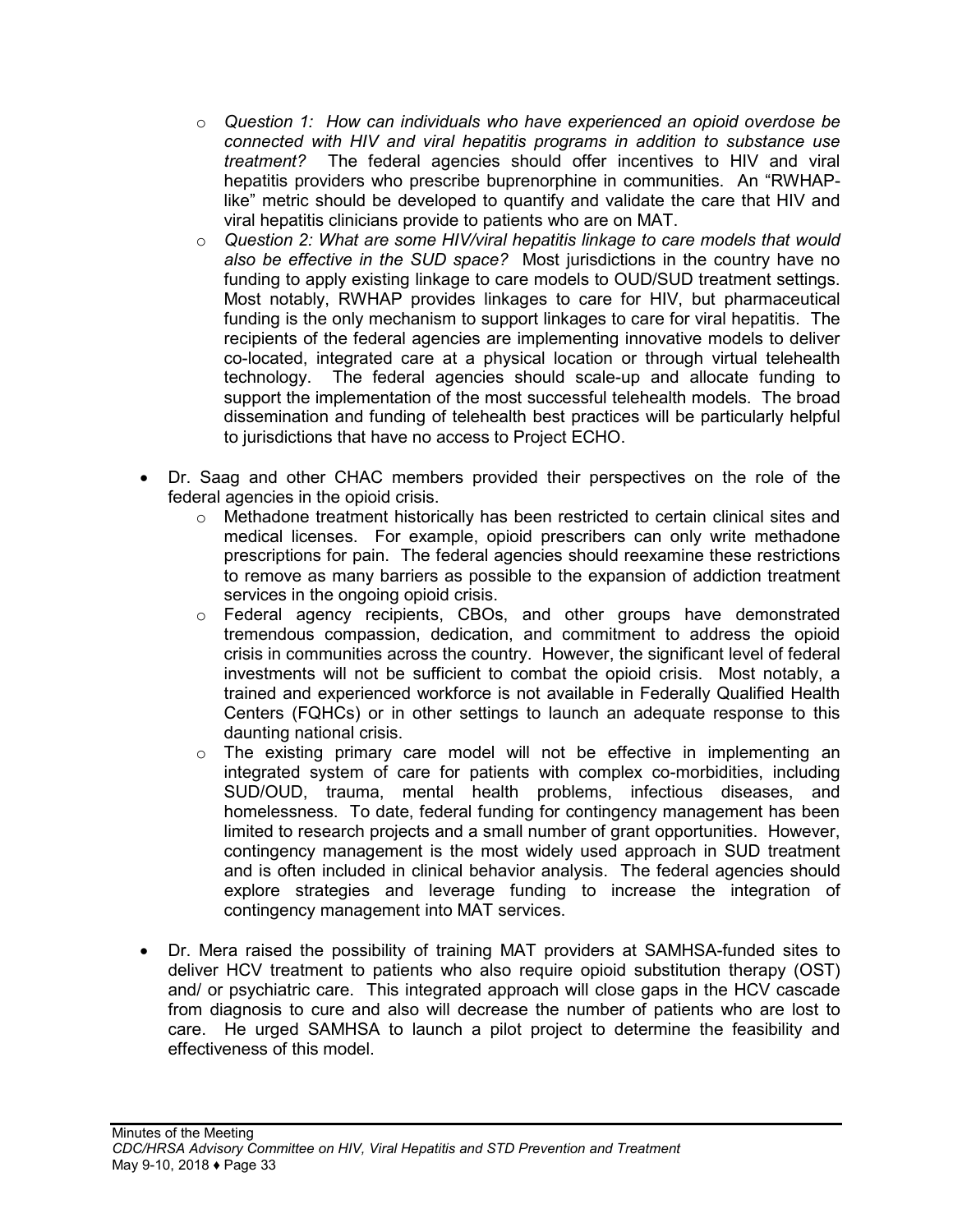- Ms. Fukuda asked CDC and HRSA to require their recipients to establish new partnerships with SAMHSA recipients and use different approaches to improve the engagement of and outreach to PWID. Recipients of CDC-funded HIV, viral hepatitis, and STD prevention programs and HRSA-funded RWHAP sites should be included in this effort. For example, a recipient with a dual funding award could be required to target a percentage of its CDC prevention grant to PWID and allocate a percentage of its STR grant to conduct screening and collect SUD data from SAMHSA-funded sites. Most notably, Massachusetts used its STR grant from SAMHSA to support overdose education and Naloxone distribution.
- Dr. Taylor expressed her full support of Ms. Fukuda's comments. She was in favor of integrating HIV care into methadone clinics and substance abuse treatment centers. She conveyed that Rhode Island implemented an integrated model by allocating a small portion of its RWHAP funding to a methadone clinic.
- Dr. Havens emphasized the need for CHAC to formally recommend an expansion of the current CDC/HRSA partnership to include other HHS agencies to address the opioid crisis. SAMHSA-funded substance abuse/mental health programs will be a critical partner, but the Indian Health Service (IHS) and HRSA-funded FQHCs also will play an important role in addressing the opioid crisis in primary care settings in rural areas.
- Dr. Stoner provided several remarks in follow-up to the comments by Dr. Havens. He pointed out that CDC, HRSA, and SAMHSA already have established an interagency partnership in terms of training. Most notably, the three federal agencies convened joint conferences for recipients of the CDC-funded National Network of STD/HIV Prevention Training Centers, HRSA-funded AETCs, and SAMHSA-funded ATTCs to network and share training materials. He raised the possibility of the three federal partners replicating the integrated training model for integrated service delivery.

CDC, HRSA, and SAMHSA thanked the CHAC members for their thoughtful comments and insightful guidance on potential strategies to address the opioid crisis at the federal level. The federal agencies made several remarks in follow-up to CHAC's rich discussion.

- SAMHSA and HRSA responded to the comments by the CHAC members regarding integrated care and treatment models.
	- o Dr. Daviss explained that Dr. Mera's proposed approach likely will be more successful if primary care providers at SAMHSA-funded sites rather than MAT providers are trained to deliver HCV treatment to OUD patients.
	- o Dr. Steinberg conveyed that another potential model to consider is the integration of primary care into behavioral health clinics, including access to HIV and HCV treatment.
	- o Dr. Cheever also saw the benefits of patients receiving integrated care and treatment services at one site, but she emphasized the need to address complex system-level issues. Most notably, efforts have been made in the past to integrate primary care into methadone programs. However, people who violated the program rules and regulations were not allowed to remain in the program. In these cases, the integrated program resulted in a dual disruption of the client's primary care and MAT services.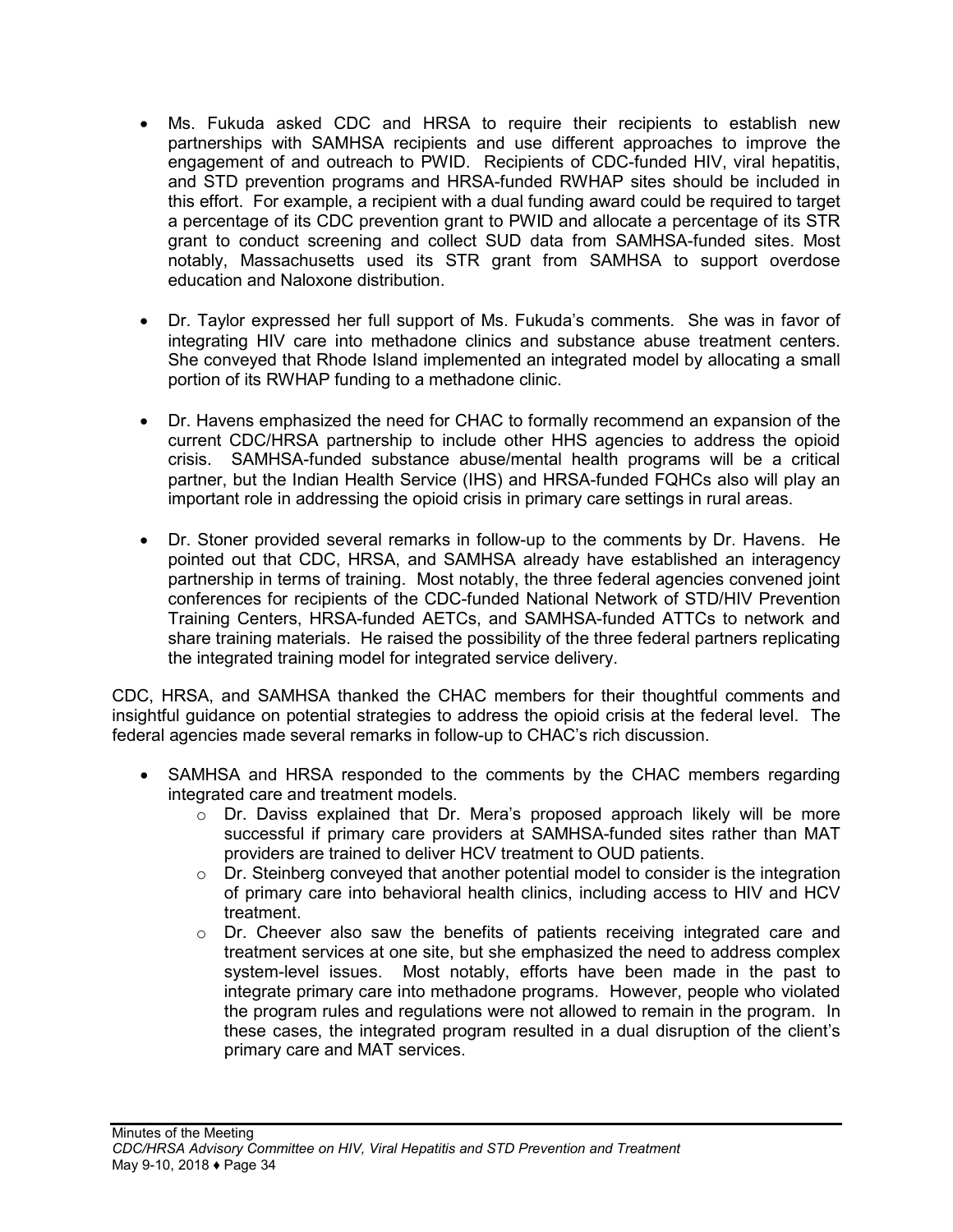- Dr. Mermin described a potential option that might be simpler to implement than a fully integrated care and treatment program. SAMHSA should systematically collect individual-level data from its recipients and share these datasets with its federal partners to ensure the delivery of prevention, care, and treatment services. For example, blood and urine samples that are routinely collected by providers at SAMHSA-funded sites can be easily tested for HIV, HCV, and STDs. Moreover, the following data element from SAMHSA would be extremely helpful to CDC: Of "[number]" people who received SUD treatment in the past year, "[number]" were screened and "[number]" were positive for HIV, HCV, or STDs. Dr. Mermin confirmed that CDC welcomes the opportunity to closely collaborate with SAMHSA to develop and implement a new interagency datasharing agreement.
- Dr. Daviss responded to Dr. Mermin's specific comments and highlighted SAMHSA's overall efforts to improve its opioid-related data collection activities.
	- $\circ$  SAMHSA collects individual-level data on multiple variables through TEDS, but the data elements that Dr. Mermin proposed are not included in the system at this time. However, Dr. Daviss made a commitment to serve as a strong champion at SAMHSA to expand TEDS to include new screening data elements for HIV, HCV, and STDs. He also planned to contact Dr. Mermin after the meeting to initiate discussions on establishing a new CDC/SAMHSA interagency data-sharing agreement.
	- $\circ$  SAMHSA currently is revising the language in its NOFOs to provide recipients with clearer, more explicit guidance on "required" versus "optional" data elements to collect from their programs.
	- o Dr. Elinore McCance-Katz, the SAMHSA Assistant Secretary, has expressed a strong interest in collecting patient-generated data directly from patients. To support this effort, SAMHSA is exploring the development of a new Smartphone application for patients to easily submit medical information, such as their HIV viral load levels.
- HRSA, CDC, and SAMHSA provided clarifying remarks in response to Ms. Fukuda's comments regarding integrated funding to address the opioid crisis.
	- o Dr. Cheever explained that a federal agency (e.g., HRSA) has no authority or control over the allocation of funding awarded to its recipients from another federal agency (e.g., SAMHSA). However, the federal agencies can serve as a high-level external convener to strengthen collaborations and establish strategic partnerships between their recipients and federal partners.
	- $\circ$  Dr. Mermin agreed that opportunities are available for recipients with funding awards from multiple federal agencies to address a variety of opioid-related issues. For example, CDC and HRSA jointly awarded funding to their recipients to develop and implement "Jurisdictional HIV Prevention Plans," but SAMHSA is not involved in this initiative at this time. However, CDC and HRSA can encourage their joint recipients to devote a portion of their funding awards to address substance abuse and mental health issues in their jurisdictional HIV prevention plans.
	- $\circ$  Dr. Daviss clarified that STR grants are one-time funding awards to states rather than multi-year CoAgs. As a result, states are not likely to use their STR grants to build programs that must be supported by their individual resources in the future. CHAC's recommendations on different approaches for recipients to use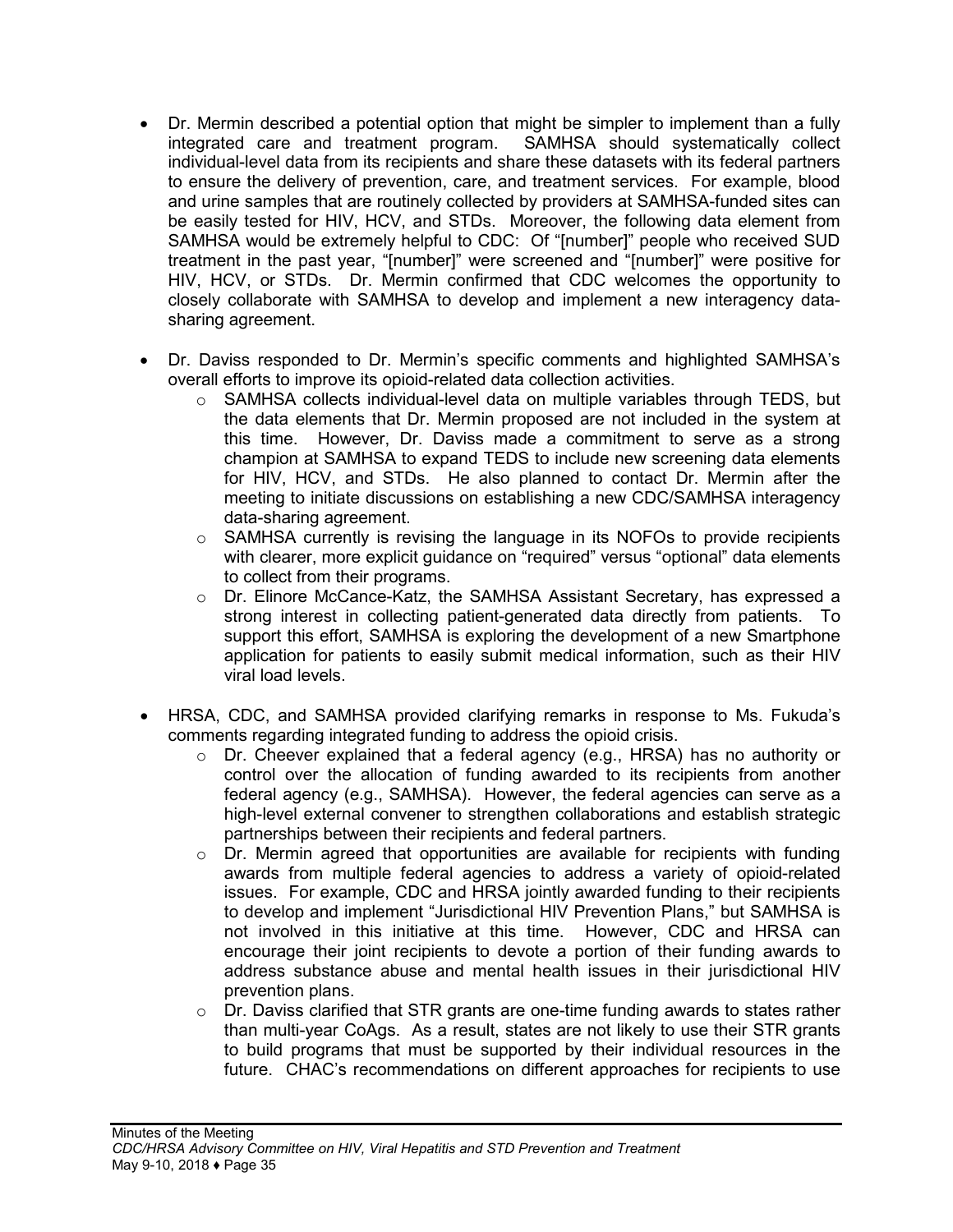their federal funding awards to address the opioid crisis should focus on ongoing "RWHAP-like" funding rather than one-time STR grants.

- Dr. Cheever returned to the comments by Dr. Havens regarding CHAC's formal support of an expansion of the current CDC/HRSA partnership to address the opioid crisis. She pointed out that prior to the opioid crisis, CDC and HRSA agreed to leverage every possible opportunity to integrate their prevention, care, and treatment programs. To improve the federal response to the ongoing opioid crisis, she conveyed that CHAC can submit a formal recommendation to CDC and HRSA to include SAMHSA in their integrated programs during the development of new NOFOs.
- Ms. Dempsey informed CHAC that HHS and HRSA have formed opioid workgroups at the department and agency levels, respectively. She encouraged CHAC to consider these groups while drafting its formal recommendations to the federal agencies. Ms. Kaye Hayes is the CHAC *ex-officio* member for HHS/OHAIDP. She added that ADM Brett Giroir, the Assistant Secretary for Health, leads the HHS opioid response and is the appropriate point of contact for the HHS opioid workgroup.
- Dr. Daviss announced that HHS is developing new opioid metrics for the individual agencies to monitor positive changes and identify areas for improvement. Several metrics address HCV, but none mention linkage to care.

# **Panel Presentation: Syringe Services Programs Perspectives and Experiences**

### **Alice Asher, PhD, RN**

Division of Viral Hepatitis Centers for Disease Control and Prevention

#### **Advice Requested from CHAC by CDC/DVH:**

- 1. Does CHAC require additional information on the effectiveness of SSPs? What should be the next area of focus for the science?
- 2. What steps can be taken to advance the dialogue on the science supporting the value of SSPs that was developed in the 1990s?
- 3. What actions should the North Carolina Harm Reduction Coalition (NCHRC) take to share its experiences with other states in changing North Carolina legislation to support SSPs?
- 4. What actions can NCHRC take to improve its service delivery, particularly screening and referral to care in rural areas?
- 5. What actions can the Atlanta Harm Reduction Coalition (AHRC) take to deliver much needed services in its environment?
- 6. What support can the federal government provide to AHRC?
- 7. What steps can be taken to share the San Francisco Street Medicine Program (SFSMP) model with other organizations?

Dr. Asher moderated a panel presentation for a series of guest speakers to describe their perspectives on and experiences with SSPs in the field. Before introducing the panel, however, she presented an overview of SSPs.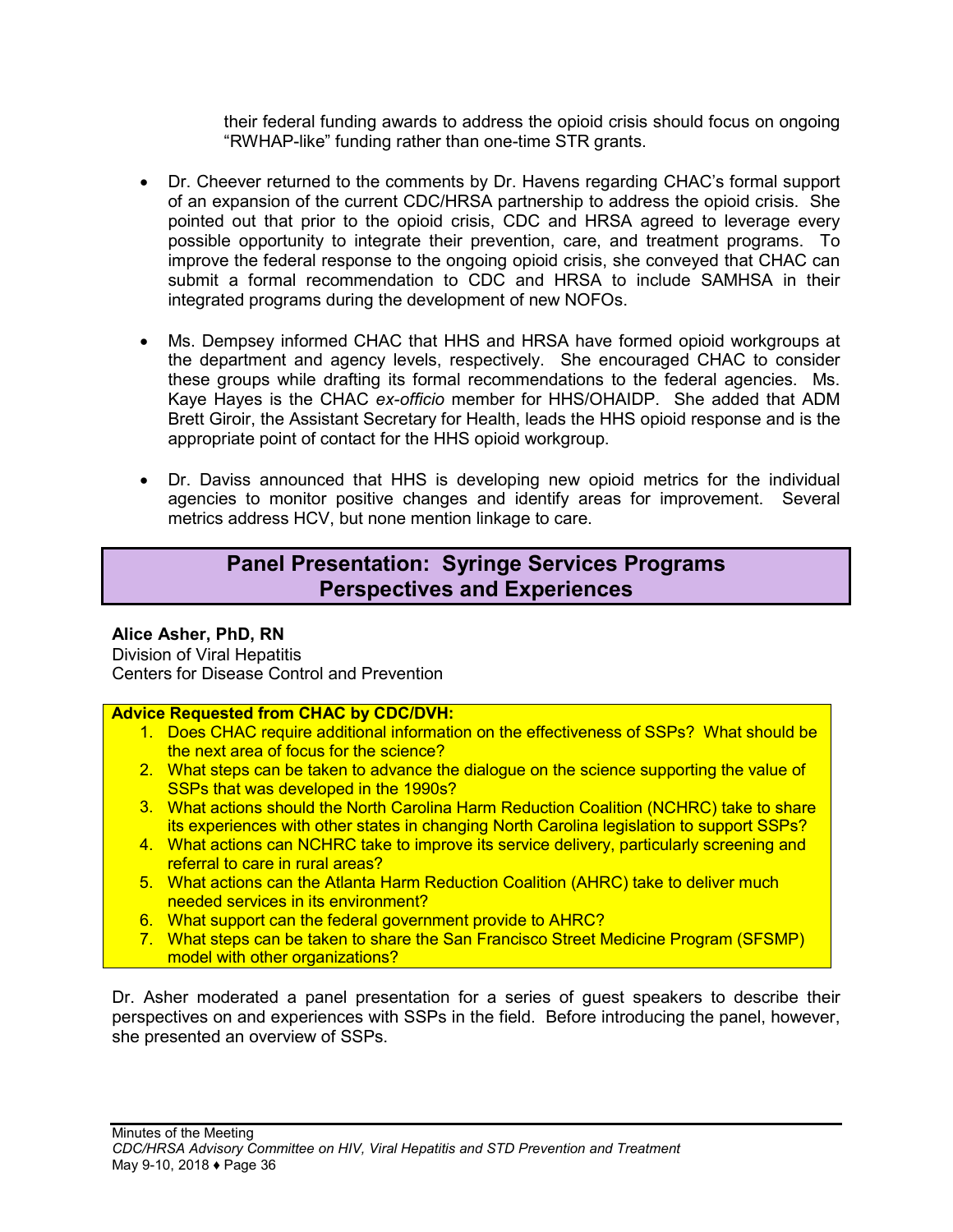# **Overview of Syringe Services Programs Science and Practice**

Dr. Asher defined "SSPs" as community-based programs that provide a key pathway to multiple services:

- Drug use, viral hepatis, and HIV prevention
- Sterile needles and ancillary injecting equipment
- Safe disposal methods of injecting equipment
- Referrals to mental health services and SUD treatment
- HIV and viral hepatitis testing and linkage to care
- Other services to prevent HIV and viral hepatitis (e.g., counseling, condoms, and PrEP)
- HAV and HBV vaccination
- Overdose prevention education and Naloxone distribution

The 2017 Canary study presented unpublished data on PWID and SSPs. In the United States, 6.6 million people reported ever injecting a drug in their lifetime. Of 775,000 people who reported injecting a drug in the past year, 334,000 (or 43 percent) were living with HCV infection. As of early 2017, 270 SSPs were operating in the United States. Of people 15-29 years of age with HCV, only 20 percent were found to live within 10 miles of an SSP.

The Canary study estimated that approximately 2,200 additional programs are needed to provide proximal access to syringe services. As of April 2018, CDC has given approval for 39 states and counties to redirect a portion of their federal funding awards to support SSPs based on local data that demonstrated a risk for or an ongoing outbreak of HIV and/or viral hepatitis.

CDC collected NHBS data to address the myths and misconceptions of SSPs that have persisted over time. CDC designed the NHBS to monitor HIV infection, risk behaviors, HIV testing, and the use of prevention services in three key populations: MSM, PWID, and heterosexuals at high risk for HIV infection. CDC surveys each NHBS population every three years on an annual rotating cycle.

The 2015 NHBS survey assessed the coverage of SSPs in 20 geographically diverse cities in the United States and examined the HIV risks and protective behaviors among PWID. "SSP coverage" was determined by the number of syringes for each person who injected drugs in one year. The "number of syringes" was estimated based on the distribution of syringes by all operational SSPs in each of the 20 cities and the sizes of PWID populations in each city.

CDC used NHBS data to develop models to address three myths that are associated with SSPs. The models were controlled for age, gender, race/ethnicity, homelessness, and peer network size. Moreover, the outcomes of the participants in the models were based on every two-fold increase in SSP coverage.

• To address the first myth, "the ability of SSPs to increase high-risk practices," the outcome variables in the model showed that SSP participants had a low likelihood of receptively sharing syringes; receptively sharing syringes with two or more people; or sharing other injection equipment (e.g., cookers, filters, and water).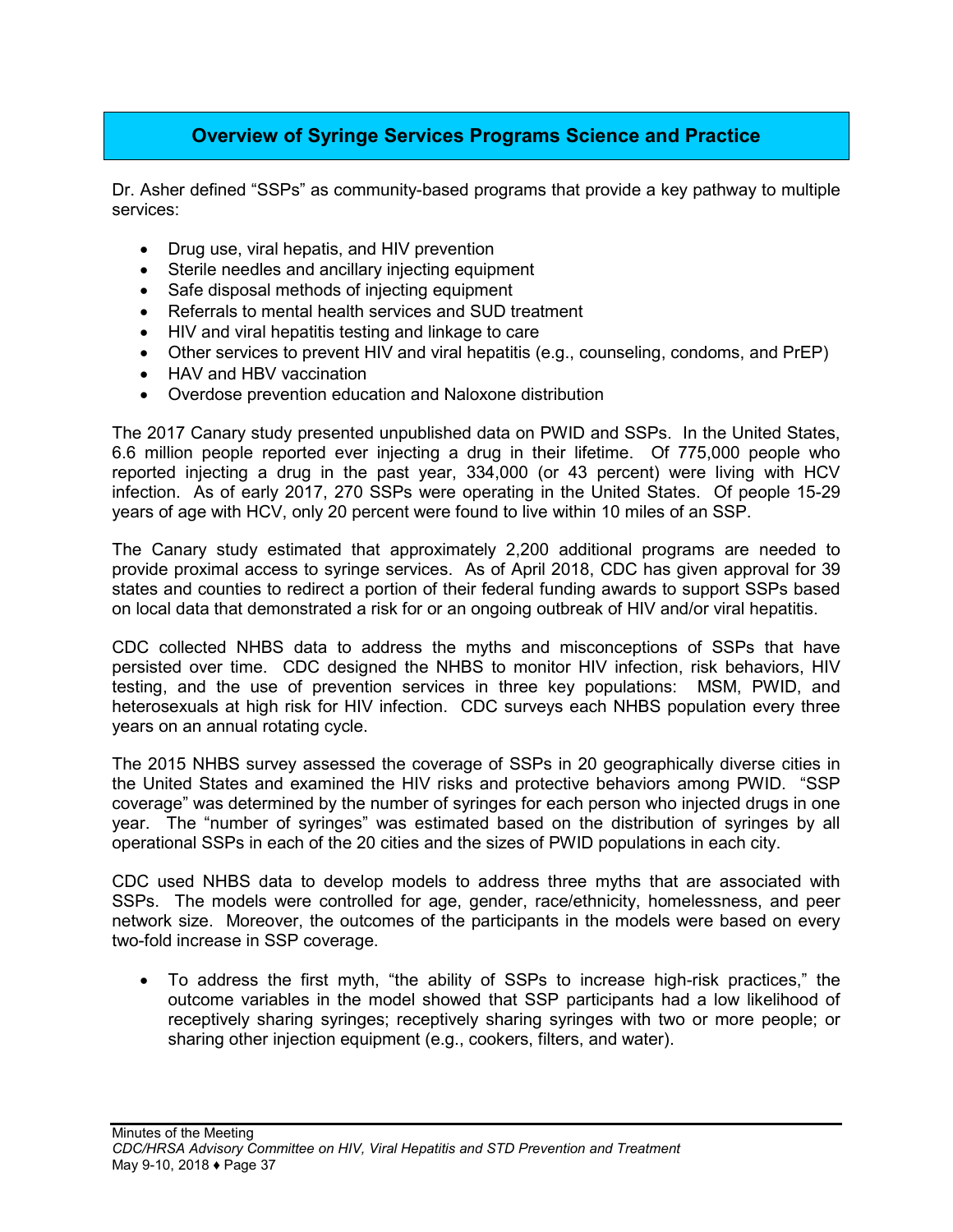- To address the second myth, "the ability of SSPs to promote syringe use in communities," the outcome variable in the model showed that program participants had a high likelihood of disposing of used syringes.
- To address the third myth, "the ability of SSPs to increase risky behaviors," the outcome variable in the model showed that program participants had a low likelihood of having sex with a casual partner without a condom.

The fourth myth, "the ability of SSPs to increase crime," is well documented in the literature based on published studies from 2000-2017. The studies found no evidence of an association between SSPs and increased illegal drug use or crime. The studies noted that as many as 1 in every 3 law enforcement officers might be stuck by a used needle over the course of their careers. Needlestick injuries were found to be one of the most concerning and stressful events experienced by law enforcement officers and have been ranked as equivalent to a knife or gunshot wound. The studies found that SSPs help to protect the public and first responders by providing safe syringe disposal methods and reducing the presence of syringes in communities.

In addition to research that has addressed the four myths associated with SSPs, other studies have demonstrated the essential role of SSPs. For example, the 2014 Aspinall, *et al.* study reported that SSPs reduced the risk of HIV infection by 56 percent. The 2017 Platt, *et al.* study reported that the combined use of OST and needle syringe programs is associated with a 74 percent reduction in the risk of HCV acquisition.

SAMHSA data from 2014-2016 clearly documented the unmet need for opioid treatment services. In 2014, opioid injections accounted for 360,707 admissions for drug treatment (or 22.3 percent of all admissions). In 2015, however, SAMHSA reported OUD in nearly 2.4 million Americans. Of the entire population with reported OUD in 2015, nearly 80 percent did not receive treatment.

The 2000 Hagan, *et al.* study and the 2006 Latkin, *et al.* study found that SSPs facilitated entry into substance use treatment. The studies reported that PWID who were SSP participants were 2.8 times more likely to reduce the amount of drugs injected compared to non-SSP participants. Moreover, new SSP participants were 5 times more likely to enter drug treatment than non-SSP participants. PWID who were SSP participants also were 3.5 times more likely to stop injecting compared to non-SSP participants.

The 2010 and 2012 Islam, *et al.* studies and the 2015 Des Jarlais, *et al.* study described the key role of SSPs in three major areas:

- Access to sterile injecting equipment and disposal
- Risk reduction education
- Opportunities to engage in care
	- $\circ$  Access to primary care (e.g., a higher likelihood of connecting with primary care when meeting a healthcare provider on the street)
	- o Testing and screening services
	- o Patient navigation and case management
	- o Naloxone distribution
	- o HAV and HBV vaccination
	- o Access to mental health and social services
	- o Access to reproductive health services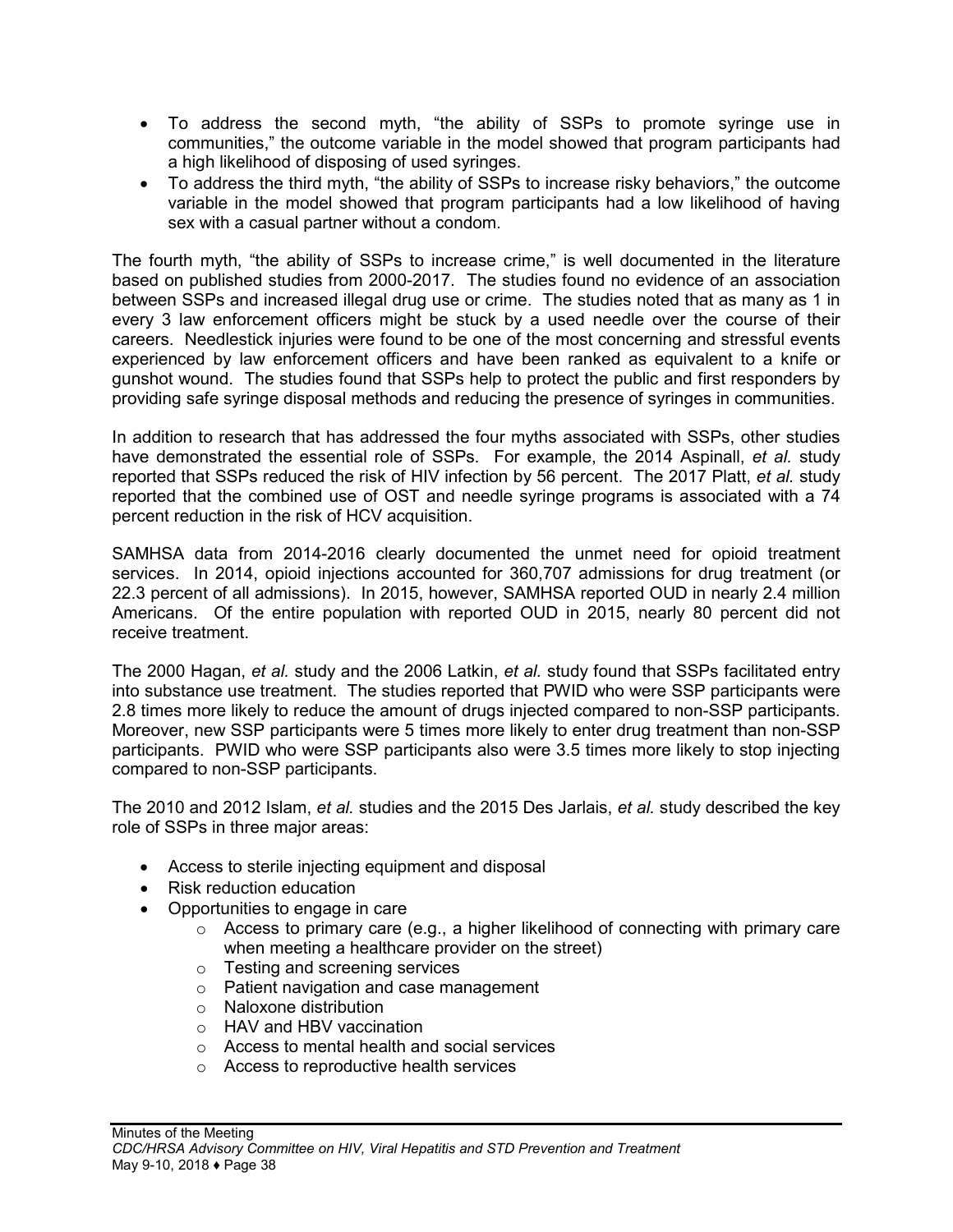To estimate the global demand of PWID, data were collected from 12 countries that have populations of at least 10 million residents and available information on the number of their operational SSPs. Of the 12 countries, Spain was estimated to have the lowest rate of 6 PWID per SSP, while the United States was estimated to have the highest rate of 3,279 PWID per SSP. Overall, the number of SSPs in the United States has significantly increased over time due to two major events: (1) the HIV/AIDS epidemic in the 1990s and (2) the HIV outbreak in Scott County, Indiana in 2015 that was related to IDU.

Dr. Asher concluded her overview by informing the participants that federally funded recipients have incorporated innovations over time to deliver SSP services, such as pharmacy sales, mobile units, vending machines, web-based orders of supplies, and peer-to-peer service delivery. She formally introduced the guest speakers and opened the floor for the presentations of their creative SSP activities in the field.

### **SSP Perspectives and Experiences: Atlanta, Georgia**

#### **Mona Bennett**

Founder, Atlanta Harm Reduction Coalition

Ms. Bennett described AHRC's perspectives on and experiences with providing linkage to care and harm reduction services in a limited legal environment. AHRC was established in 1994 as an SSP with public health students from the Rollins School of Public Health at Emory University who all served as volunteers. AHRC slowly shifted from all volunteers to paid staff positions over time as grant proposals began to be awarded and other funding streams were identified. The new resources also allowed AHRC to add new harm reduction programs and services to meet the needs of the community.

AHRC's services to its clients are highlighted as follows. Syringes and other safe supplies (e.g., cookers, cotton pellets, straws, pipe covers, alcohol pads, clean water, and nutritious food) are collected, safely disposed of, and distributed. A mobile health unit offers HIV and HCV testing and provides linkages to care. AHRC hopes HRSA will expand the 340B Drug Program for hospitals to receive reimbursement for its clients who are referred for HCV treatment.

AHRC has a history of addressing the legal uncertainties regarding syringe exchange in the state of Georgia. Most notably, the current paraphernalia law in Georgia "prohibits an individual or a corporation to sell, lend, rent, lease, give, exchange, or otherwise distribute a hypodermic syringe or needle unless the drug-related object will be used for a legitimate medical purpose."

AHRC has made efforts in four separate legislative sessions to increase the flexibility of Georgia's paraphernalia law and allow SSPs to legally operate in the state. The current law has served as a major barrier to AHRC's ability to leverage funds, build or sustain partnerships, and expand its services. For example, the Georgia Department of Public Health is not eligible to submit a determination of need application to CDC to redirect a portion of its federal funds to support SSPs in the state.

Despite the limitations of the current legal environment in Georgia, AHRC remains committed to saving lives by stopping the spread of bloodborne diseases, particularly HIV, HBV, and HCV. Moreover, CDC recently awarded funding to AHRC. AHRC will continue to attempt to expand Georgia's paraphernalia law in the next legislative session. Most notably, clients who are in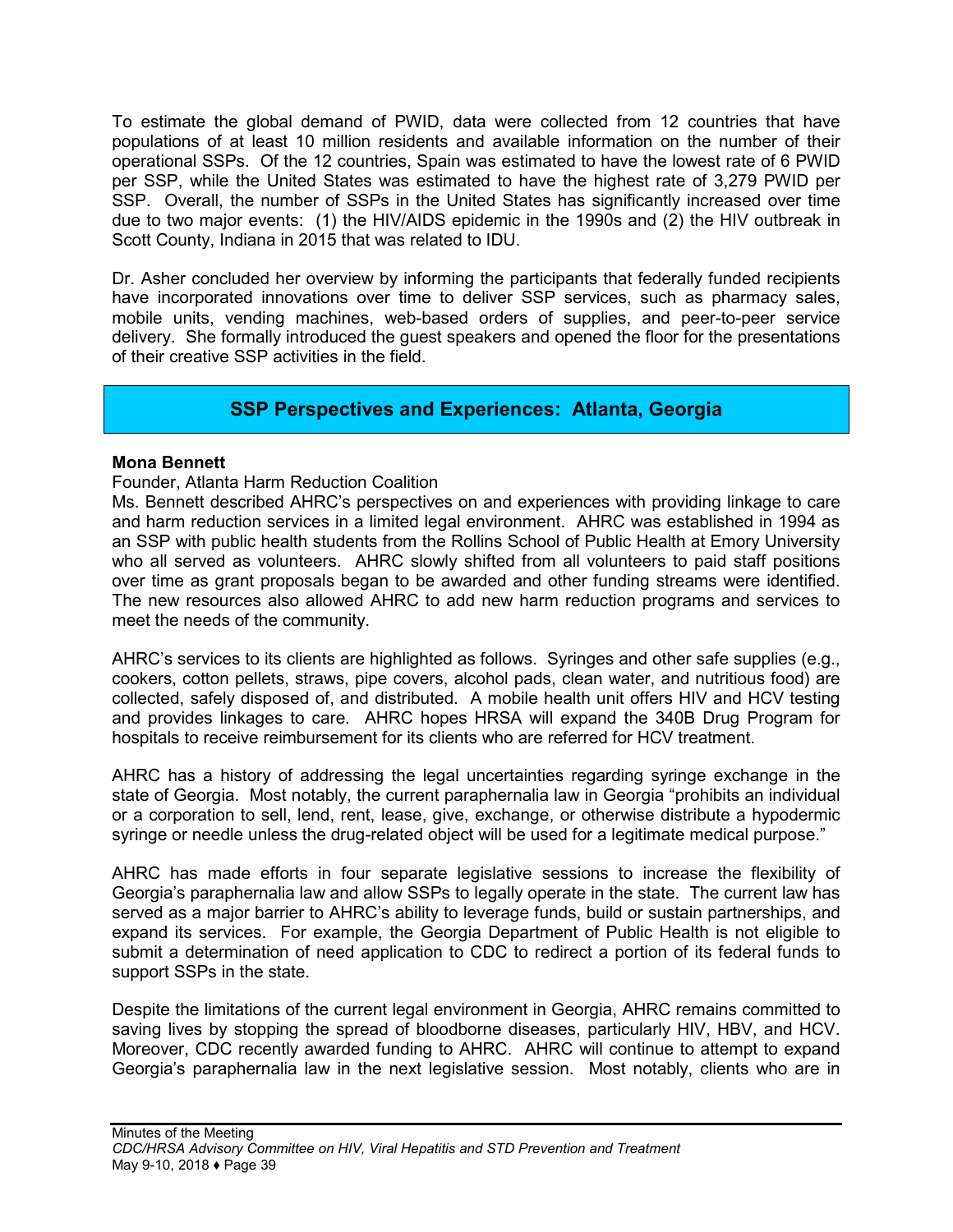possession of syringes obtained from AHRC are in violation of the law and are subject to arrest. AHRC will continue its advocacy efforts to make harm reduction a statewide policy in Georgia because the benefits of this public health strategy are well demonstrated. Harm reduction also treats people with dignity and respect.

AHRC's next steps will be to continue to leverage existing and upcoming opportunities to expand the current limited legal environment in Georgia. For example, new legislation to legitimize SSPs throughout the state is close to being passed. State policymakers are continuing to be educated on the public health consequences of restricting harm reduction services in Georgia. In November 2016, Fulton County formally approved the delivery of harm reduction services within its geographic borders with no legal consequences.

# **SSP Perspectives and Experiences: North Carolina**

#### **Robert Childs, MPH**

Executive Director, North Carolina Harm Reduction Coalition

Mr. Childs described NCHRC's perspectives on and experiences with serving as a model to create a favorable policy environment and effectively deliver harm reduction services to rural areas in North Carolina. NCHRC is the largest comprehensive harm reduction provider in the state of North Carolina. NCHRC's key activities include grassroots advocacy; resource development; coalition building and organizing; and the provision of direct services to people who are made vulnerable by drug use, sex work, overdose, immigration status, gender, HIV, viral hepatitis, and STDs.

NCHRC members previously operated as an illegal SSP to provide PWID with syringes, Naloxone, and other supplies. However, NCHRC currently operates as a legal SSP and closely collaborates with several groups in the state that traditionally have opposed harm reduction services, such as legislators, law enforcement, and faith leaders. NCHRC fully engaged these groups by crafting specific messaging to decrease the emphasis on public health and place a stronger focus on the law enforcement and occupational safety benefits of harm reduction services.

State data were collected to determine the number of medication or drug overdose deaths among North Carolina residents from 1999-2016 by category of intent: unintentional, selfinflicted, undetermined, or assault. The 1,965 deaths from all categories of intent that were reported in 2016 reflected a 440 percent increase since 1999 (or more than 1,000 deaths per year). Unintentional overdoses from fentanyl and heroin are driving this massive increase. Most notably, heroin, fentanyl, and fentanyl analogues accounted for 78.1 percent of opioid overdose deaths that were reported in the second quarter of 2017.

In addition to mortality data, morbidity data also were collected on IDU in the state of North Carolina. The data showed that acute HCV cases reported in North Carolina increased by more than 500 percent from 2009-2016. However, NCHRC estimates the actual burden to be four to five times higher because HCV testing by SSPs that specifically targets PWID in North Carolina is minimal. State data on likely PWID from 2010-2015 showed that heart valve infections associated with IDU increased 13.5 times and sepsis increased 4 times.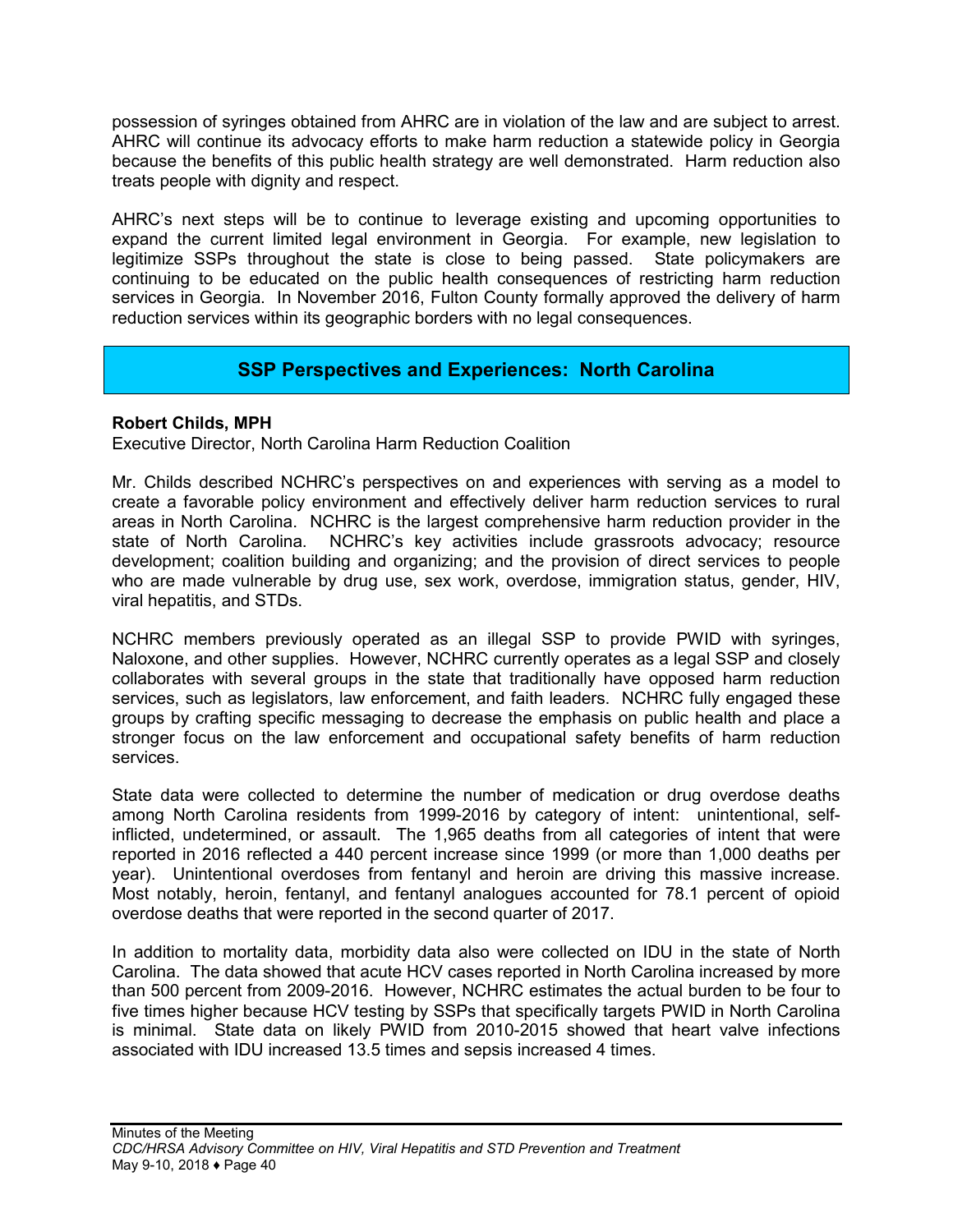NCHRC launched a tremendous response to the opioid crisis in the state of North Carolina with virtually no federal or state funding. NCHRC successfully passed nine legislative provisions and introduced new legislation that currently is pending. NCHRC provided assistance to Georgia, Indiana, South Carolina, Tennessee, and other states in the development of their harm reduction legislation. The harm reduction legislation in North Carolina is highlighted below.

*2013*

- Decriminalization of syringes and sharps instruments that are declared to law enforcement prior to a search
- 911 Good Samaritan Law and community Naloxone access

*2015*

- Community biohazard collection and decriminalization of residue in syringes that is declared to law enforcement
- Pharmacy standing orders and Good Samaritan protections for people who are on parole, probation, and pretrial release
- Naloxone funding

*2016*

- Operation of legal syringe exchange programs (SEPs) at diverse sites
- Funding for Law Enforcement-Assisted Diversion (LEAD) programs to decrease the number of low-level drug offenders who are arrested and increase the number of these individuals who are referred to mental health or harm reduction services
- Standing orders for Naloxone that are issued by the state medical director at all North Carolina pharmacies

*2017*

- Strengthen Opioid Misuse Prevention (STOP) Act of 2017: Expanded Naloxone access and expanded syringe exchange funding
- Naloxone funding
- "Fair Chance" hiring policies (pending)

NCHRC focused on two major areas to ensure the success of its efforts to change harm reduction legislation in the state of North Carolina. First, strong advocacy and outreach were conducted to engage a diverse group of stakeholders, including people who use or have used drugs and their loved ones; harm reduction leaders; law enforcement to discuss the public safety aspects of SEPs; faith leaders to discuss the morals of SEPs; and state legislators.

Second, several key strategies were implemented: relationship and coalition building; media coverage; dissemination of universal, non-partisan political messages; distribution of fact sheets to replace myths with accurate information; good will by all entities to enact harm reduction legislation in a "stepping stone" approach; and ongoing communications to reach agreement on common issues or concerns.

NCHRC is pleased that its efforts to change harm reduction legislation in North Carolina have resulted in a number of positive outcomes. As of March 31, 2018, 27 active SEPs were operating in 32 counties in North Carolina with no federal or state funding. However, other SEPs that have not submitted paperwork to the North Carolina Division of Public Health to be formally recognized as "active" might be operating in the state as well. NCHRC operates the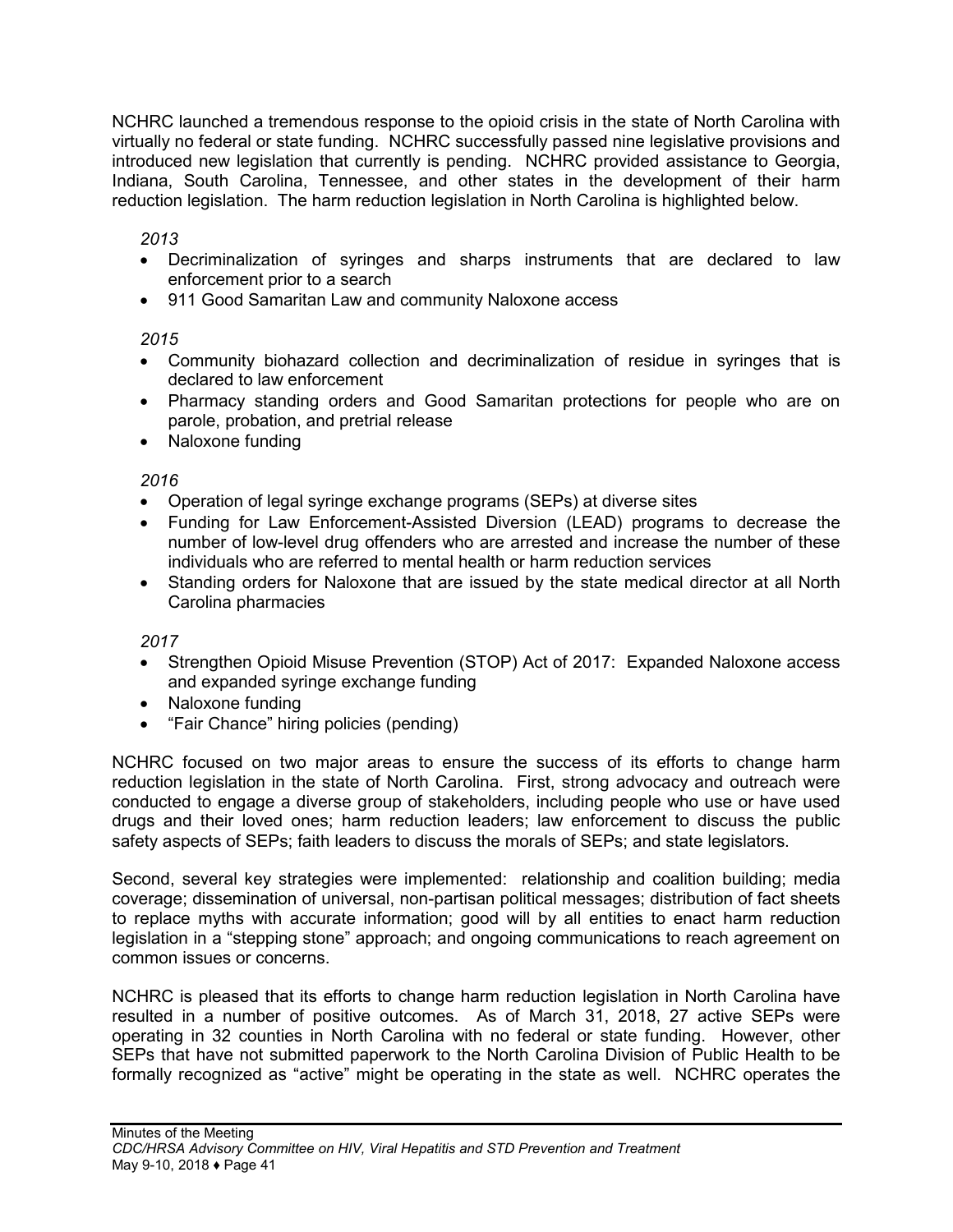only active first responder SEPs in the country that allow fire departments and/or EMS to provide Naloxone, recovery resources, syringes, and sterile injection supplies to people in the community who need these services.

NCHRC distributed 74,723 Naloxone kits from August 2013-March 2018 to urban and rural areas in North Carolina, other states, and law enforcement agencies. Naloxone is a nonaddictive prescription medication that is associated with up to a 50 percent decrease in deaths by reversing opiate overdoses. The medication can be administered via a nasal spray or an intramuscular injection and cannot be abused or cause an overdose.

Naloxone can restore breathing and consciousness in one to three minutes for a total duration of 30-90 minutes. As of February 28, 2018, urban and rural communities in North Carolina reported 10,405 opioid overdose reversals with Naloxone. As of March 31, 2018, 224 law enforcement agencies across 87 counties in North Carolina carried Naloxone and reported a total of 1,199 opioid overdose reversals.

NCHRC recently changed some of its internal programs and tailored multiple interventions to more effectively respond to the increase in fentanyl overdose deaths in North Carolina. The unprecedented availability of inexpensive heroin and fentanyl has led to more deaths. NCHRC received new funding to launch a fentanyl test strip program to examine cookers and determine the level of this drug in the local supply in various environments in North Carolina.

NCHRC collected preliminary data from six test sites in North Carolina from September 1, 2017 to March 31, 2018. The data collected to date showed that positive fentanyl test strips were lowest in Greenville (12 percent); slightly above mid-range in Fayetteville and Durham (56-67 percent); and highest in Greensboro, Wilmington, and Raleigh (90-100 percent).

NCHRC is continuing to target its harm reduction services to rural areas in North Carolina. NCHRC's activities in this regard include training rural law enforcement personnel; forming new rural SEPs; building and sustaining rural harm reduction organizations; distributing Naloxone in rural areas; and collaborating with health departments and opioid treatment programs/providers (OTPs) in rural communities.

NCHRC established key partnerships to deliver harm reduction interventions and facilitate syringe exchange in non-traditional gathering locations of rural communities, such as pawn shops, laundry mats, gas stations, supermarket parking lots, and the private homes of families and friends. NCHRC is maintaining its focus on harm reduction services in rural areas of North Carolina due to several challenges: housing issues; stigma; isolation; and the lack of rural SEPs, evidence-based treatment, transportation, upward mobility, mental health services, and trauma services.

NCHRC and other SSPs/SEPs across the country are examining hundreds of legal "safe injection spaces" in Canada and Europe to potentially replicate the success of this intervention in the United States. SSPs/SEPs are engaged in this national effort due to four major factors.

- PWID in the United States can safely use injection drugs only in medical care settings at this time.
- "Underground" safe injection spaces have been established in jurisdictions throughout the United States to address the needs of local communities.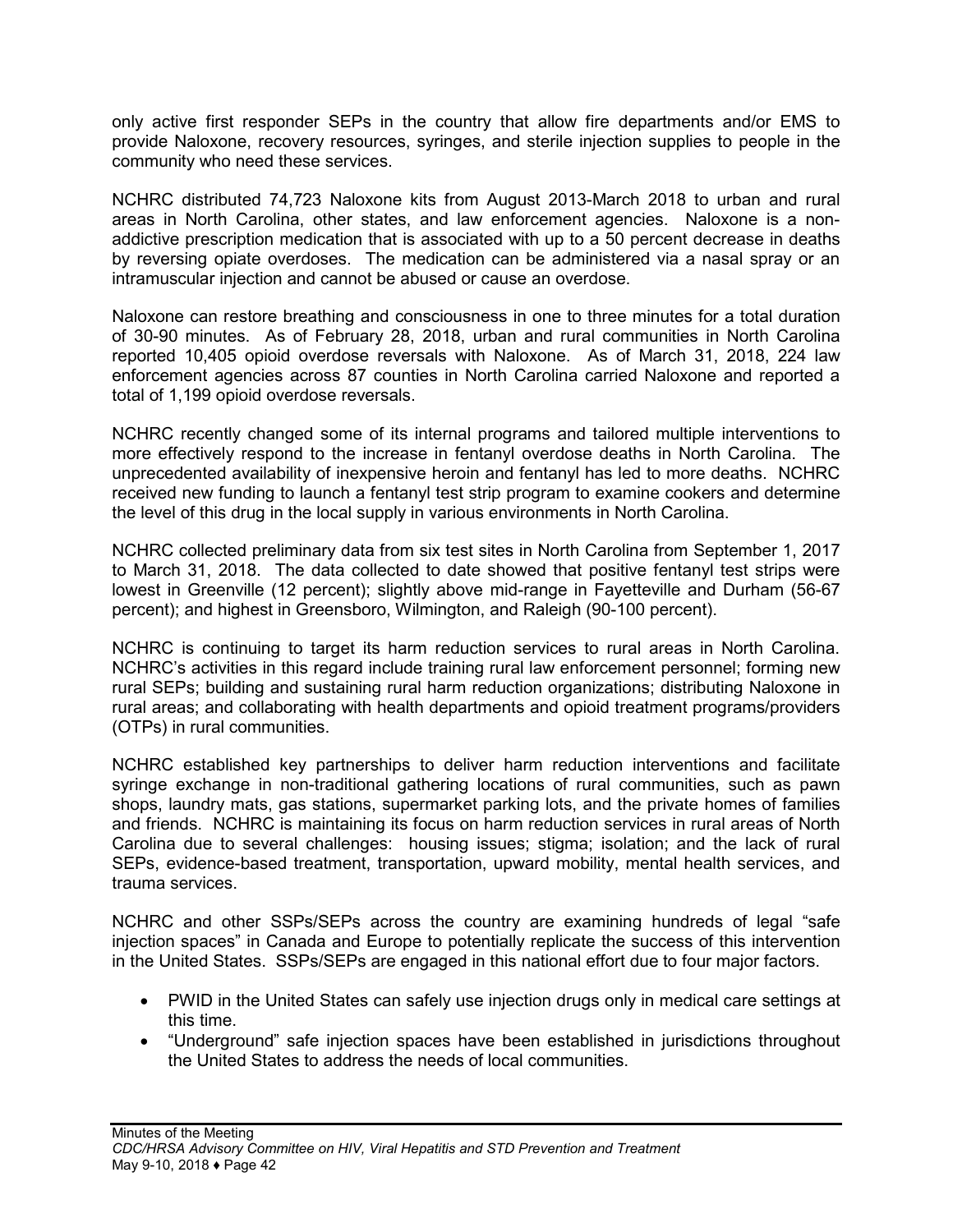- Several published studies have described the benefits of safe injection spaces as an effective, evidence-based intervention to address the opioid crisis by reducing mortality.
- To date, none of the safe injection spaces in Canada and Europe have reported an IDUrelated death due to overdose.

The ongoing analysis by NCHRC and other SSPs/SEPs found that decriminalizing the personal possession of drugs in Portugal and other countries has led to significant decreases in overdoses, HIV, and HCV among PWID as well as increases in stable housing and other successful long-term outcomes in this population. Moreover, the successful outcomes of the international experiences demonstrate the massive failure of the U.S. approach to criminalize people who use drugs. NCHRC recognizes the need to implement effective decriminalization models to launch a meaningful response to the opioid crisis at federal, state, and local levels.

Overall, NCHRC has learned that the following components are essential to effectively link SSP/ SEP clients to OTP, HIV, and/or HCV services in both urban and rural areas: trust, availability of services and staff, transportation, child care, stable housing, stigma reduction, affordable costs, solid relationships, and "on-demand" services at partner facilities.

### **SSP Perspectives and Experiences: San Francisco, California**

#### **Jamie Carter, MD, MPH**

Primary Care Addiction Medicine Fellow San Francisco Department of Public Health (SFDPH)

Dr. Carter described the SFSMP Team's perspectives on and experiences with delivering street medicine to clients in San Francisco. The Street Medicine and Shelter Health Program was established as a division of SFDPH to serve as a transitional primary care model with the following components: accessible, acceptable, and effective care; a comprehensive approach to health care that considers SDOH; collaborations with other organizations; and a strategy to transition stabilized clients to traditional primary care.

The Street Medicine and Shelter Health Program serves the highest risk and most vulnerable homeless populations, including people who are chronically homeless and are not able to successfully access other care that is available in San Francisco. The SFSMP Low Barrier Buprenorphine Program (LBBP) was established based on political interest in 2016 to decrease public drug injection in San Francisco. City officials received multiple complaints of the dramatic rise in syringes and human waste on the street. As a result, SFDPH and the SFSMP Team designed the program to specifically address PWID on the street.

The LBBP is targeted to PWID on the street who have severe OUD due to their injection of heroin and methamphetamines. OUD is a chronic medical condition that is characterized by a loss of control and compulsive use of opioids despite the harm of these drugs. OUD treatment includes a first-line medication of methadone or buprenorphine and is effective in retaining patients in care, decreasing mortality, reducing opioid use, decreasing infectious disease transmission, and improving other health and social outcomes. Methadone is a highly regulated medication that is dispensed daily through an OTP or a methadone clinic. Buprenorphine is prescribed in an office-based setting by a waivered provider.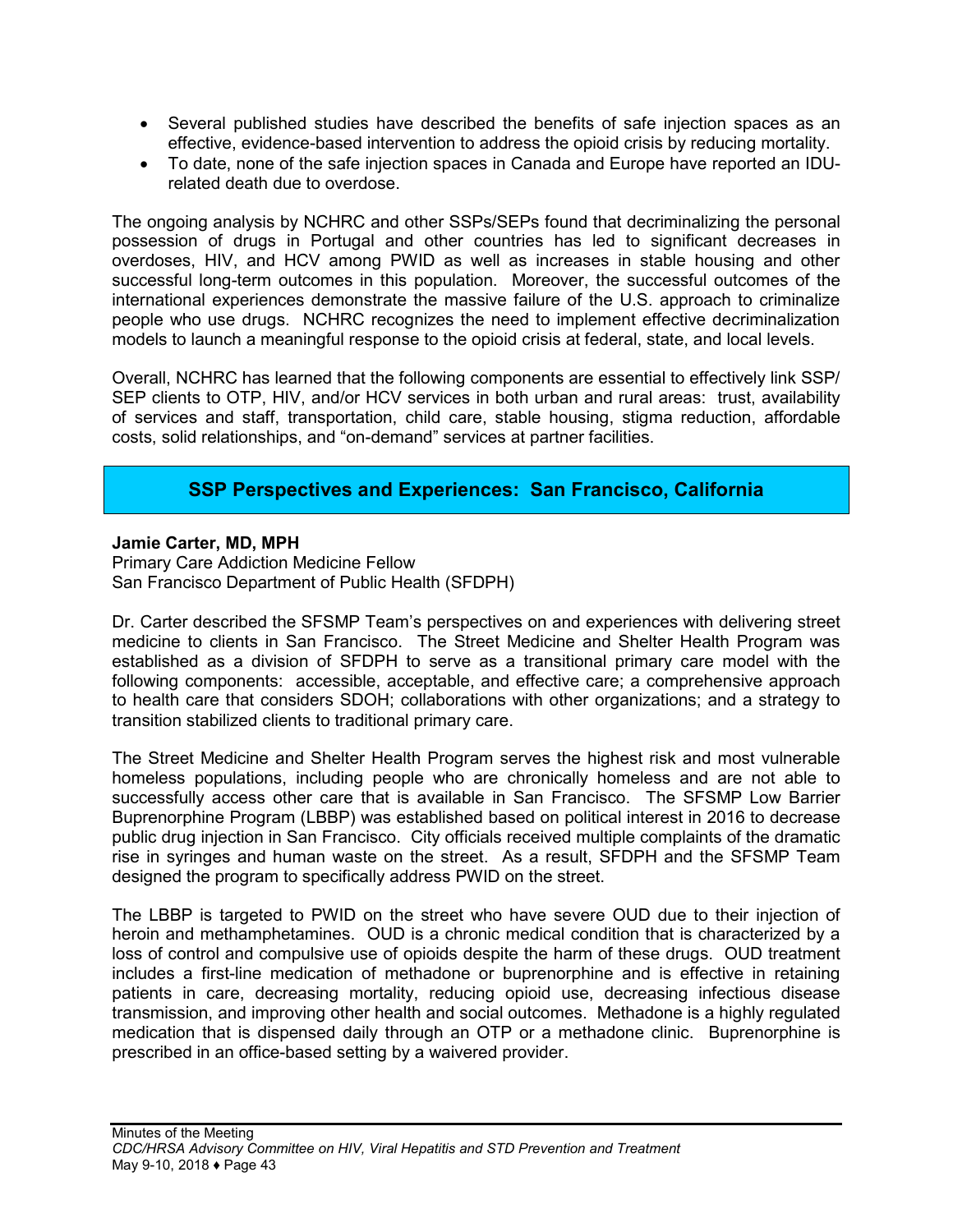The LBBP is needed because data show that only 20 percent of people with OUD receive any treatment. Of all people who receive treatment, only 37 percent are provided with evidencebased medication. The SFSMP Team identified barriers at multiple levels to providing OUD treatment with buprenorphine to PWID on the street.

### *Patient-Related Barriers*

- No insurance, identification, or phone
- Difficulty making appointments
- Reluctance or unwillingness to leave a partner, pets, or property on the street
- Lack of trust of physicians
- Outstanding warrants or other criminal justice complications
- Chaotic drug use
- Acute medical issues
- Frequently lost or stolen medication

### *Prescriber-Related Barriers*

- Judgment and stigma
- Unwillingness to provide same-day prescriptions
- Discharge of patients who have ongoing drug use, are not abstinent, or miss appointments
- Concerns for diversion of medication
- Perceptions of patients as "difficult," "time-consuming," or "manipulative"

### *System-Related Barriers*

- Insufficient number of providers/prescribers
- Lack of same-day access to care
- No support to help patients navigate the fragmented system of care

The SFSMP Team designed the LBBP to specifically address these barriers. The key program components include engagement by peer outreach workers on the street; availability of drop-in appointments at a small open-access medical clinic or a harm reduction syringe access program; same-day comprehensive assessment and education by a clinician; same-day prescriptions for buprenorphine; and collaboration with a pharmacy that has a harm reduction philosophy and will dispense buprenorphine to patients with no identification or insurance.

The LBBP takes a harm reduction approach to providing buprenorphine treatment to PWID on the street. A flexible care plan is specifically designed for patients based on their individual barriers or needs. Support and treatment are provided to patients who have goals other than abstinence, continue to use drugs, and have difficulty with regular, consistent follow-up. The primary goal of the LBBP is retention in care, while its secondary goals are improved health, reduction in opioid use, and abstinence.

The results of the one-year pilot of the LBBP are highlighted as follows. The 95 patients in the pilot were medically and psychiatrically complex, including 58 percent with a chronic medical condition, 66 percent with a psychiatric condition, and high rates of other substance use (e.g., 61 percent with methamphetamine use). After the initial visit, 70 percent of patients returned to the site of care. Interruptions in treatment were common with 42 percent of patients experiencing an interruption in their treatment of 1 month or greater before returning to care.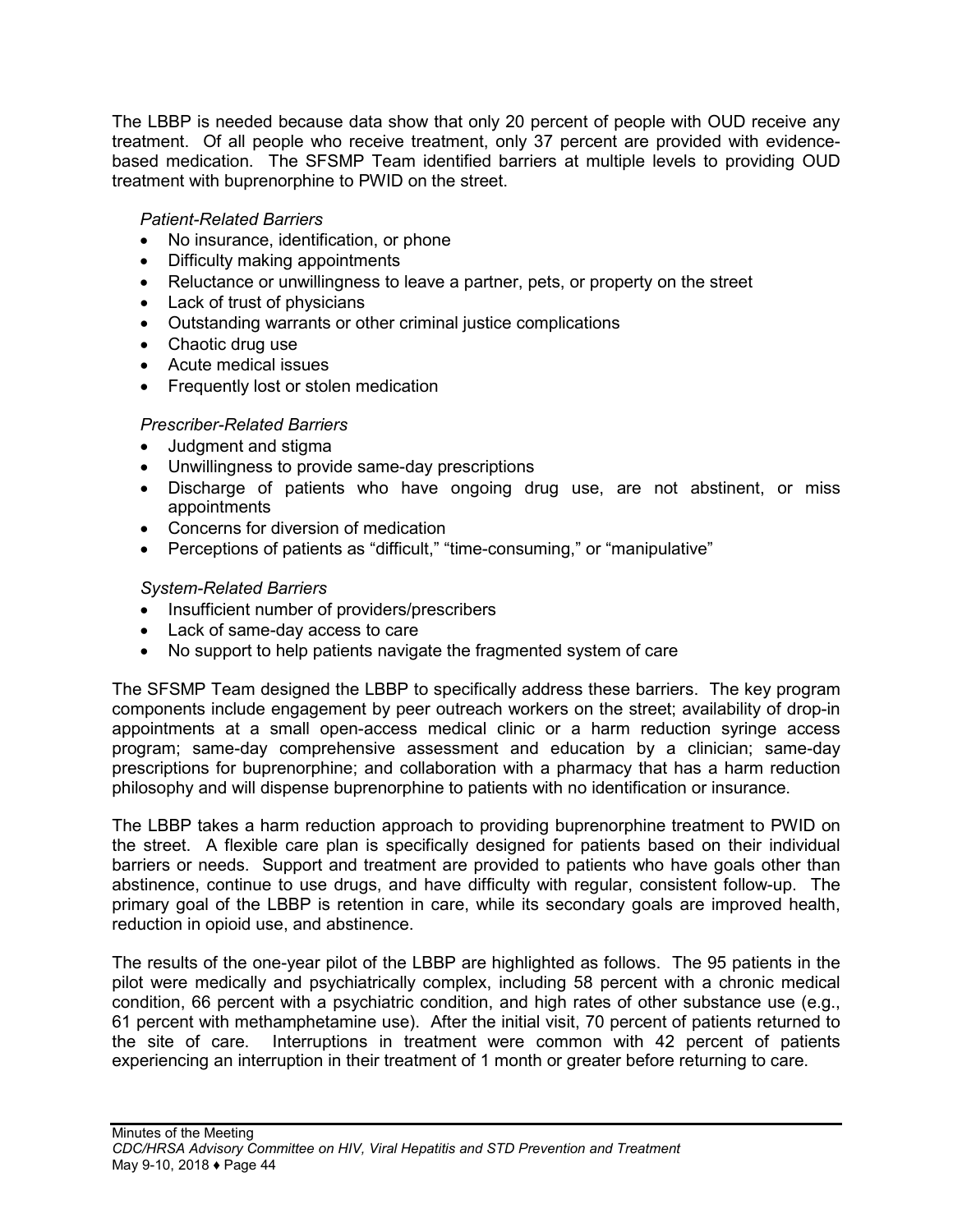Retention in care decreased from 62 percent in month 1 to 22 percent in month 12. Retention on buprenorphine decreased from 37 percent in month 1 to 22 percent in month 12. The relatively stable rate of retention on buprenorphine over the one-year pilot was extremely promising because PWID on the street are one of the most marginalized patient populations. The urine toxicology tests showed that 36 percent of patients were negative for opioids.

Of patients who returned after the initial visit, 34 percent had at least one opioid-negative test result and 14 percent had abstinence from opioids on all tests. In addition to collecting LBBP data, the SFSMP Team's interviews with patients also showed a decrease in opioid use and improved health. Dr. Carter presented quotes from some of the LBBP patients.

The SFSMP Team is continuing to address major challenges in implementing the LBBP. Most notably, the demand for the program outweighs the capacity of the team. Barriers to transitioning patients to formal SUD treatment programs have not been resolved. The other challenges include diversion issues, the need for methamphetamine use disorder treatment, and the inability to meet the basic needs of patients.

The results of the pilot showed that the LBBP successfully engaged and retained a subset of highly vulnerable patients in care. Continuous treatment with buprenorphine over the one-year pilot was observed in approximately 25 percent of patients, but intermittent use of buprenorphine was found to be more common. Although several patients continued to use heroin and methamphetamines, the evidence showed decreased opioid use and abstinence in some patients.

Continuous treatment with buprenorphine and opioid abstinence are goals of the LBBP, but intermittent treatment with buprenorphine and decreased opioid use also should be viewed as valid outcomes due to the significant reduction in opioid and injection-related harms. Patients overwhelmingly reported decreased use of heroin and other substances, stronger capacity to engage in medical care, and improved health.

The SFSMP Team maintains a strong partnership with the  $6<sup>th</sup>$  Street Harm Reduction Center (HRC) in San Francisco to provide patients with HIV and HCV screening, linkages to care, and treatment. Screening of HIV and HCV is available Monday through Friday for two hours per day. Linkage, Integration, Navigation, and Comprehensive Services (LINCS) navigators ensure linkages to HIV care in a primary care-based setting or through the SFSMP Team. HCV navigators ensure linkages to HCV treatment through the SFSMP Team, in a primary carebased setting, or at the  $6<sup>th</sup>$  Street HRC.

An HCV navigator at the  $6<sup>th</sup>$  Street HRC leads weekly meetings of an HCV group that is open to patients who are recently diagnosed, undergoing treatment, or have an interest in treatment. The other incentives include a breakfast club and onsite lockers for patients to store their medication. The traditional practice required patients to be engaged in primary care and "ready" for HCV treatment. However, the philosophy of the  $6<sup>th</sup>$  Street HRC is to first treat patients in a familiar setting and then provide linkages to primary care to address other goals of the patient during and after treatment. This philosophy minimizes the fatigue of patients after treatment, empowers patients to achieve other health goals, and reaches patients at highest risk who previously were unable to engage in primary care.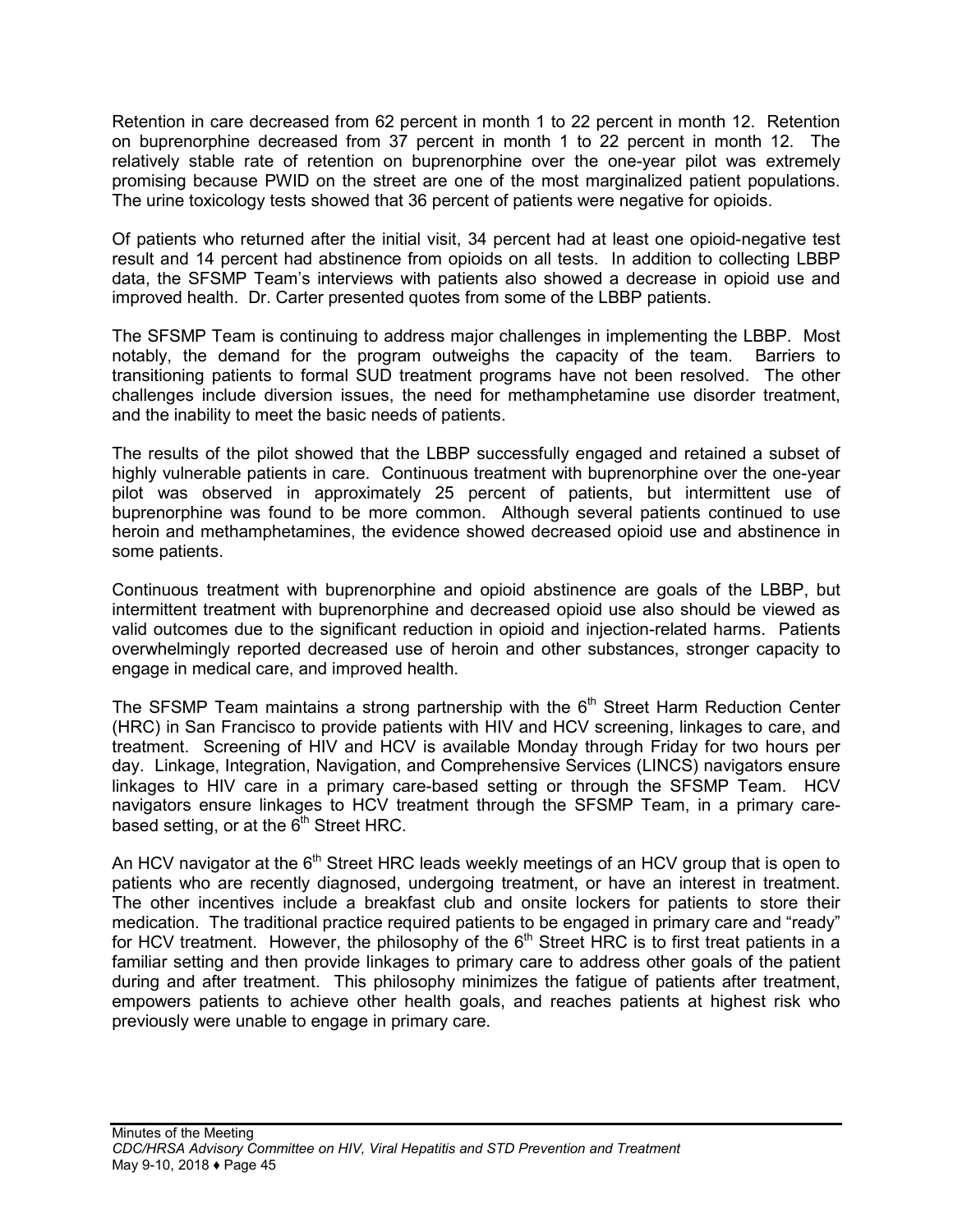During the weekly meetings of the HCV group at the  $6<sup>th</sup>$  Street HRC, a nurse practitioner evaluates the patients, performs laboratory tests, conducts follow-up, prescribes HCV treatment, and coordinates with a community pharmacy to obtain assistance on the prior authorization process. The 6<sup>th</sup> Street HRC has evaluated 22 patients for HCV since August 2017. Based on the preliminary results, 13 patients started and completed HCV treatment with no interruptions. Of the 13 patients, six were cured based on a sustained virologic response (SVR) for 12 weeks and seven are awaiting their SVR results.

Overall, the treatment outcomes achieved by the SFSMP Team and the 6<sup>th</sup> Street HRC showed that the highest risk and most vulnerable patients can be reached by providing medical care in harm reduction settings, such as SSPs. Patients who access harm reduction services also are interested in medical care and addiction treatment, but the demand for these services outweighs the capacity in San Francisco. The LBBP engages patients in care, decreases opioid use and injection-related harms, and improves the health and well-being of patients. SSPs can serve as a home for successful HCV treatment of PWID.

#### **CHAC DISCUSSION: SSP PERSPECTIVES AND EXPERIENCES**

CHAC applauded the leadership of the SSPs in Atlanta, North Carolina, and San Francisco for their ongoing commitment, dedication, and determination to saving the lives of people in their states and localities who are vulnerable and marginalized. The CHAC members were impressed by the diverse approaches and innovative models of the SSPs to deliver services in community-based settings that are both responsive to and respectful of their patient populations.

Ms. Bennett, Mr. Childs, and Dr. Carter provided additional details on the following topics in response to specific questions by the CHAC members.

- NCHRC's interest in expanding its harm reduction services in North Carolina to include increased linkages to buprenorphine and methadone treatment, additional legal services to further decriminalize drug use in the state, and wider availability of child care services.
- Potential strategies to "normalize" and integrate SSPs into mental health care, family practice, primary health care, and drug treatment centers.
- Effective approaches to link PWID who have no prior connection to the healthcare system to ongoing SUD/OUD treatment and care services.
- The interest of the SFSMP Team in engaging "addiction-specific" navigators to guide and support patients who are on buprenorphine.
- The feasibility of replicating successful international models in the United States that have resulted in tremendous declines in overdose deaths, particularly the safe injection spaces for PWID in Canada, Portugal, and Norway.
- Opportunities for individual states to treat SUD/OUD as a medical or health issue rather than criminalize the use of illicit drugs (e.g., legal exemptions for states to establish safe injection spaces; the discretion of state law enforcement agencies to change their practices., and the authority of states to amend their existing laws).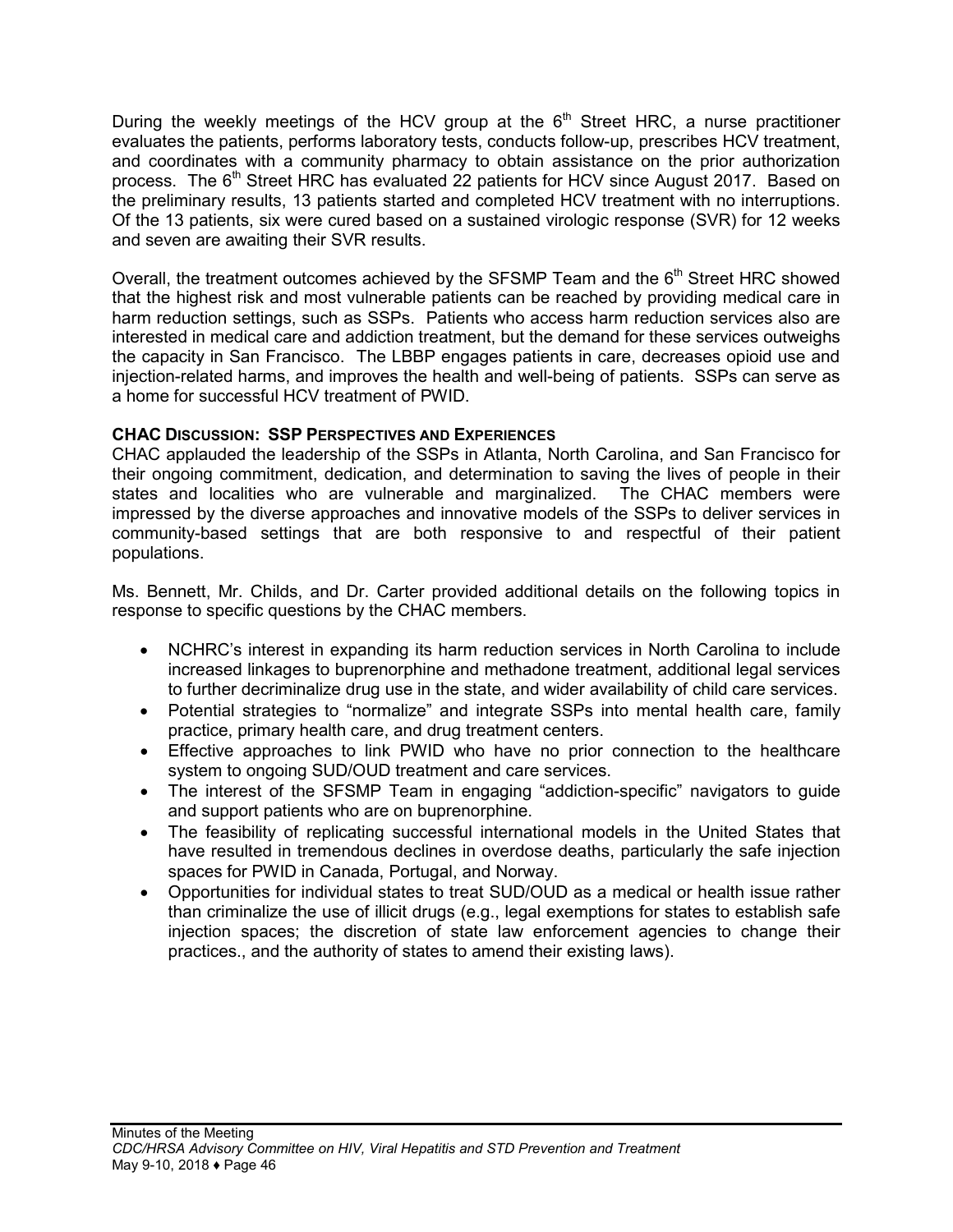# **Panel Presentation: HIV Transmission Risk in the Context of Antiretroviral Use and Viral Suppression**

A panel of federal agency representatives presented updates to guide CHAC's continued discussion on HIV transmission risk in the context of ART use and viral suppression.

### **CDC Message Testing for High-Impact Prevention: Viral Suppression and TasP**

#### **Jo Stryker, PhD**

Chief, Prevention Communication Branch, DHAP Centers for Disease Control and Prevention

Dr. Stryker summarized the key results of CDC's message testing for high-impact prevention that focused on viral suppression and TasP. The purpose of CDC's message testing was threefold: (1) determine the participants' awareness and comprehension of various terminology; (2) explore the experiences of PLWH with their HIV health care and providers; and (3) assess the novelty, clarity, comprehension, motivational appeal, and suggested improvements on viral suppression and TasP messages.

To achieve these goals, CDC conducted one-hour in-depth interviews with a total of 88 individuals who were recruited from four cities: 24 participants from Atlanta, Georgia; 24 participants from Jackson, Mississippi; 19 participants from Los Angeles, California; and 21 participants from Detroit, Michigan. The eligibility criteria included participants who were sexually active, 18-64 years of age, and currently or recently in a serodiscordant relationship or had more than one sex partner in the past year. The recruitment targets included at least 50 percent MSM, at least 33 percent PLWH, and at least 25 percent in a serodiscordant relationship. The demographics of the participants are highlighted below.

- By age, 54 participants (61 percent) were 35-64 years of age.
- By gender, 72 participants (82 percent) were male.
- By race, 42 participants (48 percent) were African American; 36 (41 percent) were White; and 10 (11 percent) were Latino.
- By sexual identity, 61 participants (72 percent) were gay, bisexual, or other MSM.
- By HIV status, 40 participants (46 percent) were PLWH.
- By educational status, 21 participants (26 percent) had a high school education or less.

The interviews first focused on the participants' awareness and comprehension of various terminology. For "viral load," 80 percent of participants were aware of the expression and 53 percent provided the correct definition. For "UVL," 82 percent of participants were aware of the expression and 49 percent provided the correct definition. PLWH accounted for 62 percent of participants who correctly defined UVL.

For "viral suppression" or "suppressed viral load" (SVL), 42 percent of participants were aware of the expressions and 15 percent provided the correct definition. PLWH accounted for 59 percent of participants who were aware of viral suppression and SVL. People with an HIV-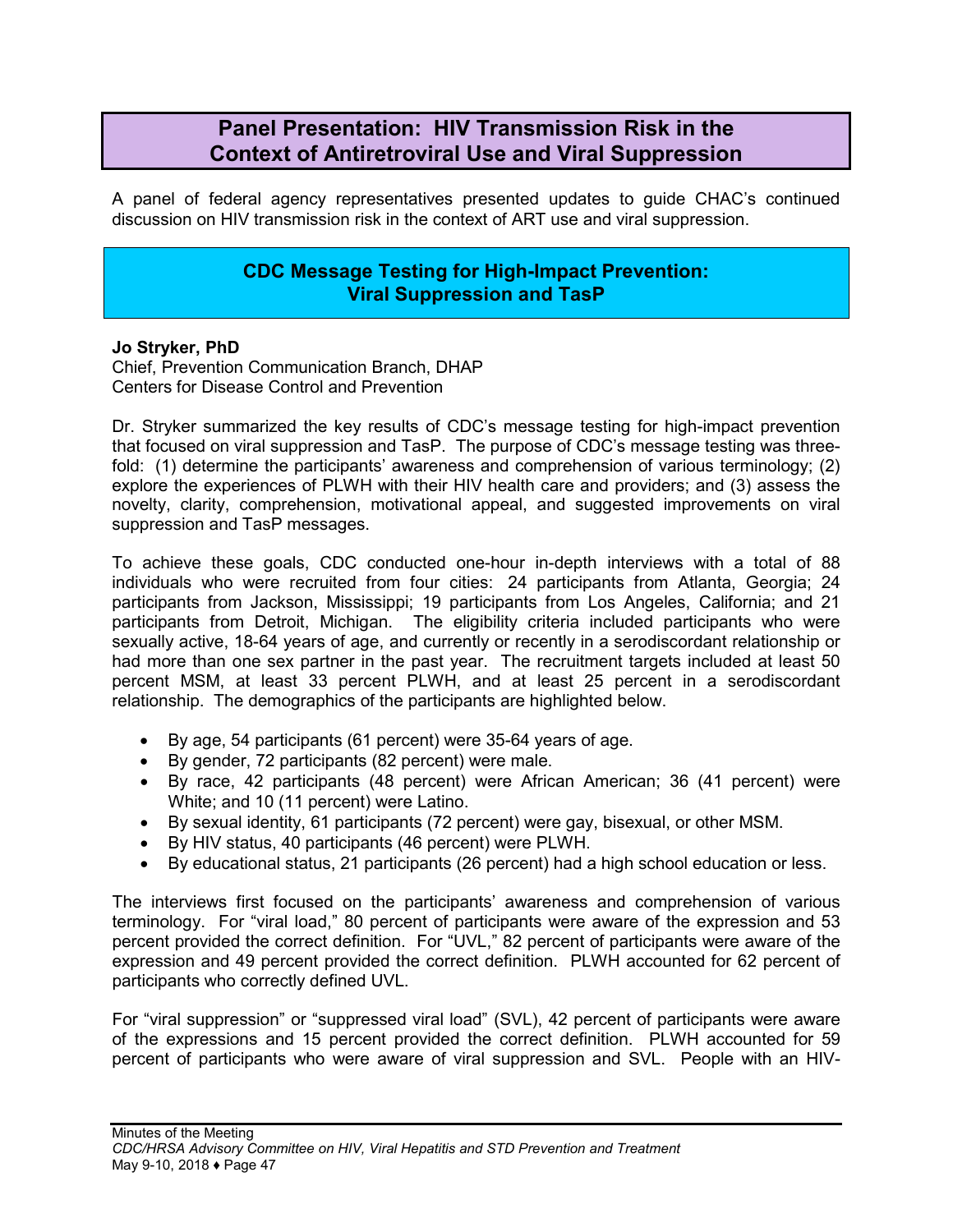negative or unknown status accounted for 62 percent of participants who correctly defined these terms. For "U=U," 20 percent of participants were aware of the expression. MSM accounted for 71 percent of participants who were aware of U=U. In a subgroup of 31 participants, 48 percent defined U=U as "you cannot transmit HIV to a partner if you are undetectable" and 35 percent did not believe the expression.

The following series of messages on risk estimate was tested with 86 participants.

- "People who are living with HIV should take medicine to treat HIV as soon as possible after diagnosis. If people living with HIV take HIV medicine daily as prescribed, they can get an undetectable viral load."
- "Getting and keeping an undetectable viral load is the best thing people living with HIV can do to stay healthy."
- "If people living with HIV take HIV medicine as prescribed, their viral load can become undetectable. If it stays undetectable, they have effectively no risk of transmitting HIV to an HIV-negative partner through sex. This is one of the best ways to prevent transmitting HIV."

The term "effectively no" risk was the interim term selected by HHS to quantify the magnitude of risk pending the results of this message testing of various alternatives. The alternatives included "almost no," "insignificant," "negligible," or "extremely low to no" risk. The version of the risk quantifier was randomly rotated for the participants to observe the series of messages above with different versions of the risk quantifier.

The positive and negative feedback that the participants provided on the risk estimate messages is set forth in the tables below.

| <b>Participants' Responses</b>                                                           | <b>Number of</b><br><b>Participants</b> |
|------------------------------------------------------------------------------------------|-----------------------------------------|
| Positive initial reaction to the messages                                                | 28                                      |
| Disliked nothing                                                                         | 15                                      |
| Agreed with the messages                                                                 | 13                                      |
| Informative, clearly written, and helpful at clarifying confusion                        | 20                                      |
| Sounds hopeful and shows that life is not over for PLWH                                  | 7                                       |
| Motivational                                                                             | 4                                       |
| Important                                                                                | 13                                      |
| Emphasis on taking medication and starting early                                         | 5                                       |
| Felt better about their HIV status, sounded positive, and could help to<br>reduce stigma | 8                                       |

### **POSITIVE FEEDBACK**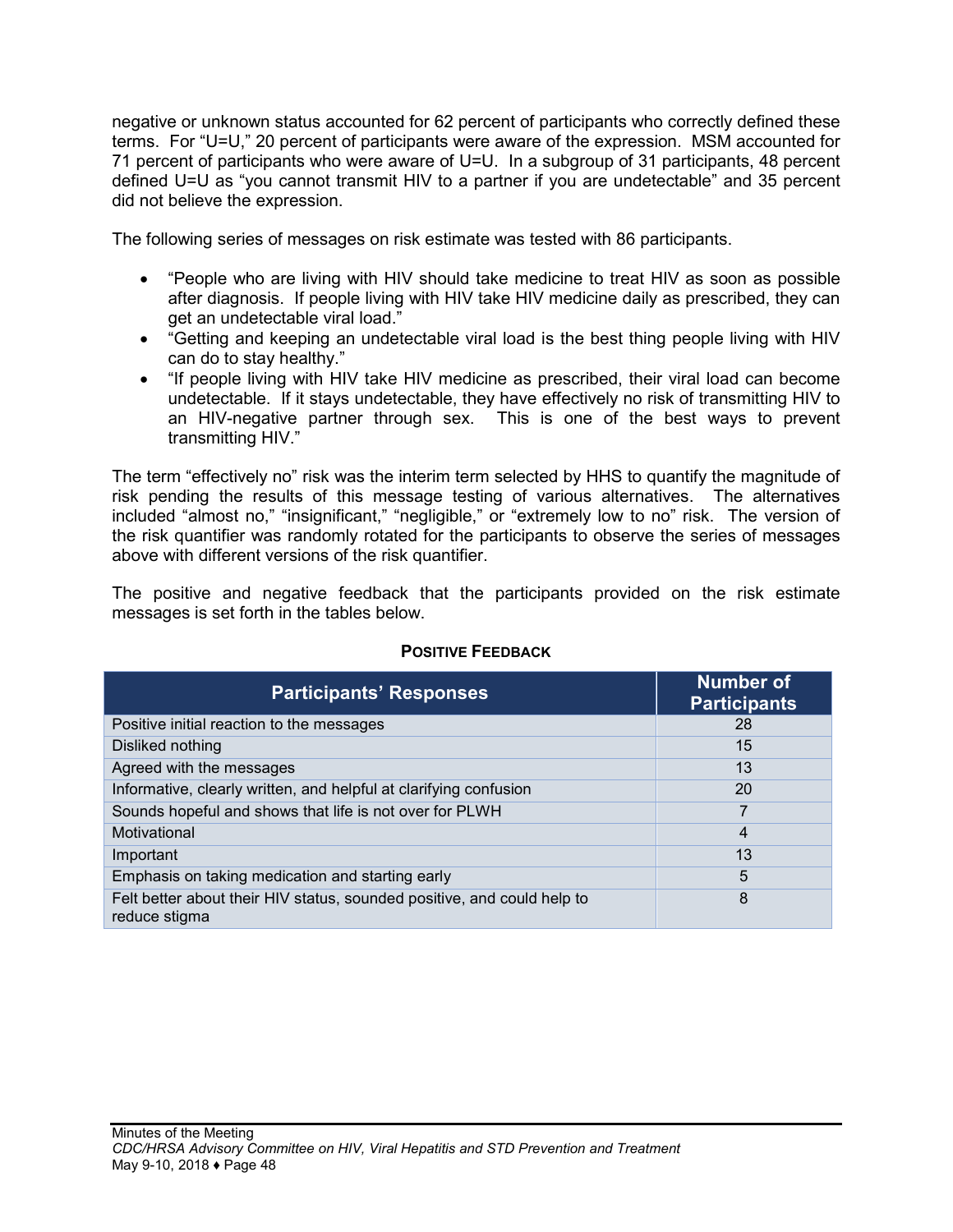| <b>NEGATIVE FEEDBACK</b> |  |
|--------------------------|--|
|--------------------------|--|

| <b>Participants' Responses</b>                                                       | <b>Number of</b><br><b>Participants</b> |
|--------------------------------------------------------------------------------------|-----------------------------------------|
| Negative initial reaction                                                            | 21                                      |
| Disagreed/messages are "untrue"                                                      | 14                                      |
| Gives false sense of security and permission to participate in risky<br>behaviors    | 8                                       |
| Confusing, unclear, and not very informative                                         | 6                                       |
| Confusing, unclear, and not very informative: Risk statement                         | 5                                       |
| Confusing, unclear, and not very informative: Meaning of "undetectable"              | 3                                       |
| Oversimplifies adherence                                                             | 6                                       |
| Omitted information about cost                                                       |                                         |
| Omitted information on the difficulty of adherence                                   |                                         |
| Disagreed that having a UVL is the best method to prevent transmitting<br><b>HIV</b> | 3                                       |

The participants were shown all versions of the risk quantifier and asked a series of questions to assess the version that was most appealing; most and least easily understood; easiest and hardest to understand; represented the smallest and largest risk; and would most encourage PLWH to take their HIV medications as prescribed to achieve and maintain a UVL (motivational). The majority of participants found "extremely low to no risk" to be the most appealing, easiest to understand, and motivational risk statement. Most participants also found this terminology to convey the smallest risk. As presented in the table on the following page, no differences were observed in these results based on HIV status.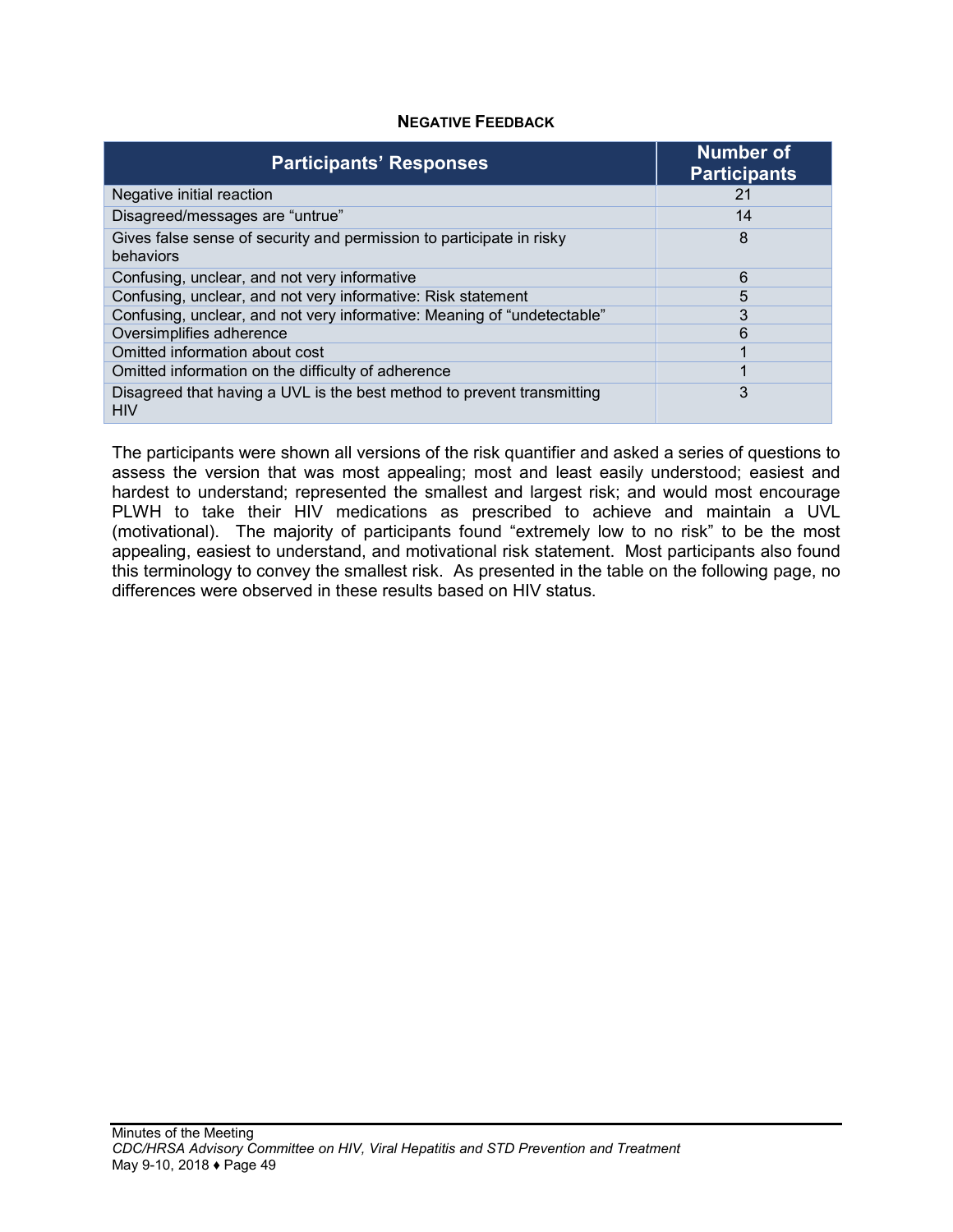|                                     | <b>Effectively</b> | Almost |               |                   | <b>Extremely Low</b> |
|-------------------------------------|--------------------|--------|---------------|-------------------|----------------------|
|                                     | No                 | No     | Insignificant | <b>Negligible</b> | to No                |
|                                     |                    |        |               |                   |                      |
| Appeal (n=83)                       | 19%                | 25%    | 4%            | 2%                | 67%                  |
| <b>Easiest to Understand (n=44)</b> | 5%                 | 20%    | 5%            | 2%                | 45%                  |
| Hardest to Understand (n=44)        | 5%                 | 2%     | 11%           | 36%               | 0%                   |
| Largest Risk (n=65)                 | 8%                 | 28%    | 31%           | 14%               | 11%                  |
| <b>Smallest Risk (n=64)</b>         | 25%                | 14%    | 14%           | 6%                | 48%                  |

\*\*This question, "Select the top two message that would encourage you to take HIV medicines as prescribed to get and stay undetectable," was only asked of participants with HIV.

CDC formulated several recommendations based on the results of testing its HIV risk estimate messages for high-impact prevention. In terms of viral suppression, unfamiliar or confusing terminology should not be introduced to reduce the potential for consumer audiences to reject the messages. "UVL" should be exclusively used whenever possible in messages that are targeted to consumer audiences. However, the inclusion of a footnote in the messages should be considered to provide a definition of viral suppression and note if the descriptions apply to both UVL and SVL.

With respect to the term used to quantify the sexual transmission risk when individuals with HIV achieve and maintain viral suppression, results suggested that messages for consumer audiences should use the terminology of "extremely low to no risk." The message testing results indicated that this terminology will most effectively support two collective public health objectives: (1) increase comprehension of the powerful prevention benefit of achieving and maintaining viral suppression and (2) motivate PLWH to take the necessary steps to help reach this goal. However, CDC acknowledges that these results might not apply to other audiences.

CDC's message testing with healthcare providers included interviews with 13 key opinion leaders from the "Prevention IS Care<sup>TM"</sup> Campaign for HIV care providers. The preferences of the providers were mixed on using the terminology of "effectively 100 percent reduction" or "effectively no risk." Some providers believed that the absence of a number made the terminology less absolute and found the use of a number to be helpful. The use of the five risk statements in messages for both providers and/or patients led to equivocal results. Most notably, none of the providers recommended the use of "insignificant risk" and only one provider recommended the use of "negligible risk."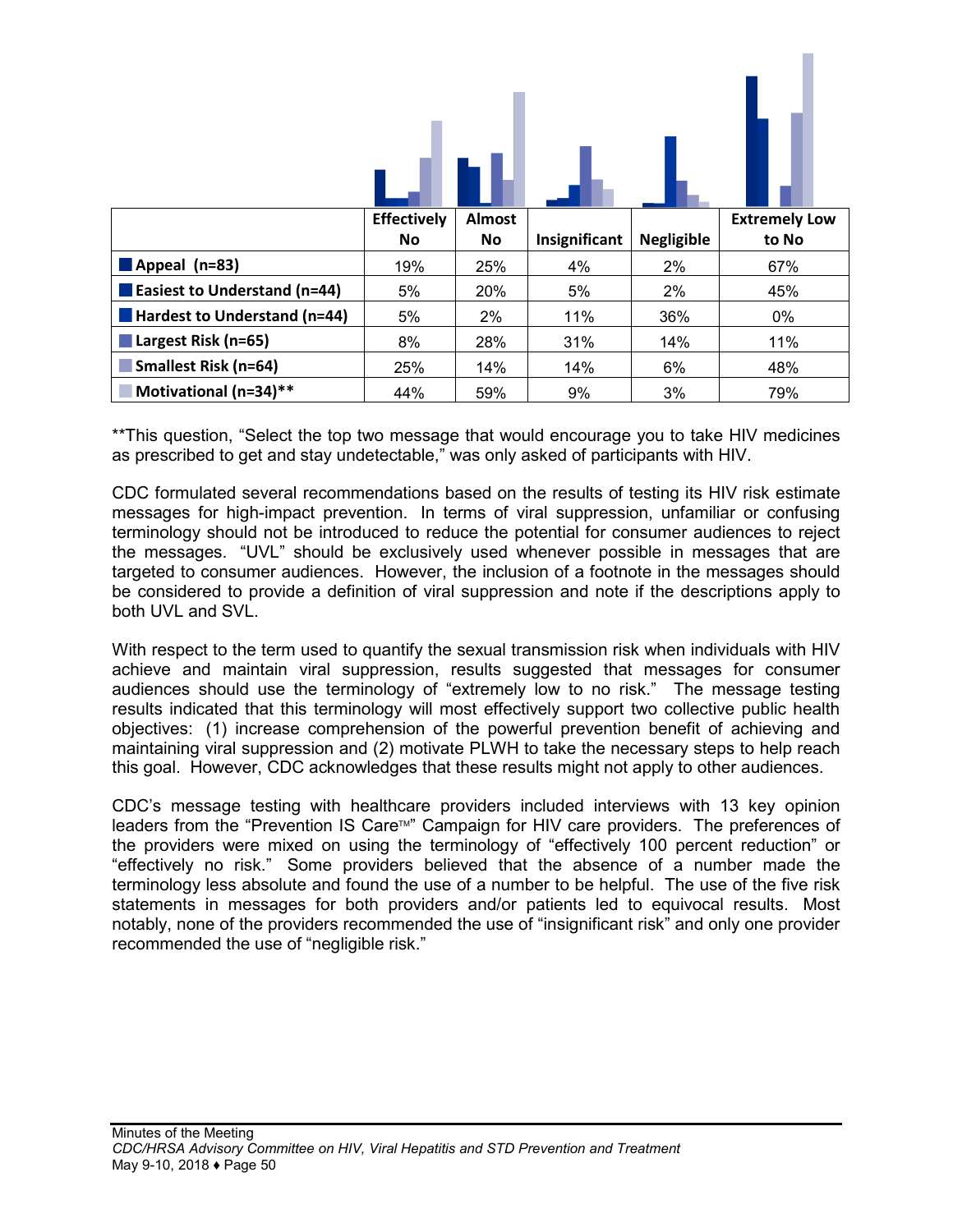# **Update by the HHS Viral Suppression Messaging Workgroup**

#### **Richard Wolitski, PhD**

Director, Office of HIV/AIDS and Infectious Disease Policy U.S. Department of Health and Human Services

**Advice Requested from CHAC by HHS/OHAIDP:**

- 1. Are the workgroup's recommendations appropriate? Should variability in the messages be encouraged when CDC and HRSA target similar audiences?
- 2. What opportunities are available to integrate updated TasP messages in existing programs and services?
- 3. Should the federal agencies continue to collaborate to harmonize the provision of their messages on HIV prevention, care, and treatment? What other topics or issues might have inconsistent messaging between the federal agencies or within different programs or materials of the same agency?

Dr. Wolitski provided an update on the HHS cross-agency workgroup discussions that have been occurring related to accurate and concise communications on viral suppression and TasP. He reviewed the workgroup's consideration of information from CDC's message testing and its discussions with community advocates. He highlighted several challenges that arose from this process, including different understanding of the meaning of words. He described the reaction of community advocates to the wording, "extremely low to no risk," that had the best evaluation in the message testing.

Dr. Wolitski discussed the need to account for both message testing results and perspectives from other stakeholders. However, he expressed a commitment by the workgroup to developing and implementing TasP messages that are accepted and understood by a diverse and wide range of audiences.

Because of the diversity of opinions on this issue, the workgroup proposed a recommendation to give the agencies the option to choose from three different phrases to communicate the impact of having an UVL. The two preferred phrases are "effectively no risk" and "negligible risk." "Extremely low to no risk" might be used if message testing with a target audience shows this phrase to be superior to the other two terms.

The workgroup included the statement that PLWH should "achieve and maintain an undetectable viral load for at least six months" as the minimum threshold for using TasP as a strategy. The workgroup made this recommendation to minimize the number of PLWH whose viral loads vary between viral load monitoring tests. However, the workgroup recognized that the science on the six-month duration for TasP is not as strong as the supporting evidence for other TasP components. As a result, the workgroup has agreed to leave the six-month component out of the core messaging. The statement can be included as a secondary message as appropriate.

The workgroup's ongoing discussions of this complex issue led to the following decision. HHS is no longer recommending that PLWH achieve and maintain a UVL for at least six months as the minimum threshold for using TasP as a strategy. However, the HHS agencies can continue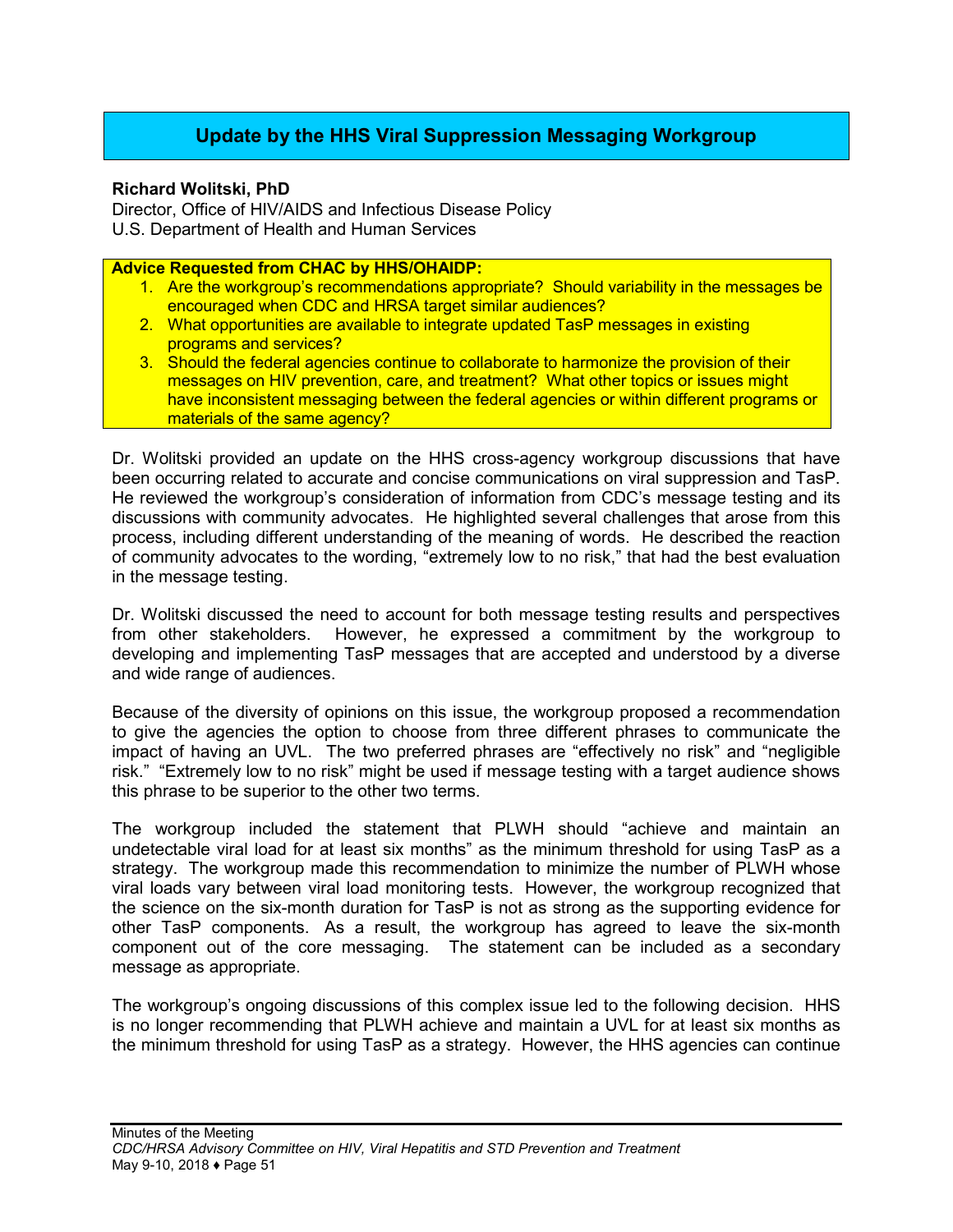to communicate this as a secondary message. HHS will continue to monitor the research and adjust the messaging as needed ag a future date.

The informal group has completed its core charge and is no longer meeting on a regular basis. However, the workgroup will convene ad hoc meetings as needed and/or collaborate with other HHS groups to address broader national issues. For example, the workgroup's future activities might focus on (1) routinely evaluating the effectiveness of TasP messages by the HHS agencies as new data are collected and public knowledge of TasP increases over time; (2) exploring strategies to increase the uptake of PrEP nationally; and (3) reviewing the HIV-related content across HHS agency websites to ensure the delivery of consistent messages. To provide guidance to clinicians on the use of TasP, the HHS Panel on ART Guidelines for Adults and Adolescents has agreed to review the evidence as part of their ongoing discussions.

#### **CHAC DISCUSSION: TASP MESSAGING**

CHAC commended Drs. Stryker and Wolitski for their leadership at CDC and HHS/OHAIDP, respectively, in thoughtfully addressing the key concerns and issues raised by the CHAC membership and community stakeholders throughout the country. CHAC also applauded CDC for gathering a tremendous amount of qualitative data from its one-hour interviews with 88 participants. CHAC acknowledged the importance of the efforts at the federal level to support TasP messaging with rigorous data.

The CHAC members made several comments and suggestions for the federal agencies to consider in their ongoing TasP messaging activities.

- Ms. Leonard proposed several next steps for the federal agencies to consider to improve TasP messaging.
	- $\circ$  The HHS Workgroup's decision to allow the federal agencies to use "extremely" low to no risk" in their TasP messages is questionable. This terminology might be confusing to CBOs in the field because the language indicates that the risk of transmitting HIV is still possible. Because CBOs rely on the federal agencies to provide firm guidance on the development and dissemination of public health messages, these organizations should be given clear advice on selecting the most appropriate risk statement for their TasP messages. Moreover, guidance from the federal agencies on TasP messaging should be incorporated into the NOFOs for recipients that receive HIV prevention, care, and treatment funding from CDC and HRSA.
	- o The majority of participants (61 percent) in CDC's TasP message testing study were 35-64 years of age. The federal agencies should include more young people under 30 years of age in their future research on TasP messaging.
	- o The HHS Workgroup's future plans to evaluate the effectiveness of TasP messaging also should focus on the impact of these messages on treatment adherence, access to medications, and stigma reduction.
- Mr. Hursey expressed strong opposition to "extremely low to no risk" as a TasP message. Although this terminology was the most appealing to participants in CDC's TasP message testing study, the language might not have been well understood. Most notably, 26 percent of the participants had a high school education or less. For example, the "extremely low risk" part of the message might be ignored, while the "no risk" part of the message might lead PLWH to engage in different sexual practices. The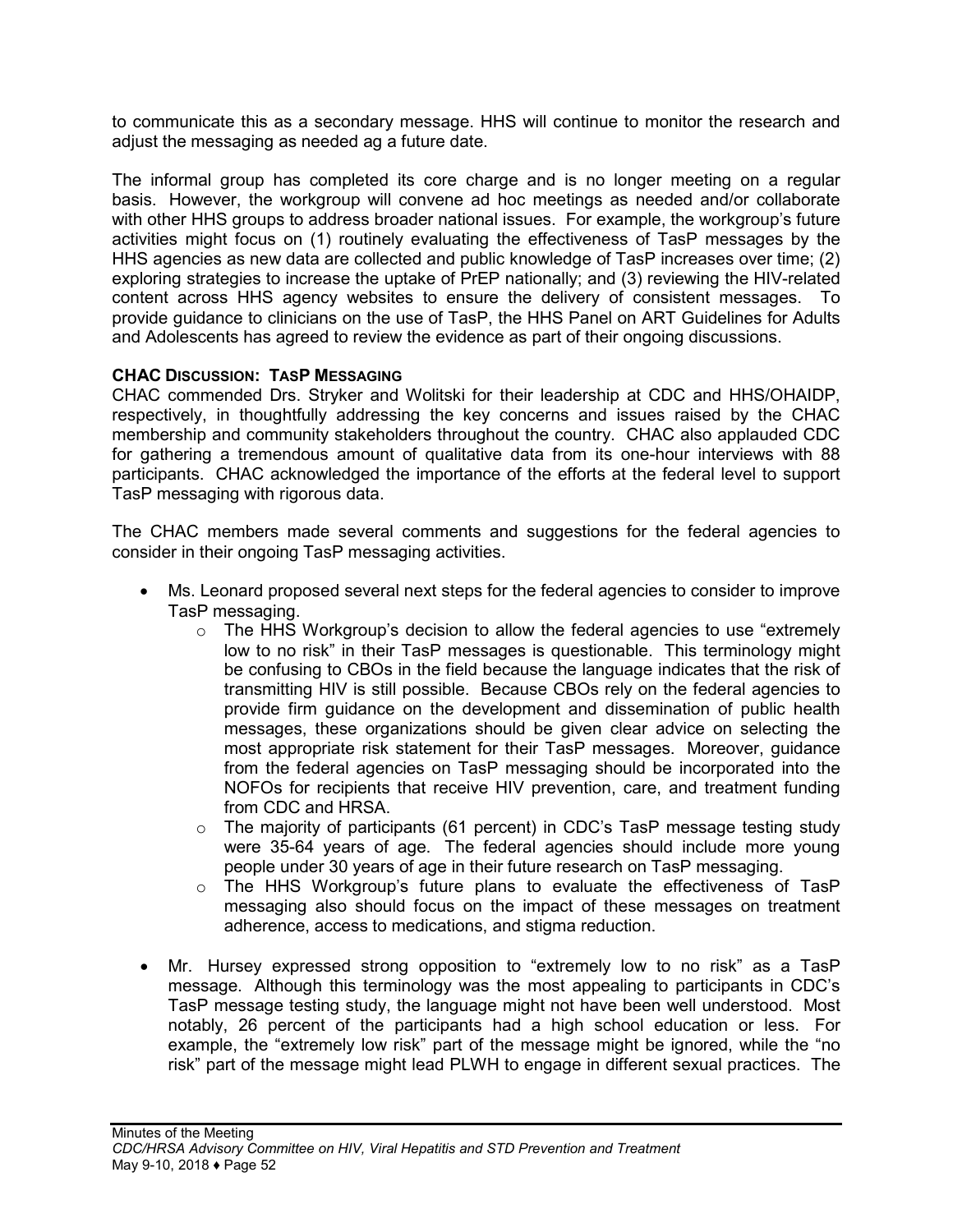misinterpretation of the message could lead to adverse outcomes for PLWH, particularly those who reside in states or jurisdictions that criminalize HIV non-disclosure. Moreover, messaging related to the inability of PLWH with a UVL to transmit HIV does not effectively address stigma. This terminology appears to indicate that stigmatizing PLWH with a detectable viral load is acceptable. The messaging should be designed to be inclusive and reduce stigma of PLWH with both detectable and undetectable viral loads.

- Dr. Taylor made a suggestion in follow-up to Mr. Hursey's comments. The TasP messages convey that PLWH with a UVL have "effectively no risk," "extremely low to no risk," or a "negligible risk" of transmitting HIV. She agreed that these messages will not reduce stigma if PLWH are still legally required to disclose their HIV status. She advised the federal agencies to evaluate the impact of TasP messaging on disclosure of HIV status.
- Dr. Stoner emphasized the need for the federal agencies to integrate STD testing messaging into U=U messaging. Although PLWH with a UVL are unable to transmit HIV, this same population is at risk for acquiring and transmitting syphilis, gonorrhea, and chlamydia.
- Dr. Belzer recognized that the federal agencies will develop and disseminate different TasP messages to consumer and provider audiences. However, he also noted the importance of tailoring the language based on the specific purpose of the messages, such as decreasing HIV transmission, reducing stigma, engaging and retaining PLWH in care, or improving overall quality of life.

The federal agencies made several remarks in response to CHAC's comments and suggestions.

- CDC and HRSA informed CHAC of the actions that will be taken to address Ms. Leonard's suggestions.
	- o Dr. Eugene McCray, Director of DHAP, conveyed that DHAP will reach out to colleagues at the NIH National Institute of Mental Health to explore opportunities to collaborate on new research to determine the impact of TasP messages on treatment adherence, access to medications, and stigma reduction. Moreover, clear guidance on TasP messages will be distributed to recipients who receive HIV prevention funding from CDC, particularly Capacity Building Assistance providers that directly collaborate with CBOs.
	- $\circ$  Dr. Cheever confirmed that the RWHAP providers who receive HIV care and treatment funding from HRSA will be educated about the TasP messaging guidelines issued by the HHS. In preparation for the release of these guidelines, HAB will include a session for the RWHAP providers to discuss this topic during the NRWC in December 2018.
	- $\circ$  Dr. Stryker announced that CDC released a new NOFO, "Capacity Building Assistance for High-Impact HIV Prevention," to accelerate the dissemination of viral suppression messaging to both consumer and provider audiences. The DHAP Capacity Building Branch is extensively involved in developing training materials, establishing continuing medical education programs, and updating existing provider toolkits.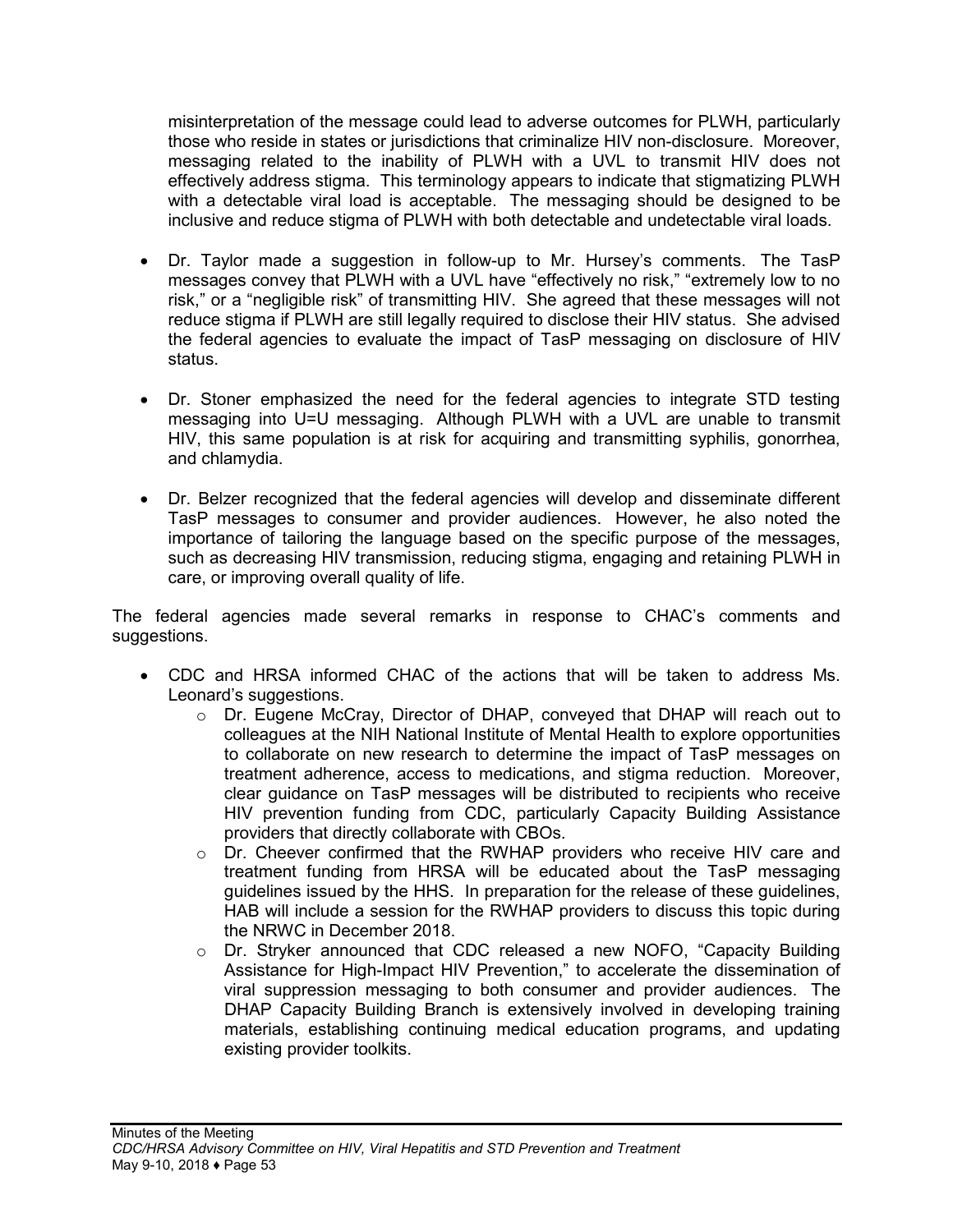• Drs. Mermin and McCray responded to the comments by Mr. Hursey and Dr. Taylor. Due to the complex issues associated with viral suppression, CDC will ensure that its TasP messaging is supported by strong science and the delivery of accurate, understandable information to the public. Regardless of whether their viral loads are detectable or undetectable, for example, CDC still encourages all PLWH to disclose their HIV status to sexual partners. Similar to U=U Campaign messaging, this explicit statement also will be prominently featured in CDC's TasP messaging. However, CDC is aware of concerns regarding increased stigma or legal implications related to the disclosure or non-disclosure of HIV status. CDC also is interested in informing the public of the small body of evidence that shows an interruption in ART use will cause the viral loads of PLWH to return to baseline levels within 14 days on average.

# **CDC's Coordinated Response to Hepatitis A Outbreaks**

### **LCDR Monique Foster, MD, MPH**

Medical Epidemiologist, Division of Viral Hepatitis Centers for Disease Control and Prevention

#### **Advice Requested from CHAC by CDC/DVH:**

- 1. What different actions should CDC take to respond to and ultimately end HAV among users of illicit substances?
- 2. What are the best steps to engage federal and non-federal stakeholders in conducting resource-intensive HAV vaccination and outreach efforts in communities?
- 3. What critical components of the public health infrastructure are needed to target and provide HAV vaccination to at-risk populations?
- 4. What are CHAC's recommendations to CDC to provide guidance on improving outreach, particularly to populations at risk for HAV infection, IDUs, and homeless individuals?

Dr. Foster presented an overview of CDC's coordinated response to HAV outbreaks. In the prevaccine era, cyclical increases of HAV occurred every 10-15 years and more than 21,000 HAV cases were reported annually. Based on current data, however, the United States is now characterized as an extremely low endemic HAV country.

The 2007 Craig, *et al.* study showed a dramatic decline in the number of HAV cases identified in the United States from 1994-2017. Widespread implementation of the universal childhood vaccination recommendation was a direct contributor to this public health success. However, CDC's surveillance and unpublished data on the number of reported HAV cases associated with outbreaks in the United States from 2007-2017 all showed striking increases since 2015.

Several studies were published in 2015-2016 to document the factors that have caused the shift in HAV epidemiology. Past outbreaks were associated with asymptomatic children. A large population of adults are not immune to HAV. Older individuals are more likely to experience severe disease and adverse outcomes. The uptake of HAV vaccination is low among at-risk adults.

CDC has contributed its expertise, staff, and TA to respond to multiple HAV outbreaks. Since July 1, 2016, over 2,800 HAV cases associated with outbreaks have been reported and the CDC Viral Hepatitis Laboratory has sequenced over 1,600 specimens. These outbreaks included foodborne transmission of HAV from frozen scallops from Hawaii and frozen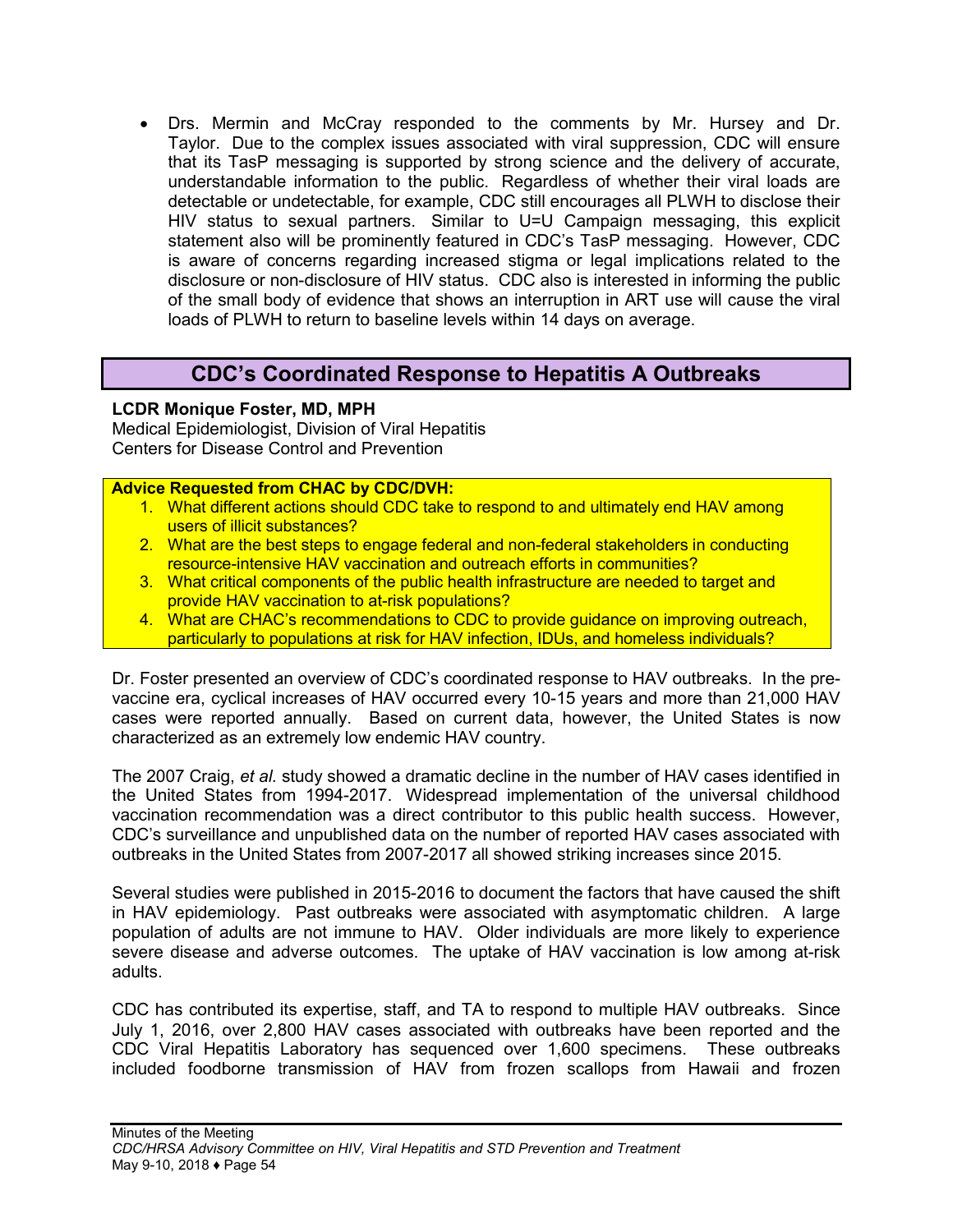strawberries from multiple states. The person-to-person outbreaks included transmission of HAV from homeless individuals, IDUs/non-IDUs, and MSM.

The body of evidence is extremely small on HAV immunity among homeless populations in the United States. The 2009 Hennessey, *et al.* study reported that that older age, the duration of homelessness, and IDU might indicate HAV immunity.

The HAV outbreak in California included 704 cases, primarily among homeless individuals, that have been reported as of May 7, 2018. The response included the deployment of CDC's Epidemic Intelligence Officers and staff from the U.S. Department of Housing and Urban Development in May 2017. The federal partners implemented an incident command structure (ICS) to effectively coordinate teams in the field, mobilize interagency funding streams, and address public health emergencies that were declared in the state of California as well as in San Diego and Los Angeles Counties.

The mass HAV vaccination activities included "foot teams," social service providers, and medical providers who targeted their efforts to homeless individuals and people in jails and detention centers. Handwashing stations were installed and additional public toilets were made available at homeless encampments in San Diego.

The 1997 Villano, *et al.* study reported a high incidence of HAV infections among substance users. The study noted direct person-to-person transmission related to crowding and poor hygiene as a key factor in the high prevalence of HAV in this population. However, the evidence is mixed on whether IDU substantially contributes to the risk of acquiring HAV.

The HAV outbreak in Michigan included 815 cases, primarily among substance users, that have been reported as of May 7, 2018. The response included the deployment of a CDC field team in October 2017 and the implementation of an ICS. Michigan successfully leveraged \$7.2 million from state legislators to support its HAV outbreak response. CDC established collaborations with state and local partners in Michigan to target HAV vaccination efforts and outreach to MSM, people in drug treatment centers, and people in county jails.

The 1996 McMahon, *et al.* study and the 1998 Craig, *et al.* study reported that vaccination is the cornerstone of controlling community outbreaks of HAV. The studies noted that PEP alone might not effectively control outbreaks. The studies also found that targeted vaccination to groups at the highest risk for HAV is the best strategy to control the spread of disease. However, primary prevention with adequate vaccination of at-risk groups is the preferable approach.

Several states have reported local transmission of HAV clusters among IDUs and non-IDUs, including Arkansas, Indiana, Kentucky, Missouri, Ohio, and Utah. CDC's responses to the HAV outbreaks demonstrated the challenges in conducting general outreach to substance users due to the limited ability of these populations to access medical care or their mistrust of government officials because of mental illness or fear of arrest. Efforts to engage substance users in care also are difficult due to their prioritization of other issues, such as addiction treatment, housing instability, or other health problems. CDC has provided health departments with clear guidance to overcome these barriers.

• Partner with behavior specialists and disease intervention specialists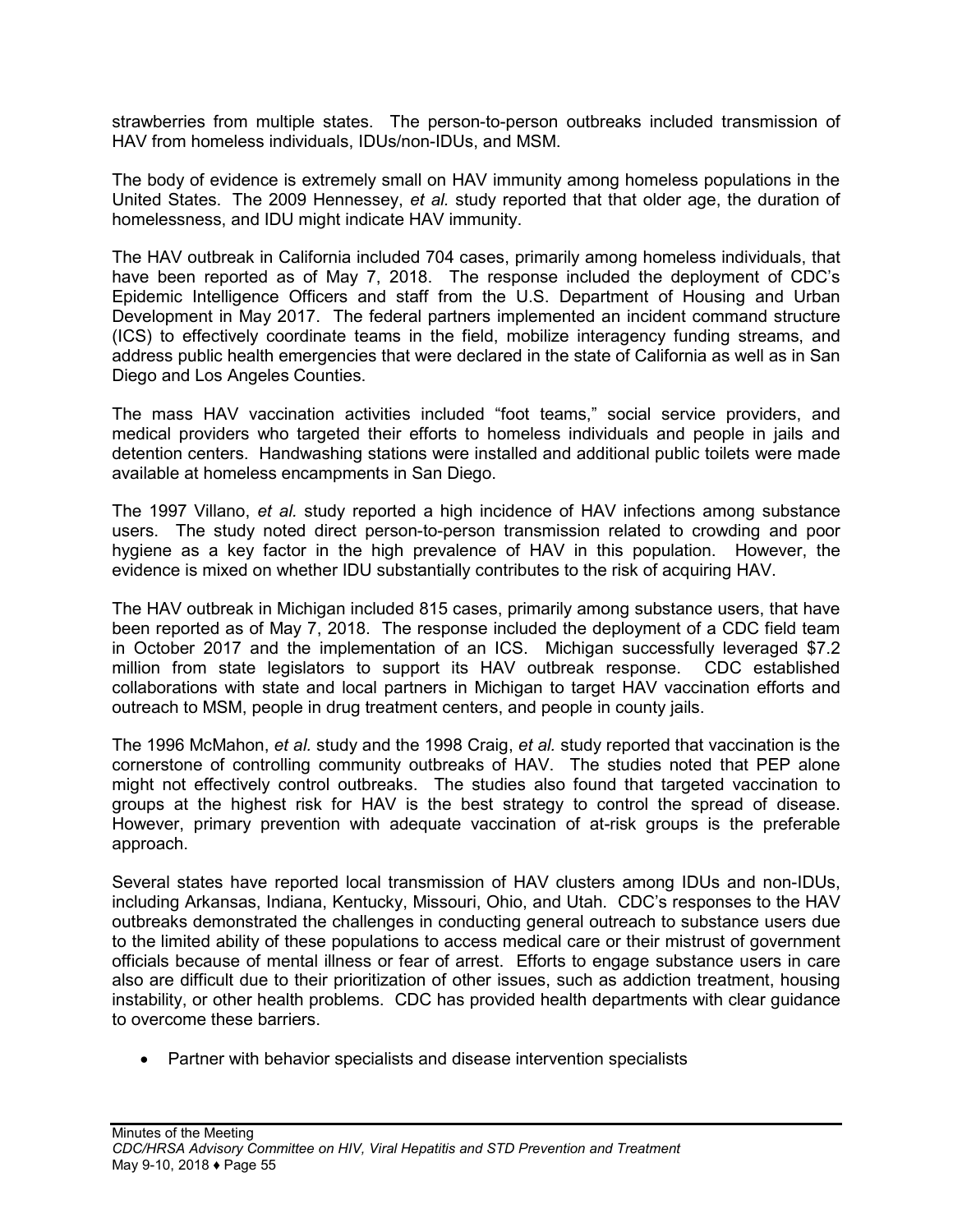- Promote participatory planning of HAV vaccination and outreach efforts to generate the community's endorsement of these events
- Maintain a consistent presence in the community
- Launch adequate education and advertising campaigns

In addition to disseminating recommendations, CDC also has conducted and/or funded research to expand viral hepatitis vaccination of substance users in diverse settings. The 2014 Perlman, *et al.* study described the benefits of targeting substance abuse treatment centers to provide vaccination to substance users. Based on the outcomes of previous viral hepatitis outbreaks, these settings play a critical role in engaging individuals in prevention and healthcare services. Most notably, the provision of vaccination and prevention efforts as early as possible in an individual's drug use history is particularly important in viral hepatitis. Moreover, onsite vaccination in substance abuse treatment centers significantly increases the initiation and completion of the entire vaccine series.

The 2014 Perlman, *et al.* study described the benefits of targeting jails to provide vaccination to substance users. The study reported that 60-80 percent of incarcerated individuals self-report current or previous illicit drug use. As a result, jails provide an opportunity to vaccinate a large number of people who typically are difficult to reach. Jails also serve as a solid setting to track vaccinations and address other medical problems related to illicit drug use.

Several studies that were published from 1993-2009 described the benefits of targeting EDs to provide vaccination to substance users due to their long history of and expertise in providing care to hard-to-reach populations. EDs also provide opportunities to rapidly respond to public health threats and serve as effective venues to successfully conduct vaccination campaigns. However, key personnel and strong champions should be identified early to ensure the success of ED-based vaccination efforts.

The 2006 Weeks, *et al.* study described the benefits of using peer mentors to provide vaccination to substance users. Peer mentors typically are recognized as leaders and play an important role in helping substance users to overcome their mistrust of government officials and providing health departments with contact information of other people in their networks who use illicit substances. Moreover, peer mentors with experience in outreach efforts are more confident in communicating with substance users, conveying key educational messages, and promoting vaccination.

Overall, CDCs responses to the HAV outbreaks showed that many adults have no immunity to the disease because a universal adult vaccination recommendation has not been developed and implemented, particularly for at-risk populations. Increases in mortality and morbidity, such as disease complications and hospitalizations, were expected from the HAV outbreaks. Several states reported increases in HAV outbreaks over the past two years. HAV vaccination of and outreach to at-risk populations are extremely resource-intensive, but vaccination remains the cornerstone of outbreak control in communities.

### **CHAC DISCUSSION: CDC'S HAV OUTBREAK RESPONSE**

Dr. Foster provided additional details on the following topics in response to specific questions by the CHAC members.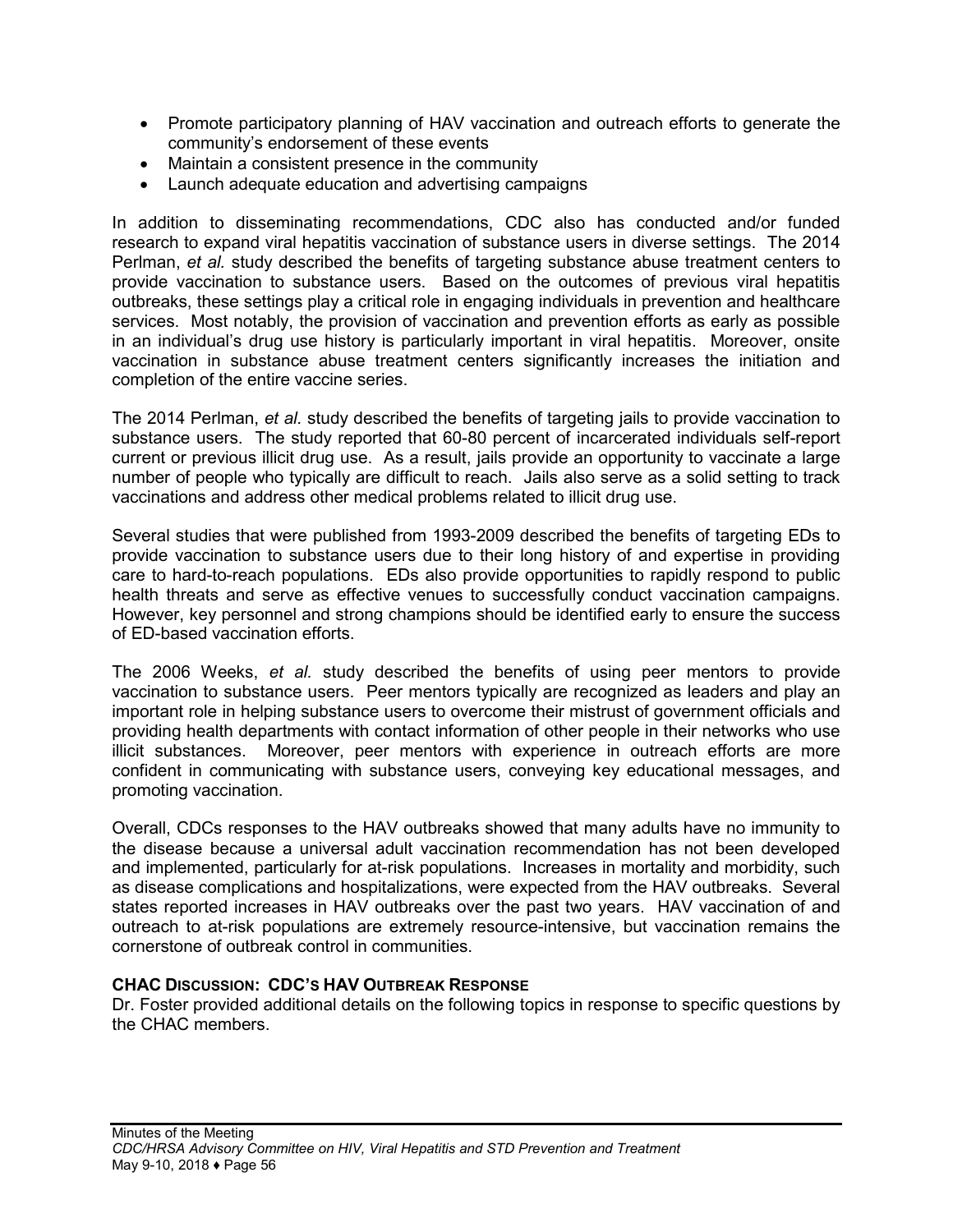- CDC's current guidance for health departments, substance abuse treatment facilities, and jails to use TWINRIX (i.e., HAV inactivated/HBV recombinant vaccine) to provide viral hepatitis vaccination to substance users.
- CDC's outstanding efforts in addressing SDOH issues in its response to the HAV outbreak in California (e.g., the installation of handwashing stations, clean water facilities, and public toilets in homeless encampments in San Diego).
- CDC's collaborations with local partners to successfully integrate HAV vaccination into the existing SSP network in Louisville, Kentucky and replicate this model in other states and localities.

Ms. Fukuda noted that time constraints did not permit CHAC to provide advice in direct response to the questions posed by Dr. Foster and several other presenters over the course of the meeting on day 1. Because the vast majority of the presenters' questions focused on the opioid crisis, she confirmed that the members would discuss and determine CHAC's next steps and/or formal actions on this issue during the Business Session on the following day.

# **Public Comment Period**

#### **George Fistonich**

Senior Advocacy and Policy Manager HIV Medical Association (HIVMA)

Mr. Fistonich read a letter into the public record for CHAC's consideration. The letter was signed on May 7, 2018 by Dr. Melanie Thompson (HIVMA Chair); Dr. Paul Auwaerter (President of the Infectious Diseases Society of America); and Dr. Paul Spearman (President of the Pediatric Infectious Diseases Society). The letter is reproduced below in its entirety with no changes to the content.

"Dear CHAC Members:

On behalf of the HIV Medicine Association (HIVMA), Infectious Diseases Society of America (IDSA), and Pediatric Infectious Diseases Society (PIDS), we thank you for the opportunity to provide public comments and to express the urgency of addressing the infectious consequences of the national opioid epidemic. IDSA represents nearly 12,000 physicians, scientists and other healthcare professionals who specialize in infectious diseases (ID), HIVMA represents more than 6,000 clinicians and researchers working on the front lines of the HIV, viral hepatitis and other STD epidemics, and PIDS represents 1100 professionals dedicated to the treatment, control and eradication of infectious diseases affecting children.

Many of our members grew alarmed recently by the rising rates of infections they have seen in their clinics and hospitals as a consequence of opioid use. IDSA and HIVMA formed a joint working group to address the opioid epidemic and its associated infections, including HIV and viral hepatitis. ID and HIV providers also are seeing more cases of injection-related bacterial infections, such as infective endocarditis and skin and soft tissue infections. Together, the public health, economic, and human costs of these infections are taking a substantial toll on our institutions, patients, their families, and communities.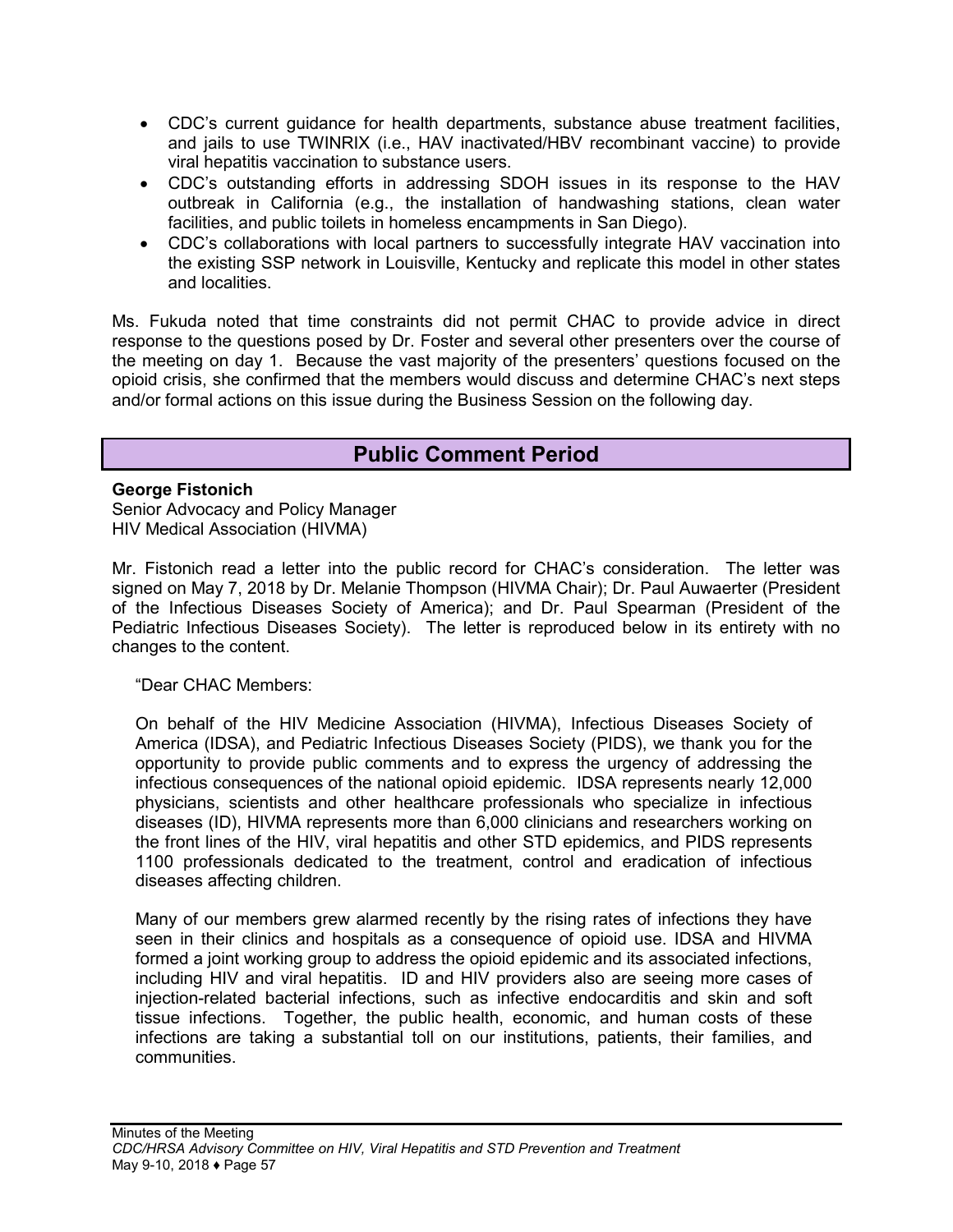Our organizations recently released both a fact sheet explaining these complications and a comprehensive set of policy recommendations including screening for HIV and viral hepatitis, surveillance for infective endocarditis, and access to coordinated ID, substance use and mental health treatment to prevent relapse and new infections. While the national attention on preventing overdose deaths and treating addiction is crucial to reversing the course of this public health crisis, our response must be comprehensive and must also address the infectious diseases associated with opioid use and other substance use disorders.

We highlight below key high-impact recommendations identified by IDSA, HIVMA, and PIDS:

#### **Expand access to syringe services programs, safe injection or consumption sites, and other evidence-based prevention strategies:**

Syringe services programs are highly effective for preventing transmission of HIV, hepatitis B (HBV), hepatitis C (HCV) and other infections through injection drug use. We strongly support CDC efforts to expand access to syringe access programs. CDC should also continue educating on the effectiveness and public health benefits of syringe access programs and providing technical assistance and financial support. With recent outbreaks of HIV linked to injection drug use in Kentucky, Ohio and Massachusetts, it is imperative that we expand access to this low cost, highly effective intervention. IDSA and HIVMA also 2 support safe consumption sites as venues to provide supervised and hygienic access to sterile equipment for individuals who inject drugs that also provide access to overdose management and prevention, screening for infectious diseases, health education, and linkage to opioid addiction treatment and other medical care. This public health crisis demands innovative and comprehensive responses that employ all available tools to reduce harms and connect individuals with substance use disorder to effective healthcare and treatment.

#### **Take steps to evaluate the magnitude of the impact of infective endocarditis and other infections that are complications of injection drug use. Generate national and regional data to help inform the development of prevention and treatment programs:**

The rates of infective endocarditis are increasing dramatically among people who inject drugs, but no public health system is in place to monitor this condition. National data to evaluate the scope of the problem is urgently needed to help affected communities identify outbreaks earlier. This is critical because HIV and HCV are often asymptomatic for years, but infective endocarditis will cause hospital admission in a matter of days or weeks due to the severity of symptoms. Our members report increasing morbidity and mortality rates due to infective endocarditis among young adults who inject drugs. The associated healthcare expenditures are significant, with costs reaching \$5 million annually for opioid use disorder patients being reported by one hospital. We urge CDC to continue evaluating appropriate methods for monitoring and analyzing trends in infective endocarditis and other bacterial infections. Such data will help identify outbreaks early and inform more effective prevention and treatment interventions. IDSA and HIVMA support legislation currently considered in Congress that would authorize \$40 million in new funding for CDC to increase capacity for conducting surveillance on HIV,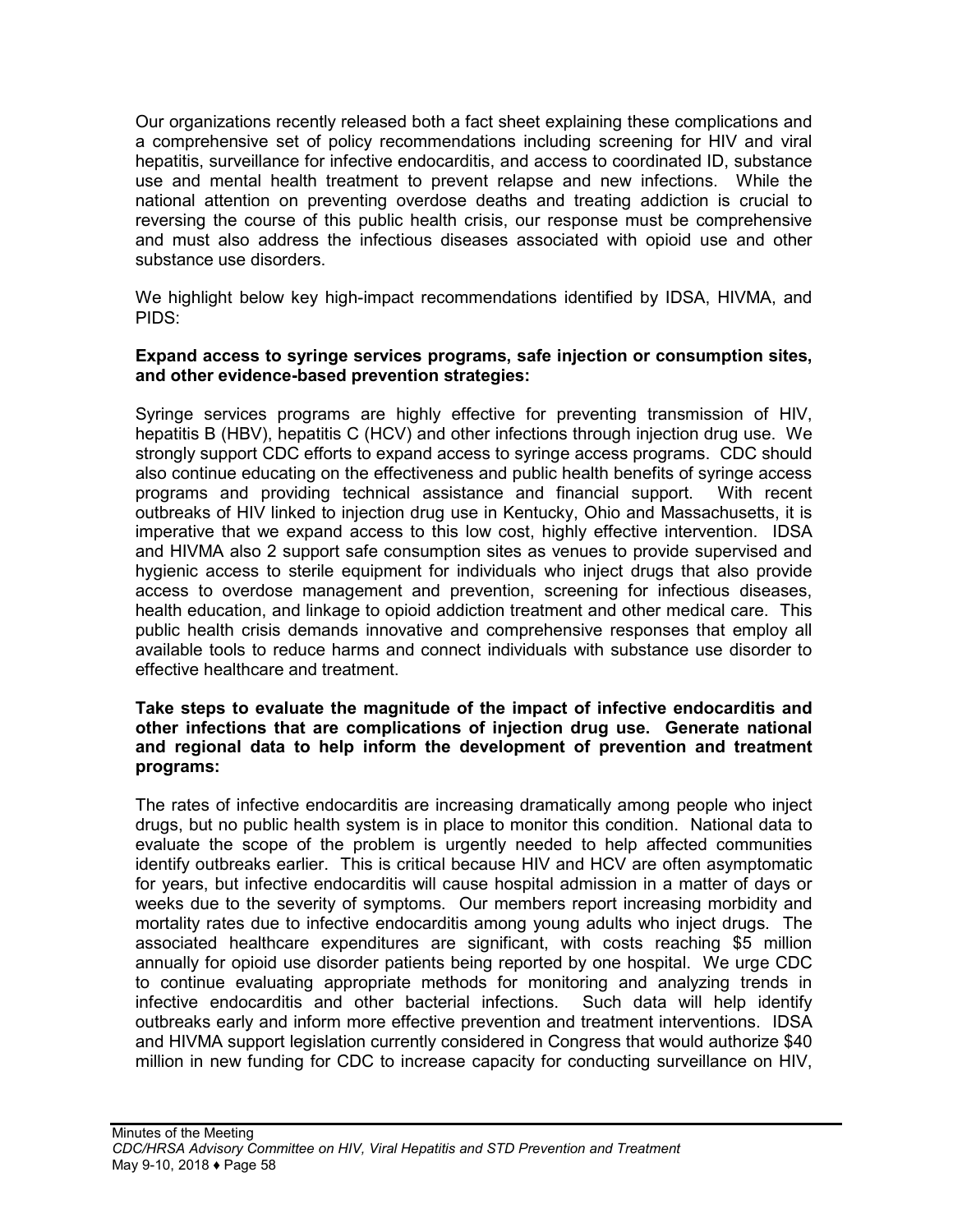viral hepatitis and infective endocarditis as well as to expand clinician training, including for ID and HIV providers.

**Ensure an adequate and qualified healthcare workforce by expanding access to loan forgiveness programs to healthcare providers caring for individuals with substance use disorder and related infectious diseases. Leverage telehealth to improve access to expert HIV and ID care and substance use treatment. Work with the Substance Abuse and Mental Health Services Administration to provide HIV and ID providers with the training and supports necessary to provide medicationassisted treatment (MAT) to patients with HIV and other infectious diseases who also have substance use disorders:**

The pressing need for a sufficient ID and HIV workforce continues to grow in response to emerging infections and ongoing public health epidemics including the opioid crisis. Yet, fewer physicians are entering fields of ID and HIV medicine largely due to significant medical school debt. The average medical school debt rests at \$200,000. This burden places tremendous pressure on young physicians to pursue more lucrative careers in medicine. Alarmingly, there has been a 20 percent decline in individuals pursuing ID fellowship training over the past five years, and the CDC predicts a serious shortfall in HIV providers by 2019.

To build the necessary workforce capacity for the opioid epidemic, we support bills being considered in Congress that would expand loan forgiveness for healthcare providers including infectious disease and HIV clinicians who care for individuals with substance use disorder. We also continue to recommend the designation of Ryan White-funded clinics as approved sites for the National Health Service Corps program to incentivize physicians-in-training to consider working at Ryan White clinics, all of which serve vulnerable and underserved populations.

Telehealth programs such as Project ECHO have also demonstrated effectiveness at increasing provider knowledge and improving patient outcomes. We urge HRSA to increase support for these programs and work with the Centers for Medicare and Medicaid Services to ensure adequate reimbursement for the range of services and associated consultation and preparation that can be provided by telehealth.

ID and HIV providers stand squarely at the intersection of infectious diseases and the opioid epidemic. They are a critical and logical resource to build capacity and increase access to MAT. Limited physician education and stigma are barriers to prescribing medical treatment for addictive diseases. Limited reimbursement for treatment and essential supportive services, such as care management, is a major obstacle to expanding MAT. We urge HRSA to provide greater access to training in addiction medicine and other supportive resources, including guidance to support the integration of MAT into ID/HIV clinical practices through the AIDS Education and Training Centers and other programs. We also urge exploration of mechanisms to provide adequate reimbursement for provision of services necessary to treat addictive diseases.

**Leverage the HRSA Ryan White HIV/AIDS Program and its successful model for treating HIV and serious co-occurring conditions to ensure that people with HIV are effectively treated for substance use disorders and to build capacity to serve**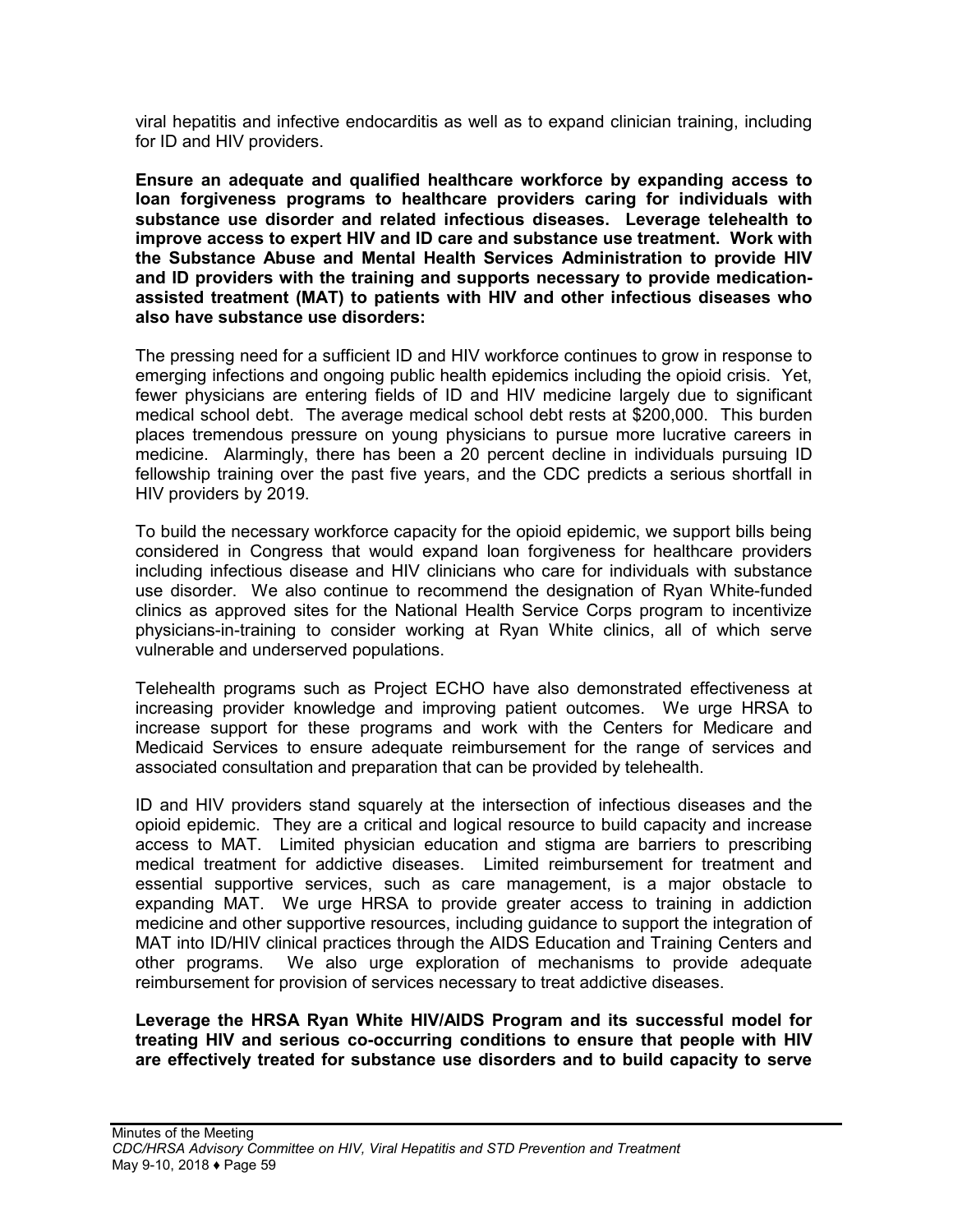#### **individuals with substance use disorders not yet infected with HIV who need treatment for viral hepatitis and other infectious diseases:**

Since 1990, Ryan White-funded clinics have created and sustained the public health infrastructure necessary to provide the kind of comprehensive care required to successfully treat a complex chronic infection like HIV, while managing serious coexisting conditions in a patient population challenged by low income, unstable housing, lack of access to transportation, and high rates of substance use and mental health disorders. Over the last six years, viral suppression rates for Ryan White patients increased from 70% to 85% despite level funding, demonstrating the program's effectiveness. Ensuring access to substance use and mental health treatment for the large percentage of patients in need is one of the biggest challenges faced by Ryan White-funded sites. This existing national infrastructure with multi-disciplinary care supported by the Ryan White Program should be leveraged by prioritizing the clinics for non-Ryan White funding to expand capacity for substance use treatment, case management and care coordination for individuals not yet infected with HIV but who need treatment for viral hepatitis and other infectious diseases.

Thank you for your consideration of our views. Please call on us as a resource as the Committee considers how to enhance the federal response to the infectious diseases consequences of the opioid crisis. We can be reached through HIVMA senior policy manager George Fistonich at [gfistonich@hivma.org,](mailto:gfistonich@hivma.org) IDSA program officer for public health policy Colin McGoodwin at [cmcgoodwin@idsociety.org,](mailto:cmcgoodwin@idsociety.org) and PIDS executive director Christy Phillips at contillips@idsociety.org."

### **Bruce Richman, JD, EdM**

Founder and Executive Director Prevention Access Campaign (PAC)

Mr. Richman returned to CHAC's earlier discussion on the role of HIV disclosure in TasP messaging. PAC emphasizes the moral imperative for all PLWH to disclose their HIV status to ensure that their sexual partners are not harmed. PLWH with a UVL are encouraged to educate their sexual partners on their inability to transmit HIV, but PAC consistently reiterates the need to consider the interpersonal and legal consequences related to HIV disclosure.

Mr. Richman questioned whether CDC's recipients and sub-recipients will be required to use or have the option of using "effectively no risk," "extremely low to no risk," or a "negligible risk" in their TasP communication and training materials that are supported by CDC prevention funds. He also requested clarification on the ability of the TasP messages to address stigma and criminalization issues because all three risk statements convey that PLWH still have a low risk of transmitting HIV.

Dr. Mermin made several comments in response to Mr. Richman's questions. First, CDC's dissemination of TasP messages will be accompanied by clear guidance to its recipients and sub-recipients. Second, the participants in CDC's message testing study overwhelmingly preferred "extremely low to no risk," but some CHAC members and external stakeholders did not support this terminology.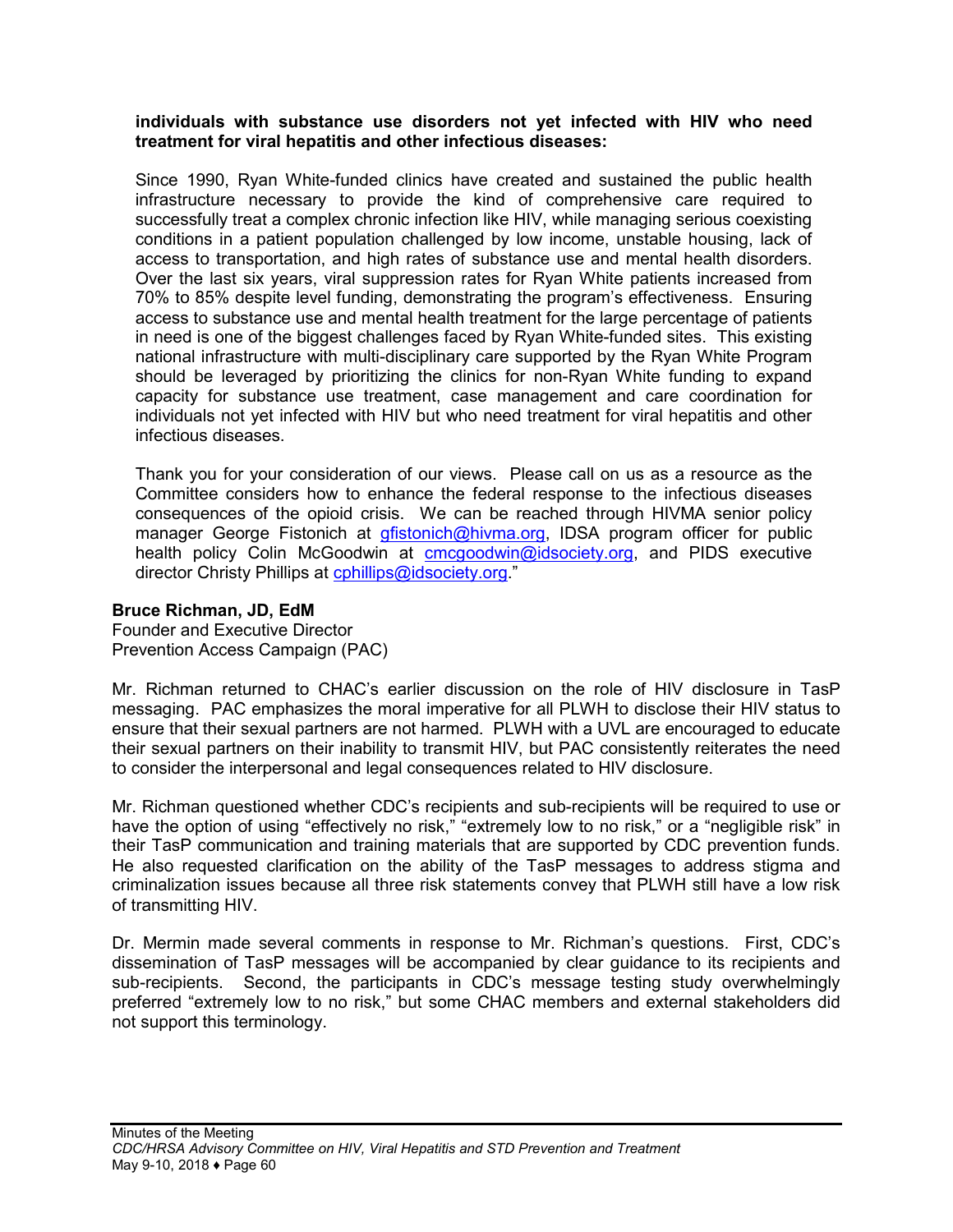Dr. Mermin acknowledged that the actual wording of the TasP messages might need to be slightly revised for specific audiences prior to national implementation, but the solid data collected by CDC to support these messages are consistent and have not changed. Moreover, CDC hopes that the HHS Panel on ART Guidelines for Adults and Adolescents will develop and release standardized clinical practice recommendations on the use of TasP messages. Most notably, the availability of department-wide guidelines will assist the HHS agencies in rapidly and easily resolving confusing or inconsistent TasP terminology.

Dr. Brooks added that at the non-federal level, a critical component of the U=U Campaign is to restore dignity and self-determination to PLWH. At the federal level, the HHS agencies will make every effort to clearly communicate the risk statements in the TasP messages. For example, CDC will use its rigorous message testing data to convey that no HIV transmissions were observed in the TasP study populations.

# **CHAC Treatment as Prevention Workgroup Report**

#### **Amy Leonard, MPH**

Senior Director of Public Health Services Legacy Community Health Services CHAC Member & Workgroup Chair

Ms. Leonard reported that the TasP Workgroup drafted a letter in November 2017 for the CHAC Co-chairs to finalize, sign, and submit to Mr. Eric Hargan, the Acting HHS Secretary. The letter included the following language: "The CHAC members strongly recommend that CDC and HRSA, along with other HHS federal agencies, promptly provide guidance to the field (inclusive of providers, advocates, frontline staff, and others) about integrating TasP messaging into HIV prevention and care services."

Ms. Leonard pointed out that the CDC and HHS/OHAIDP updates on TasP presented by Drs. Stryker and Wolitski, respectively, during the current meeting satisfied CHAC's recommendation to the Acting HHS Secretary. As a result, the TasP Workgroup has fulfilled its charge and is dissolved at this time.

Ms. Fukuda asked the participants to join her in applauding Ms. Leonard for her leadership of the TasP Workgroup over the past year. The workgroup members also were commended for their important contributions to this effort.

# **Preparation for the CHAC Business Session**

**Dawn Fukuda, ScM, CHAC Co-chair** Director, Office of HIV/AIDS Massachusetts Department of Public Health

Ms. Fukuda presented a high-level summary of the agenda items on the first day of the CHAC meeting, including the overviews, updates, panel presentations, and key outcomes from CHAC's discussions. She noted two topics that might warrant CHAC's formal action during the Business Session on the following day.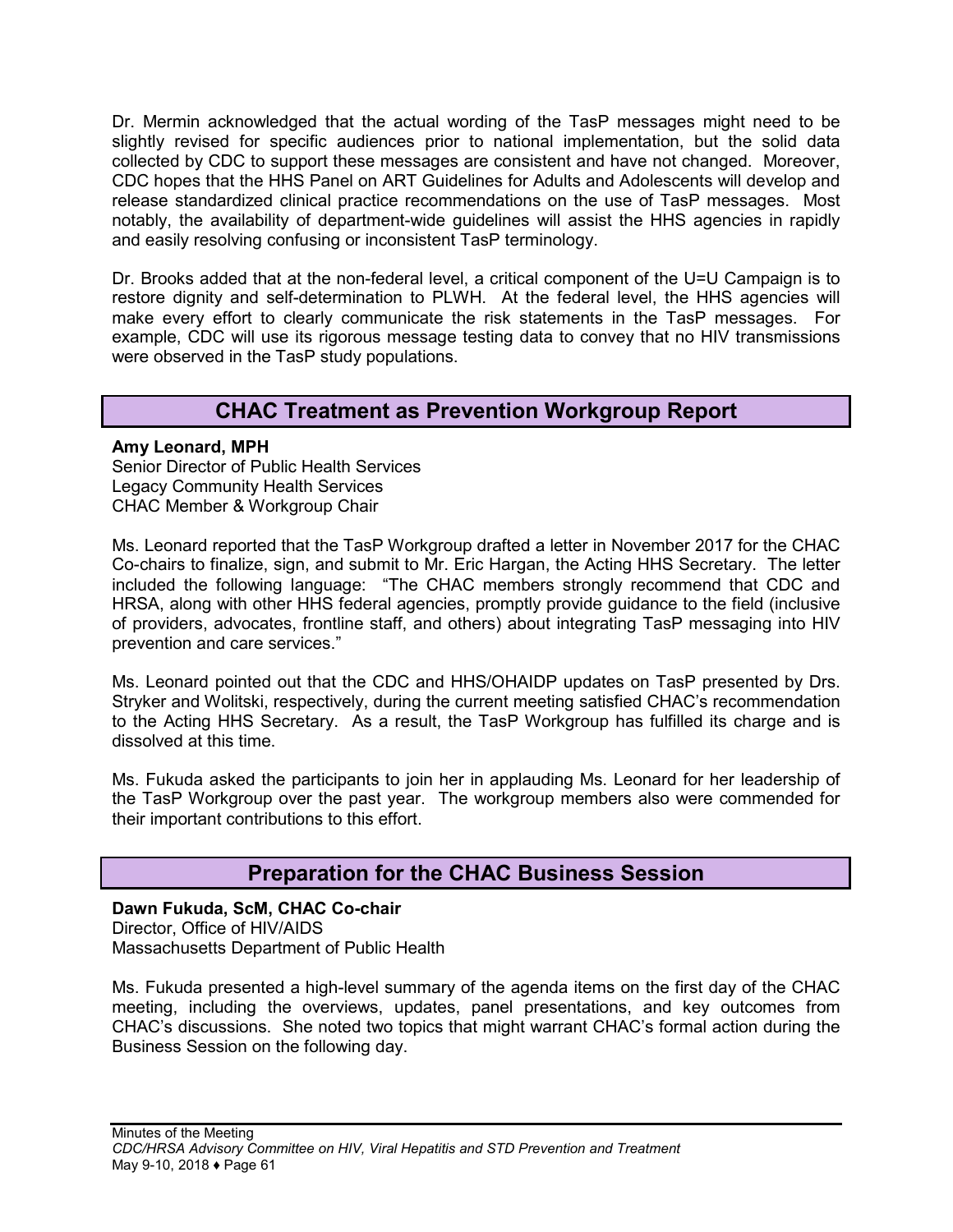- CHAC expressed strong support to form a new workgroup that would be charged with proposing language on RWHAP reauthorization to submit to HRSA/HAB for consideration.
- CHAC will consider the multiple presentations that were made by the federal agencies and SSPs in the field on their ongoing efforts to respond to the national opioid crises. CHAC will revisit its discussion on the opioid crisis during the Business Session to determine whether to take a vote and submit a formal recommendation to the HHS Secretary or establish a new workgroup to address this issue in more detail.

Ms. Fukuda pointed out that in addition to these two topics, the CHAC members also are free to place formal motions on the floor for other issues during the Business Session and call for CHAC's vote.

With no further discussion or business brought before CHAC, Ms. Fukuda recessed the meeting at 5:10 p.m. on May 9, 2018.

# **Opening Session: May 10, 2018**

#### **RADM Jonathan Mermin, MD, MPH**

Director, National Center for HIV/AIDS, Viral Hepatitis, STD and TB Prevention Centers for Disease Control and Prevention CHAC DFO, CDC

Dr. Mermin conducted a roll call to determine the CHAC voting members and *ex-officio* members who were in attendance. He announced that CHAC meetings are open to the public and all comments made during the proceedings are a matter of public record.

Dr. Mermin reminded the CHAC voting members of their responsibility to disclose any potential individual and/or institutional conflicts of interest for the public record and recuse themselves from voting or participating in these matters. None of the CHAC voting members publicly disclosed any individual or institutional conflicts of interest for the record that were new or different than those declared on the first day of the meeting.

Dr. Mermin confirmed that the 17 voting members and *ex-officio* members in attendance (or their alternates) constituted a quorum for CHAC to conduct its business on May 10, 2018. He reconvened the proceedings at 8:49 a.m. and welcomed the participants to the second day of the CHAC meeting.

#### **Dawn Fukuda, ScM, CHAC Co-chair**

Director, Office of HIV/AIDS Massachusetts Department of Public Health

Ms. Fukuda also welcomed the participants to the second day of the CHAC meeting. She highlighted the key outcomes from the overviews, updates, panel presentations, and CHAC's discussions on the first day of the meeting. She noted that the updates on the second day of the meeting would include the CHAC workgroup reports and a panel presentation by DASH and its recipients on adolescent and school health activities in the field. In addition to proposing future agenda items, she emphasized that a significant portion of the Business Session likely would focus on determining CHAC's formal role in the national opioid crisis.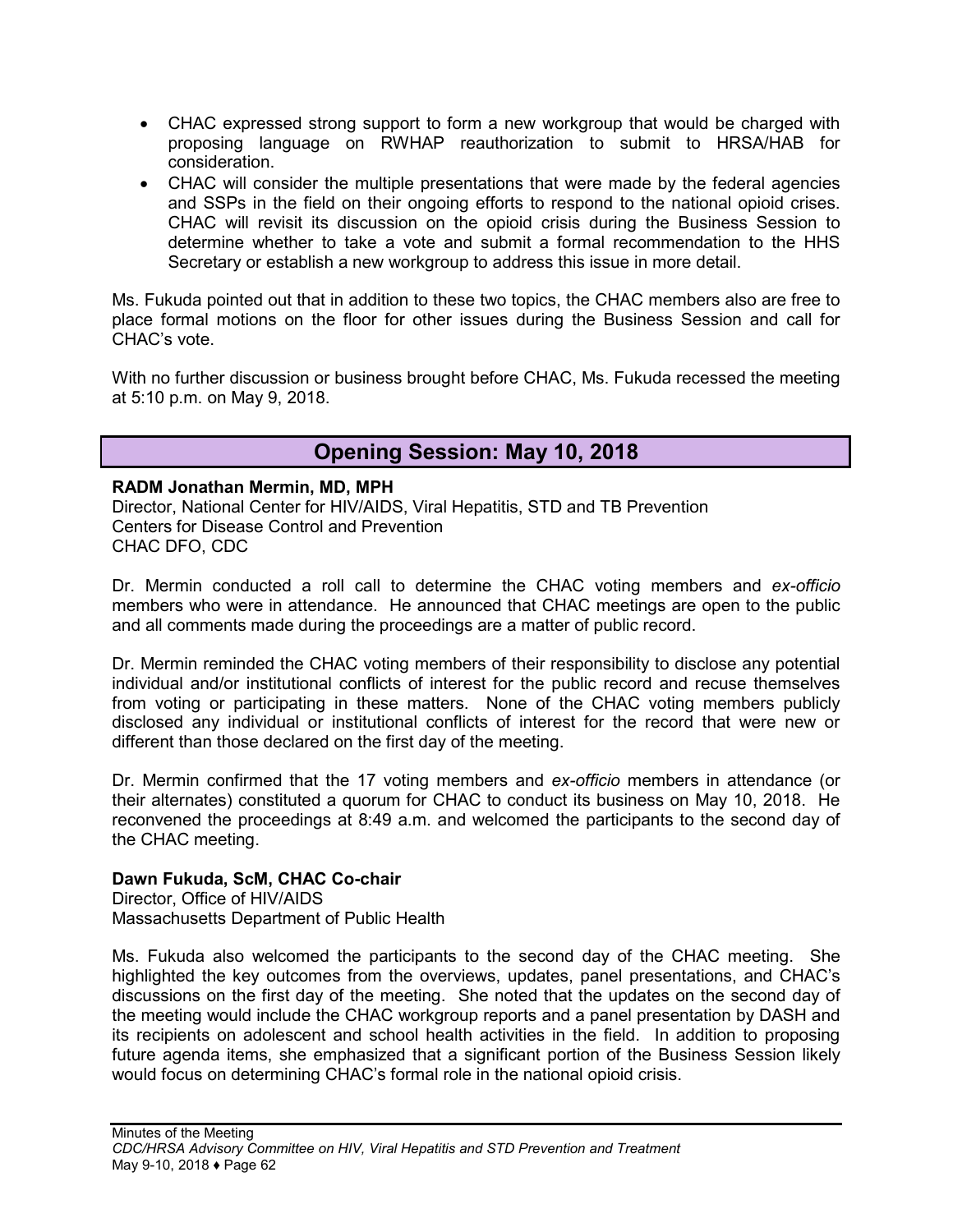# **CHAC School-Aged LGBTQ Youth Health (SALYH) Workgroup Report**

#### **Amy Leonard, MPH**

Senior Director of Public Health Services Legacy Community Health Services CHAC Member & Workgroup Co-chair

Ms. Leonard reported that the SALYH Workgroup will continue to regularly convene meetings to review new data from several sources, including the Gay, Lesbian & Straight Education Network (GLSEN) and the Youth Risk Behavior Surveillance System (YRBS). The workgroup will use the findings from its data review to draft recommendations on LGBTQ youth health for CHAC's consideration and formal approval during the November 2018 meeting.

Ms. Leonard was pleased that Dr. Belzer and Mr. Hursey announced their interest in joining the SALYH Workgroup as new members. The CHAC Committee Management Specialists, CDR Holly Berilla at HRSA and Ms. Margie Scott-Cseh at CDC, will ensure that the two new members are added to the workgroup's upcoming meeting schedule and are provided with materials from the workgroup's previous meetings.

Ms. Fukuda announced that Dr. Mermin distributed a letter with CDC's detailed responses to CHAC's recommendations to improve the health and well-being of young people who are LGBTQ. The letter was dated May 8, 2018 and was distributed to the CHAC members for review.

# **CHAC Hepatitis C Workgroup Report**

**Peter Havens, MD, MS** Pediatric Infectious Disease Specialist Children's Hospital of Wisconsin CHAC Member & Workgroup Co-chair

#### **Advice Requested from CHAC by the HCV Workgroup:**

1. What is the best approach for CHAC to provide support to CDC to advance the implementation of the workgroup's HCV recommendations?

Dr. Havens reported that after CHAC's formal approval of the recommendations by the HCV Workgroup during the October 2017 meeting, CHAC submitted a letter to CDC leadership on December 4, 2017. CDC confirmed its receipt of CHAC's letter on December 21, 2017. CHAC's seven HCV recommendations to CDC are highlighted below.

- CDC should issue guidance to encourage universal HCV screening of pregnant women in the United States.
- CDC should issue guidance to support HCV RNA testing of exposed infants at 1-2 months of age. Similar guidelines exist for infants who are perinatally exposed to HIV.
- CDC should issue guidance to support HCV antibody testing with reflex HCV RNA testing to identify individuals in need of treatment (e.g., [Recommended Testing](https://www.cdc.gov/hepatitis/hcv/pdfs/hcv_flow.pdf)  [Sequence for Identifying Current HCV Infection\)](https://www.cdc.gov/hepatitis/hcv/pdfs/hcv_flow.pdf).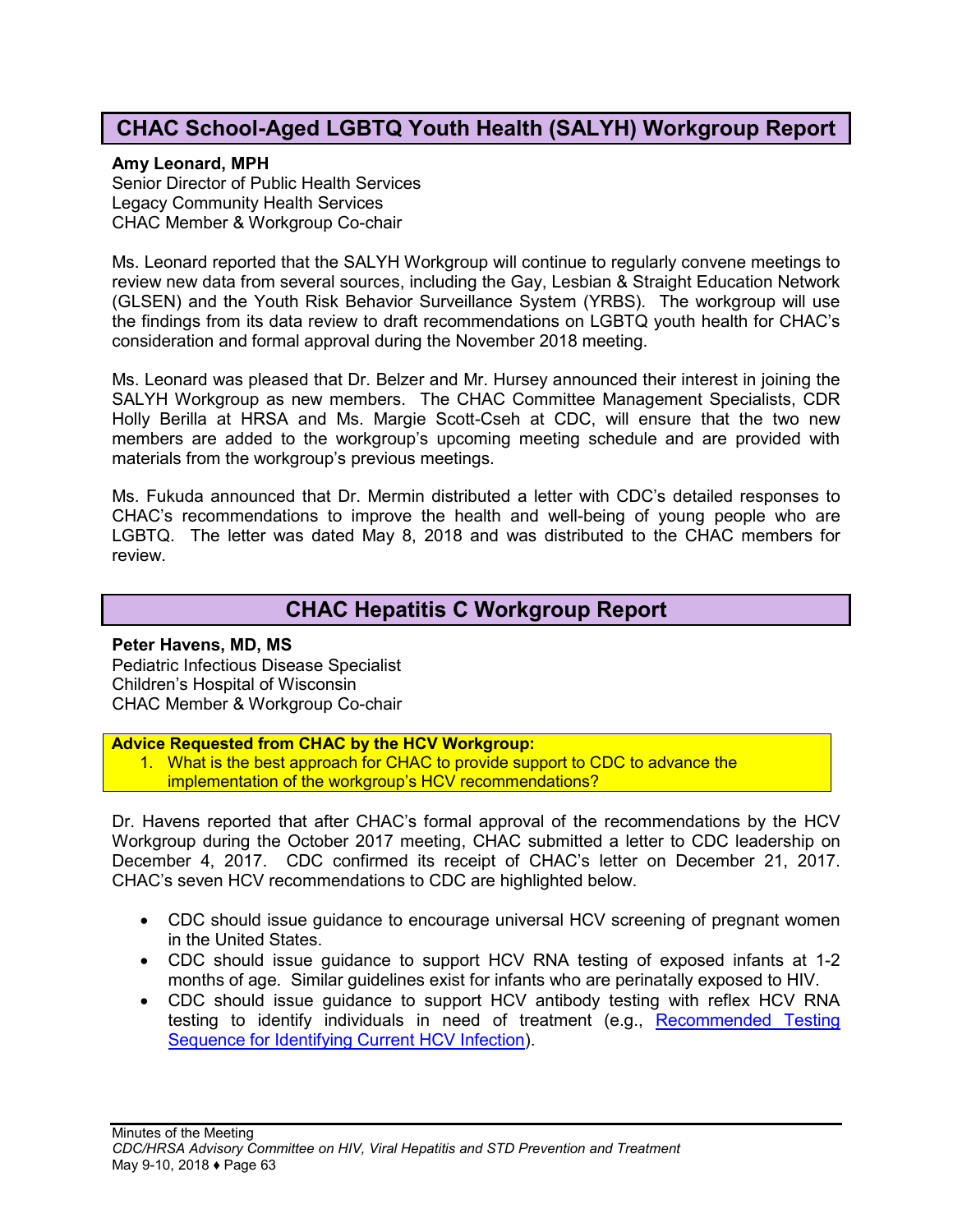- CDC should gather further surveillance data on HCV infection, including expanded data on women of childbearing potential and infants.
- CDC should use surveillance and other data to inform operational activities around HCV prevention and treatment.
- CDC should devote resources to exploring effective linkage to care strategies for HCVinfected mothers and exposed infants, including substance use disorder treatment services.
- CDC should advocate for the removal of artificial barriers to treatment (e.g., liver fibrosis scores, drug abstinence, or requirements for specialist providers).

In its response, CDC asked Dr. Mermin to review CHAC's letter and HCV recommendations, discuss the letter with his HRSA counterpart, and provide a response. Dr. Mermin's detailed responses to CHAC's seven HCV recommendations were included in a letter dated May 8, 2018. The letter was distributed to the members for review. CDC announced its plans to prioritize the development and release of new guidelines for universal HCV testing during pregnancy and expanded HCV recommendations for the general adult population.

#### **Sarah Schillie, MD, MPH, MBA**

Medical Epidemiologist, Division of Viral Hepatitis Centers for Disease Control and Prevention

Dr. Schillie described CDC's next steps and timelines to prioritize the development and release of its new HCV recommendations. DVH will hire a new staff member to perform the systematic literature review as part of CDC's standard guideline development process (30-40 days). The new DVH staff member will complete the systematic literature review (approximately three months). The findings will be used to draft an *MMWR* article with the HCV guidelines (two months). The document will go through CDC clearance. After the CDC clearance process is completed, the HCV guidelines will be submitted to the *MMWR* for publication as official CDC recommendations.

# **CHAC STD Workgroup Report**

#### **Bradley Stoner, MD, PhD** Associate Professor of Medicine Washington University School of Medicine CHAC Member & Workgroup Co-chair

**Advice Requested from CHAC by the STD Workgroup:** 1. What additional STD-related tasks should the workgroup consider for the future?

Dr. Stoner reported that the STD Workgroup includes 17 subject-matter experts from public and private sectors who were convened to review and provide input on CDC's draft *Recommendations for Providing Quality STD Clinical Services*. The workgroup began fulfilling its charge by holding a series of teleconferences from August-September 2017 to conduct an indepth analysis of the guidelines. The workgroup presented a report of its findings to CHAC during the October 2017 meeting. CHAC formally approved the workgroup's report. The workgroup looks forward to CDC's update on its next steps to finalize and publish the STD Clinical Services Guidelines.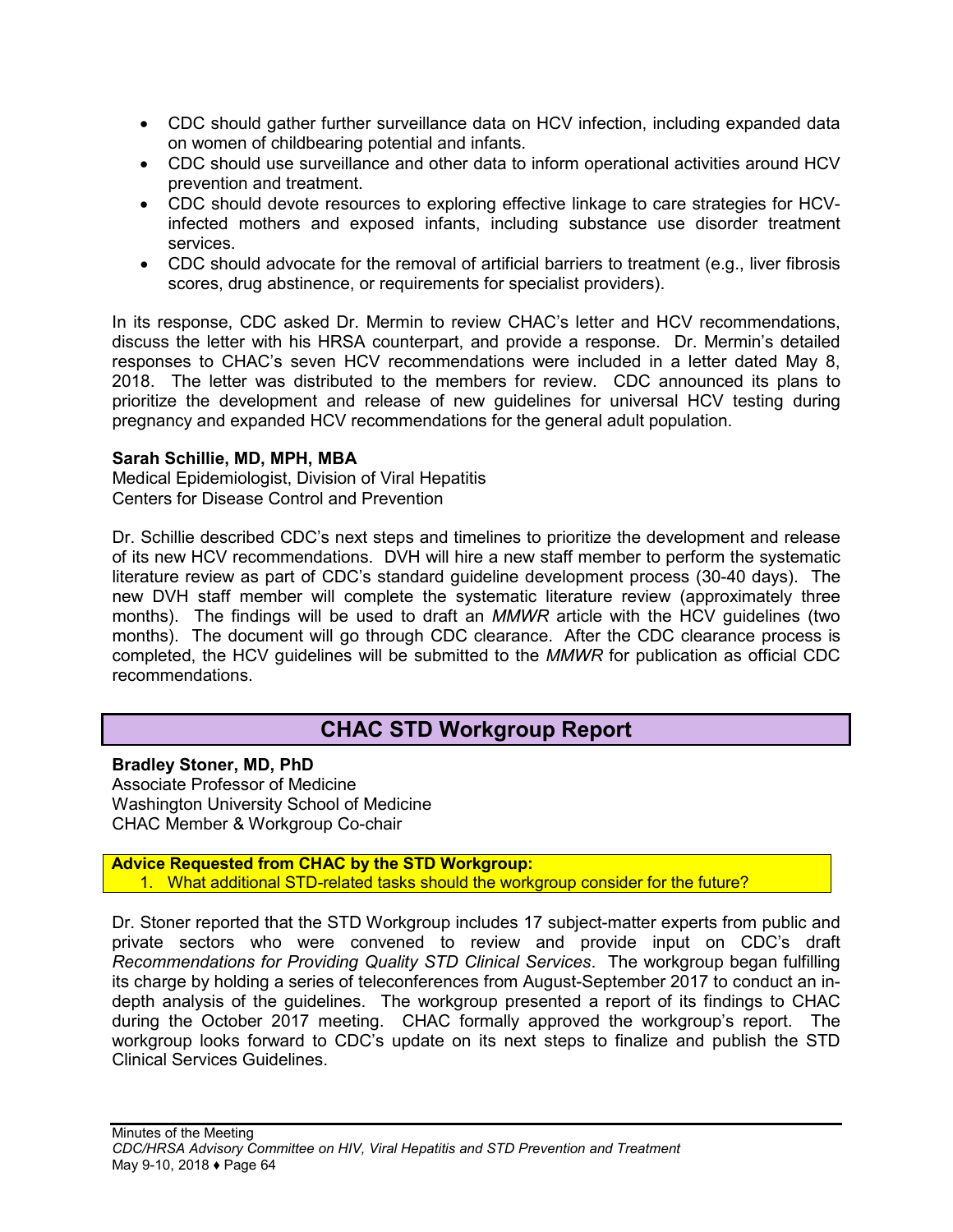The STD Workgroup sent a letter on the STD epidemic to the CDC Director and the HRSA Administrator, but the agencies have not yet sent a response to CHAC. The letter emphasized the need for STDs to be recognized as an urgent public health threat.

The STD Workgroup completed its charge and has not convened any teleconferences over the past few months. However, the workgroup is interested in retaining its membership and shifting its focus to congenital syphilis. Most notably, the workgroup is proposing a new charge to assist CDC in its efforts to promote congenital syphilis screening and prevention, particularly in the context of serologic testing during pregnancy.

The STD Workgroup is aware of concerns that have been raised regarding the typical practice of bundling third-trimester HIV testing and rapid plasma reagin (RPR) for syphilis. The workgroup's position is that RPR testing should be performed at 28 weeks rather than 32 weeks of pregnancy to identify the acquisition of syphilis much earlier. In its new charge, the workgroup proposes to review the literature to determine the extent of the problem and draft recommendations for CHAC's consideration and formal approval. The workgroup also welcomes the opportunity to continue to provide guidance to CDC on its portfolio of STD prevention activities.

#### **Gail Bolan, MD**

Director, Division of STD Prevention Centers for Disease control and Prevention

Dr. Bolan was pleased to report that DSTDP has thoroughly reviewed and compiled the findings of the STD Workgroup. She confirmed that the comments and suggestions by the workgroup greatly enhanced and improved CDC's draft *Recommendations for Providing Quality STD Clinical Services*. She thanked all of the workgroup members for their outstanding efforts in this regard.

Dr. Bolan announced that she expects to receive the final draft of the STD Clinical Services Guidelines by the end of May 2018 and initiate the CDC clearance process. However, the guidelines likely will not be published in the *MMWR* until early 2019 because DSTDP recognizes the need to obtain wider input from multiple audiences. For example, DSTDP recently presented the draft guidelines at the NCHHSTP "Primary Care and Public Health: Partners in Prevention" meeting that was convened on May 7-8, 2018. DSTDP received feedback from several national primary care organizations that were in attendance, but none of the leaders of these groups had knowledge of the existence of the guidelines. As a result, DSTDP will host a webinar to obtain broad input on the guidelines from the general public.

Dr. Bolan fully supported the STD Workgroup's proposal to maintain its membership and undertake a new charge to assist CDC in addressing congenital syphilis. She identified two major areas in which DSTDP would welcome the workgroup's assistance and expertise. First, the *Sexually Transmitted Diseases Treatment Guidelines* need to be updated due to its role as one of CDC's flagship documents. However, the lengthy document includes multiple chapters and requires subject-matter expertise from various disciplines to update. To reduce the burden of this effort, DSTDP will take a "living document" approach by only updating the sections of the guidelines that require revisions.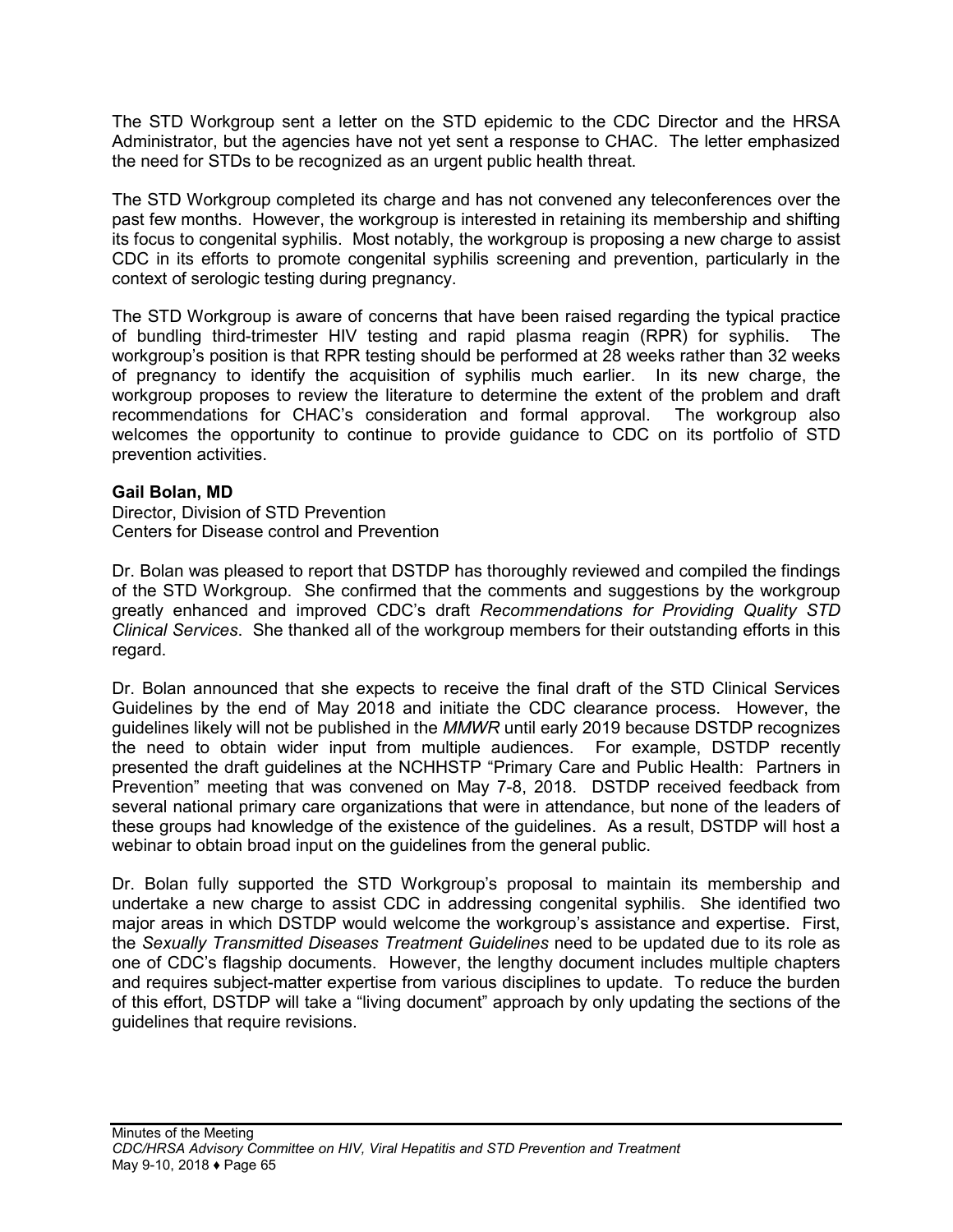Second, a key recommendation in the CDC Syphilis Action Plan was for DSTDP to update the *Congenital Syphilis Prevention and Control Guidelines* with more recent data. The document has not been revised since 1988.

# **CHAC HIV and Aging Workgroup Report**

#### **Richard Aleshire, MSW**

HIV Client Services Program Manager Washington State Health Department CHAC Member & Workgroup Co-chair

#### **Michael Saag, MD**

Professor, UAB Center for AIDS Research University of Alabama at Birmingham School of Medicine CHAC Member & Workgroup Co-chair

**Advice Requested from CHAC by the HIV and Aging Workgroup:**

- 1. What is CHAC's feedback on the workgroup's proposed clinical assessments for aging **HIV patients?**
- 2. What is CHAC's feedback on the process and goals of these clinical assessments?

Mr. Aleshire and Dr. Saag reported that the HIV and Aging Workgroup engaged in extensive discussions to streamline and clarify its charge. The workgroup did not reach full consensus on its current charge because several members were in favor of extending their efforts beyond the scope of CHAC's charter by addressing broader, unique age-related issues as part of a research agenda.

The workgroup generally agreed to address two key issues in its charge: (1) determine the need for clinical assessments of aging HIV patients and (2) translate the clinical assessments into recommendations for HRSA/HAB to consider implementing in RWHAP clinics. However, the workgroup acknowledges the need to further refine its charge. Most notably, the workgroup benefitted from Mr. Aleshire's firsthand experience and perspectives as a PLWH for 30 years. For example, aging PLWH typically are uncertain whether their current health status is related to the normal aging process versus HIV, such as the long-term effects of taking HIV medications.

Dr. Saag presented the HIV and Aging Workgroup's preliminary draft recommendations on clinical tests that RWHAP clinics can perform for aging HIV patients. A clinical needs assessment for aging HIV patients can be readily performed in RWHAP clinics with the same approach that is used in geriatric clinics or centers. However, a decision is needed on the age at which a clinical needs assessment should be performed on aging HIV patients.

General cognitive assessments include basic questions to determine the patient's thinking capacity; brief neurocognition testing; and referral for formal, more in-depth neurocognition testing if the results are positive. Frailty and mobility assessments include an evaluation of the patient's falling episodes, sit/stand capacity, walking speed, and balance.

RWHAP clinics currently are implementing cardiovascular risk reduction interventions for their HIV patients at all ages. A general assessment includes diet, weight, exercise, family history, and smoking status; cessation programs for smokers; blood pressure control; statin use to lower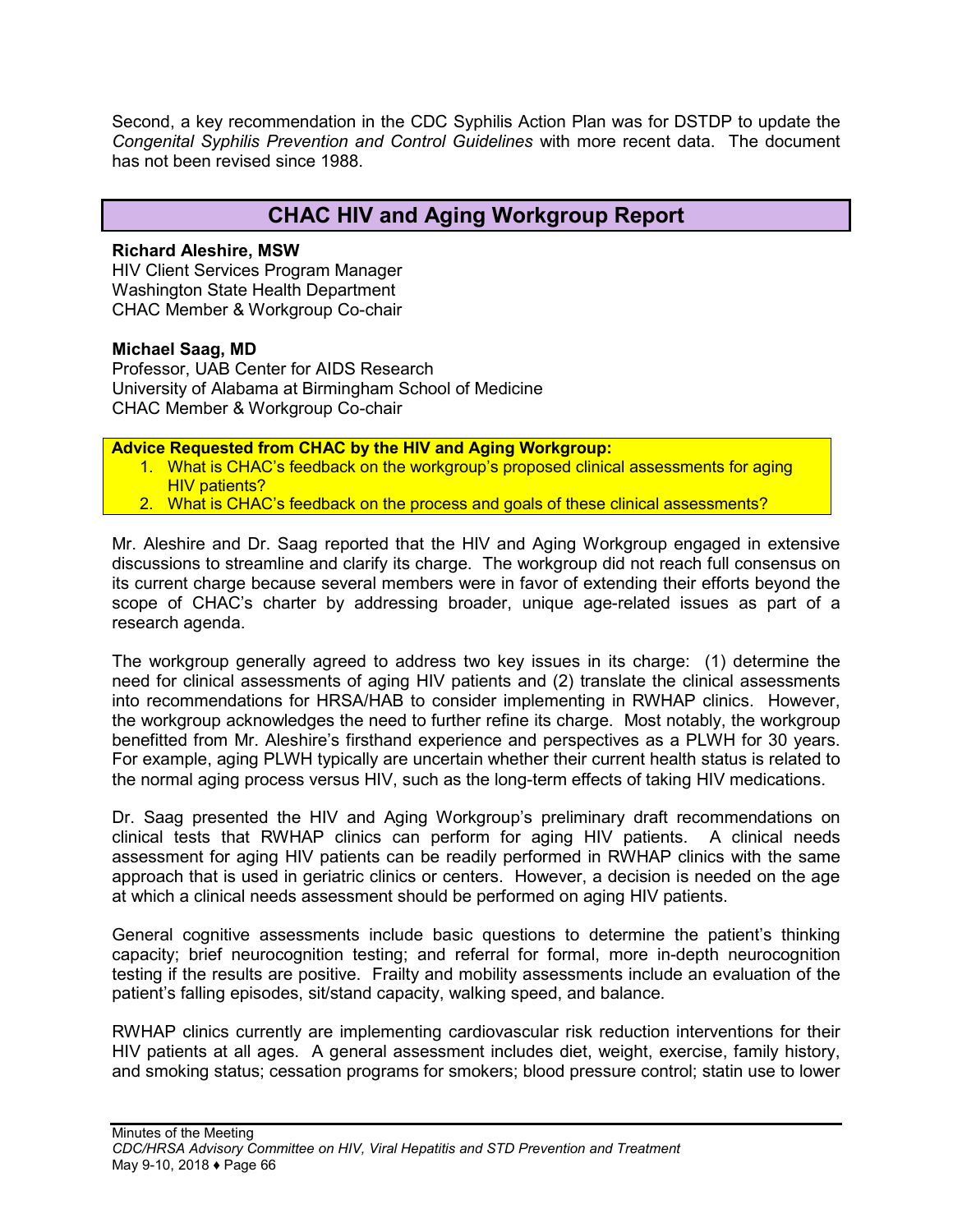cholesterol; and aspirin use to reduce the risk of heart attack and stroke. However, the use of Abacavir in HIV patients is controversial.

RWHAP clinics currently are performing cancer screening of their HIV patients. Depending on the patient's gender and age, the cancer screening tests include breast screening, including transgender individuals; Pap smears where indicated; colonoscopies; prostate-specific antigen tests to detect prostate cancer; skin examinations to detect melanoma; and periodic urinalyses to detect hematuria (i.e., blood in the urine). Routine use of computed tomography scans of the chest to detect early lung cancer lesions in long-term smokers has been a longstanding debate in the general medical literature.

STD screening includes an assessment of sexually active people. Routine STD screening for aging HIV patients should be the same as for the general HIV population. A nutrition assessment includes a dietary assessment and weight reduction programs. This assessment should be performed for aging HIV patients, particularly since obesity rates continue into late adulthood. A sleep assessment includes an evaluation of the duration and quality of sleeping, regular snoring, and the presence or absence of sleep apnea. Sleep studies show that sleep apnea becomes a more common condition as people age.

RWHAP clinics currently address polypharmacy (i.e., the use of four or more medications) and drug-drug interactions that can impact the quality of life. Polypharmacy is more common in people over 65 years of age than in any other age group. This assessment focuses on the adverse effects or complications of medications; dosing or overdosing of medications; the longterm effects of HIV medications; and opioid use and reduction.

A mental health assessment addresses the patient's feelings of an accelerated aging process, depression, demoralization, isolation, and loneliness. A substance use/alcohol use assessment includes referrals to treatment or interventions if problems are identified. An assessment of daily living activities is unique to older patients. This assessment includes the patient's budget management or fiscal competence; ability to readily access and use the bathroom; bladder and bowel continence; ability to prepare and eat meals; and ability to walk.

A home safety assessment includes a home visit, when indicated, and occupational therapy. A domestic/interpersonal violence assessment (e.g., elder abuse) addresses the legal reporting requirements that are mandated by individual states. A caretaker assessment focuses on the individual caretaker, the frequency of their home visits, the availability of support systems, and the potential for "caretaker burnout."

Based on CHAC's guidance, the HIV and Aging Workgroup will draft a resolution on "feasible" clinical assessments of aging HIV patients that HRSA/HAB should consider implementing in RWHAP clinics. The workgroup will present the draft resolution during the November 2018 meeting for CHAC's review, discussion, and formal vote.

#### **CHAC DISCUSSION: HIV AND AGING WORKGROUP REPORT**

The CHAC members provided input in response to the workgroup's request for feedback on its next steps.

• Dr. Taylor advised the workgroup to address an additional issue in its ongoing efforts to refine its charge. The workgroup should evaluate the advantages and disadvantages of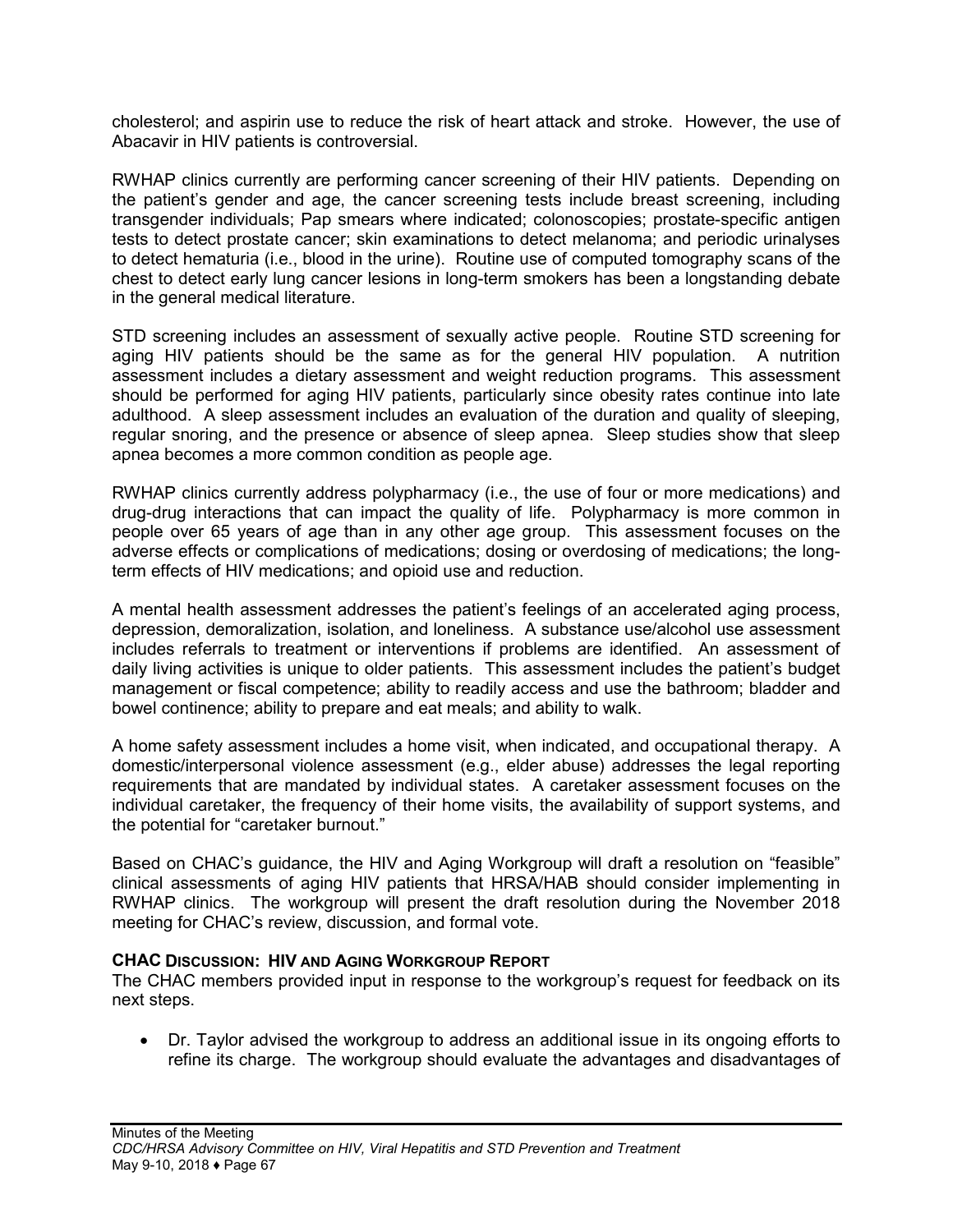providing treatment and care to aging PLWH by provider type. For example, RWHAP clinic providers have the highest level of expertise in HIV treatment and care, but the RWHAP budget is not maintaining pace with its client population because PLWH who remain in care are living longer. Primary care physicians prioritize the treatment and care of chronic illnesses and basic medical conditions in their brief patient visits and typically do not address HIV or other infectious diseases. Geriatricians specialize in providing treatment and care for age-related conditions, but these providers have no training, skills, or experience in HIV.

• Dr. Mera encouraged the workgroup to develop practical recommendations on the use of available screening tools to detect defined conditions in PLWH at specific ages and time points in their lifespans, such as cognitive dysfunction or motor dysfunction.

The federal agencies provided several comments in response to the HIV and Aging Workgroup report and CHAC's discussion.

- Dr. Cheever provided feedback on two key issues. First, she thanked the workgroup for revising its charge to be clearer, much more focused, and better aligned with CHAC's charter to advise HRSA on treatment and care issues of PLWH. Second, she expressed her support of Dr. Taylor's suggestion for the workgroup to conduct an evaluation on the provision of treatment and care to aging PLWH by provider type. Based on her personal medical experience, for example, geriatricians generally are not primary care physicians in many healthcare markets and typically conduct a one-time assessment to determine the frailty or other health issues of elderly patients. She also agreed that efforts are needed to build a strong HIV knowledge base in the geriatrician community.
- Dr. McCray was in favor of Dr. Mera's proposal to use available screening tools over the lifespans of PLWH. For example, clinical data have demonstrated that PLWH should be screened at younger ages than people with an HIV-negative status to prevent certain conditions. Most notably, the inability to routinely screen young PLWH for glucose intolerance can lead to the development of severe onset of adult diabetes as these people age.
- Ms. Dempsey provided guidance to the workgroup in three major areas.
	- o The workgroup was established in direct response to recommendations by a panel that was convened during the November 2016 CHAC meeting. The panel that was convened during the November 2016 CHAC meeting. panelists included PLWH who were 50 years of age and older or long-term survivors of HIV. The panelists emphasized the importance of giving equal attention to the health care, mental health, and support needs of the aging PLWH population. The workgroup is commended for its efforts in including a mental health assessment of aging PLWH in its preliminary draft recommendations. Ms. Dempsey noted that Ms. Carolyn Massey, Executive Director of Older Women Embracing Life, Inc., served on the panel and was a 23-year survivor of HIV at the time of the November 2016 CHAC meeting. She regrettably announced that Ms. Massey recently passed away, but HIV was not her cause of death.
	- $\circ$  The workgroup should recommend the development and dissemination of tools, TA materials, and other resources to assist RWHAP clinic providers in becoming more familiar with and addressing the unique health issues of aging HIV patients.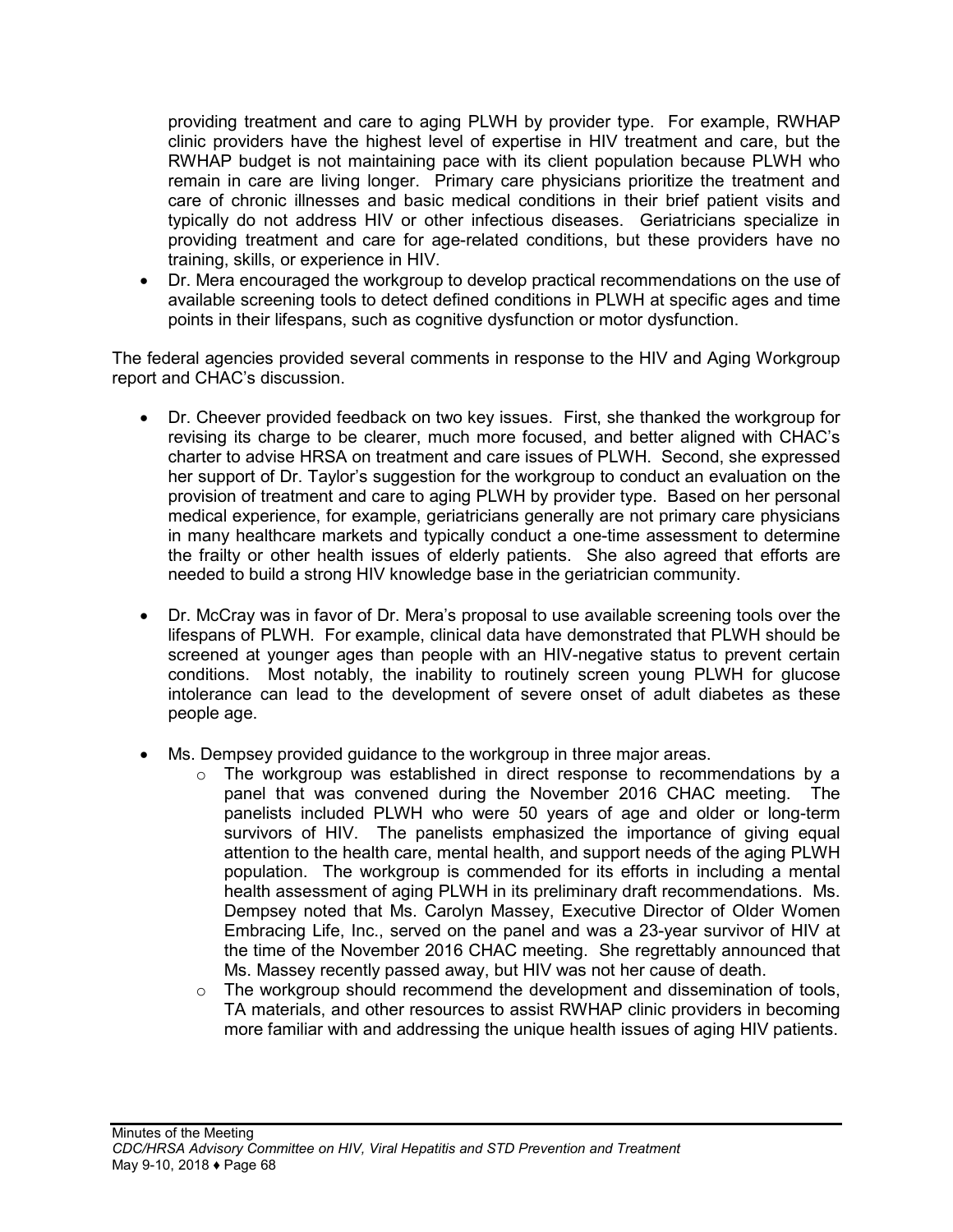- $\circ$  The NIH Women's Interagency HIV Study is including balance, mental acuity, and other types of tests for older women living with HIV. The workgroup should review the data from this study to inform its next steps.
- Dr. Paul Gaist is the CHAC *ex-officio* member for NIH. He advised the workgroup to also recommend a psychosocial assessment to determine the life experiences and ongoing stressors of aging HIV patients. Providers can use the results of a psychosocial assessment to develop an effective care regimen for aging HIV patients and recommend social supports or other resources to address their needs. Moreover, the workgroup should review published studies in the literature that have documented an increase in sexual activity and HIV risk with older age. Overall, providers should be educated on older age as an important transition in the lifespan regardless of whether the person is living with or without HIV.

Ms. Fukuda concluded the discussion by advising the HIV and Aging Workgroup to thoughtfully consider the comments and suggestions by the CHAC members and the federal agencies. During the November 2018 CHAC meeting, the workgroup should be in a position to present revised clinical assessments of the aging PLWH population or a clear plan of its next steps. She thanked the workgroup members for their outstanding efforts to date in addressing this complex issue and their ongoing commitment to improving the treatment and care of the aging PLWH population.

# **Panel Presentation: Sexual and Gender Minority (SGM) Youth Health**

### **Kathleen Ethier, PhD**

Director, Division of Adolescent School Health Centers for Disease Control and Prevention

#### **Advice Requested from CHAC by CDC/DASH:**

1. What steps can DASH take to better describe strategies for Safe and Supportive Environments (SSEs) and strengthen its messaging on the implications of these activities on youth health outcomes?

Dr. Ethier reported that the panel presentation would cover two major areas. First, CHAC submitted a letter to CDC on January 10, 2018 with its SALYH recommendations to improve the health and well-being of LGBTQ youth. DASH would highlight its ongoing activities and future efforts to respond to these recommendations. Second, school districts in the field would provide their perspectives on the progress and challenges in implementing school-based policies and practices to address SGM youth health.

For the first part of the panel presentation, Dr. Ethier presented DASH's responses to the six SALYH recommendations that CHAC submitted to CDC on LGBTQ youth.

#### **CHAC Recommendation 1: Prioritize, invest in, and advocate for professional development of middle and high school teachers regarding LGBTQ students, their health, student rights, and needs**

DASH released NOFO 1308, "Promoting Adolescent Health Through School-Based HIV/STD Prevention and School-Based Surveillance," as a five-year CoAg that will end on July 31, 2018. State/local education agencies (SEAs/LEAs) and non-governmental organizations (NGOs) were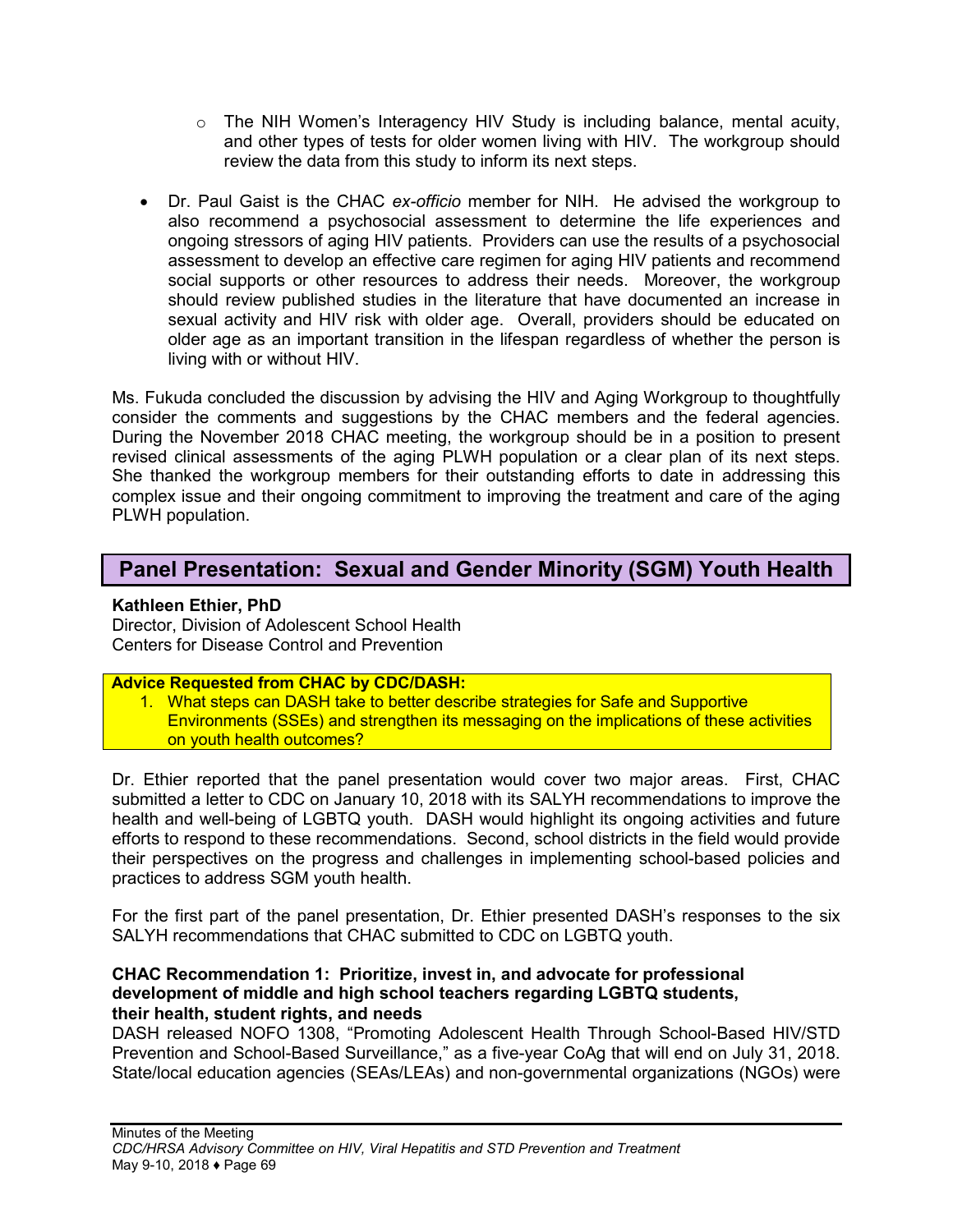funded to provide educator professional development to ensure high quality HIV and STD prevention to all youth, including SGM youth.

The American Psychological Association used a portion of its funding award for SEAs/LEAs to attend the Respect Workshop. The workshop aimed to improve the knowledge, attitudes, and skills of school staff to make schools safe and supportive for LGBTQ students. The workshop also provided the participants with information on direct services that can be delivered and promoted the implementation of school-based policies and practices that address school climates, school connectedness, peer and family support, access to community resources, and inclusive sex education.

DASH recently released NOFO 1807, "Promoting Adolescent Health Through School-Based HIV Prevention," as a five-year CoAg that will begin on August 1, 2018. The new CoAg will build the capacity of SEAs/LEAs to provide professional development that will ensure health education instruction meets the needs of all youth, including LGBTQ youth.

#### **CHAC Recommendation 2: Create Gay-Straight Alliances (GSAs) in middle and high schools**

DASH data show that its funded SEAs/LEAs have made a great deal of progress in this area under NOFO 1308. Selected school districts that recommend or require schools to have a GSA increased from 58.3 percent in the fall of 2014 to 85 percent in the fall of 2017. Selected schools that have a GSA increased from 47.6 percent in the fall of 2014 to 73.7 percent in the fall of 2017. SEAs/LEAs will use their new funding awards under NOFO 1807 to continue to support GSAs in middle and high schools.

# **CHAC Recommendation 3: Develop LGBTQ-enumerated**

#### **anti-discrimination and anti-bullying policies and programs**

DASH reviewed its information and other materials that are provided to school districts and the general public. Based on this review, DASH revised infobriefs that are posted on the CDC.gov website to include the most up-to-date research summaries on bullying. Moreover, several scientific papers with YRBS data on state policies and practices currently are undergoing the CDC clearance process. DASH will continue to make every effort to ensure that its recommendations to school districts on supporting students, including LGBTQ students, are based on the most recent data.

# **CHAC Recommendation 4: Create LGBTQ-inclusive curricula,**

## **including sexual health curricula**

DASH data show that its funded SEAs/LEAs have made tremendous progress in adopting and implementing quality sexual health curricula. From the fall of 2014 to the fall of 2017, selected school districts within funded SEAs that have adopted sexual health curricula increased from an average of 44.4 to 89.4 percent in middle schools and from an average of 46.2 to 88.3 percent in high schools. Over this same time period, schools within funded LEAs that have implemented sexual health curricula increased from 61 to 81 percent in middle schools and from 83 to 91 percent in high schools.

DASH is uncertain of the extent to which its funded SEAs/LEAs have adopted and implemented sexual health curricula that are inclusive of LGBTQ students. Most notably, the adoption of curricula is at the discretion of LEAs at the local level. Moreover, DASH uses the Health Education Curriculum Analysis Tool (HECAT) to provide guidance, direction, and assistance to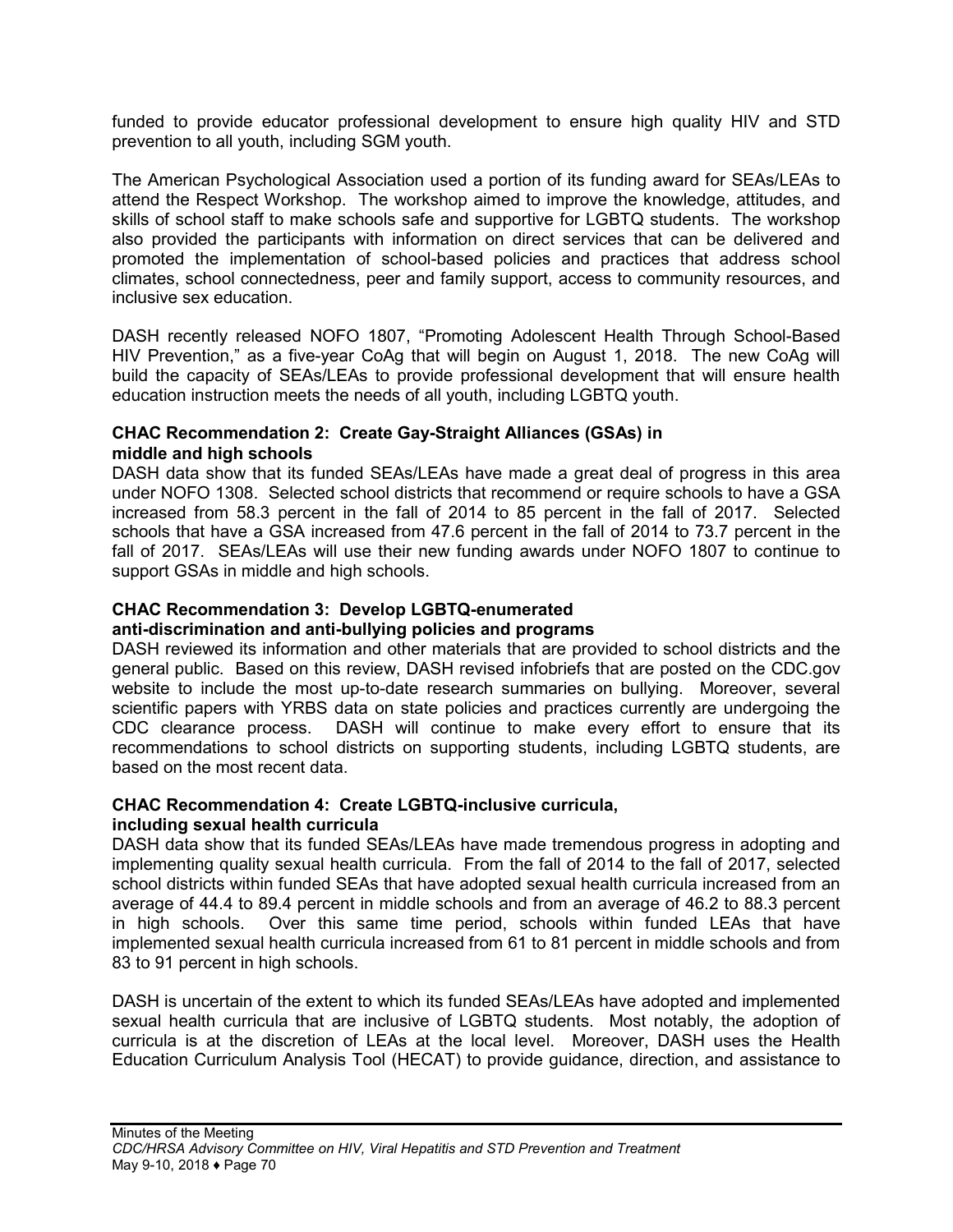SEAs/LEAs in conducting a clear, complete, and consistent analysis of quality health education curricula. However, LGBTQ inclusiveness is not a part of the HECAT process at this time. DASH will apply the lessons learned and experiences of the current SEAs/LEAs under NOFO 1308 to enable the new SEAs/LEAs under NOFO 1807 to make improvements in this area.

## **CHAC Recommendation 5: Provide linkages between school and community-based LGBTQ-reflective and youth-friendly health care services**

DASH data show that its funded SEAs have made outstanding progress in this area. From the fall of 2014 to the fall of 2017, selected districts that provide linkages substantially increased. Among 18 funded SEAs, the development of referral guides increased from a median of 72 to 93 percent and the development of written procedures for referrals to offsite youth-friendly health providers increased from a median of 28 to 48 percent. However, DASH acknowledges the need to conduct a rigorous evaluation of the community-based referral sites, in general, and the extent to which these sites are LGBTQ-friendly, in particular.

## **CHAC Recommendation 6: Offer comprehensive and LGBTQ-inclusive suicide prevention policies and programs**

DASH does not have a line-item in the CDC budget to support suicide prevention activities. However, DASH recognizes the importance of addressing suicide prevention and acknowledges the critical role of schools in responding to and preventing youth suicide. Compared to heterosexual youth, LGB youth are three times more likely to contemplate suicide and five times more likely to have attempted suicide.

The CDC Division of Violence Prevention developed and released *Preventing Suicide: A Technical Package of Policy, Programs and Practices*, but this publication is not targeted to schools and youth. As a result, efforts are underway to adapt the suicide technical guidance document to specifically address adolescent and school health issues. DASH will continue to collaborate with and obtain advice from the CHAC SALYH Workgroup on strengthening its focus on suicide prevention for LGBTQ youth.

In addition to responding to CHAC's six SALYH recommendations to CDC, DASH also has been conducting other adolescent and school health activities in three major areas. First, an *MMWR* article with the tremendous 2017 YRBS dataset will be released to the public on June 14, 2018. Due to the extremely large size of the 2017 YRBS report, DASH also will issue a smaller, more focused companion document to specifically target four risk areas for youth: high-risk substance use, sexual behavior, violence victimization, and mental health/suicide. Moreover, the summary of SGM youth data in the YRBS report will highlight ongoing disparities in this population and emphasize the need for increased assistance to and support of this subset of youth in schools.

Second, DASH is partnering with the Human Rights Campaign due to its collection of a much more focused national dataset on LGBTQ youth. Third, DASH will continue to collaborate with GLSEN due to the upcoming release of its new School Climate Survey in the fall of 2018. DASH, the Human Rights Campaign, and GLSEN will conduct joint presentations of their three complementary datasets.

Dr. Ethier concluded her portion of the panel presentation by thanking CHAC for providing CDC with thoughtful and helpful guidance. She confirmed that DASH and its recipients will continue to apply CHAC's recommendations in the new five-year CoAg to further improve the health and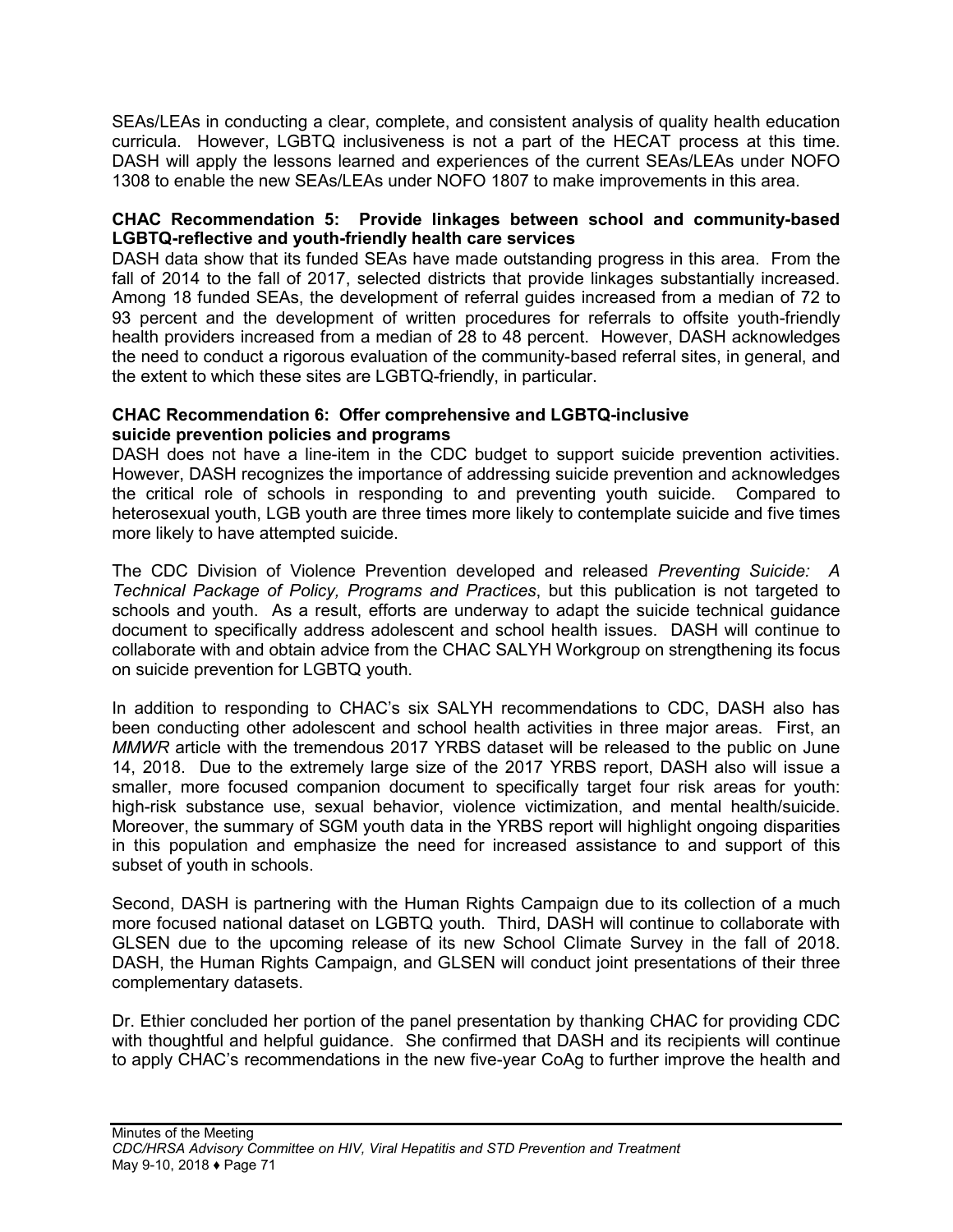well-being of LGBTQ youth. She introduced the panel of guest speakers and opened the floor for their overviews.

#### **Rachel Miller, MEd**

San Diego Unified School District (SDUSD)

Ms. Miller presented a slide with several images to illustrate the programs and community partnerships that SDUSD has built over the past five years of the CoAg. SDUSD used its 1308 funding award from CDC/DASH to create SSEs for LGBTQ students. Some of these programs are highlighted as follows. Although some GSA Clubs were established in schools prior to 2013, the number of these clubs in schools has greatly increased since that time. GSAs were in approximately 50 percent of high schools and no middle schools in 2013, but are now in all SDUSD high schools and middle schools (or nearly 60 schools).

Research has shown that GSA Clubs serve as SSEs to all students who are victims of bullying and harassment, including LGBTQ students. Other studies have shown that LGBTQ students who do and do not join GSA Clubs feel safer on campus. Efforts are underway in SDUSD to increase the activity and visibility of GSA Clubs. Most notably, SDUSD elementary schools have expressed an interest in adapting the GSA Club model and implementing a diversity club or a support club on their campuses.

LGBTQ students have higher rates of victimization, bullying, harassment, and suicide, but are extremely reluctant to report these incidents directly to school staff. These data led SDUSD to create a district-wide online bullying reporting form for students, parents, or community members to anonymously report incidents as a victim or a witness. In addition to LGBTQ status, the form also includes options to report victimization, bullying, or harassment incidents based on race/ ethnicity, religion, body appearance, and other factors.

The bullying reporting form initially was piloted in one school and evaluated, but is now posted on all 226 SDUSD school websites as well as the district website. The completed reports are electronically transmitted to the school principal and two district offices to ensure that each incident is investigated and resolved. Moreover, the form has empowered students to report other incidents that occur beyond school property, such as sexual harassment and child abuse.

SDUSD implemented an LGBTQ-affirming sex education curriculum in middle/high schools in accordance with a California law that requires positive affirmation of different sexual orientations and gender identities as well as the exploration of gender roles and expectations. The SDUSD Board affirmed the adoption of the sex education curriculum in July 2017. The curriculum has been extremely well received by SDUSD teachers and students.

SDUSD is a participant of the "National OUT for Safe Schools" Campaign for school staff throughout the district, including custodial and transportation staff, to voluntarily wear a badge to show support for LGBTQ and all other students who need SSEs.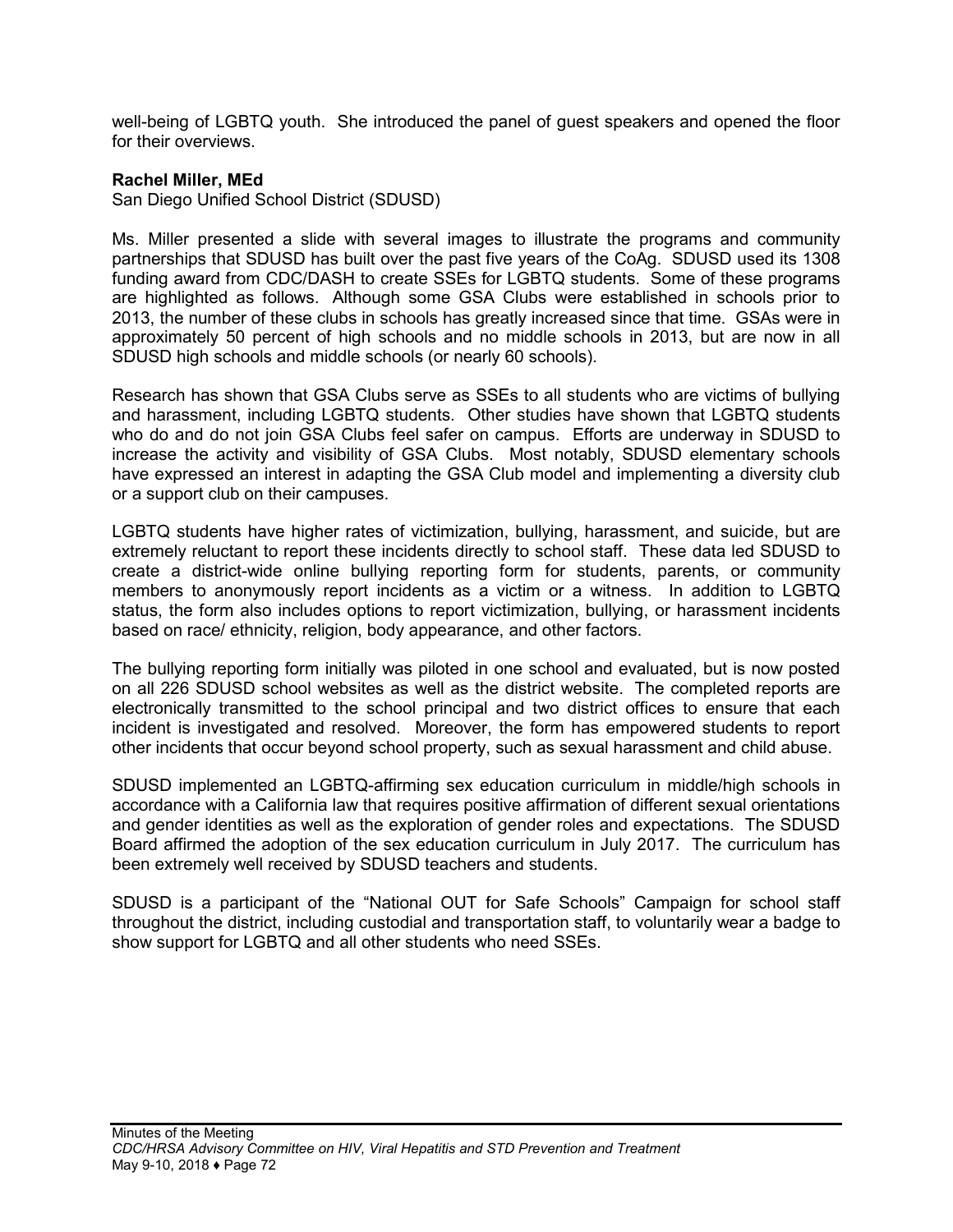

Students have reported feeling safer and more supported due to school staff wearing the badges on their campuses. However, SDUSD did not issue a press release or launch marketing efforts to widely publicize the National OUT for Safe Schools Campaign due to opposition from a vocal subgroup of the San Diego community. As a result, SDUSD launched a train-the-trainer program for school leaders to train and retrain their staff on general LGBTQ cultural competency. These initial trainings are now being supplemented by in-depth training from SDUSD's LGBTQIA+ Education and Advocacy staff.

## **Georgi Roberts, MLS**

#### **Brooke Sharples, MEd**

Fort Worth Independent School District (FWISD)

Ms. Roberts reported that FWISD is a large urban school district in Fort Worth, Texas with a population of 86,000 students. Rigorous data were used to educate FWISD school principals and other leadership on disparities in extensive bullying, HIV, STDs, and teen pregnancy among LGBTQ students. The data showed that these factors impact academic achievement. After a thorough review of these data, FWISD leadership approved the rollout of supportive programs, curricula, and other resources for LGBTQ students.

FWISD used its 1308 funding award from CDC/DASH to collaborate with an NGO to train nurses, counselors, social workers, and teachers on addressing the specific needs and concerns of LGBTQ students. School staff has shown a great deal of support for the curricula and policies for LGBTQ students, but a small subgroup of the Fort Worth community has voiced strong opposition.

Ms. Sharples presented a slide with several images to illustrate FWISD's ongoing efforts to promote SSEs for LGBTQ students. Image 1 was a photograph of the "FWISD Ally" lanyard that represents the presence of trusted adults for all students, particularly those who are LGBTQ. The trusted adults provide support to students and make referrals to a nurse, social worker, or counselor if needed. The number of lanyards that are being worn in FWISD schools is rapidly increasing because the trusted adults repeatedly give their lanyards to interested students and obtain replacements. The students are asked to inform their peers of the availability of FWISD allies.

Images 2 and 3 included (1) a photograph of Ms. Roberts and Ms. Sharples during the Human Rights Campaign's fifth annual "Time to Thrive" Conference in February 2018 and (2) a quote and a photograph of an FWISD health teacher/coach during the Stonewall National Education Project Symposium in April 2018. The FWISD Ally lanyard was worn by staff at both of these national events to initiate dialogue on this important initiative.

Image 4 was a photograph of a handwritten poster to illustrate the components of a "safe school." The poster reflects the thoughts and perspectives of high school students who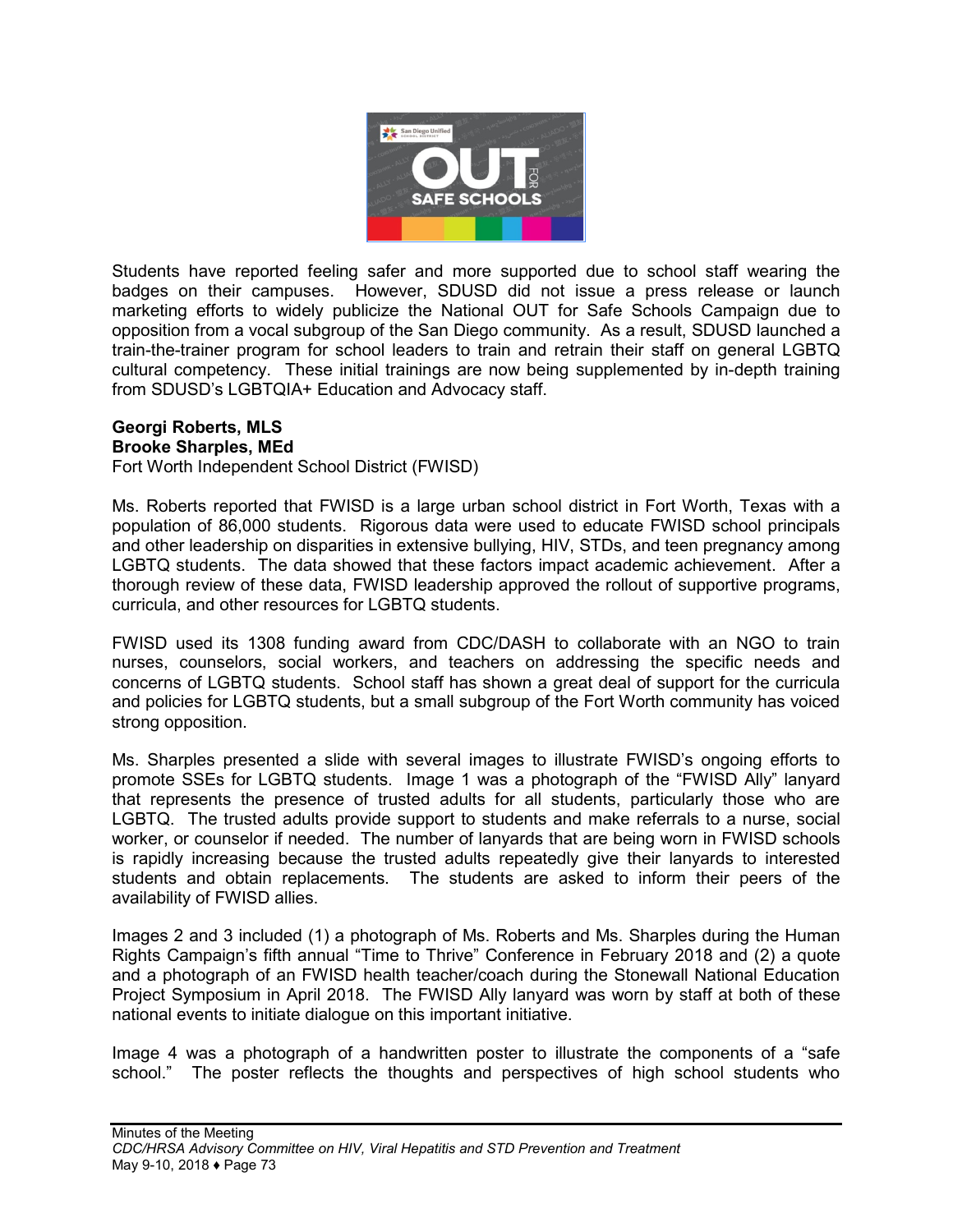participated in this exercise. FWISD also conducts the "safe school" activity with student teachers and student support services staff.

## **CHAC DISCUSSION: LGBTQ YOUTH**

CHAC thanked DASH for providing detailed and thoughtful responses to its six SALYH recommendations that were submitted to CDC for consideration and action. Several members made additional suggestions for DASH to consider to improve these activities.

- Ms. Leonard confirmed that the CHAC SALYH Workgroup looks forward to continuing to collaborate with CDC, its recipients, and external partners in DASH's new five-year CoAg. She particularly thanked Drs. Mermin and Ethier for providing outstanding leadership at the federal level to support LGBTQ projects, curricula, and other resources at the state and local school district levels.
- Dr. Belzer urged DASH to address the socioeconomic disparities and cultural attitudes that serve as barriers to establishing GSAs in schools. For example, GSAs are much more likely to be formed in schools with predominantly White student populations than in schools with large African American or Latino student populations. Moreover, schools with large racial/ethnic minority student populations typically focus their efforts on concerns that are more of a priority than LGBTQ issues, such as high STD, teen birth, and poverty rates and low-income levels. He advised DASH to compile and provide the new recipients under NOFO 1807 with lessons learned and best practices to ensure that GSAs are widely established and maintained in all schools.
- Mr. Hursey reiterated that he looks forward to serving on the CHAC SALYH Workgroup as a new member. He noted two areas in which the workgroup should provide advice and guidance to DASH under the new five-year CoAg: (1) research on sexual violence among disempowered youth, particularly LGBTQ youth who are homeless or living with disabilities and (2) racial/ethnic disparities within SGM youth.
- Mr. Haverkate proposed several suggestions to refine DASH's adolescent and school health activities for all youth, including LGBTQ youth, based on his role as the *ex-officio* member for IHS.
	- $\circ$  DASH should conduct, collect data on, and widely disseminate the results of resiliency training for victims or potential victims of bullying.
	- o DASH should review and utilize the findings of the 2015 U.S. Transgender Survey (USTS) as a key resource in its ongoing LGBTQ youth activities. The USTS is conducted by the National Center for Transgender Equality and is the largest survey of transgender people in the United States. Most notably, the 28,000 respondents to the 2015 USTS represented all 50 states, the District of Columbia, and U.S. territories. The USTS also serves as the best sample of American Indian/ Alaska Native (AI/AN) transgender people. IHS routinely uses USTS data to justify the rationale for outreach and other efforts to improve the health and well-being of LGBTQ youth in Indian Country.
	- $\circ$  DASH should expand the rich YRBS dataset to strengthen its focus on racial/ethnic minorities within SGM youth, but AI/AN youth also should be included in this effort.
	- $\circ$  SDUSD and FWISD both used a portion of their 1308 funding awards to implement programs for school staff to wear badges/lanyards to demonstrate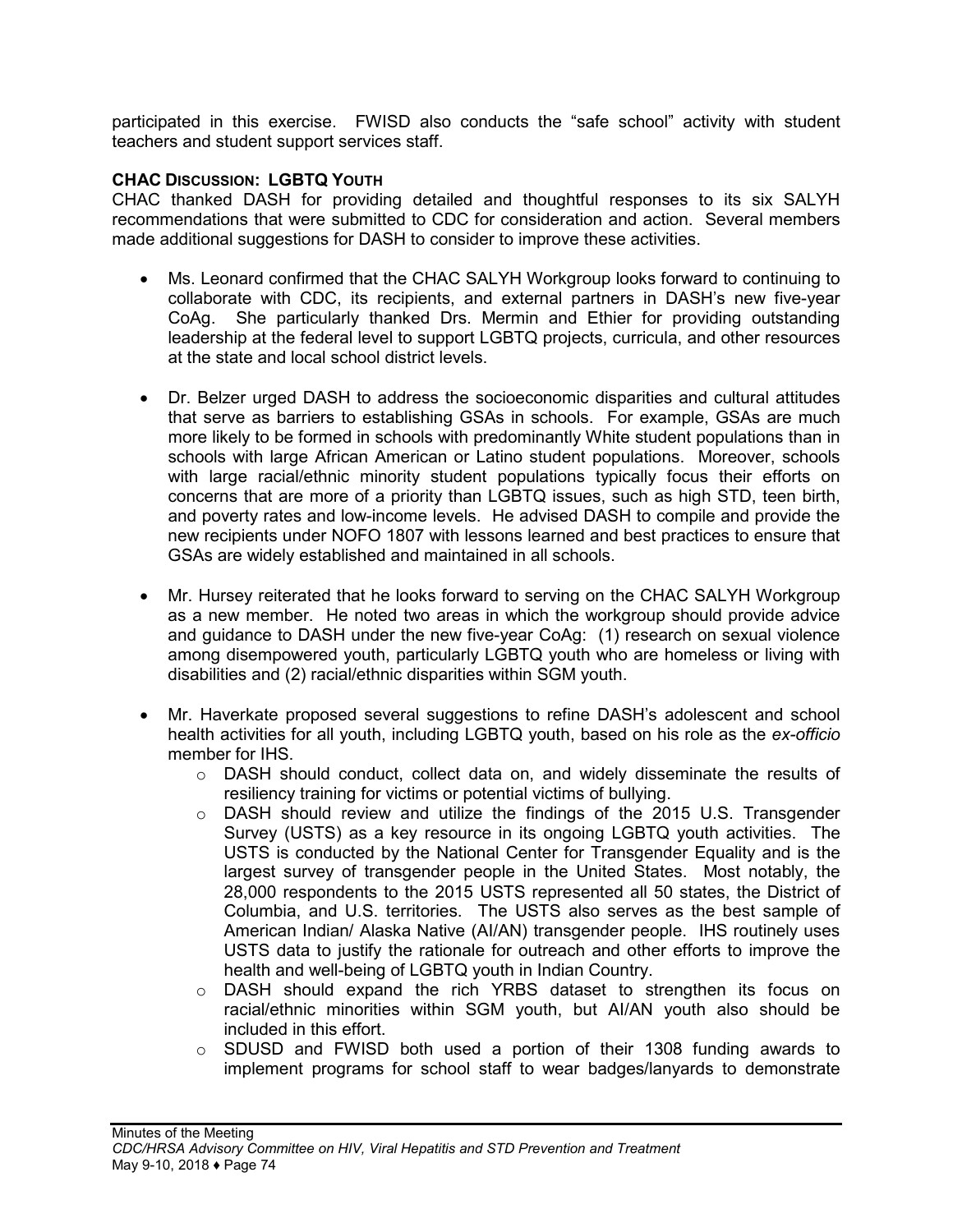support for LGBTQ students. However, both school districts reported that small subgroups of the San Diego and Fort Worth communities, respectively, voiced opposition to providing resources for LGBTQ students. As a result, DASH should distribute clear guidance and effective strategies to prevent victimization, bullying, or harassment of teachers and other school staff that wear the badges/lanyards. DASH also should conduct an evaluation to obtain honest and critical feedback on whether educators are wearing badges/lanyards based on their actual support of LGBTQ students or "political/school-based pressure."

o DASH should place more emphasis on widely publishing the outcomes of LGBTQ initiatives that are conducted by its recipients. Most notably, HRSAfunded FQHCs, IHS-funded clinics, and hospitals typically have limited knowledge of and experience in addressing the sexual orientation or gender identity needs of youth. Moreover, clear linkages have been established to connect DASH-funded school districts to local sources of care for youth, but no relationships have been developed to translate these efforts from schools to healthcare centers.

Ms. Malaika Washington is a Lead Health Education Specialist at CDC/NCHHSTP. She was pleased to announce that other LEAs have used their 1308 funding awards from CDC/DASH to expand their badge/lanyard programs beyond teachers. For example, school resource officers, school-based health clinic staff, and police officers in New York City and the District of Columbia are wearing badges and lanyards to further support their ongoing interactions with LGBTQ youth.

# **CHAC Business Session**

#### **Dawn Fukuda, ScM, CHAC Co-chair** Director, Office of HIV/AIDS Massachusetts Department of Public Health

Ms. Fukuda opened the Business Session and facilitated a review of the business items that warrant CHAC's formal action at this time, follow-up discussion, or requests for future agenda items.

## **Business Item 1: Approval of the Draft CHAC Meeting Minutes**

Ms. Fukuda entertained a motion for CHAC to approve two sets of minutes for the in-person meeting in October 2017 and the virtual meeting in February 2018. A motion was properly placed on the floor by Dr. Peter Havens and seconded by Dr. Bradley Stoner for CHAC to approve both sets of meeting minutes.

#### **CHAC unanimously approved the Draft October 25-26, 2017, and the Draft February 22, 2018, Meeting Minutes with no changes or further discussion.**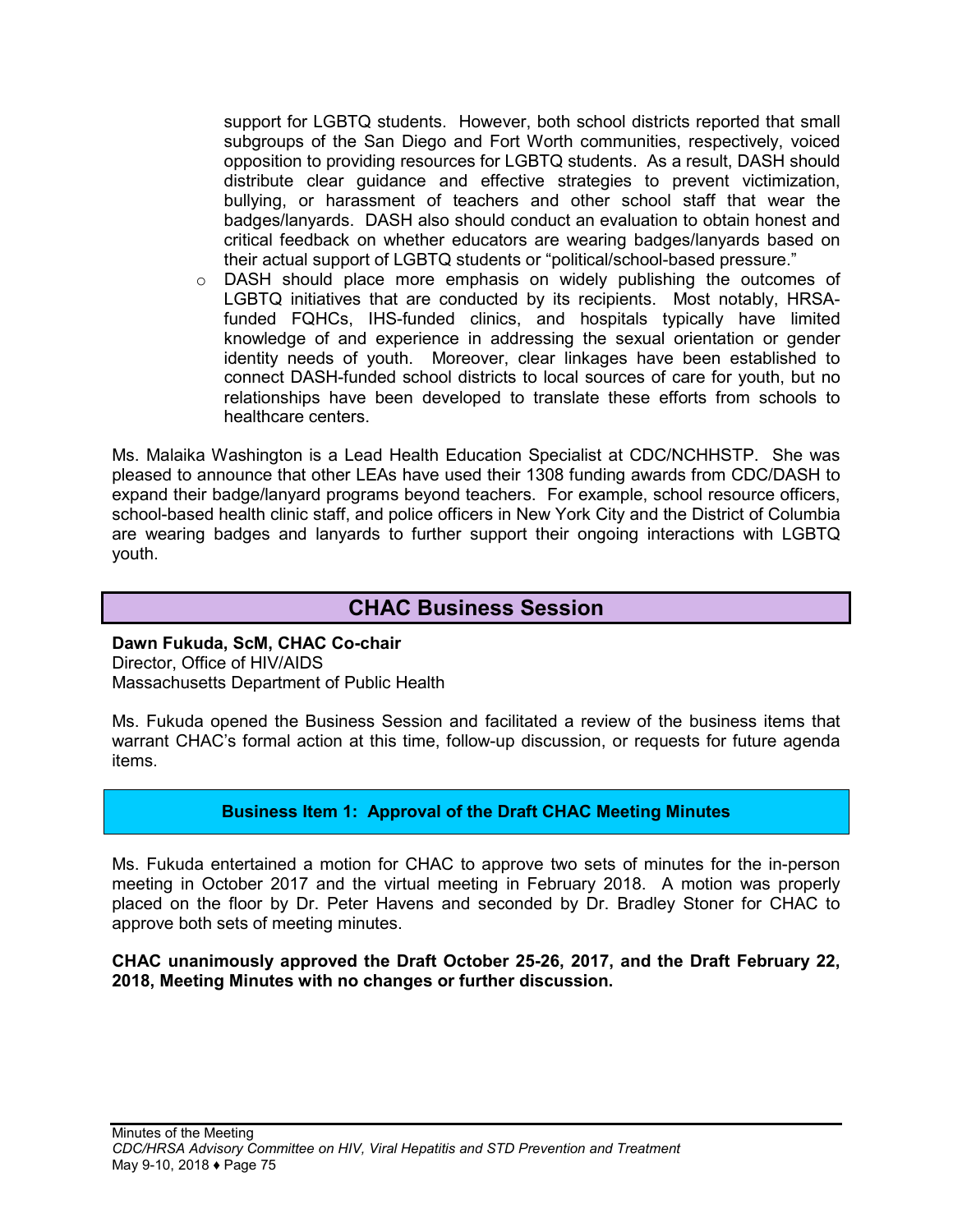# **Business Item 2: New CHAC RWHAP Reauthorization Workgroup**

Ms. Fukuda returned to CHAC's previous suggestion to establish a new RWHAP Reauthorization Workgroup and entertained a formal motion this regard.

| <b>Action</b>          | <b>Description</b>                                                                                                                                                                                                                                                                                        |
|------------------------|-----------------------------------------------------------------------------------------------------------------------------------------------------------------------------------------------------------------------------------------------------------------------------------------------------------|
| Co-Chair's call        | Mr. Richard Aleshire properly placed a motion on the floor for CHAC to<br>establish a new RWHAP Reauthorization Workgroup that will be<br>charged with proposing recommendations for submission to and<br>consideration by the HHS Secretary and HRSA/HAB.<br>Dr. Michael Saag seconded the motion.       |
| Outcome of the<br>vote | The motion was unanimously passed by 12 CHAC voting<br>members.                                                                                                                                                                                                                                           |
| Next steps             | CDR Holly Berilla and Ms. Margie Scott-Cseh will circulate an email to<br>identify the CHAC members who will chair and serve on the new<br>RWHAP Reauthorization Workgroup as members.<br>Efforts will be made to engage Dr. Jennifer Kates and other CHAC<br>$\bullet$<br>members with policy expertise. |

## **Business Item 3: New Resolution by the HCV Workgroup**

Dr. Havens called for CHAC's formal support and endorsement for the HCV Workgroup to draft a new resolution regarding the integration of viral hepatitis services to close the gap between HCV antibody testing, diagnosis of the disease, and treatment. He proposed several topics that potentially will be covered in the workgroup's draft resolution.

- Integrated HCV testing, diagnosis, and treatment services should be targeted to jails and prisons. New approaches are needed to address the unwillingness or reluctance of correctional systems to use funds from their limited budgets to treat incarcerated people who are living with HCV.
	- o The Federal Bureau of Prisons (BOP) should diagnose and treat HCV and provide HAV and HBV vaccination to its incarcerated populations.
	- $\circ$  CMS should issue a new policy that will allow people with short-term incarceration in local jails and state prisons to maintain their Medicaid benefits.
	- o Representatives from the CMS HCV Medicaid Affinity Group should be invited to a future CHAC meeting to present its emerging recommendations, including Medicaid coverage of or restrictions for incarcerated populations.
- HRSA should establish a system in all FQHCs to diagnose and treat people living with HCV. HRSA should replicate the system based on the Cherokee Nation's HCV model program that includes key staff positions to address all stages in the HCV cascade: nurses, patient navigators, case managers, and CHWs. HRSA should promulgate HCV quality measures that would be directly linked to the funding awards of FQHCs.
- HRSA should routinely review the availability and delivery of HCV care in all FQHCs, particularly in rural areas. The performance of FQHCs should be measured based on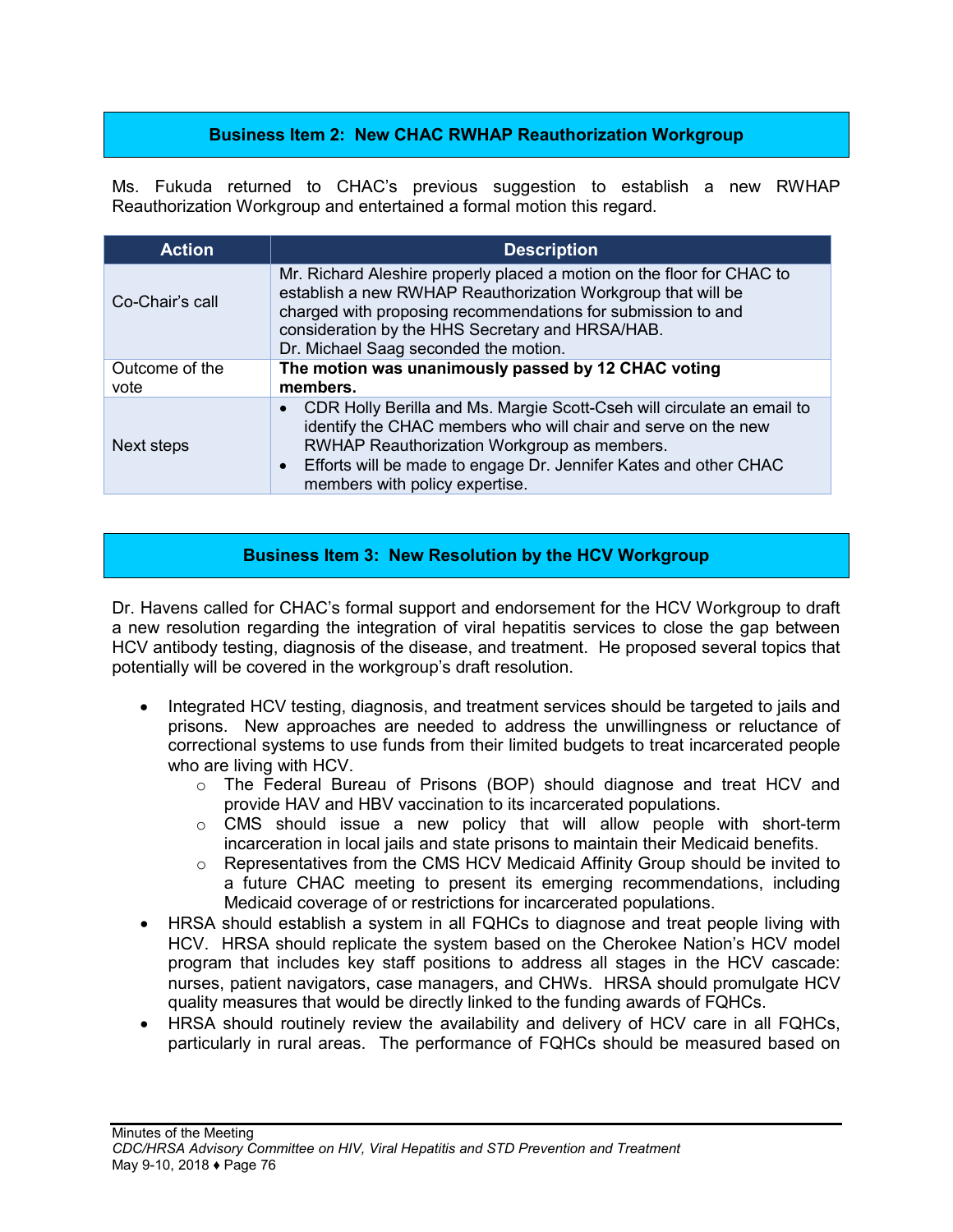their efforts to advance toward the ultimate goal of implementing universal HCV screening.

Dr. Havens acknowledged that the BOP and CMS recommendations must be addressed to the HHS Secretary because CHAC is not chartered to directly advise these two federal agencies. He also noted that based on CHAC's formal approval of the draft resolution, the HCV Workgroup might be rebranded as the "Viral Hepatitis" Workgroup to account for its expanded focus on HAV and HBV.

| <b>Action</b>          | <b>Description</b>                                                                                                                                                                                                                                                                                                                 |
|------------------------|------------------------------------------------------------------------------------------------------------------------------------------------------------------------------------------------------------------------------------------------------------------------------------------------------------------------------------|
| Co-Chair's call        | Ms. Dawn Fukuda properly placed a motion on the floor for CHAC to<br>support and endorse the HCV Workgroup's proposal to draft a new<br>resolution on the integration of viral hepatitis testing, diagnosis, and<br>treatment services.<br>Dr. Jorge Mera seconded the motion.                                                     |
| Outcome of the<br>vote | The motion was unanimously passed by 12 CHAC voting<br>members.                                                                                                                                                                                                                                                                    |
| Next steps             | The HCV Workgroup will circulate the draft resolution to the CHAC<br>membership via email for review and input.<br>If FACA rules do not permit Federal Advisory Committees to vote<br>$\bullet$<br>electronically, the HCV Workgroup will call for CHAC's formal vote on<br>the draft resolution during the November 2018 meeting. |

## **Business Item 4: Presidential Advisory Council on HIV/AIDS (PACHA)**

Ms. Hayes reported that in addition to serving as the CHAC *ex-officio* member for HHS/OHAIDP, she also is the Executive Director of PACHA. PACHA is not operating as a Federal Advisory Committee at this time, but a number of excellent applications were submitted in response to a call for new members that was issued in December 2017. Efforts are underway at the White House Office of Public Liaison to review and officially approve the new member applications and reseat PACHA in the near future. Moreover, high-level HHS officials and HIV partners in the field have voiced strong support to reestablish PACHA.

Ms. Fukuda proposed a motion for CHAC to send a letter to the HHS Secretary, with a copy to the HHS Assistant Secretary for Health, to reinforce its strong support of PACHA. CHAC will raise the following points in its letter.

- CHAC's affirmative statement on the importance of PACHA will be highlighted.
- The urgent need for the Administration to rapidly reseat the PACHA membership will be emphasized.
- The value of PACHA's contributions to high-level government officials, CHAC, and key stakeholders will be described.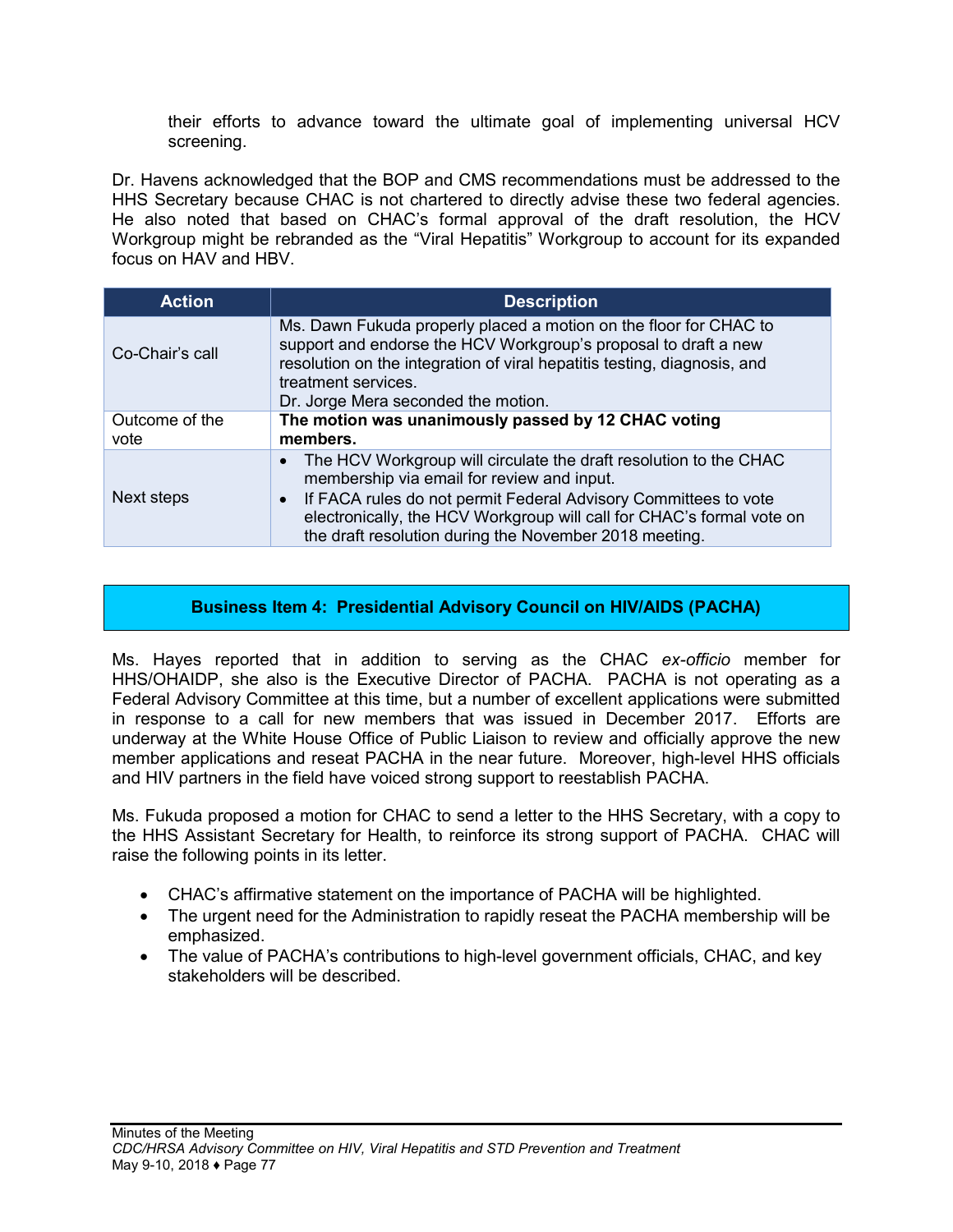| <b>Action</b>          | <b>Description</b>                                                                                                                                                                                                                                                                                                                                                                                                                                                                                                                                                                                                  |
|------------------------|---------------------------------------------------------------------------------------------------------------------------------------------------------------------------------------------------------------------------------------------------------------------------------------------------------------------------------------------------------------------------------------------------------------------------------------------------------------------------------------------------------------------------------------------------------------------------------------------------------------------|
| Co-Chair's call        | Ms. Dawn Fukuda properly placed a motion for CHAC to formalize and<br>reinforce its support of PACHA in a letter to the HHS Secretary.<br>Dr. Peter Havens seconded the motion.                                                                                                                                                                                                                                                                                                                                                                                                                                     |
| Outcome of the<br>vote | The motion was unanimously passed by 12 CHAC voting<br>members.                                                                                                                                                                                                                                                                                                                                                                                                                                                                                                                                                     |
| Next steps             | Ms. Fukuda will consult with Ms. Hayes to obtain language on the<br>$\bullet$<br>diversity of the PACHA membership. CHAC's letter will emphasize the<br>importance of representation by a broad range of constituencies during<br>the call for PACHA nominations.<br>Ms. Fukuda will draft and distribute the letter to the CHAC membership<br>$\bullet$<br>for review and comments.<br>After the approval/clearance process is completed, the draft letter will<br>$\bullet$<br>be revised (if needed), finalized, placed on CHAC letterhead, signed by<br>the CHAC Co-chairs, and submitted to the HHS Secretary. |

# **Business Item 5: CHAC's Role in the Opioid Crisis**

Ms. Fukuda asked the CHAC members to provide their insights and perspectives on establishing a new "Opioid Response Workgroup." The members extensively discussed a preliminary charge for the new workgroup and proposed potential topics for the workgroup to address.

- The workgroup's charge will be to conduct research, synthesize the available evidence, and recommend best practices to CDC and HRSA to address the opioid crisis in the context of HIV, viral hepatitis, and STDs.
- The workgroup's draft recommendations will focus on improving the existing CDC/HRSA/ SAMHSA interagency partnership; fully engaging other parts of HRSA outside of HAB (e.g., FORHP and the BPHC Health Center Program); and addressing the infectious disease consequences of the opioid crisis.
- Ms. Fukuda and Dr. Mera volunteered to serve on the new workgroup. If the workgroup continues to operate after their terms expire on November 30, 2018, however, they will be able to serve as external ad hoc members only. Other CHAC members also emphasized the need for IHS representation on the new workgroup.

Dr. Mermin noted that CHAC's preliminary charge for the new "Opioid Response Workgroup" is extremely broad and the proposed topics are vague. If a formal vote is taken to approve the establishment of the workgroup, he advised CHAC to specify a concrete charge, identify a limited number of high-priority focus areas, and clearly delineate key goals for CDC and HRSA to achieve. Based on Dr. Mermin's advice, the CHAC members proposed two priority areas for the new workgroup to address: (1) opioid overdoses and (2) the massive number of people who are diagnosed with HCV, but are not accessing treatment.

#### **CHAC took no formal action on establishing a new "Opioid Response Workgroup" due to the inability of the members to clearly articulate and define a charge.**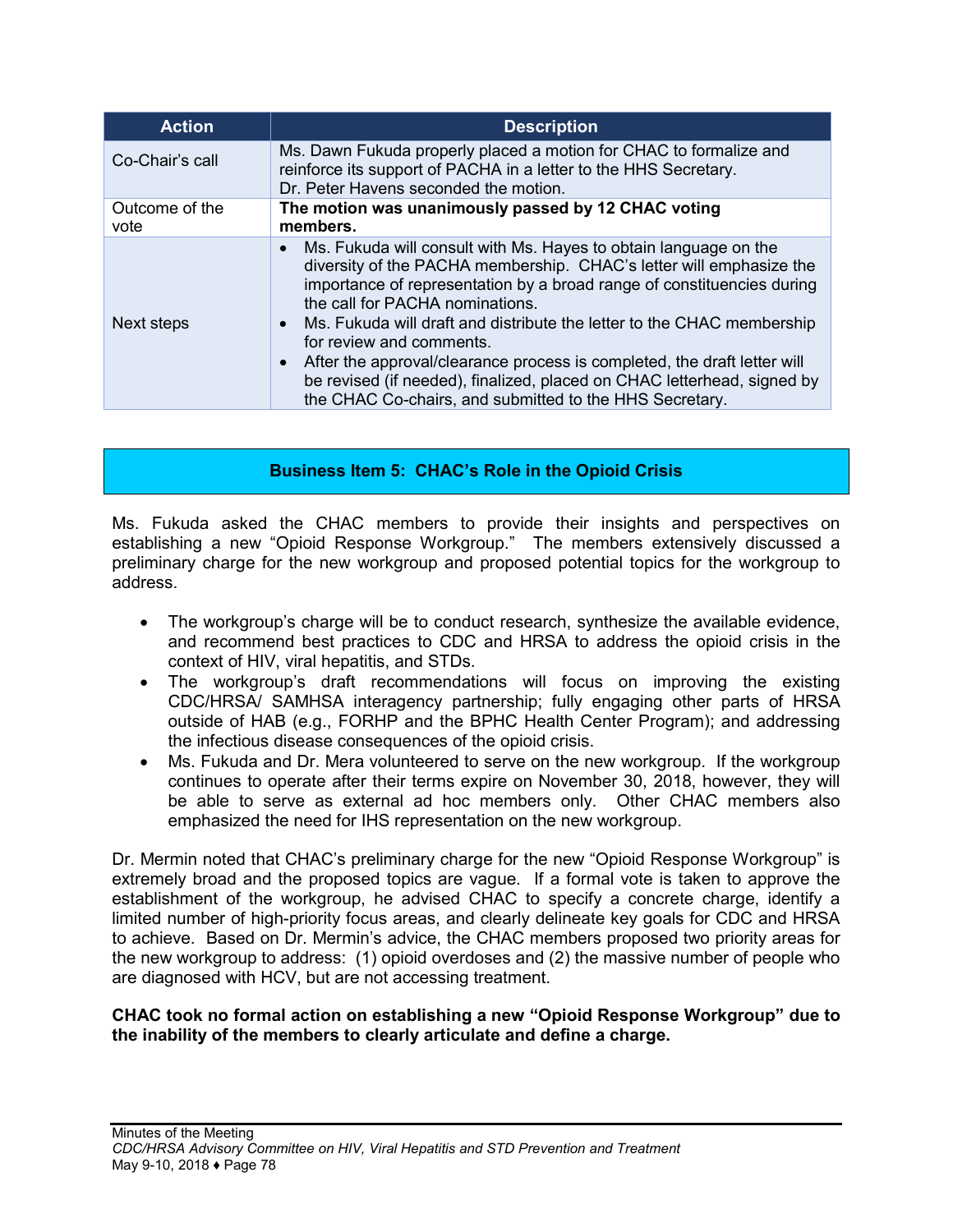CHAC's further consideration and discussion of Dr. Mermin's guidance resulted in the members proposing a clearer charge and a more focused direction for the new opioid workgroup.

- The workgroup's charge will be to propose recommendations to CDC and HRSA on improving policies, infrastructures, environments, and support to establish and maintain comprehensive drug user health programs in states, including SSPs.
- The workgroup's recommendations will focus on TA, data collection, and other specific resources for CDC and HRSA to offer to states that do not currently support or have no interest in establishing SSPs.

## **CHAC agreed by general consensus to take the following actions.**

- Mr. Peter Byrd, Dr. Jorge Mera, and Dr. Lynn Taylor will serve on the new workgroup as members.
- The new workgroup will appoint a chair; identify an appropriate name to reflect its focus on "drug user health policies and support;" and recommend best practices for this specific component of the opioid crisis.
- The new workgroup will consider Dr. Taylor's suggestions as a starting point in advising HRSA on the collection and dissemination of best practices for the care of drug-involved populations in RWHAP clinics as well as the delineation of best practices for creating a low-threshold environment. Most notably, "opioid-related best practices" in RWHAP clinics should include buprenorphine integration, onsite access to syringe services, flexible hours, same-day appointments, and wide availability of Naloxone.

## **Business Item 6: HCV Laboratory Research and Testing**

Dr. Taylor reported that she recently reviewed the CHAC charter. Based on the language in the "Description of Duties" section, CHAC is authorized to advise the HHS agencies on viral hepatitis laboratory research. As a result, she called for CHAC's approval of a formal recommendation or the establishment of a new workgroup on HCV laboratory research, particularly to promote one-step HCV viral load diagnostic testing in the United States.

Dr. Havens fully supported Dr. Taylor's suggestion. He noted that HIV laboratory testing is not well understood. In a previous study, for example, NIH researchers did not understand that an HCV antibody-positive/HIV viral load-negative test result is equivalent to no infection in pregnant women and no mother-to-child transmission.

Dr. Mermin proposed an option to address the comments by Drs. Taylor and Havens. Instead of CHAC submitting a formal recommendation or establishing a new workgroup, a panel presentation on HCV laboratory research and testing will be convened during the November 2018 meeting.

#### **Business Item 7: Future Agenda Items**

Ms. Fukuda opened the floor for the CHAC members to propose topics to place on future meeting agendas.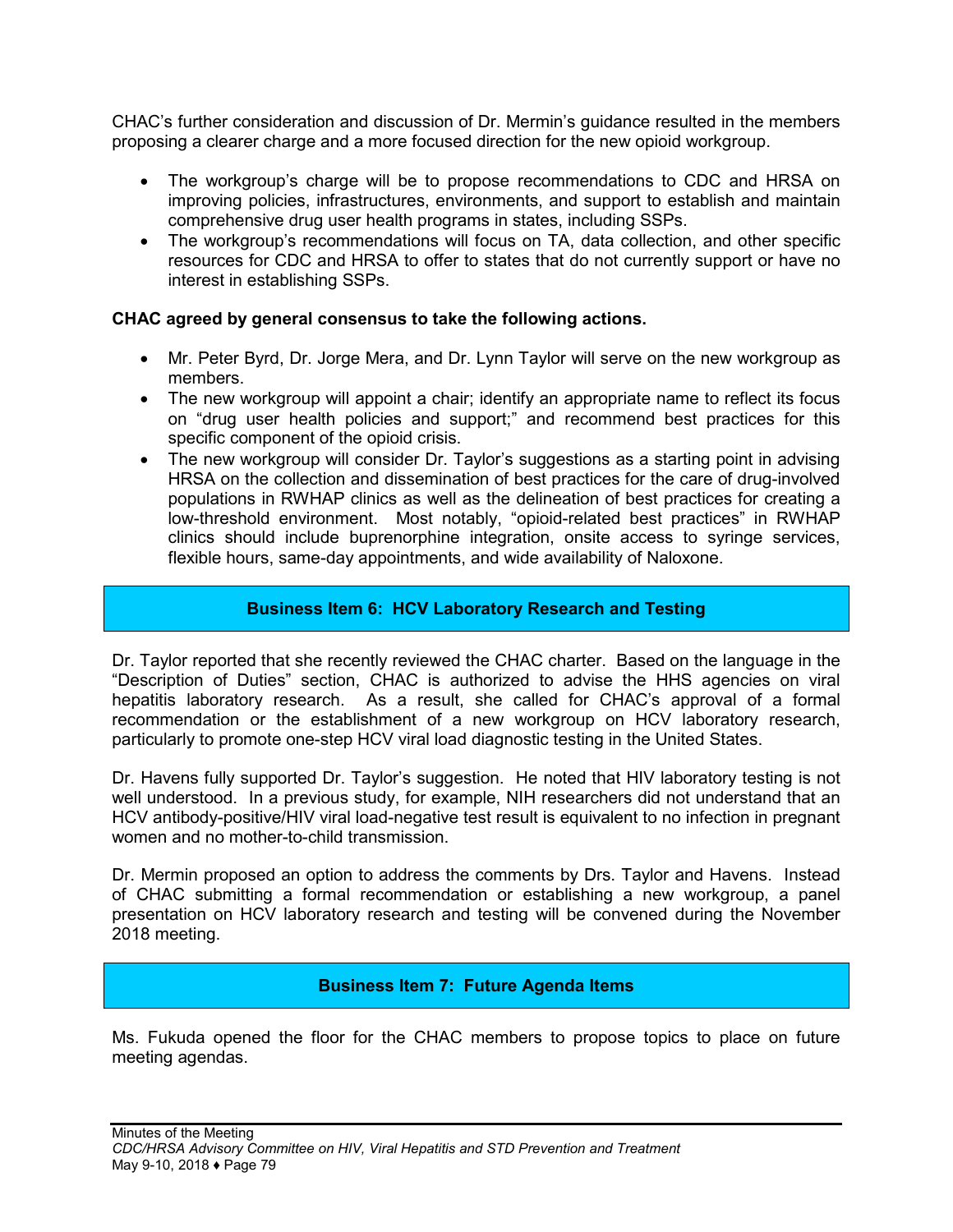| <b>Presenter</b>       | <b>Agenda Item</b>                                                                                                                                                                                                                                                                                                                                                                                                                                                                                                                                                                                                                                                                                                                                                                                                                                                                                                                                                                                                                                                                                                                                                                                                                                                                                                                                                                                                                                                                                                                                                       |
|------------------------|--------------------------------------------------------------------------------------------------------------------------------------------------------------------------------------------------------------------------------------------------------------------------------------------------------------------------------------------------------------------------------------------------------------------------------------------------------------------------------------------------------------------------------------------------------------------------------------------------------------------------------------------------------------------------------------------------------------------------------------------------------------------------------------------------------------------------------------------------------------------------------------------------------------------------------------------------------------------------------------------------------------------------------------------------------------------------------------------------------------------------------------------------------------------------------------------------------------------------------------------------------------------------------------------------------------------------------------------------------------------------------------------------------------------------------------------------------------------------------------------------------------------------------------------------------------------------|
| To Be Determined       | Panel Presentation: Impact of the opioid crisis in rural communities<br>in the context of HIV, viral hepatitis, and STDs. Potential topics to<br>include:<br>• Investments by CDC and HRSA to address the three infectious<br>diseases in rural areas and key outcomes of any assessments<br>that have been conducted with these resources.<br>• Recent data on the epidemiology of the three infectious diseases<br>in rural areas, including geographic mapping data as well as<br>data on the alignment between funding for the three infectious<br>diseases and the opioid crisis in rural areas.<br>• Existing care delivery systems to serve rural populations.<br>• Efforts by HRSA-funded FQHCs and SAMHSA-funded sites to<br>address underserved populations in rural areas, particularly<br>those in the top 220 most vulnerable counties in the country.<br>Existing data-sharing agreements between CDC, HRSA, or<br>SAMHSA and rural-based agencies (e.g., IHS and tribal clinics)<br>and plans by the federal agencies to periodically publish the<br>findings from these interagency datasets.<br>After the panel presentation, CHAC will determine whether to draft<br>a recommendation and call for a formal vote on the opioid crisis in<br>rural communities in the context of HIV, viral hepatitis, and STDs.<br>In the decision-making process, CHAC will consider the new NOFO<br>that HRSA/FORHP will release in May 2018 to announce the<br>availability of \$100 million in new funding to support rural<br>communities with high rates of OUD. |
| <b>CHAC Membership</b> | Follow-up Discussion: CHAC's role in launching a strong response<br>to the opioid crisis in the context of HIV, viral hepatitis, and STDs<br>• CHAC's discussion will include an extensive review of existing<br>model programs that potentially can be replicated: RWHAP,<br>Cherokee Nation, U.S. Department of Veteran Affairs, and the<br>CMS HIV Health Improvement Affinity Group and HCV Medicaid<br>Affinity Group. These programs have a strong infrastructure,<br>dedicated funding, and a demonstrated track record in<br>screening, delivery of HIV or HCV treatment, and evaluation.<br>After the follow-up discussion, CHAC will determine whether the<br>new opioid workgroup should address this issue in its limited scope<br>of "drug user health policies and support" or if separate, formal<br>action is needed.                                                                                                                                                                                                                                                                                                                                                                                                                                                                                                                                                                                                                                                                                                                                    |
| To Be Determined       | Panel Presentation: HCV Laboratory Research and Testing<br>• Overview by FDA on HCV diagnostics, including lower costs and<br>the easier regulatory approval process.<br>• Overview by the CDC Viral Hepatitis Laboratory on the pipeline<br>of future HCV diagnostics.<br>• Overview by a commercial company that has implemented HCV<br>reflex testing.<br>• Overview of the positive impact of implementing the joint<br><b>CDC/Association of Public Health Laboratories</b><br>recommendations on HCV laboratory diagnostics.                                                                                                                                                                                                                                                                                                                                                                                                                                                                                                                                                                                                                                                                                                                                                                                                                                                                                                                                                                                                                                       |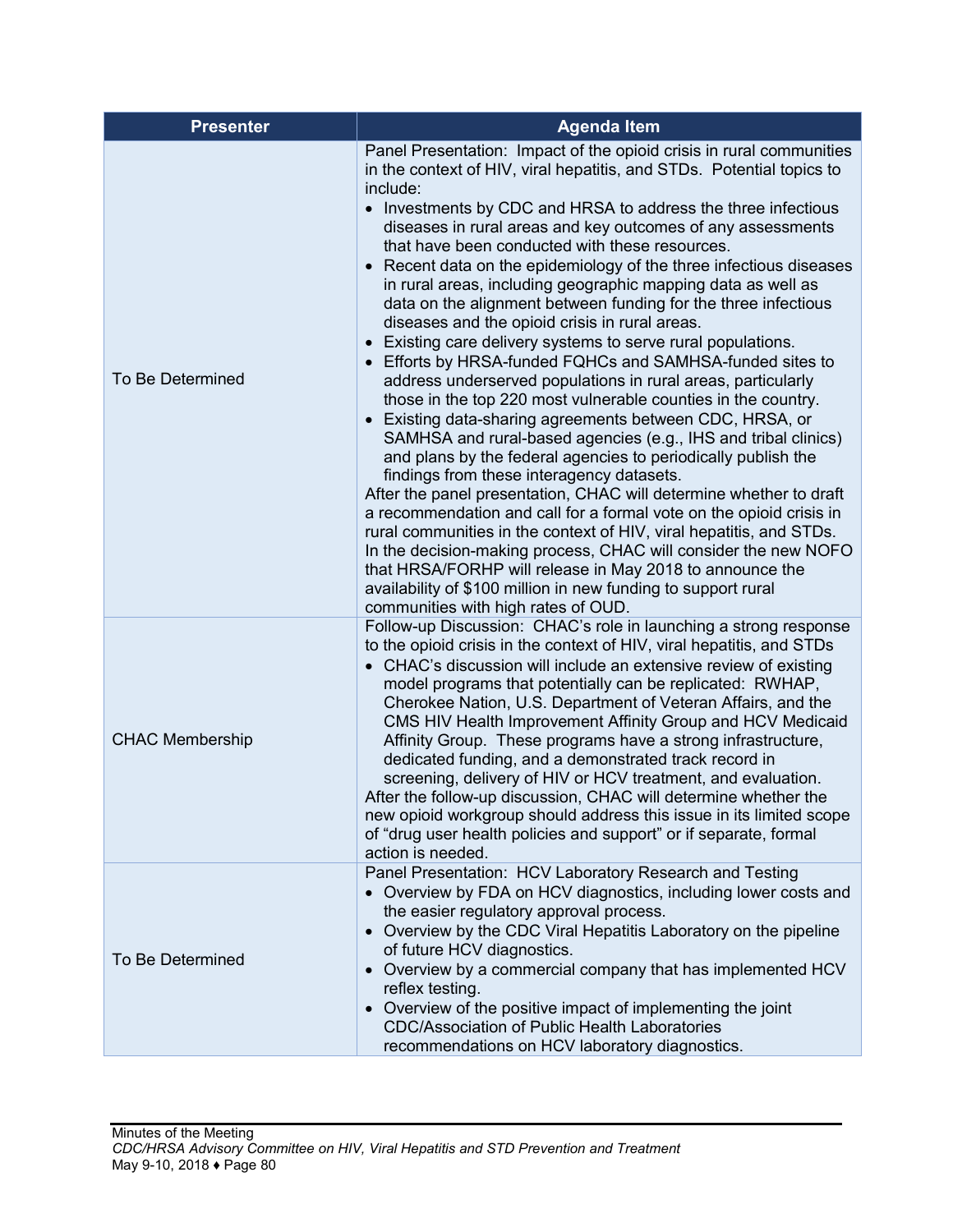| <b>Presenter</b>                | <b>Agenda Item</b>                                                                                                                                                                                                                                                                                                                                                                                                                                                                                                                                                                                                                                                                                                                                                                                                                                          |
|---------------------------------|-------------------------------------------------------------------------------------------------------------------------------------------------------------------------------------------------------------------------------------------------------------------------------------------------------------------------------------------------------------------------------------------------------------------------------------------------------------------------------------------------------------------------------------------------------------------------------------------------------------------------------------------------------------------------------------------------------------------------------------------------------------------------------------------------------------------------------------------------------------|
| Dr. Kathleen Ethier             | Panel Presentation: Ongoing activities by DASH and its recipients<br>to address SGM youth health<br>• Update by a panel of DASH recipients on the lessons learned<br>and experiences of their "badge/lanyard" initiatives as well as<br>key outcomes from evaluations and analyses of data from these<br>efforts.<br>After the panel presentation, CHAC will determine whether these<br>interventions have been effective, led to positive changes, and can<br>be recommended to HRSA to promote in Health Centers as best<br>practices. CHAC will identify its next steps and decide whether<br>formal action is needed.                                                                                                                                                                                                                                   |
| <b>CHAC Workgroup Co-chairs</b> | • The SALYH Workgroup will present draft recommendations on<br>CDC's LGBTQ youth health activities based on its review of new<br>data from GLSEN, YRBS, and other sources.<br>• The HCV Workgroup will call for CHAC's formal vote on its draft<br>resolution on the integration of viral hepatitis services to close<br>the gap between HCV antibody testing, diagnosis of the disease,<br>and treatment.<br>The STD Workgroup will report its initial progress on its new<br>$\bullet$<br>charge of assisting CDC/DSTDP in updating the Sexually<br>Transmitted Diseases Treatment Guidelines and/or the<br>Congenital Syphilis Prevention and Control Guidelines with more<br>recent data.<br>• The HIV and Aging Workgroup will present its revised clinical<br>assessments for the aging PLWH population or outline a clear<br>plan of its next steps. |

# **Closing Session**

CHAC applauded the federal agencies and their recipients for their excellent and informative presentations over the course of the meeting. The members particularly thanked Drs. Mermin and Cheever for their ongoing leadership, support, and roles as strong champions of important community-based issues at CDC and HRSA, respectively.

Drs. Mermin and Cheever thanked the CHAC members for continuing to provide sound advice to CDC and HRSA to improve the national impact of their HIV, viral hepatitis, and STD prevention and treatment activities.

The next CHAC meeting will be hosted by HRSA on November 7-8, 2018, in Rockville, Maryland. The meeting will be open to members of the public via webinar and teleconference.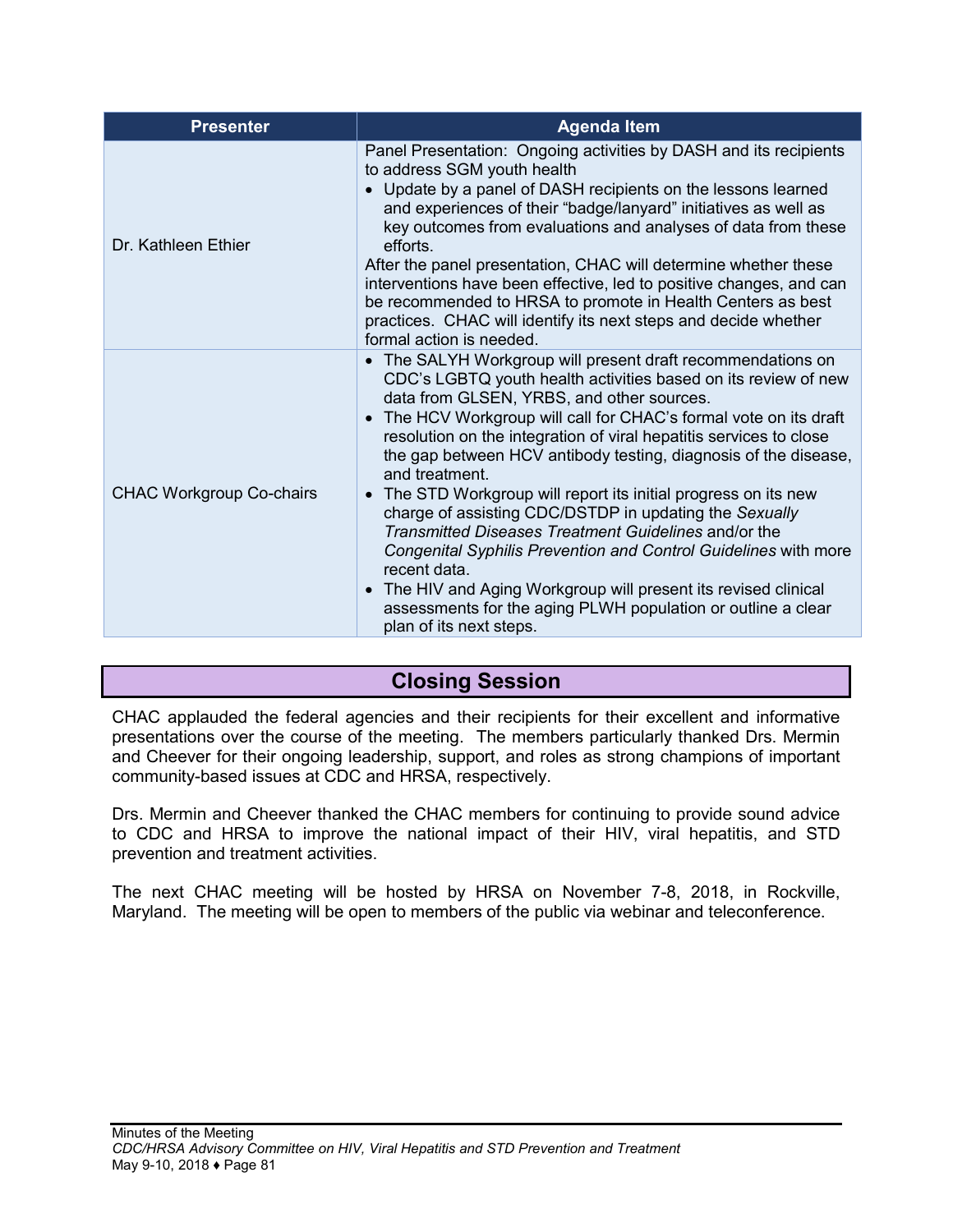#### **CHAC CO-CHAIRS' CERTIFICATION**

I hereby certify that to the best of my knowledge, the foregoing Minutes of the proceedings are accurate and complete.

Peter W. Byrd, Co-chair CDC/HRSA Advisory Committee on HIV, Viral Hepatitis and STD Prevention and **Treatment** 

(Date) H. Dawn Fukuda, ScM, Co-chair CDC/HRSA Advisory Committee on HIV, Viral Hepatitis and STD Prevention and **Treatment** (Date)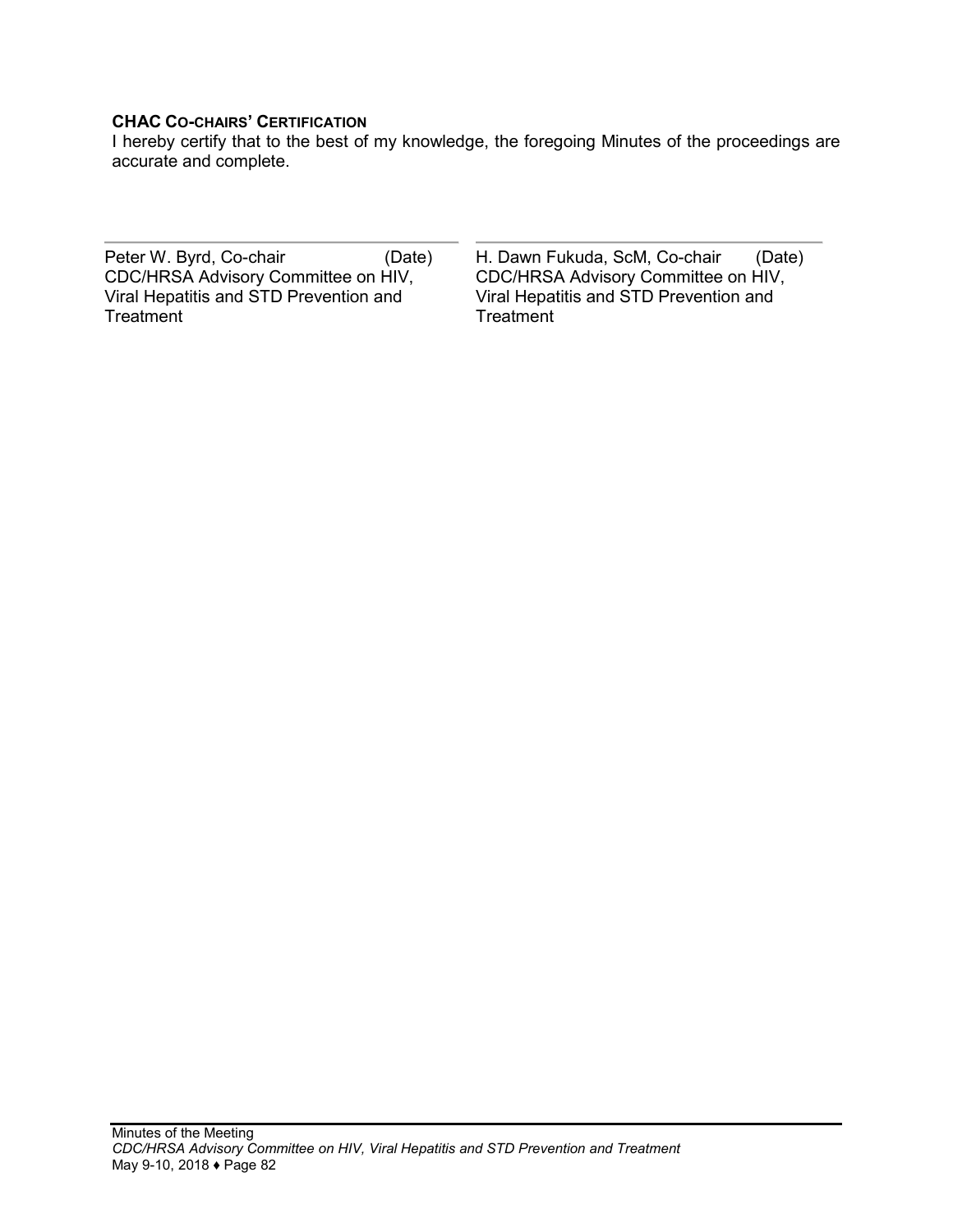



# **Attachment 1: Participants' Directory**

## **CHAC Members Present**

Mr. Peter Byrd, Co-chair Ms. Dawn Fukuda, Co-chair Mr. Richard Aleshire Dr. Jean Anderson Dr. Marvin Belzer Dr. Peter Havens Mr. Devin Hursey Ms. Amy Leonard Dr. Jorge Mera Dr. Michael Saag Dr. Bradley Stoner Dr. Lynn Taylor

# **CHAC Members Absent**

Ms. Debra Hauser Dr. Jennifer Kates Mr. Gregorio Millett Dr. Susan Philip Ms. Linda Scruggs

# **CHAC** *Ex-Officio* **Members Present**

Dr. Pradip Akolkar U.S. Food and Drug Administration

Dr. Steven Daviss Substance Abuse and Mental Health Services Administration

Dr. Paul Gaist Office of AIDS Research National Institutes of Health

Mr. Richard Haverkate Indian Health Service

Ms. Kaye Hayes Office of HIV/AIDS and Infectious Disease Policy, U.S. Department of Health and Human Services

Dr. Iris Mabry-Hernandez Agency for Healthcare Research and **Quality** 

Dr. Richard Wild Centers for Medicare & Medicaid Services

## **CHAC Designated Federal Officers**

Dr. Laura Cheever HRSA HAB Associate Administrator

Dr. Jonathan Mermin CDC/NCHHSTP Director

# **Federal Agency Attendees**

Mr. Israil Ali (HRSA) Dr. Alice Asher (CDC) Ms. Carmen Ashley (CDC) Dr. Laura Bachmann (CDC) Dr. Grant Baldwin (CDC) Dr. Lisa Barrios (CDC) Mr. Greg Bautista (CDC) CDR Holly Berilla (HRSA) Dr. Gail Bolan (CDC) Dr. John Brooks (CDC) Dr. Laura Bull (CDC) Cecily Campbell, Esq. (CDC) Dr. Hazel Dean (CDC) Dr. Shanna Dell (CDC) Ms. Antigone Dempsey (HRSA) Dr. Brian Edlin (CDC) Dr. Kathleen Ethier (CDC) Dr. Monique Foster (CDC)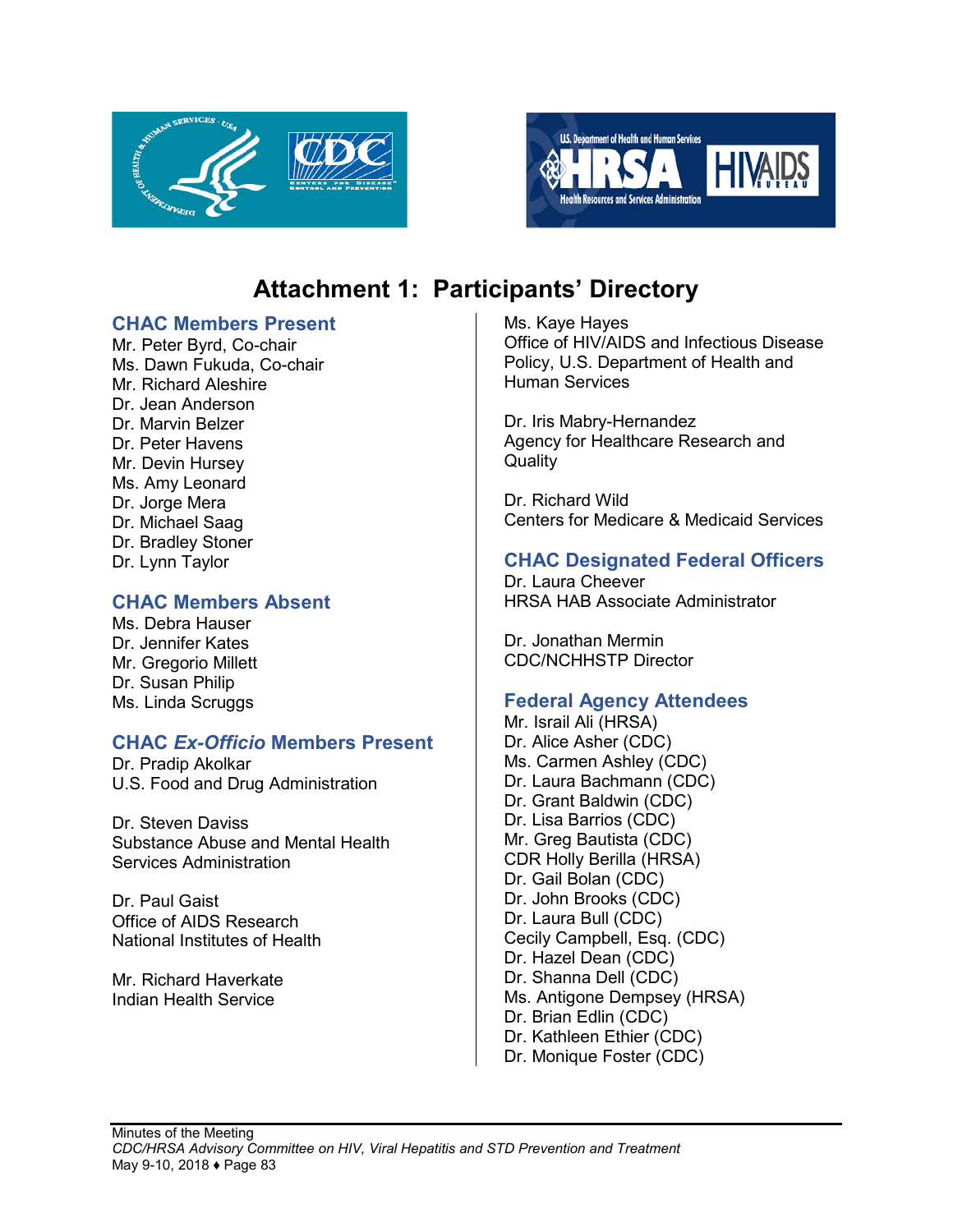Dr. Jennifer Fuld (CDC) Ms. Anne Hanessian (HRSA) Ms. Heather Hauck (HRSA) Dr. Letha Healey (HRSA) Ms. Theresa Jumento (HRSA) Mr. Michael Lionbarger (CDC) Dr. Aaron Lopata (HRSA) Dr. Cynthia Lyles (CDC) Ms. Kristin Martinsen (HRSA) CAPT Tracy Matthews (HRSA) Dr. Eugene McCray (CDC) Mr. John Milberg (HRSA) Ms. Rebecca Payne (CDC) Ms. Natalie Brevard Perry (HRSA) Dr. Catherine Rasberry (CDC) Dr. Hilary Reno (CDC) Dr. Raul Romaguera (CDC) CDR Melanie Ross (CDC) Dr. Blythe Ryerson (CDC) Dr. Sarah Schillie (CDC) Ms. Margie Scott-Cseh (CDC) CDR Antoine Smith (HRSA) Ms. Gerlinda Somerville (SAMHSA) Dr. Judith Steinberg (HRSA) Dr. Riley Steiner (CDC) Dr. Jo Stryker (CDC) Dr. Eyasu Teshale (CDC) Ms. Malaika Washington (CDC) Dr. Paul Weidle (CDC) Ms. Amber Wilson (NIH) Dr. Richard Wolitski (HHS/OHAIDP) Ms. Sara Zeigler (CDC)

## **Guest Presenters/ Members of the Public**

Ms. Mona Bennett Atlanta Harm Reduction Coalition

Dr. Jamie Carter San Francisco Department of Public Health

Mr. Robert Childs North Carolina Ham Reduction Coalition

Mr. George Fistonich HIV Medical Association

Mr. Frank Hood The AIDS Institute

Ms. Alyssa Kitlas National Alliance of State and Territorial AIDS Directors

Ms. Rachel Miller San Diego Unified School District

Bruce Richman, Esq. Prevention Access Campaign

Ms. Georgi Roberts Fort Worth Independent School District

Mr. Carl Schmid The AIDS Institute

Ms. Brooke Sharples Fort Worth Independent School District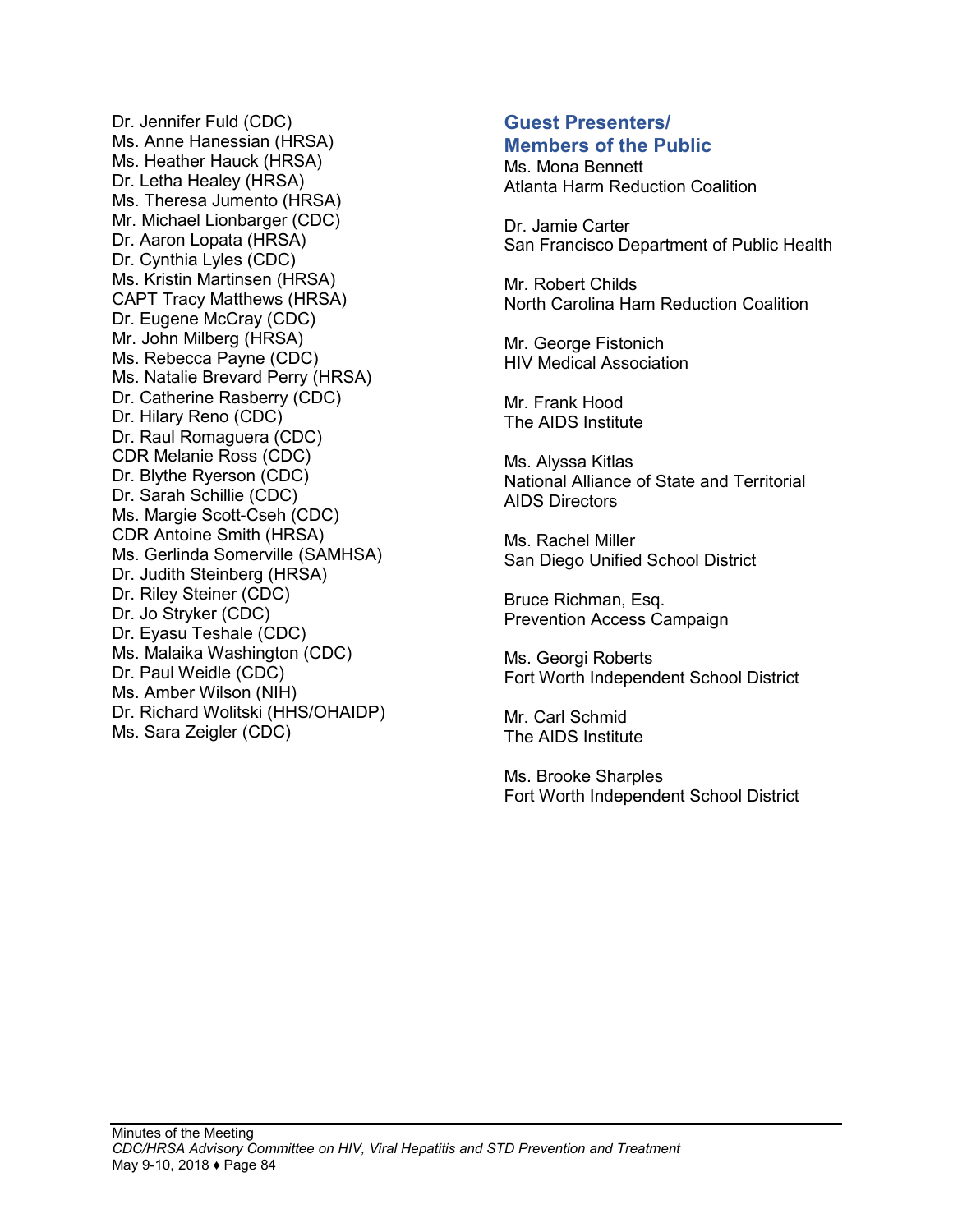



# **Attachment 2: Glossary of Acronyms**

| <b>Acronym</b> | <b>Definition</b>                                                                              |
|----------------|------------------------------------------------------------------------------------------------|
| <b>ADAP</b>    | AIDS Drug Assistance Program                                                                   |
| <b>AETCs</b>   | AIDS Education and Training Centers                                                            |
| <b>AHRC</b>    | <b>Atlanta Harm Reduction Coalition</b>                                                        |
| AI/AN          | American Indian/Alaska Native                                                                  |
| <b>AIM</b>     | Alliance for Innovation on Maternal Health                                                     |
| <b>ART</b>     | <b>Antiretroviral Therapy</b>                                                                  |
| <b>ATTCs</b>   | <b>Addiction Technology Transfer Centers</b>                                                   |
| <b>BHW</b>     | <b>Bureau of Health Workforce</b>                                                              |
| <b>BHWET</b>   | Behavioral Health Workforce Education and Training                                             |
| <b>BMSM</b>    | Black Men Who Have Sex With Men                                                                |
| <b>BOP</b>     | <b>Federal Bureau of Prisons</b>                                                               |
| <b>BPHC</b>    | Bureau of Primary Health Care                                                                  |
| <b>CBOs</b>    | <b>Community-Based Organizations</b>                                                           |
| <b>CDC</b>     | <b>Centers for Disease Control and Prevention</b>                                              |
| <b>CHAC</b>    | CDC/HRSA Advisory Committee on HIV, Viral Hepatitis and<br><b>STD Prevention and Treatment</b> |
| <b>CHCs</b>    | <b>Community Health Centers</b>                                                                |
| <b>CHWs</b>    | <b>Community Health Workers</b>                                                                |
| <b>CMS</b>     | Centers for Medicare & Medicaid Services                                                       |
| CoAg           | <b>Cooperative Agreement</b>                                                                   |
| <b>CROI</b>    | Conference on Retroviruses and Opportunistic Infections                                        |
| <b>CSAT</b>    | <b>Center for Substance Abuse Treatment</b>                                                    |
| <b>DASH</b>    | Division of Adolescent and School Health                                                       |
| <b>DFO</b>     | <b>Designated Federal Officer</b>                                                              |
| <b>DHAP</b>    | Division of HIV/AIDS Prevention                                                                |
| <b>DNPH</b>    | Division of Nursing and Public Health                                                          |
| <b>DSTDP</b>   | Division of STD Prevention                                                                     |
| <b>DTBE</b>    | <b>Division of Tuberculosis Elimination</b>                                                    |
| <b>DUIP</b>    | Division of Unintentional Injury Prevention                                                    |
| <b>DVH</b>     | Division of Viral Hepatitis                                                                    |
| <b>ECHO</b>    | <b>Extension for Community Healthcare Outcomes</b>                                             |
| <b>EDs</b>     | <b>Emergency Departments</b>                                                                   |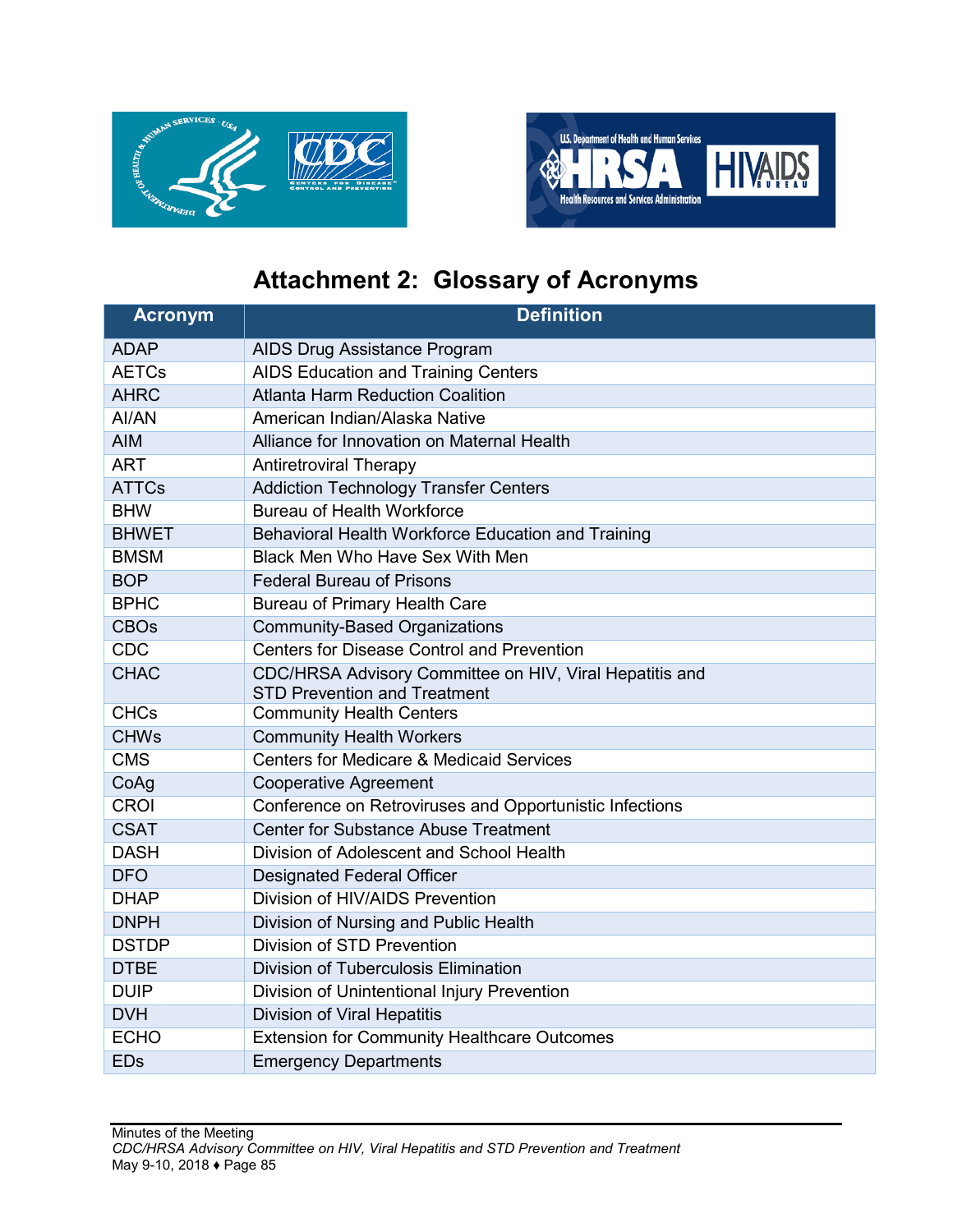| <b>Acronym</b> | <b>Definition</b>                                            |
|----------------|--------------------------------------------------------------|
| <b>EHR</b>     | <b>Electronic Health Record</b>                              |
| <b>EMS</b>     | <b>Emergency Medical Services</b>                            |
| <b>FACA</b>    | <b>Federal Advisory Committee Act</b>                        |
| <b>FDA</b>     | U.S. Food and Drug Administration                            |
| <b>FORHP</b>   | Federal Office of Rural Health Policy                        |
| <b>FPL</b>     | <b>Federal Poverty Level</b>                                 |
| <b>FQHCs</b>   | <b>Federally Qualified Health Centers</b>                    |
| <b>FWISD</b>   | Fort Worth Independent School District                       |
| <b>FY</b>      | <b>Fiscal Year</b>                                           |
| <b>GHOST</b>   | Global Hepatitis Outbreak and Surveillance Technology        |
| <b>GLSEN</b>   | Gay, Lesbian & Straight Education Network                    |
| <b>GPEP</b>    | <b>Graduate Psychology Education Program</b>                 |
| <b>GSAs</b>    | <b>Gay-Straight Alliances</b>                                |
| <b>HAB</b>     | <b>HIV/AIDS Bureau</b>                                       |
| <b>HAV</b>     | <b>Hepatitis A Virus</b>                                     |
| <b>HBV</b>     | <b>Hepatitis B Virus</b>                                     |
| <b>HCV</b>     | <b>Hepatitis C Virus</b>                                     |
| <b>HECAT</b>   | <b>Health Education Curriculum Analysis Tool</b>             |
| <b>HHS</b>     | U.S. Department of Health and Human Services                 |
| <b>HIVMA</b>   | <b>HIV Medical Association</b>                               |
| <b>HRC</b>     | <b>Harm Reduction Center</b>                                 |
| <b>HRSA</b>    | <b>Health Resources and Services Administration</b>          |
| <b>H-TIPS</b>  | Hepatitis-Treatment and Integrated Prevention Services       |
| <b>HTPCP</b>   | Healthy Tomorrows in Partnership for Children's Program      |
| <b>ICS</b>     | <b>Incident Command Structure</b>                            |
| ID             | <b>Infectious Diseases</b>                                   |
| <b>IDSA</b>    | Infectious Diseases Society of America                       |
| IDU; IDUs      | Injection Drug Use; Injection Drug Users                     |
| <b>IHS</b>     | Indian Health Service                                        |
| <b>LBBP</b>    | Low Barrier Buprenorphine Program                            |
| <b>LEAD</b>    | Law Enforcement-Assisted Diversion                           |
| <b>LEAs</b>    | <b>Local Education Agencies</b>                              |
| <b>LGBTQ</b>   | Lesbian/Gay/Bisexual/Transgender/Questioning                 |
| <b>LINCS</b>   | Linkage, Integration, Navigation, and Comprehensive Services |
| <b>LTBI</b>    | <b>Latent Tuberculosis Infection</b>                         |
| <b>MAI</b>     | <b>Minority AIDS Initiative</b>                              |
| <b>MAT</b>     | <b>Medication-Assisted Treatment</b>                         |
| <b>MCHB</b>    | Maternal and Child Health Bureau                             |
| <b>MIECHV</b>  | Maternal, Infant, and Early Childhood Home Visiting          |
| <b>MME</b>     | Morphine Milligram Equivalents                               |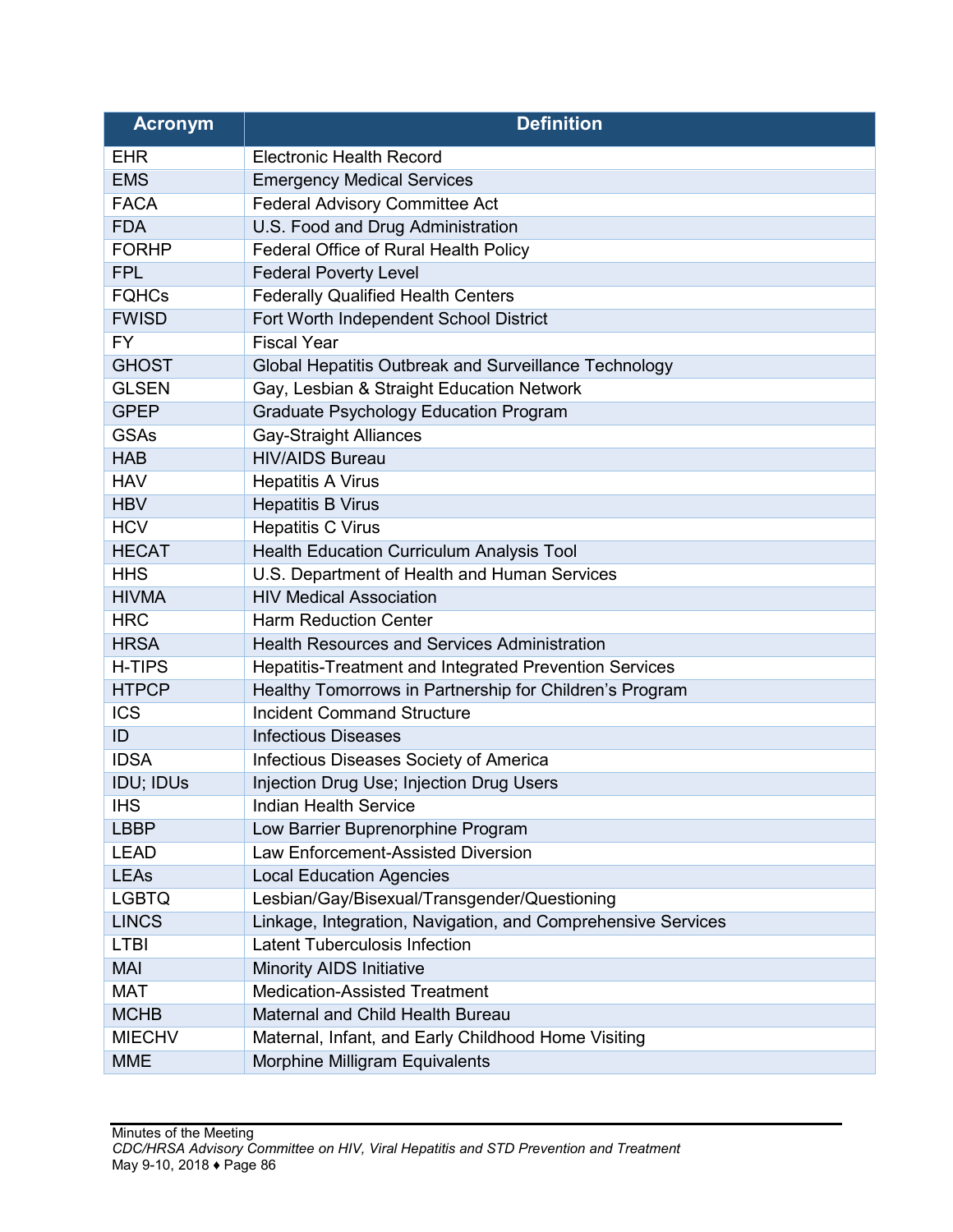| <b>Acronym</b> | <b>Definition</b>                                                    |
|----------------|----------------------------------------------------------------------|
| <b>MMWR</b>    | Morbidity and Mortality Weekly Report                                |
| <b>MSAs</b>    | <b>Metropolitan Statistical Areas</b>                                |
| <b>MSM</b>     | Men Who Have Sex With Men                                            |
| <b>NAS</b>     | Neonatal Abstinence Syndrome                                         |
| <b>NCHHSTP</b> | National Center for HIV/AIDS, Viral Hepatitis, STD and TB Prevention |
| <b>NCHRC</b>   | North Carolina Harm Reduction Coalition                              |
| <b>NGOs</b>    | Non-Governmental Organizations                                       |
| <b>NHAS</b>    | National HIV/AIDS Strategy                                           |
| <b>NHBS</b>    | National HIV Behavioral Surveillance System                          |
| <b>NHSC</b>    | <b>National Health Service Corps</b>                                 |
| <b>NIH</b>     | National Institutes of Health                                        |
| <b>NOFO</b>    | Notice of Funding Opportunity                                        |
| <b>NRWC</b>    | National Ryan White Conference                                       |
| <b>OHAIDP</b>  | Office of HIV/AIDS and Infectious Disease Policy                     |
| <b>ORO</b>     | <b>Office of Regional Operations</b>                                 |
| <b>OST</b>     | <b>Opioid Substitution Therapy</b>                                   |
| <b>OTPs</b>    | <b>Opioid Treatment Programs/Providers</b>                           |
| <b>OUD</b>     | <b>Opioid Use Disorder</b>                                           |
| <b>PAC</b>     | <b>Prevention Access Campaign</b>                                    |
| <b>PACHA</b>   | Presidential Advisory Council on HIV/AIDS                            |
| <b>PCMH</b>    | <b>Patient-Centered Medical Home</b>                                 |
| <b>PEP</b>     | Postexposure Prophylaxis                                             |
| <b>PIDS</b>    | <b>Pediatric Infectious Diseases Society</b>                         |
| <b>PLWH</b>    | Person/People Living with HIV                                        |
| <b>PrEP</b>    | Pre-Exposure Prophylaxis                                             |
| <b>PWID</b>    | People Who Inject Drugs                                              |
| <b>RPR</b>     | Rapid Plasma Reagin                                                  |
| <b>RWHAP</b>   | Ryan White HIV/AIDS Program                                          |
| <b>SALYH</b>   | School-Aged LGBTQ Youth Health                                       |
| <b>SAMHSA</b>  | Substance Abuse and Mental Health Services Administration            |
| <b>SDOH</b>    | Social Determinants of Health                                        |
| <b>SDUSD</b>   | San Diego Unified School District                                    |
| <b>SEAs</b>    | <b>State Education Agencies</b>                                      |
| <b>SEPs</b>    | <b>Syringe Exchange Programs</b>                                     |
| <b>SFDPH</b>   | San Francisco Department of Public Health                            |
| <b>SFSMP</b>   | San Francisco Street Medicine Program                                |
| <b>SGM</b>     | <b>Sexual and Gender Minority</b>                                    |
| <b>SMAIF</b>   | Secretary's Minority AIDS Initiative Fund                            |
| <b>SSEs</b>    | Safe and Supportive Environments                                     |
| <b>SSPs</b>    | <b>Syringe Services Programs</b>                                     |